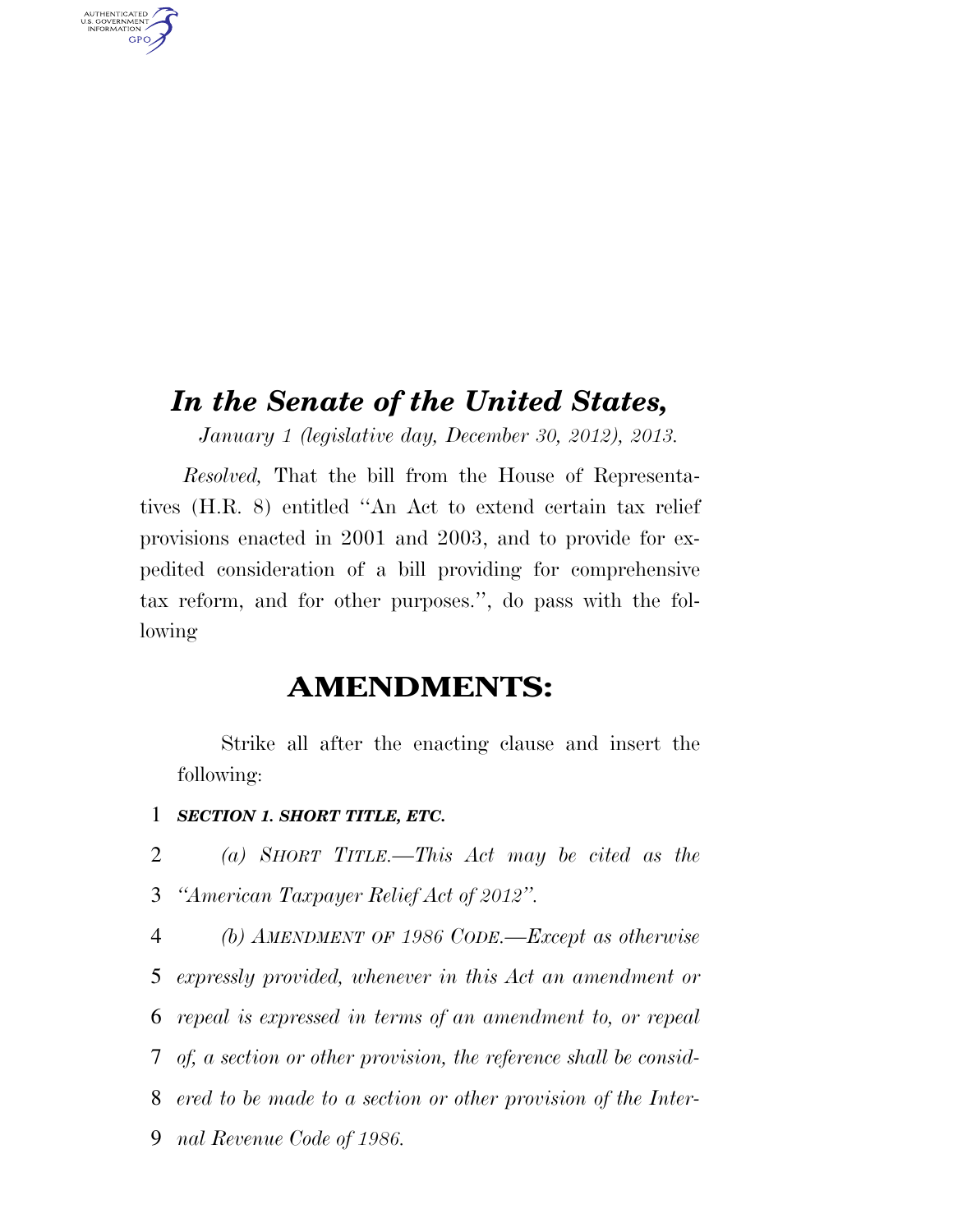## 1 *(c) TABLE OF CONTENTS.—The table of contents for*

## 2 *this Act is as follows:*

*Sec. 1. Short title, etc.* 

## *TITLE I—GENERAL EXTENSIONS*

- *Sec. 101. Permanent extension and modification of 2001 tax relief.*
- *Sec. 102. Permanent extension and modification of 2003 tax relief.*
- *Sec. 103. Extension of 2009 tax relief.*
- *Sec. 104. Permanent alternative minimum tax relief.*

## *TITLE II—INDIVIDUAL TAX EXTENDERS*

- *Sec. 201. Extension of deduction for certain expenses of elementary and secondary school teachers.*
- *Sec. 202. Extension of exclusion from gross income of discharge of qualified principal residence indebtedness.*
- *Sec. 203. Extension of parity for exclusion from income for employer-provided mass transit and parking benefits.*
- *Sec. 204. Extension of mortgage insurance premiums treated as qualified residence interest.*
- *Sec. 205. Extension of deduction of State and local general sales taxes.*
- *Sec. 206. Extension of special rule for contributions of capital gain real property made for conservation purposes.*
- *Sec. 207. Extension of above-the-line deduction for qualified tuition and related expenses.*
- *Sec. 208. Extension of tax-free distributions from individual retirement plans for charitable purposes.*
- *Sec. 209. Improve and make permanent the provision authorizing the Internal Revenue Service to disclose certain return and return information to certain prison officials.*

### *TITLE III—BUSINESS TAX EXTENDERS*

- *Sec. 301. Extension and modification of research credit.*
- *Sec. 302. Extension of temporary minimum low-income tax credit rate for nonfederally subsidized new buildings.*
- *Sec. 303. Extension of housing allowance exclusion for determining area median gross income for qualified residential rental project exempt facility bonds.*
- *Sec. 304. Extension of Indian employment tax credit.*
- *Sec. 305. Extension of new markets tax credit.*
- *Sec. 306. Extension of railroad track maintenance credit.*
- *Sec. 307. Extension of mine rescue team training credit.*
- *Sec. 308. Extension of employer wage credit for employees who are active duty members of the uniformed services.*
- *Sec. 309. Extension of work opportunity tax credit.*
- *Sec. 310. Extension of qualified zone academy bonds.*
- *Sec. 311. Extension of 15-year straight-line cost recovery for qualified leasehold improvements, qualified restaurant buildings and improvements, and qualified retail improvements.*
- *Sec. 312. Extension of 7-year recovery period for motorsports entertainment complexes.*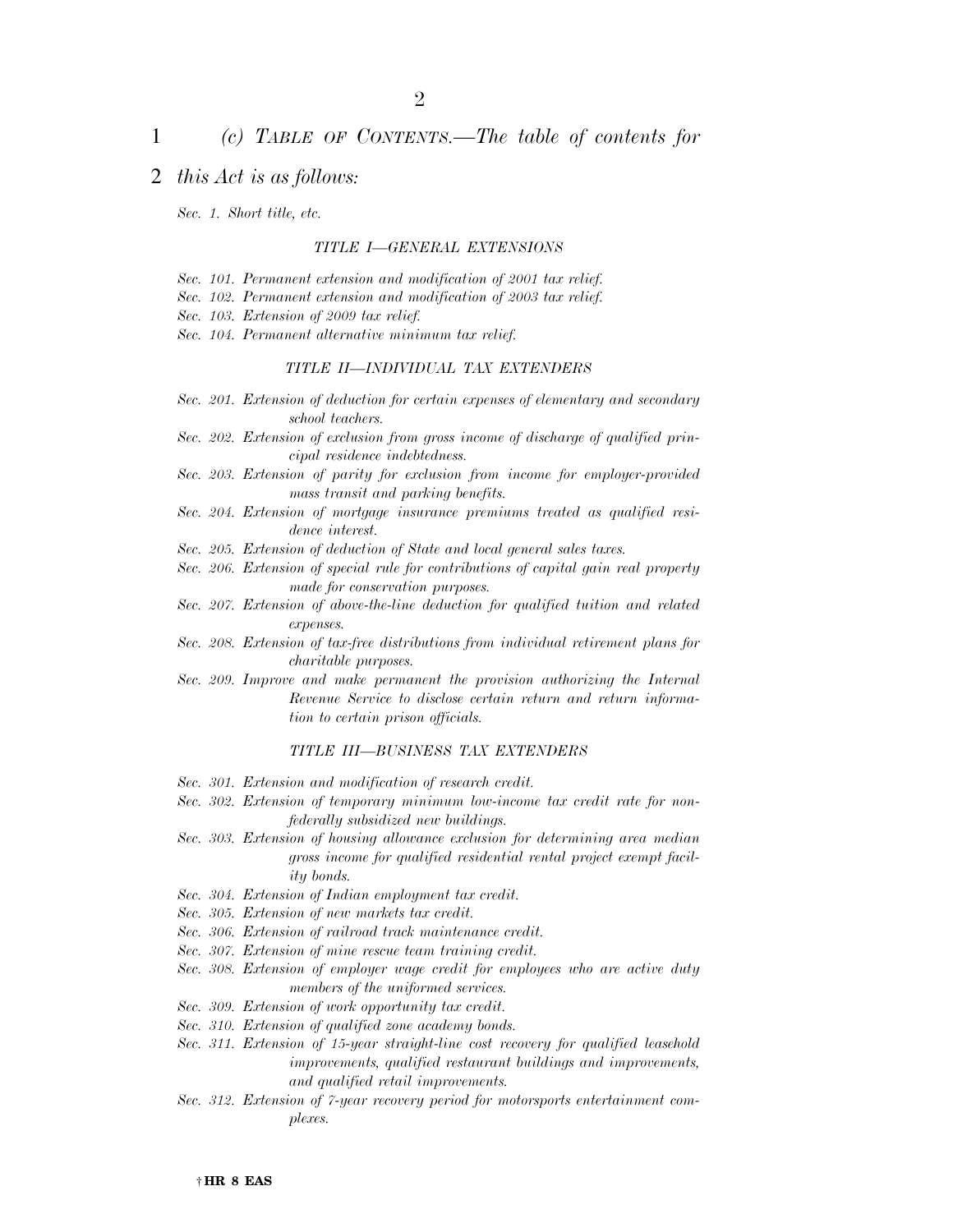- *Sec. 313. Extension of accelerated depreciation for business property on an Indian reservation.*
- *Sec. 314. Extension of enhanced charitable deduction for contributions of food inventory.*
- *Sec. 315. Extension of increased expensing limitations and treatment of certain real property as section 179 property.*
- *Sec. 316. Extension of election to expense mine safety equipment.*
- *Sec. 317. Extension of special expensing rules for certain film and television productions.*
- *Sec. 318. Extension of deduction allowable with respect to income attributable to domestic production activities in Puerto Rico.*
- *Sec. 319. Extension of modification of tax treatment of certain payments to controlling exempt organizations.*
- *Sec. 320. Extension of treatment of certain dividends of regulated investment companies.*
- *Sec. 321. Extension of RIC qualified investment entity treatment under FIRPTA.*
- *Sec. 322. Extension of subpart F exception for active financing income.*
- *Sec. 323. Extension of look-thru treatment of payments between related controlled foreign corporations under foreign personal holding company rules.*
- *Sec. 324. Extension of temporary exclusion of 100 percent of gain on certain small business stock.*
- *Sec. 325. Extension of basis adjustment to stock of S corporations making charitable contributions of property.*
- *Sec. 326. Extension of reduction in S-corporation recognition period for built-in gains tax.*
- *Sec. 327. Extension of empowerment zone tax incentives.*
- *Sec. 328. Extension of tax-exempt financing for New York Liberty Zone.*
- *Sec. 329. Extension of temporary increase in limit on cover over of rum excise taxes to Puerto Rico and the Virgin Islands.*
- *Sec. 330. Modification and extension of American Samoa economic development credit.*
- *Sec. 331. Extension and modification of bonus depreciation.*

### *TITLE IV—ENERGY TAX EXTENDERS*

- *Sec. 401. Extension of credit for energy-efficient existing homes.*
- *Sec. 402. Extension of credit for alternative fuel vehicle refueling property.*
- *Sec. 403. Extension of credit for 2- or 3-wheeled plug-in electric vehicles.*
- *Sec. 404. Extension and modification of cellulosic biofuel producer credit.*
- *Sec. 405. Extension of incentives for biodiesel and renewable diesel.*
- *Sec. 406. Extension of production credit for Indian coal facilities placed in service before 2009.*
- *Sec. 407. Extension and modification of credits with respect to facilities producing energy from certain renewable resources.*
- *Sec. 408. Extension of credit for energy-efficient new homes.*
- *Sec. 409. Extension of credit for energy-efficient appliances.*
- *Sec. 410. Extension and modification of special allowance for cellulosic biofuel plant property.*
- *Sec. 411. Extension of special rule for sales or dispositions to implement FERC or State electric restructuring policy for qualified electric utilities.*
- *Sec. 412. Extension of alternative fuels excise tax credits.*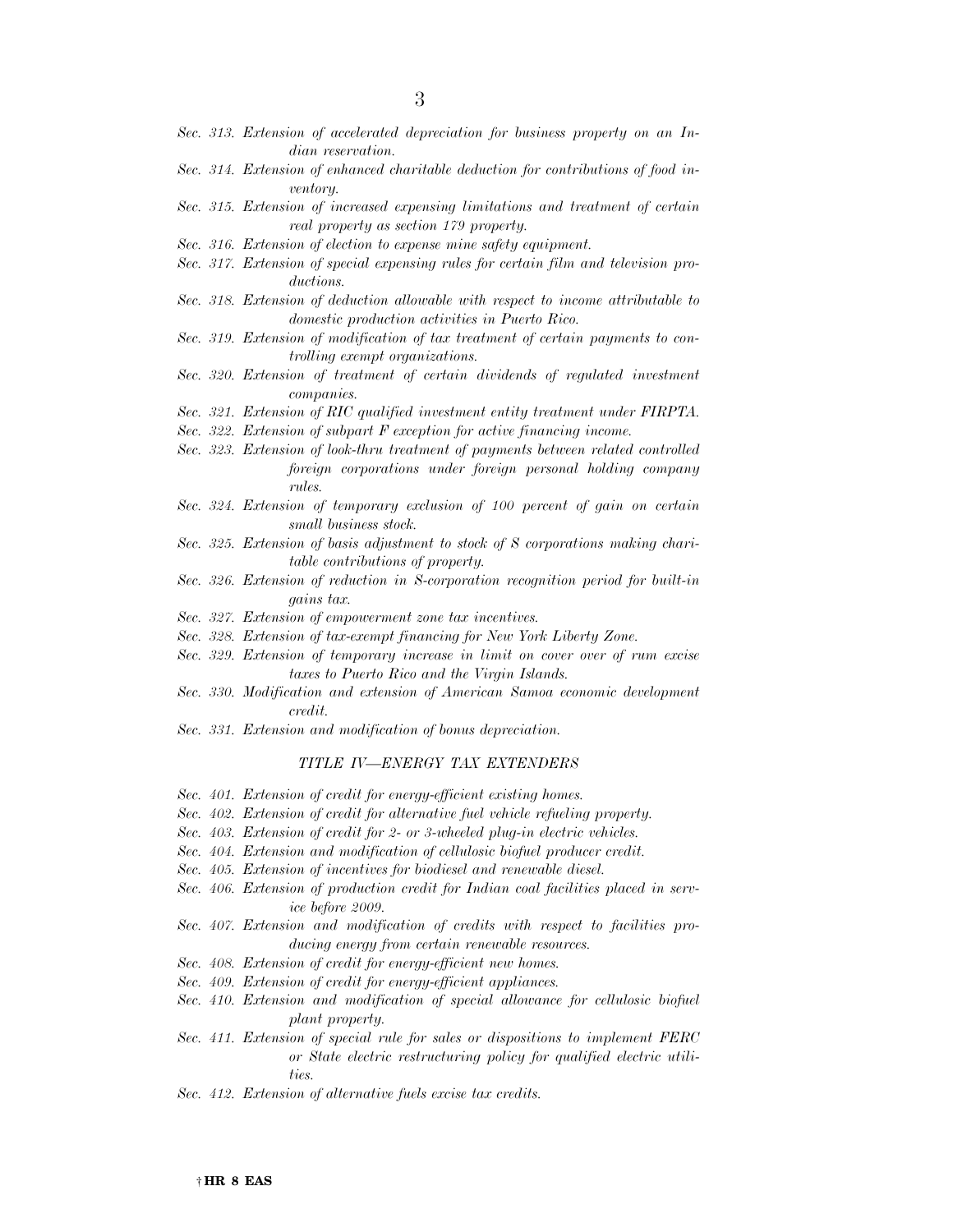#### *TITLE V—UNEMPLOYMENT*

- *Sec. 501. Extension of emergency unemployment compensation program.*
- *Sec. 502. Temporary extension of extended benefit provisions.*
- *Sec. 503. Extension of funding for reemployment services and reemployment and eligibility assessment activities.*
- *Sec. 504. Additional extended unemployment benefits under the Railroad Unemployment Insurance Act.*

#### *TITLE VI—MEDICARE AND OTHER HEALTH EXTENSIONS*

#### *Subtitle A—Medicare Extensions*

- *Sec. 601. Medicare physician payment update.*
- *Sec. 602. Work geographic adjustment.*
- *Sec. 603. Payment for outpatient therapy services.*
- *Sec. 604. Ambulance add-on payments.*
- *Sec. 605. Extension of Medicare inpatient hospital payment adjustment for lowvolume hospitals.*
- *Sec. 606. Extension of the Medicare-dependent hospital (MDH) program.*
- *Sec. 607. Extension for specialized Medicare Advantage plans for special needs individuals.*
- *Sec. 608. Extension of Medicare reasonable cost contracts.*
- *Sec. 609. Performance improvement.*
- *Sec. 610. Extension of funding outreach and assistance for low-income programs.*

#### *Subtitle B—Other Health Extensions*

- *Sec. 621. Extension of the qualifying individual (QI) program.*
- *Sec. 622. Extension of Transitional Medical Assistance (TMA).*
- *Sec. 623. Extension of Medicaid and CHIP Express Lane option.*
- *Sec. 624. Extension of family-to-family health information centers.*
- *Sec. 625. Extension of Special Diabetes Program for Type I diabetes and for Indians.*

#### *Subtitle C—Other Health Provisions*

- *Sec. 631. IPPS documentation and coding adjustment for implementation of MS-DRGs.*
- *Sec. 632. Revisions to the Medicare ESRD bundled payment system to reflect findings in the GAO report.*
- *Sec. 633. Treatment of multiple service payment policies for therapy services.*
- Sec. 634. Payment for certain radiology services furnished under the Medicare *hospital outpatient department prospective payment system.*
- *Sec. 635. Adjustment of equipment utilization rate for advanced imaging services.*
- *Sec. 636. Medicare payment of competitive prices for diabetic supplies and elimination of overpayment for diabetic supplies.*
- *Sec. 637. Medicare payment adjustment for non-emergency ambulance transports for ESRD beneficiaries.*
- *Sec. 638. Removing obstacles to collection of overpayments.*
- *Sec. 639. Medicare advantage coding intensity adjustment.*
- *Sec. 640. Elimination of all funding for the Medicare Improvement Fund.*
- *Sec. 641. Rebasing of State DSH allotments.*
- *Sec. 642. Repeal of CLASS program.*
- *Sec. 643. Commission on Long-Term Care.*
- *Sec. 644. Consumer Operated and Oriented Plan program contingency fund.*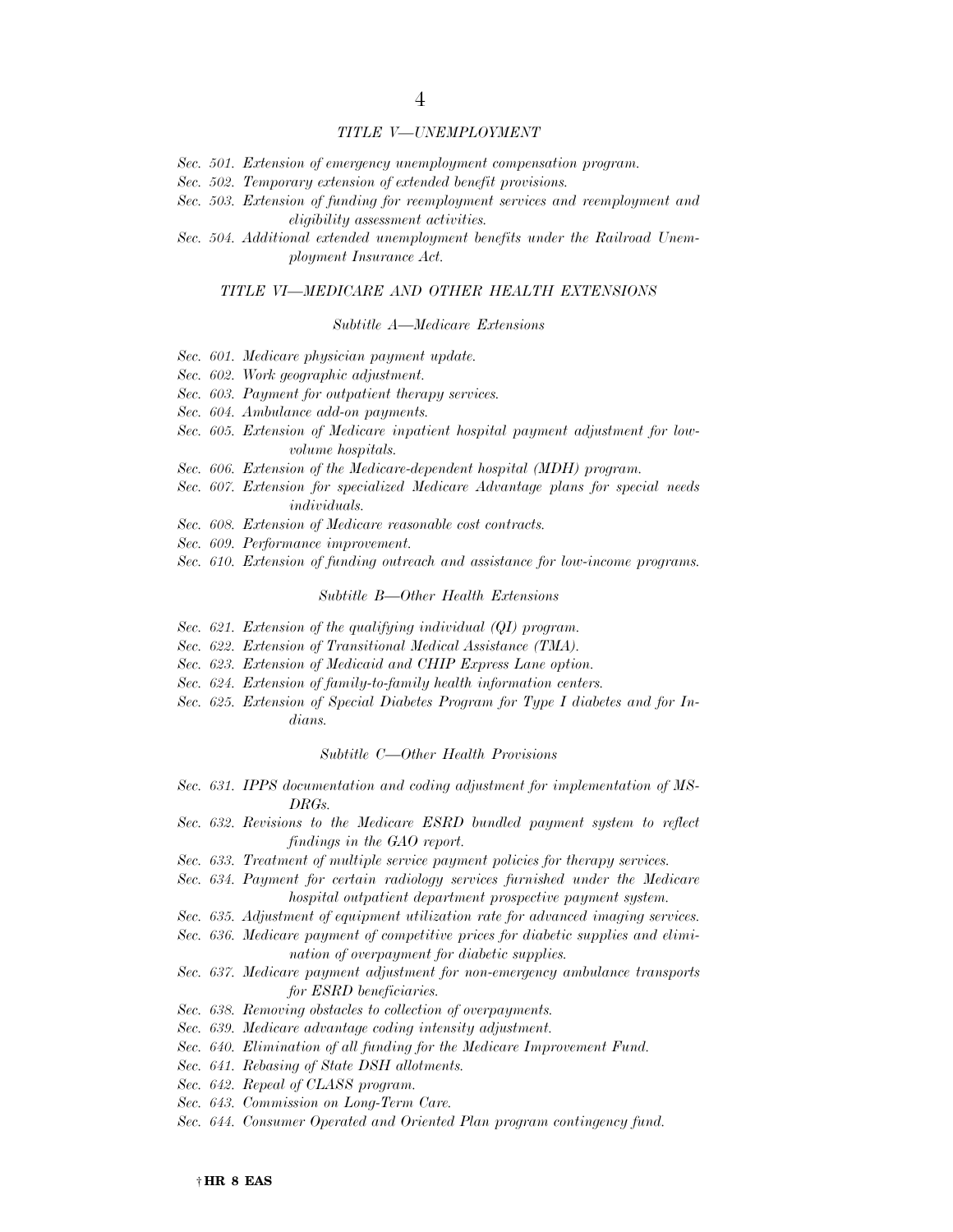## *TITLE VII—EXTENSION OF AGRICULTURAL PROGRAMS*

- *Sec. 701. 1-year extension of agricultural programs.*
- *Sec. 702. Supplemental agricultural disaster assistance.*

## *TITLE VIII—MISCELLANEOUS PROVISIONS*

- *Sec. 801. Strategic delivery systems.*
- *Sec. 802. No cost of living adjustment in pay of members of congress.*

## *TITLE IX—BUDGET PROVISIONS*

### *Subtitle A—Modifications of Sequestration*

- *Sec. 901. Treatment of sequester.*
- *Sec. 902. Amounts in applicable retirement plans may be transferred to designated Roth accounts without distribution.*

*Subtitle B—Budgetary Effects* 

*Sec. 911. Budgetary effects.* 

# 1 *TITLE I—GENERAL EXTENSIONS*

## 2 *SEC. 101. PERMANENT EXTENSION AND MODIFICATION OF*

| 3              | 2001 TAX RELIEF.                                            |
|----------------|-------------------------------------------------------------|
| $\overline{4}$ | (a) PERMANENT EXTENSION.—                                   |
| 5              | $(1)$ In GENERAL.—The Economic Growth and                   |
| 6              | Tax Relief Reconciliation Act of 2001 is amended by         |
| 7              | striking title IX.                                          |
| 8              | (2) CONFORMING AMENDMENT.—The Tax Relief,                   |
| 9              | Unemployment Insurance Reauthorization, and Job             |
| 10             | Creation Act of 2010 is amended by striking section         |
| 11             | 304.                                                        |
| 12             | (3) EFFECTIVE DATE.—The amendments made                     |
| 13             | by this subsection shall apply to taxable, plan, or lim-    |
| 14             | <i>itation years beginning after December 31, 2012, and</i> |
| 15             | estates of decedents dying, gifts made, or generation       |
| 16             | skipping transfers after December 31, 2012.                 |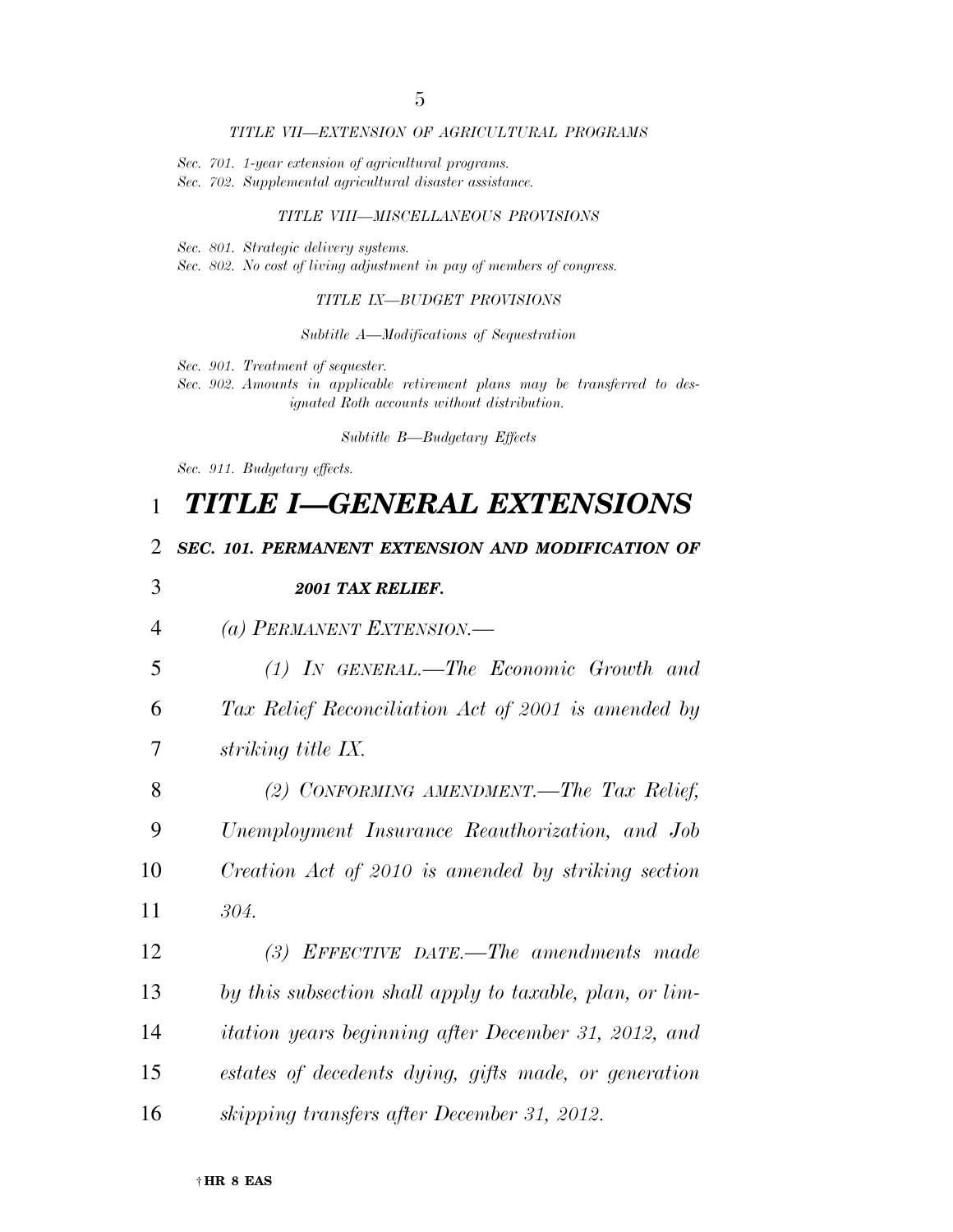*(b) APPLICATION OF INCOME TAX TO CERTAIN HIGH-*

|                | 2 INCOME TAXPAYERS.                                               |
|----------------|-------------------------------------------------------------------|
| 3              | (1) INCOME TAX RATES.—                                            |
| $\overline{4}$ | (A) TREATMENT OF 25-, 28-, AND 33-PER-                            |
| 5              | CENT RATE BRACKETS.— $Paragnaph$ (2) of sec-                      |
| 6              | tion $1(i)$ is amended to read as follows:                        |
| 7              | "(2) 25-, 28-, AND 33-PERCENT RATE BRACK-                         |
| 8              | ETS.—The tables under subsections $(a)$ , $(b)$ , $(c)$ , $(d)$ , |
| 9              | and $(e)$ shall be applied—                                       |
| 10             | "(A) by substituting '25%' for '28%' each                         |
| 11             | place it appears (before the application of sub-                  |
| 12             | paragnph(B),                                                      |
| 13             | "(B) by substituting '28%' for '31%' each                         |
| 14             | place it appears, and                                             |
| 15             | "(C) by substituting '33%' for '36%' each                         |
| 16             | place it appears.".                                               |
| 17             | $(B)$ 35-PERCENT RATE BRACKET. $-Sub$                             |
| 18             | section $(i)$ of section 1 is amended by redesig-                 |
| 19             | nating paragraph $(3)$ as paragraph $(4)$ and by                  |
| 20             | inserting after paragraph $(2)$ the following new                 |
| 21             | paragraph:                                                        |
| 22             | "(3) MODIFICATIONS TO INCOME TAX BRACKETS                         |
| 23             | FOR HIGH-INCOME TAXPAYERS.-                                       |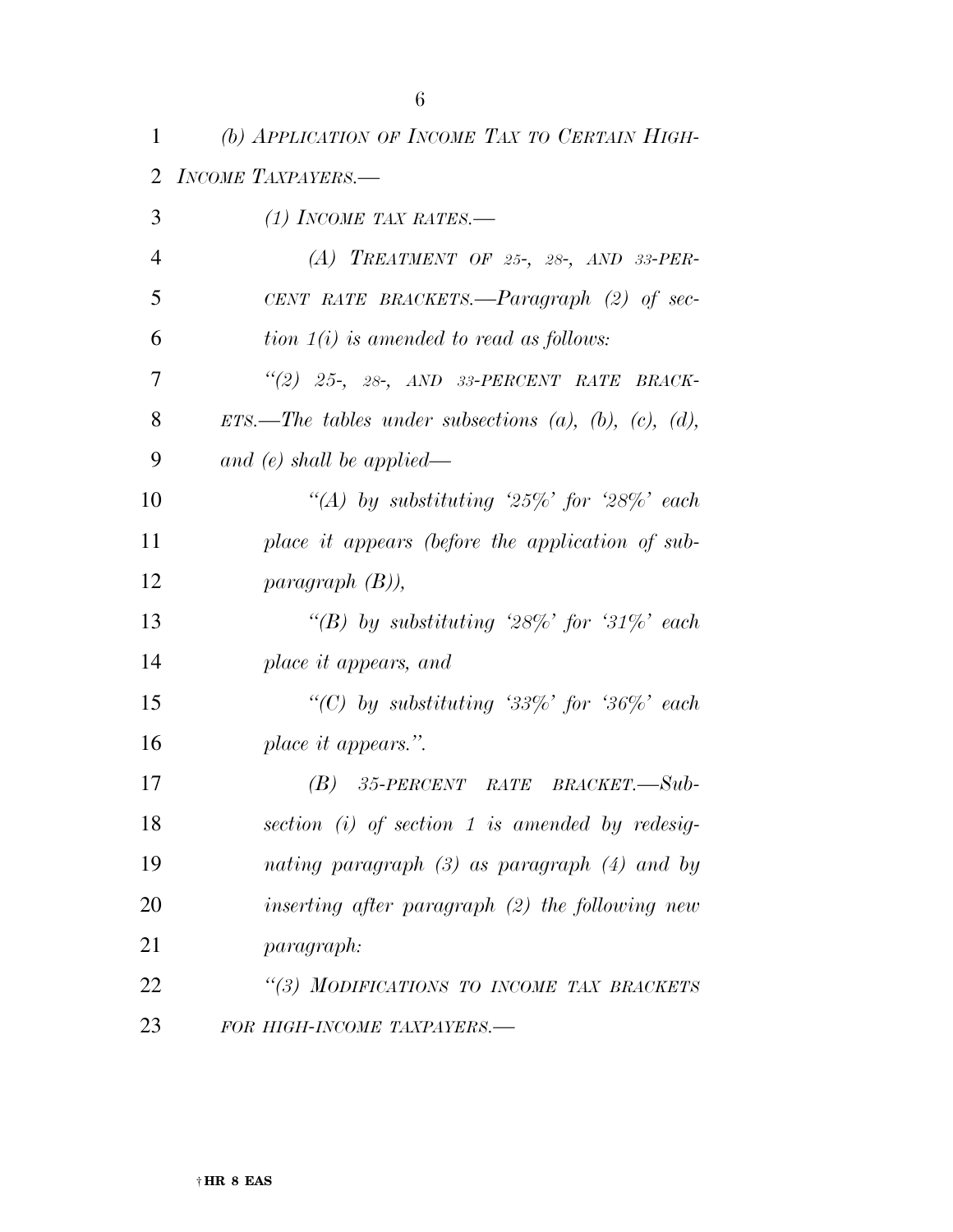| 1              | "(A) 35-PERCENT RATE BRACKET.—In the             |
|----------------|--------------------------------------------------|
| $\overline{2}$ | case of taxable years beginning after December   |
| 3              | $31, 2012$ —                                     |
| $\overline{4}$ | $``(i)$ the rate of tax under subsections        |
| 5              | $(a), (b), (c), and (d)$ on a taxpayer's taxable |
| 6              | income in the highest rate bracket shall be      |
| 7              | 35 percent to the extent such income does        |
| 8              | not exceed an amount equal to the excess         |
| 9              | $of$ —                                           |
| 10             | $\lq (I)$ the applicable threshold, over         |
| 11             | $H(H)$ the dollar amount at which                |
| 12             | such bracket begins, and                         |
| 13             | "(ii) the 39.6 percent rate of tax under         |
| 14             | such subsections shall apply only to the tax-    |
| 15             | payer's taxable income in such bracket in        |
| 16             | excess of the amount to which clause (i) ap-     |
| 17             | plies.                                           |
| 18             | "(B) APPLICABLE THRESHOLD.-For pur-              |
| 19             | poses of this paragraph, the term 'applicable    |
| 20             | <i>threshold'</i> means—                         |
| 21             | "(i) $$450,000$ in the case of subsection        |
| 22             | (a),                                             |
| 23             | "(ii) $$425,000$ in the case of subsection       |
| 24             | (b),                                             |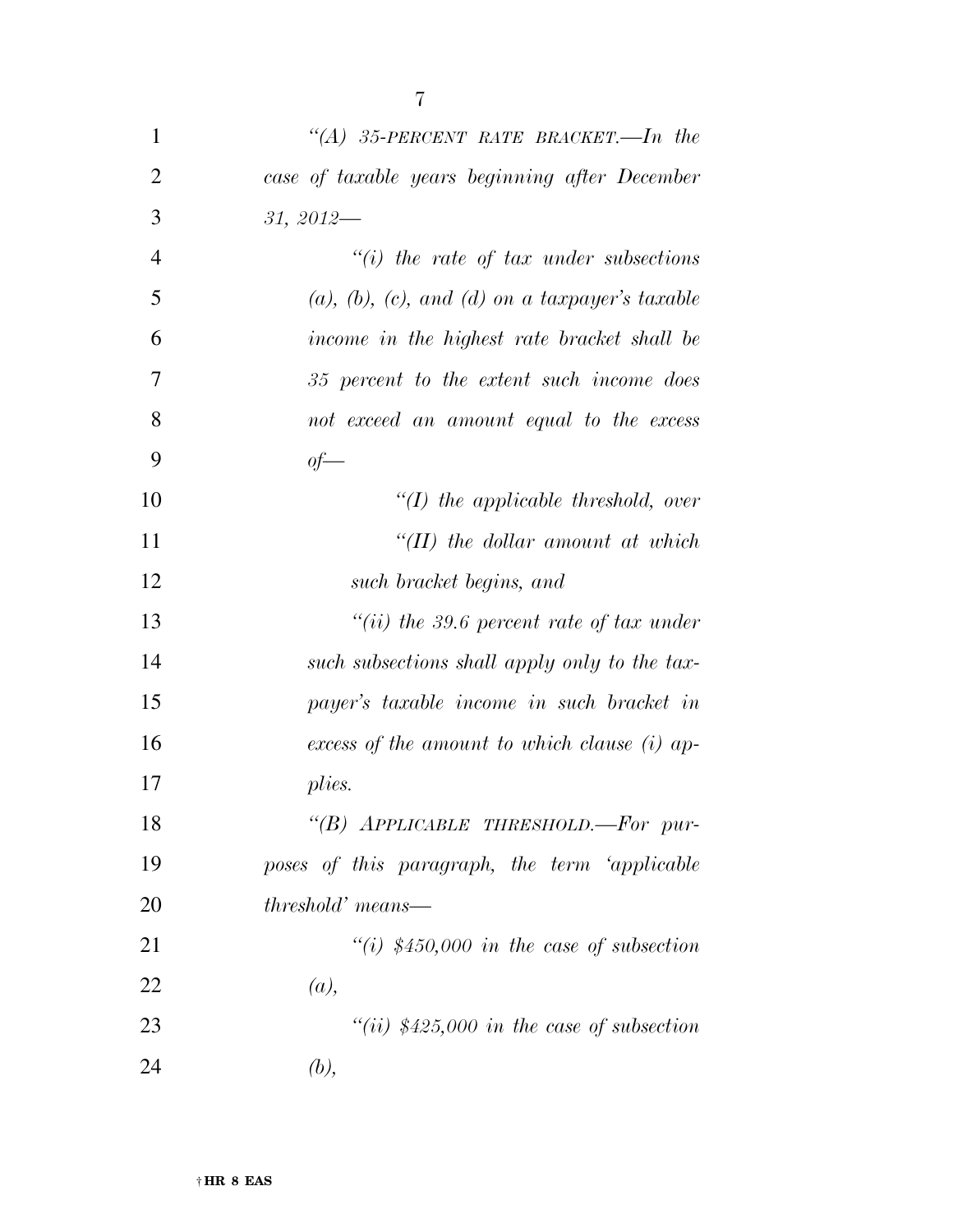| 1              | "(iii) $$400,000$ in the case of sub-                     |
|----------------|-----------------------------------------------------------|
| $\overline{2}$ | section $(c)$ , and                                       |
| 3              | "(iv) $\frac{1}{2}$ the amount applicable under           |
| $\overline{4}$ | clause (i) (after adjustment, if any, under               |
| 5              | subparagraph $(C)$ ) in the case of subsection            |
| 6              | (d).                                                      |
| 7              | "(C) INFLATION ADJUSTMENT.-For pur-                       |
| 8              | poses of this paragraph, with respect to taxable          |
| 9              | years beginning in calendar years after 2013,             |
| 10             | each of the dollar amounts under clauses $(i)$ , $(ii)$ , |
| 11             | and (iii) of subparagraph $(B)$ shall be adjusted         |
| 12             | in the same manner as under paragraph                     |
| 13             | $(1)(C)(i)$ , except that subsection $(f)(3)(B)$ shall be |
| 14             | applied by substituting '2012' for '1992'.".              |
| 15             | (2) PHASEOUT OF PERSONAL EXEMPTIONS AND                   |
| 16             | ITEMIZED DEDUCTIONS.-                                     |
| 17             | (A) OVERALL LIMITATION ON ITEMIZED DE-                    |
| 18             | DUCTIONS.—Section 68 is amended—                          |
| 19             | $(i)$ by striking subsection (b) and in-                  |
| 20             | serting the following:                                    |
| 21             | "(b) APPLICABLE AMOUNT.-                                  |
| 22             | "(1) IN GENERAL.—For purposes of this section,            |
| 23             | the term 'applicable amount' means—                       |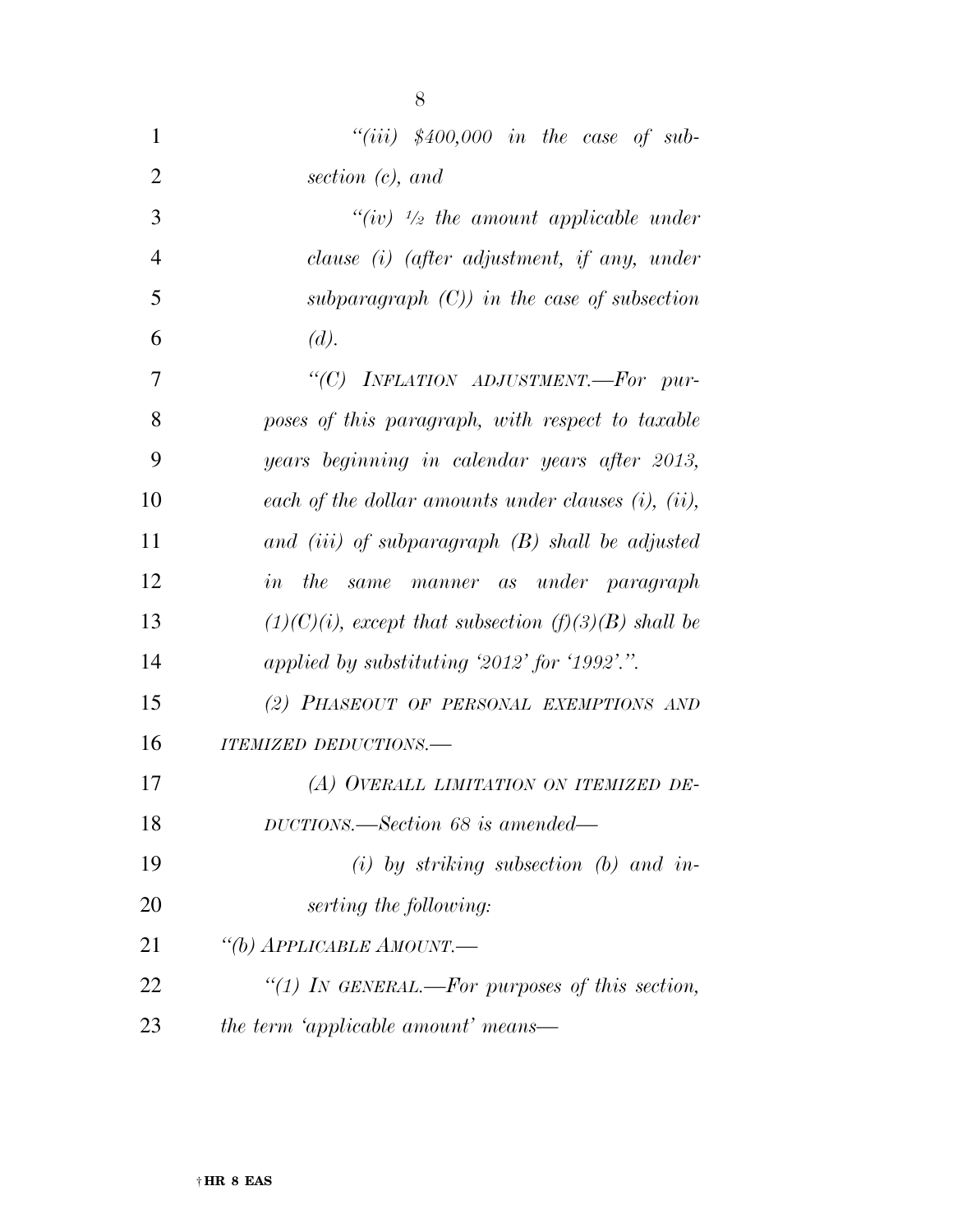| $\mathbf{1}$   | "(A) \$300,000 in the case of a joint return                 |
|----------------|--------------------------------------------------------------|
| $\overline{2}$ | or a surviving spouse (as defined in section                 |
| 3              | $2(a)$ ),                                                    |
| $\overline{4}$ | "(B) \$275,000 in the case of a head of                      |
| 5              | household (as defined in section $2(b)$ ),                   |
| 6              | "(C) $$250,000$ in the case of an individual                 |
| 7              | who is not married and who is not a surviving                |
| 8              | spouse or head of household, and                             |
| 9              | "(D) $\frac{1}{2}$ the amount applicable under sub-          |
| 10             | $paragnph$ (A) (after adjustment, if any, under              |
| 11             | paragraph $(2)$ ) in the case of a married indi-             |
| 12             | vidual filing a separate return.                             |
| 13             | For purposes of this paragraph, marital status shall         |
| 14             | be determined under section 7703.                            |
| 15             | "(2) INFLATION ADJUSTMENT.—In the case of                    |
| 16             | any taxable year beginning in calendar years after           |
| 17             | 2013, each of the dollar amounts under subpara-              |
| 18             | graphs $(A)$ , $(B)$ , and $(C)$ of paragraph $(1)$ shall be |
| 19             | shall be increased by an amount equal to-                    |
| 20             | $\lq (A)$ such dollar amount, multiplied by                  |
| 21             | $\lq\lq B$ the cost-of-living adjustment deter-              |
| 22             | mined under section $1(f)(3)$ for the calendar year          |
| 23             | in which the taxable year begins, except that sec-           |
| 24             | tion $1(f)(3)(B)$ shall be applied by substituting           |
| 25             | $2012'$ for $1992'.$                                         |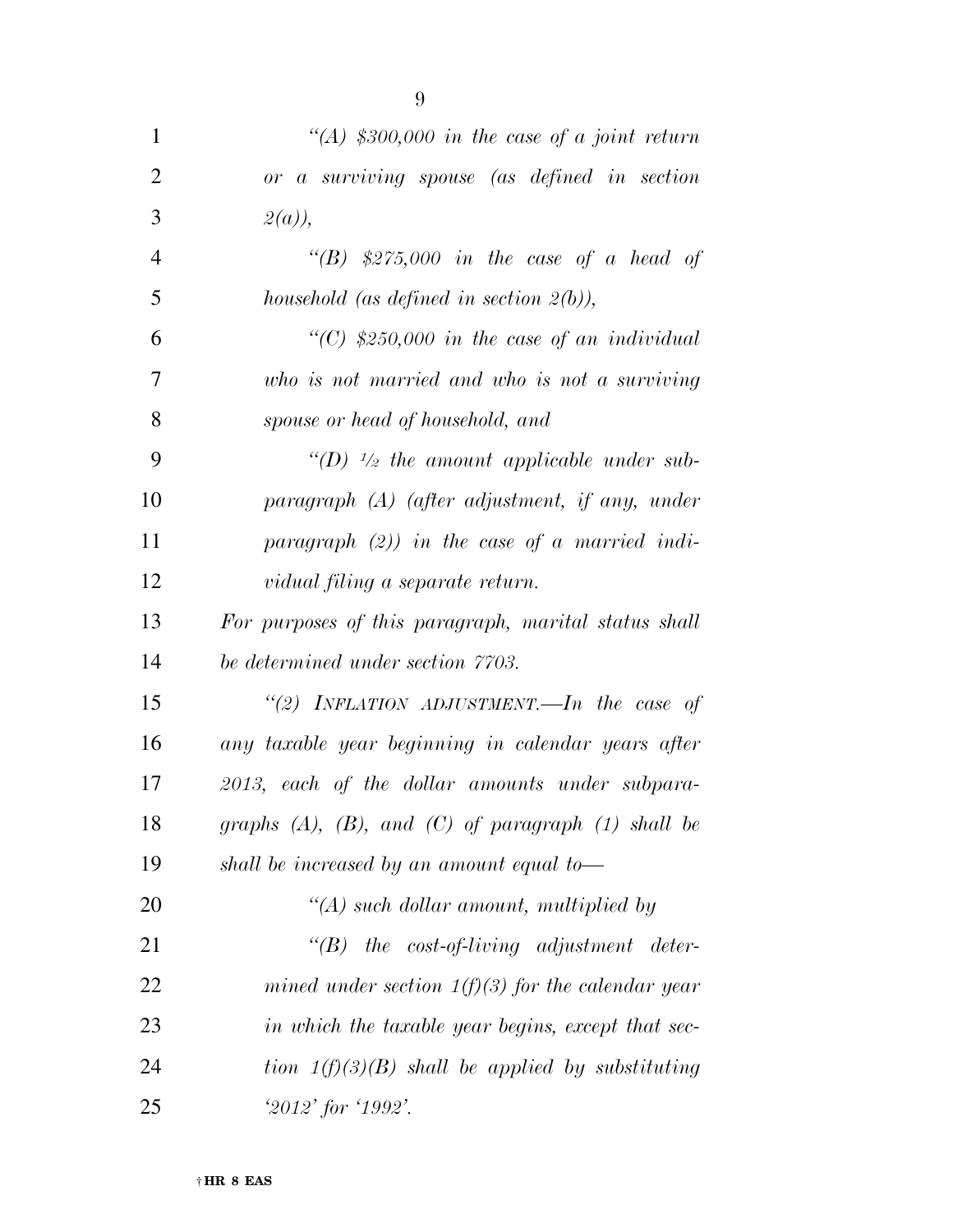| $\mathbf{1}$   | If any amount after adjustment under the preceding                                                                           |
|----------------|------------------------------------------------------------------------------------------------------------------------------|
| $\overline{2}$ | sentence is not a multiple of \$50, such amount shall                                                                        |
| 3              | be rounded to the next lowest multiple of \$50.", and                                                                        |
| $\overline{4}$ | (ii) by striking subsections (f) and (g).                                                                                    |
| 5              | (B) PHASEOUT OF DEDUCTIONS FOR PER-                                                                                          |
| 6              | SONAL EXEMPTIONS.-                                                                                                           |
| $\overline{7}$ | (i) IN GENERAL.— $Paragnph$ (3) of                                                                                           |
| 8              | section 151 $(d)$ is amended—                                                                                                |
| 9              | by striking "the threshold<br>(I)                                                                                            |
| 10             | amount" in subparagraphs (A) and                                                                                             |
| 11             | $(B)$ and inserting "the applicable"                                                                                         |
| 12             | amount in effect under section $68(b)$ ",                                                                                    |
| 13             | $(II)$ by striking subparagraph $(C)$                                                                                        |
| 14             | and redesignating subparagraph $(D)$                                                                                         |
| 15             | as subparagraph $(C)$ , and                                                                                                  |
| 16             | (III) by striking subparagraphs                                                                                              |
| 17             | $(E)$ and $(F)$ .                                                                                                            |
| 18             | $\begin{minipage}{0.9\linewidth} \textit{CONFORMING} \textit{ \quad} \textit{AMENDMENTS}\textit{---} \end{minipage}$<br>(ii) |
| 19             | Paragraph $(4)$ of section 151 $(d)$ is amend-                                                                               |
| 20             | $ed$ —                                                                                                                       |
| 21             | $(I)$ by striking subparagraph $(B)$ ,                                                                                       |
| 22             | $(II)$ by redesignating clauses $(i)$                                                                                        |
| 23             | and (ii) of subparagraph $(A)$ as sub-                                                                                       |
| 24             | paragraphs $(A)$ and $(B)$ , respectively,                                                                                   |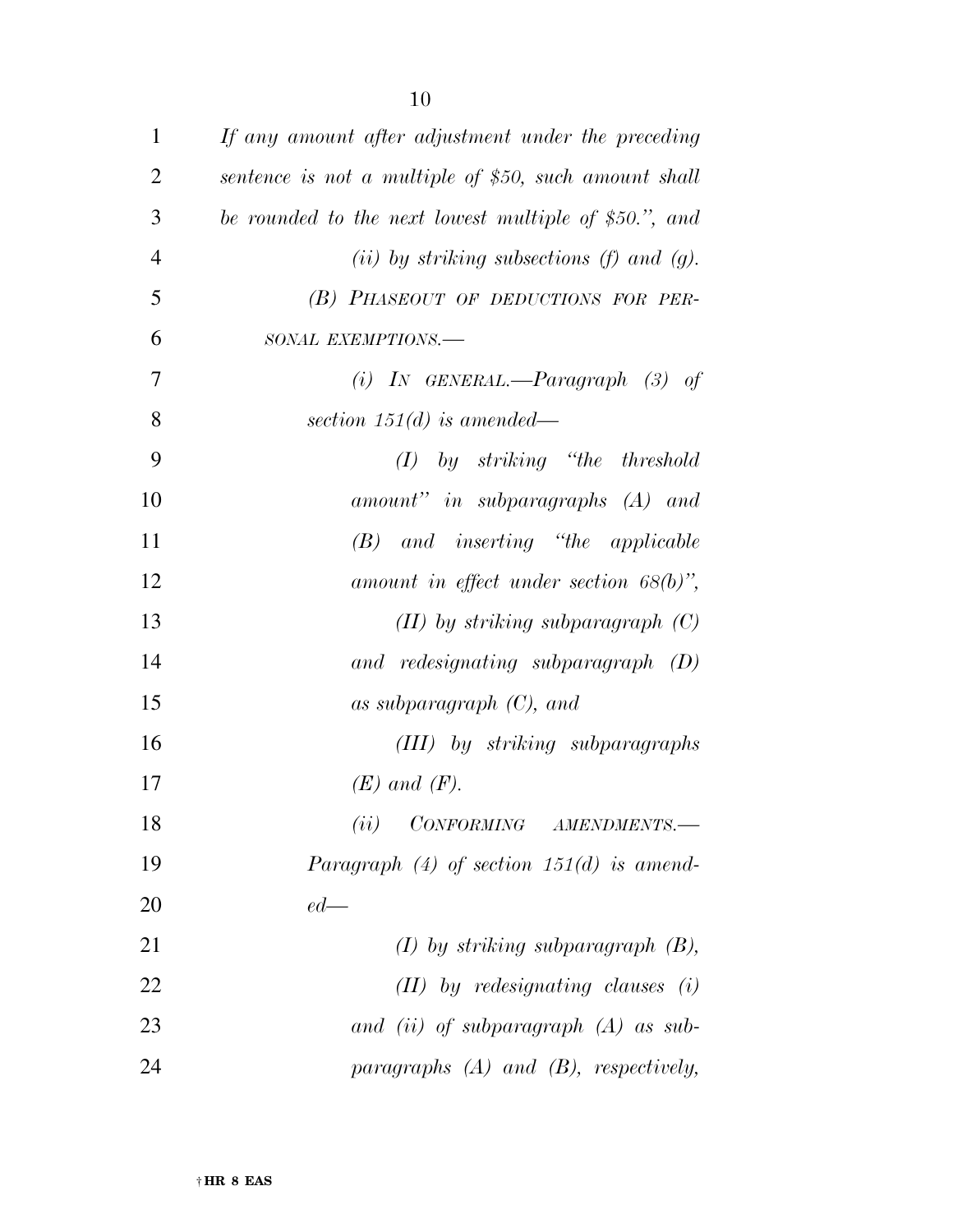| $\mathbf{1}$   | and by indenting such subparagraphs                                                                                                 |
|----------------|-------------------------------------------------------------------------------------------------------------------------------------|
| $\overline{2}$ | (as so redesignated) accordingly, and                                                                                               |
| 3              | (III) by striking all that precedes                                                                                                 |
| $\overline{4}$ | "in a calendar year after 1989," and                                                                                                |
| 5              | <i>inserting the following:</i>                                                                                                     |
| 6              | "(4) INFLATION ADJUSTMENT.—In the case of                                                                                           |
| 7              | any taxable year beginning".                                                                                                        |
| 8              | $(3)$ EFFECTIVE DATE.—The amendments made                                                                                           |
| 9              | by this subsection shall apply to taxable years begin-                                                                              |
| 10             | ning after December 31, 2012.                                                                                                       |
| 11             | (c) MODIFICATIONS OF ESTATE TAX.-                                                                                                   |
| 12             | (1) MAXIMUM ESTATE TAX RATE EQUAL TO 40                                                                                             |
| 13             | $PERCENT.$ The table contained in subsection (c) of                                                                                 |
| 14             | section 2001, as amended by section $302(a)(2)$ of the                                                                              |
| 15             | Tax Relief, Unemployment Insurance Reauthoriza-                                                                                     |
| 16             | tion, and Job Creation Act of 2010, is amended by                                                                                   |
| 17             | striking "Over \$500,000" and all that follows and in-                                                                              |
| 18             | serting the following:                                                                                                              |
|                | "Over \$500,000 but not over \$750,000<br>$$155,800$ , plus 37 percent of the excess                                                |
|                | of such amount over \$500,000.<br>$Q_{\text{VOP}}$ , \$750,000 but not over \$1,000,000<br>$$948,300$ plue 30 percent of the excess |

| "Over \$500,000 but not over \$750,000  | $$155,800$ , plus 37 percent of the excess                  |
|-----------------------------------------|-------------------------------------------------------------|
|                                         | of such amount over \$500,000.                              |
| Over \$750,000 but not over \$1,000,000 | $$248,300, \; plus \; 39 \; percent \; of \; the \; excess$ |

| of such amount over \$750,000.             |
|--------------------------------------------|
| $$345,800$ , plus 40 percent of the excess |
| of such amount over \$1,000,000.".         |

 *(2) TECHNICAL CORRECTION.—Clause (i) of sec- tion 2010(c)(4)(B) is amended by striking ''basic ex- clusion amount'' and inserting ''applicable exclusion amount''.*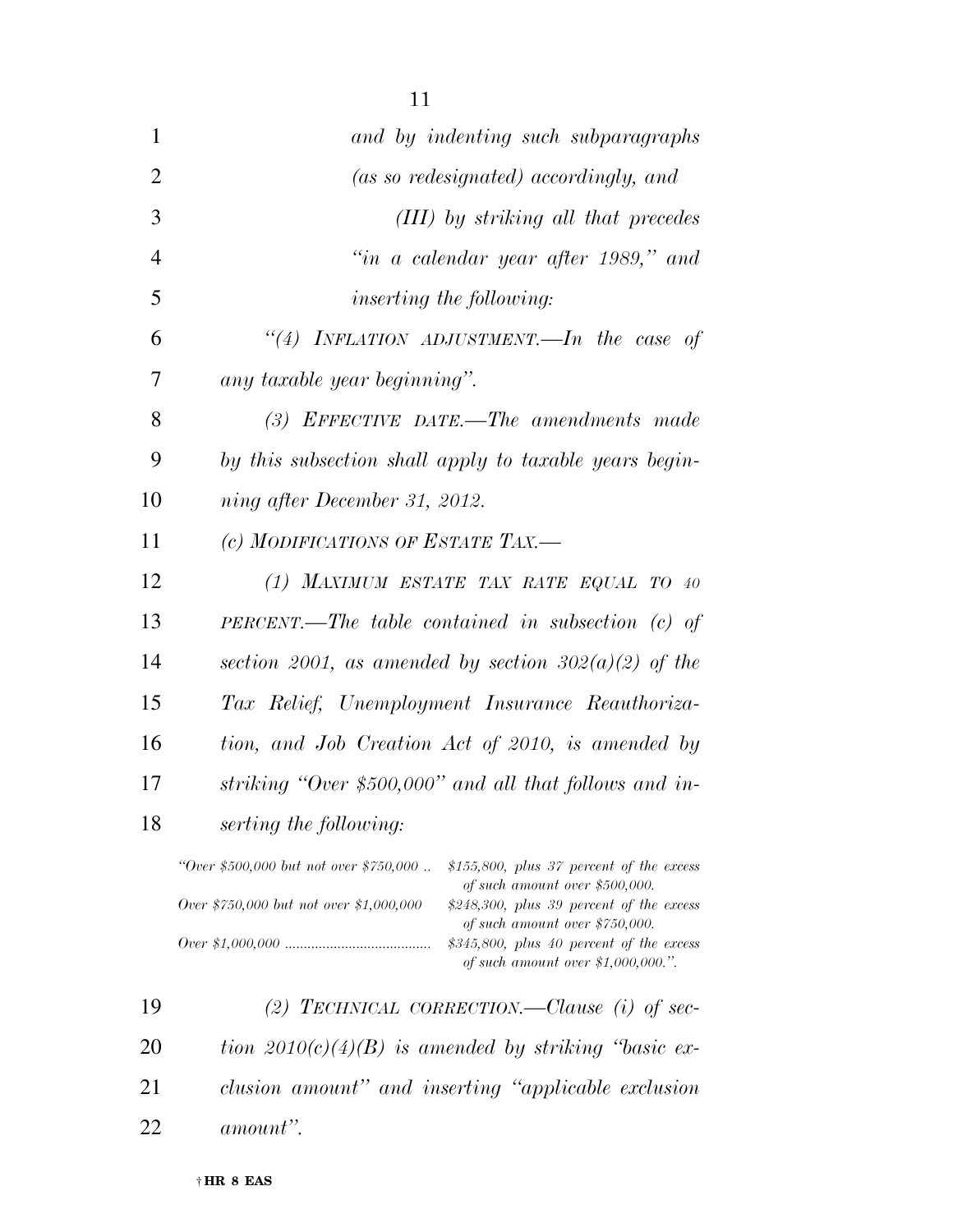| 1              | (3) EFFECTIVE DATES.—                                      |
|----------------|------------------------------------------------------------|
| $\overline{2}$ | $(A)$ In GENERAL.—Except as otherwise pro-                 |
| 3              | vided by in this paragraph, the amendments                 |
| $\overline{4}$ | made by this subsection shall apply to estates of          |
| 5              | decedents dying, generation-skipping transfers,            |
| 6              | and gifts made, after December 31, 2012.                   |
| 7              | $(B)$ TECHNICAL CORRECTION.—The amend-                     |
| 8              | ment made by paragraph (2) shall take effect as            |
| 9              | <i>if included in the amendments made by section</i>       |
| 10             | 303 of the Tax Relief, Unemployment Insurance              |
| 11             | Reauthorization, and Job Creation Act of 2010.             |
| 12             | SEC. 102. PERMANENT EXTENSION AND MODIFICATION OF          |
|                |                                                            |
| 13             | 2003 TAX RELIEF.                                           |
| 14             | (a) PERMANENT EXTENSION.—The Jobs and Growth               |
| 15             | Tax Relief Reconciliation Act of 2003 is amended by strik- |
| 16             | <i>ing section 303.</i>                                    |
| 17             | (b) 20-PERCENT CAPITAL GAINS RATE FOR CERTAIN              |
| 18             | HIGH INCOME INDIVIDUALS.-                                  |
| 19             | (1) In GENERAL.—Paragraph (1) of section $1(h)$            |
| 20             | is amended by striking subparagraph $(C)$ , by redesig-    |
| 21             | nating subparagraphs $(D)$ and $(E)$ as subparagraphs      |
| 22             | $(E)$ and $(F)$ and by inserting after subparagraph $(B)$  |
| 23             | <i>the following new subparagraphs:</i>                    |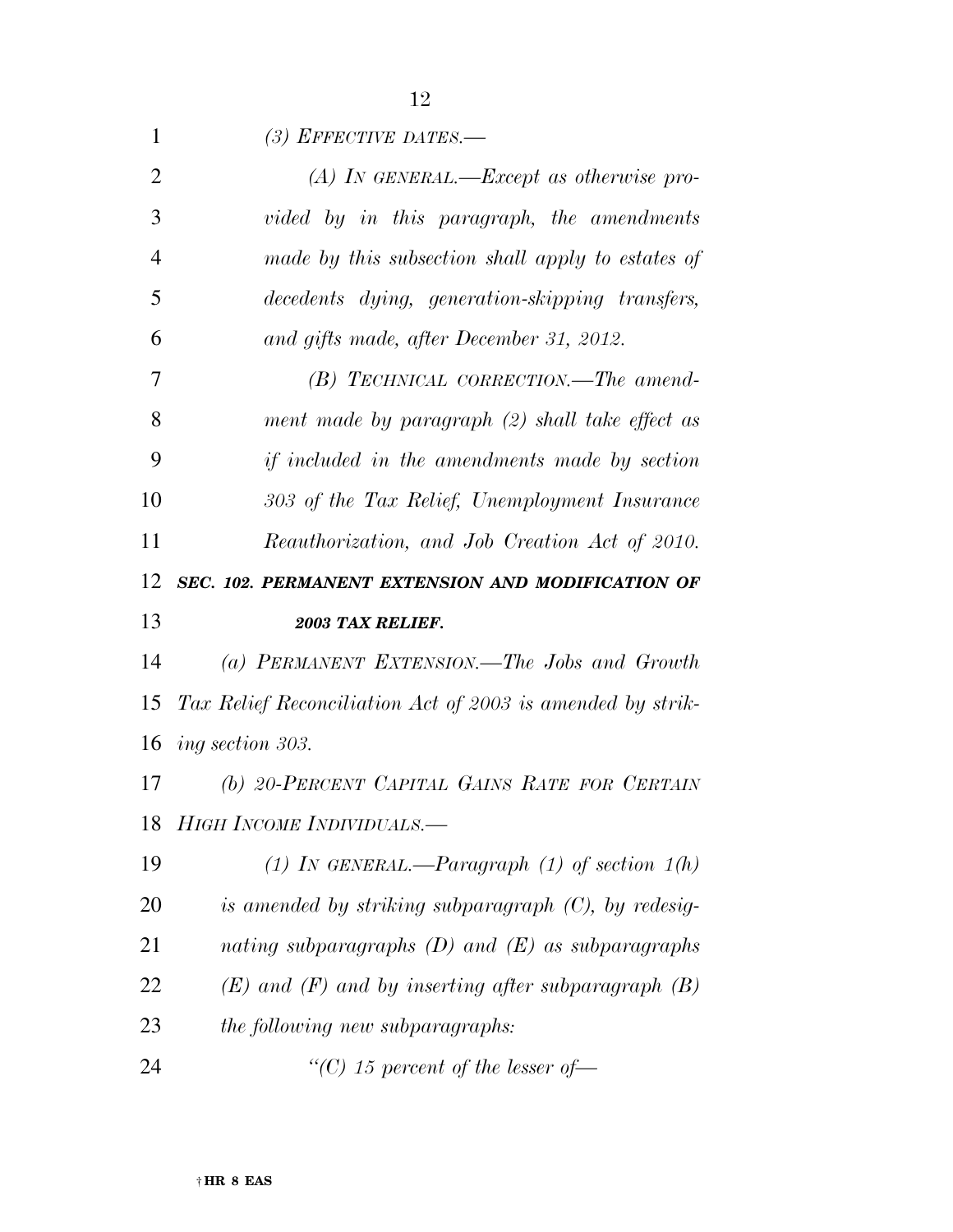| $\mathbf{1}$   | "(i) so much of the adjusted net capital                   |
|----------------|------------------------------------------------------------|
| $\overline{2}$ | gain (or, if less, taxable income) as exceeds              |
| 3              | the amount on which a tax is determined                    |
| $\overline{4}$ | under subparagraph $(B)$ , or                              |
| 5              | "(ii) the excess of $-$                                    |
| 6              | $\lq (I)$ the amount of taxable income                     |
| 7              | which would (without regard to this                        |
| 8              | paragraph) be taxed at a rate below                        |
| 9              | 39.6 percent, over                                         |
| 10             | $\lq (II)$ the sum of the amounts on                       |
| 11             | which a tax is determined under sub-                       |
| 12             | paragraphs $(A)$ and $(B)$ ,                               |
| 13             | "(D) 20 percent of the adjusted net capital                |
| 14             | gain (or, if less, taxable income) in excess of the        |
| 15             | sum of the amounts on which tax is determined              |
| 16             | under subparagraphs $(B)$ and $(C)$ ,".                    |
| 17             | (2) MINIMUM TAX.—Paragraph $(3)$ of section                |
| 18             | $55(b)$ is amended by striking subparagraph $(C)$ , by     |
| 19             | redesignating subparagraph (D) as subparagraph             |
| 20             | $(E)$ , and by inserting after subparagraph $(B)$ the fol- |
| 21             | <i>lowing new subparagraphs:</i>                           |
| 22             | "(C) 15 percent of the lesser of $-$                       |
| 23             | $\lq\lq(i)$ so much of the adjusted net capital            |
| 24             | gain (or, if less, taxable excess) as exceeds              |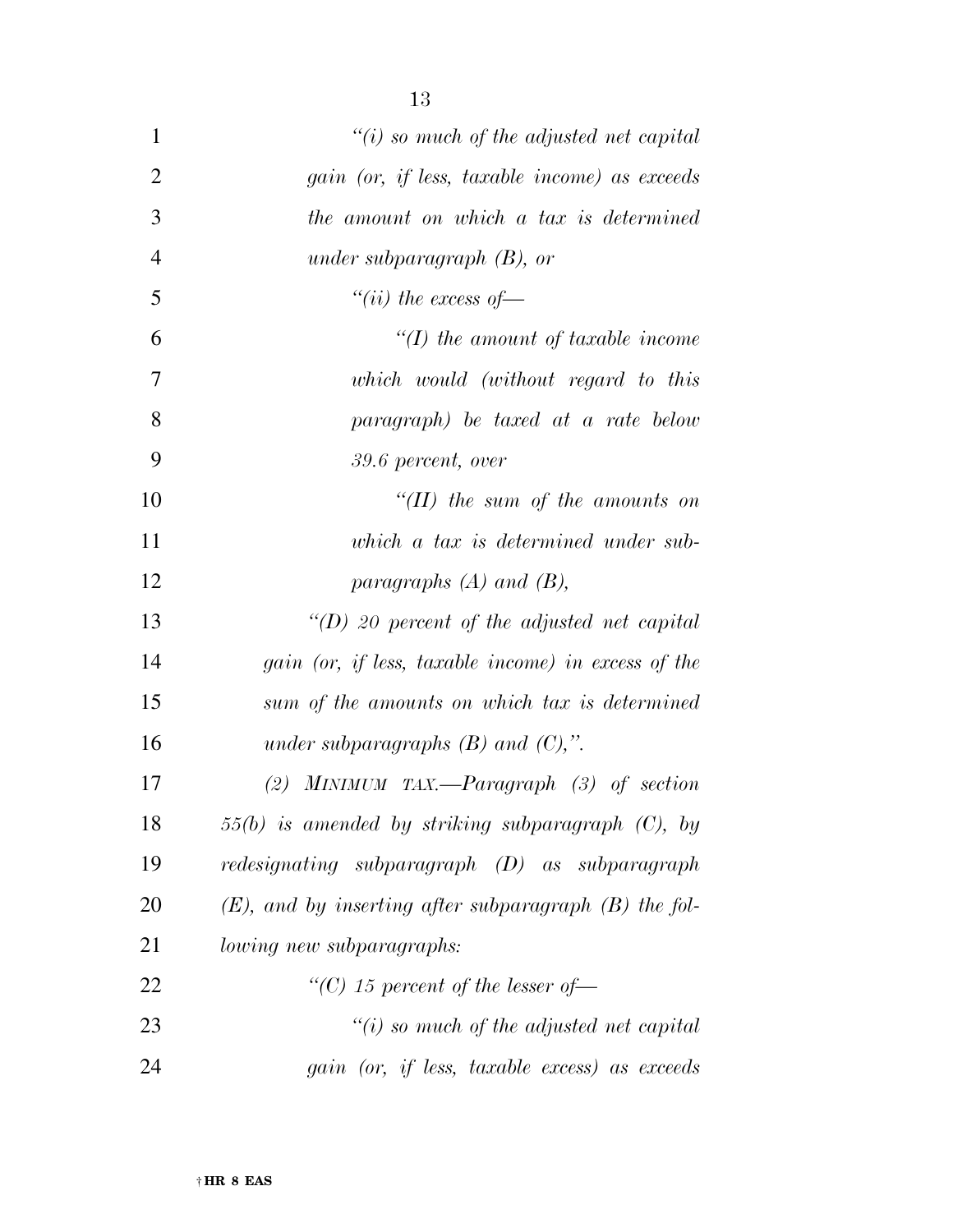| $\mathbf{1}$   | the amount on which tax is determined                 |
|----------------|-------------------------------------------------------|
| $\overline{2}$ | under subparagraph $(B)$ , or                         |
| 3              | $``(ii)$ the excess described in section              |
| $\overline{4}$ | $1(h)(1)(C)(ii)$ , plus                               |
| 5              | "(D) 20 percent of the adjusted net capital           |
| 6              | gain (or, if less, taxable excess) in excess of the   |
| 7              | sum of the amounts on which tax is determined         |
| 8              | under subparagraphs $(B)$ and $(C)$ , plus".          |
| 9              | (c) CONFORMING AMENDMENTS.-                           |
| 10             | (1) The following provisions are each amended         |
| 11             | by striking "15 percent" and inserting "20 percent":  |
| 12             | $(A)$ Section 531.                                    |
| 13             | $(B)$ Section 541.                                    |
| 14             | (C) Section $1445(e)(1)$ .                            |
| 15             | (D)<br>The second sentence of section                 |
| 16             | 7518(g)(6)(A).                                        |
| 17             | $(E)$ Section 53511(f)(2) of title 46, United         |
| 18             | States Code.                                          |
| 19             | (2) Sections $1(h)(1)(B)$ and $55(h)(3)(B)$ are each  |
| 20             | amended by striking "5 percent (0 percent in the case |
| 21             | of taxable years beginning after 2007)" and inserting |
| 22             | " $\theta$ percent".                                  |
| 23             | (3) Section $1445(e)(6)$ is amended by striking       |
| 24             | "15 percent (20 percent in the case of taxable years  |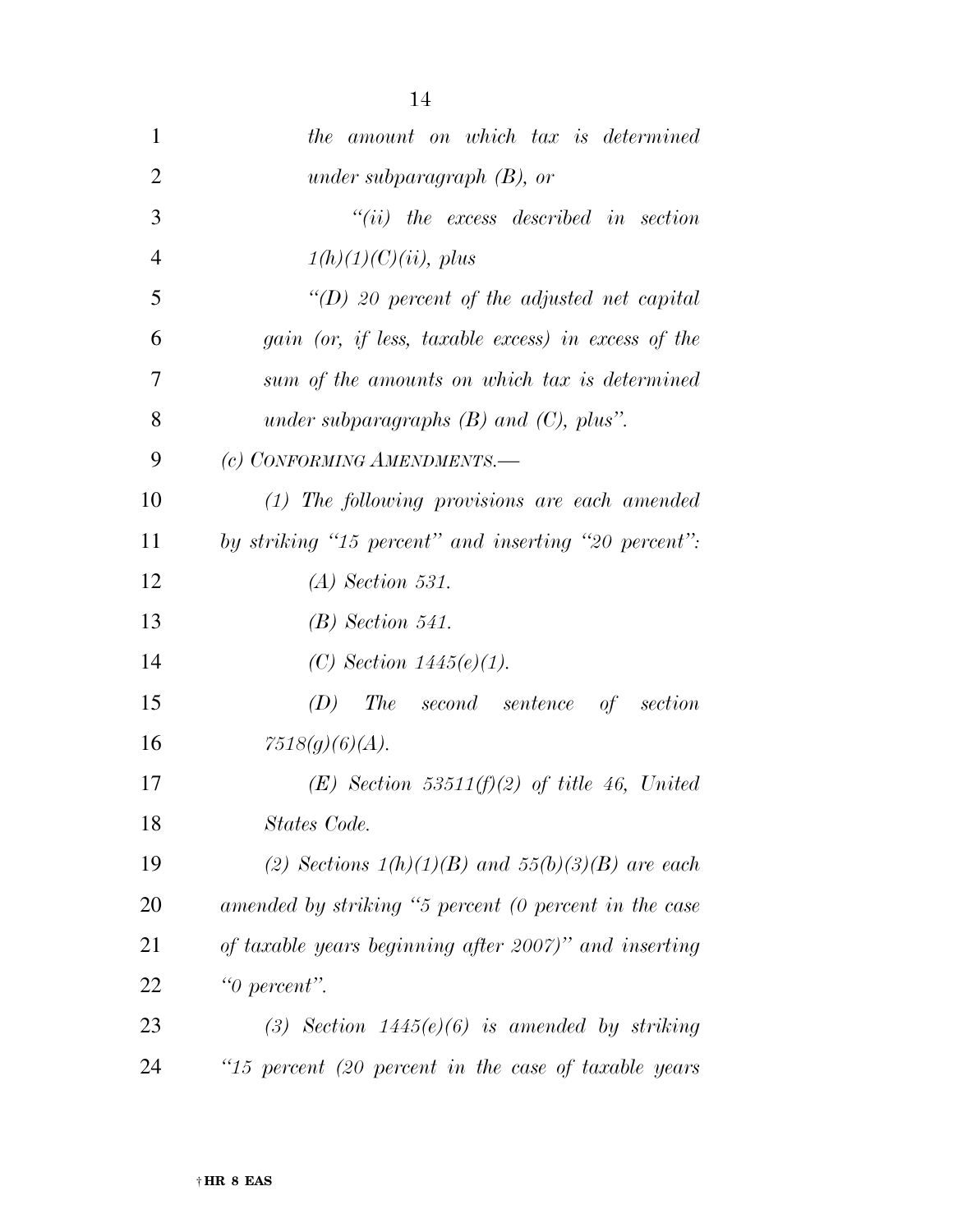*beginning after December 31, 2010)'' and inserting ''20 percent''.* 

*(d) EFFECTIVE DATES.—* 

 *(1) IN GENERAL.—Except as otherwise provided, the amendments made by subsections (b) and (c) shall apply to taxable years beginning after December 31, 2012.* 

 *(2) WITHHOLDING.—The amendments made by paragraphs (1)(C) and (3) of subsection (c) shall apply to amounts paid on or after January 1, 2013.* 

*SEC. 103. EXTENSION OF 2009 TAX RELIEF.* 

 *(a) 5-YEAR EXTENSION OF AMERICAN OPPORTUNITY TAX CREDIT.—* 

 *(1) IN GENERAL.—Section 25A(i) is amended by striking ''in 2009, 2010, 2011, or 2012'' and inserting ''after 2008 and before 2018''.* 

 *(2) TREATMENT OF POSSESSIONS.—Section 1004(c)(1) of division B of the American Recovery and Reinvestment Tax Act of 2009 is amended by striking ''in 2009, 2010, 2011, and 2012'' each place it appears and inserting ''after 2008 and before 2018''.* 

 *(b) 5-YEAR EXTENSION OF CHILD TAX CREDIT.—Sec-tion 24(d)(4) is amended—*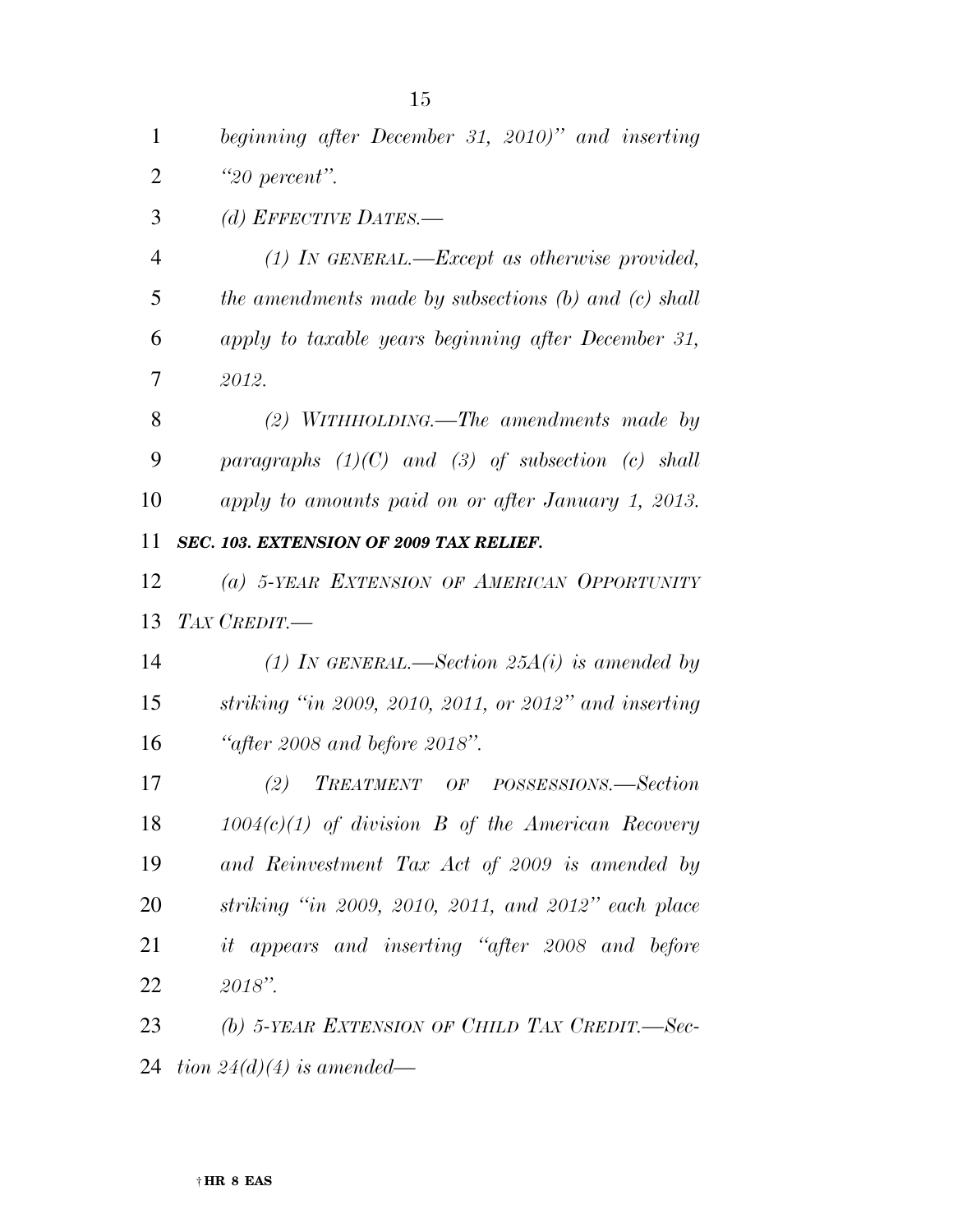| 1              | (1) by striking "2009, 2010, 2011, AND 2012" in the             |
|----------------|-----------------------------------------------------------------|
| $\overline{2}$ | heading and inserting "FOR CERTAIN YEARS", and                  |
| 3              | (2) by striking "in 2009, 2010, 2011, or 2012"                  |
| $\overline{4}$ | and inserting "after 2008 and before 2018".                     |
| 5              | (c) 5-YEAR EXTENSION OF EARNED INCOME TAX                       |
| 6              | $CREDIT.$ —Section 32(b)(3) is amended—                         |
| 7              | (1) by striking "2009, 2010, 2011, AND 2012" in the             |
| 8              | heading and inserting "FOR CERTAIN YEARS", and                  |
| 9              | (2) by striking "in 2009, 2010, 2011, or 2012"                  |
| 10             | and inserting "after 2008 and before 2018".                     |
| 11             | (d) PERMANENT EXTENSION OF RULE DISREGARDING                    |
| 12             | REFUNDS IN THE ADMINISTRATION OF FEDERAL PRO-                   |
| 13             | GRAMS AND FEDERALLY ASSISTED PROGRAMS.-Section                  |
|                |                                                                 |
|                | 14 6409 is amended to read as follows:                          |
|                | "SEC. 6409. REFUNDS DISREGARDED IN THE ADMINISTRA-              |
| 15<br>16       | TION OF FEDERAL PROGRAMS AND FEDER-                             |
| 17             | <b>ALLY ASSISTED PROGRAMS.</b>                                  |
| 18             | "Notwithstanding any other provision of law, any re-            |
|                | 19 fund (or advance payment with respect to a refundable        |
|                | $20$ credit) made to any individual under this title shall not  |
|                | 21 be taken into account as income, and shall not be taken      |
|                | 22 into account as resources for a period of 12 months from     |
|                | 23 receipt, for purposes of determining the eligibility of such |
|                | 24 individual (or any other individual) for benefits or assist- |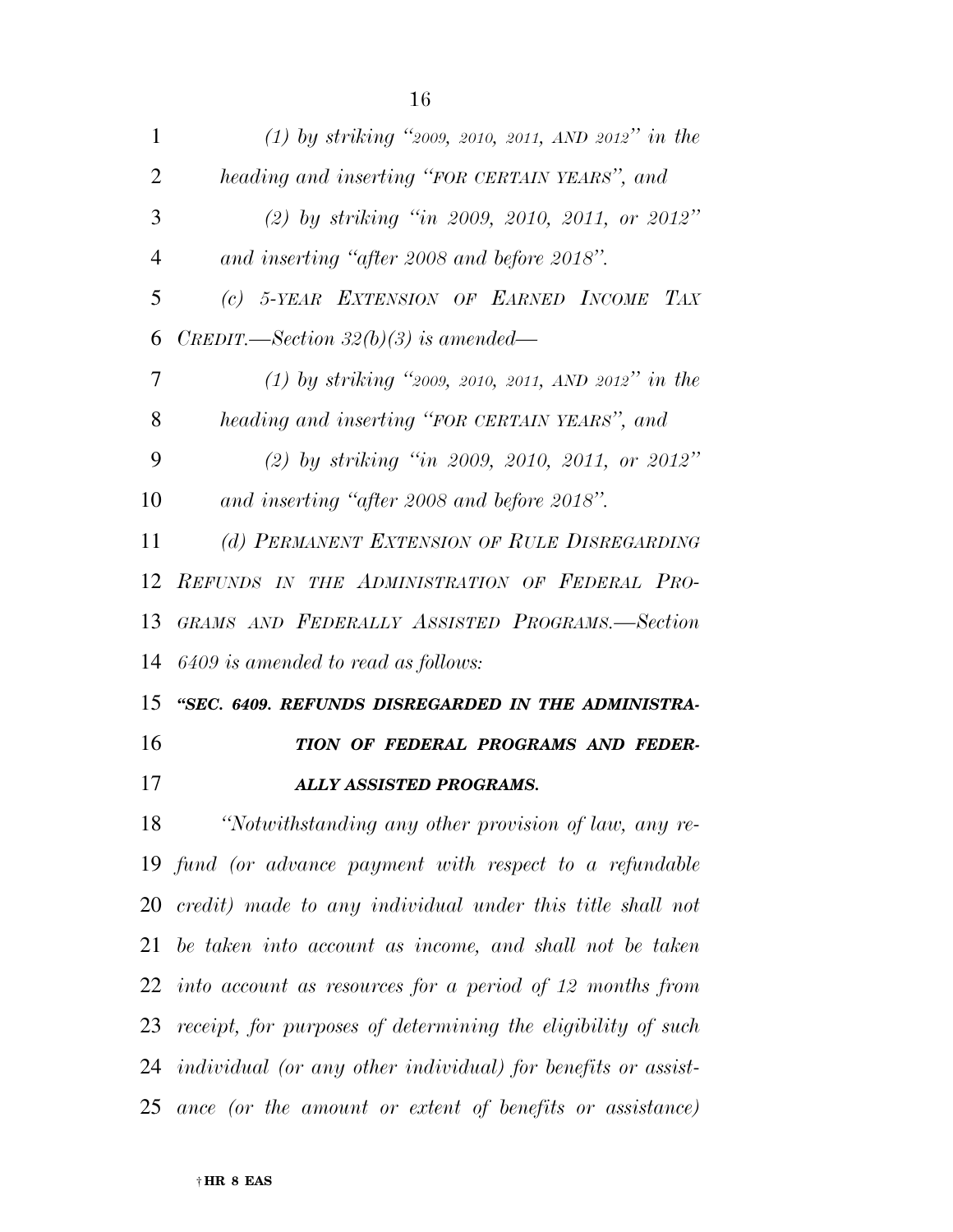| $\mathbf{1}$   | under any Federal program or under any State or local      |
|----------------|------------------------------------------------------------|
| 2              | program financed in whole or in part with Federal funds.". |
| 3              | (e) EFFECTIVE DATES.-                                      |
| $\overline{4}$ | $(1)$ IN GENERAL.—Except as provided in para-              |
| 5              | $graph (2)$ , the amendments made by this section shall    |
| 6              | apply to taxable years beginning after December 31,        |
| 7              | 2012.                                                      |
| 8              | (2) RULE REGARDING DISREGARD<br>OF<br>$RE-$                |
| 9              | $FUNDS.$ The amendment made by subsection (d)              |
| 10             | shall apply to amounts received after December 31,         |
| 11             | 2012.                                                      |
| 12             | SEC. 104. PERMANENT ALTERNATIVE MINIMUM TAX RELIEF.        |
| 13             | (a) 2012 EXEMPTION AMOUNTS MADE PERMANENT.-                |
| 14             | $(1)$ IN GENERAL.—Paragraph $(1)$ of section               |
| 15             | $55(d)$ is amended—                                        |
| 16             | $(A)$ by striking "\$45,000" and all that fol-             |
| 17             | lows through "2011)" in subparagraph $(A)$ and             |
| 18             | inserting " $$78,750"$ ,                                   |
| 19             | $(B)$ by striking "\$33,750" and all that fol-             |
| 20             | lows through "2011)" in subparagraph $(B)$ and             |
| 21             | inserting " $$50,600"$ , and                               |
| 22             | (C) by striking "paragraph $(1)(A)$ " in sub-              |
| 23             | paragraph (C) and inserting "subparagraph"                 |
| 24             | $(A)$ ".                                                   |
| 25             | (b) EXEMPTION AMOUNTS INDEXED FOR INFLATION.               |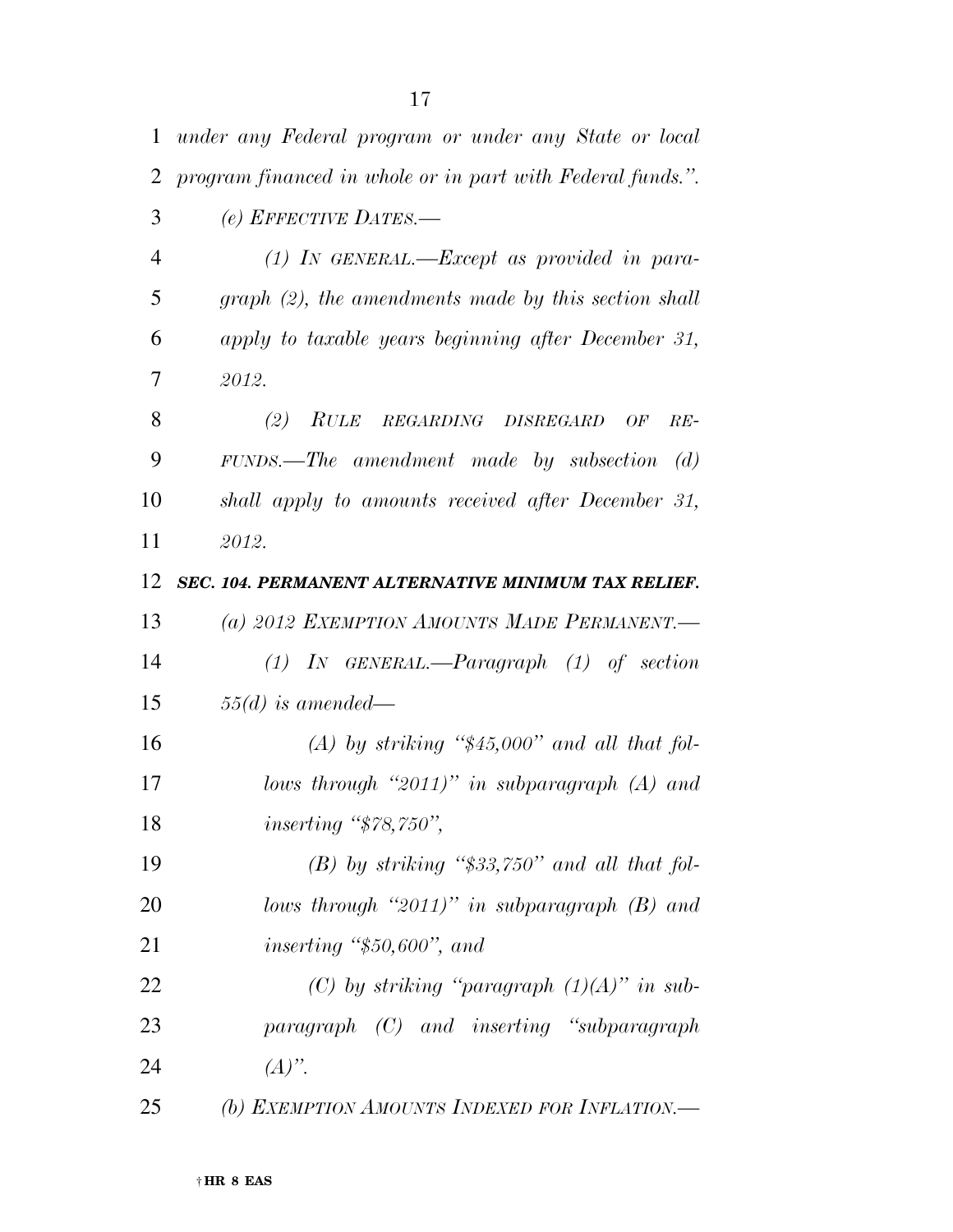| 1              | (1) IN GENERAL.—Subsection (d) of section 55 is  |
|----------------|--------------------------------------------------|
| $\overline{2}$ | amended by adding at the end the following new   |
| 3              | <i>paragraph:</i>                                |
| $\overline{4}$ | "(4) INFLATION ADJUSTMENT.-                      |
| 5              | "(A) IN GENERAL.—In the case of any tax-         |
| 6              | able year beginning in a calendar year after     |
| 7              | 2012, the amounts described in subparagraph      |
| 8              | $(B)$ shall each be increased by an amount equal |
| 9              | $to-$                                            |
| 10             | $"(i)$ such dollar amount, multiplied by         |
| 11             | "(ii) the cost-of-living adjustment de-          |
| 12             | termined under section $1(f)(3)$ for the cal-    |
| 13             | endar year in which the taxable year be-         |
| 14             | gins, determined by substituting 'calendar       |
| 15             | year 2011' for 'calendar year 1992' in sub-      |
| 16             | paragraph $(B)$ thereof.                         |
| 17             | "(B) AMOUNTS DESCRIBED.—The amounts              |
| 18             | described in this subparagraph are—              |
| 19             | $``(i)$ each of the dollar amounts con-          |
| 20             | tained in subsection $(b)(1)(A)(i)$ ,            |
| 21             | $``(ii)$ each of the dollar amounts con-         |
| 22             | tained in paragraph (1), and                     |
| 23             | $``(iii)$ each of the dollar amounts in          |
| 24             | subparagraphs $(A)$ and $(B)$ of paragraph       |
| 25             | (3).                                             |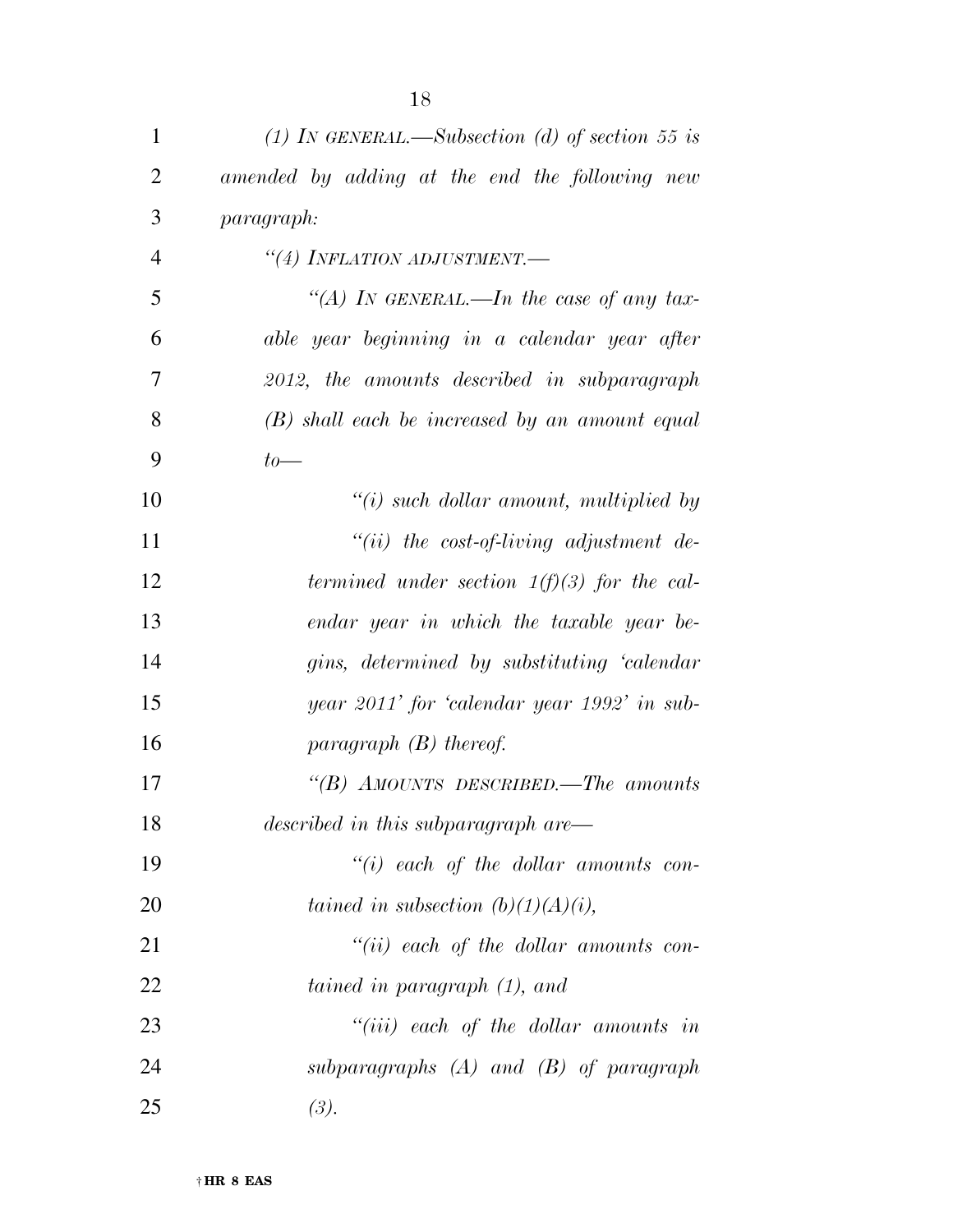| $\mathbf{1}$ | "(C) ROUNDING.—Any increase determined           |
|--------------|--------------------------------------------------|
| 2            | under subparagraph $(A)$ shall be rounded to the |
| 3            | nearest multiple of \$100.".                     |
| 4            | (2) CONFORMING AMENDMENTS.-                      |

| - 5               | (A) Clause (iii) of section $55(b)(1)(A)$ is      |
|-------------------|---------------------------------------------------|
| 6                 | amended by striking "by substituting" and all     |
| $7\phantom{.0}\,$ | that follows through "appears." and inserting     |
| 8                 | "by substituting 50 percent of the dollar amount" |
| -9                | otherwise applicable under subclause $(I)$ and    |
| 10                | subclause $(II)$ thereof.".                       |

 *(B) Paragraph (3) of section 55(d) is amended—* 

 *(i) by striking ''or (2)'' in subpara-graph (A),* 

 *(ii) by striking ''and'' at the end of subparagraph (B), and* 

 *(iii) by striking subparagraph (C) and inserting the following new subparagraphs: ''(C) 50 percent of the dollar amount appli- cable under subparagraph (A) in the case of a taxpayer described in subparagraph (C) or (D) of paragraph (1), and* 

 *''(D) \$150,000 in the case of a taxpayer de-scribed in paragraph (2).''.*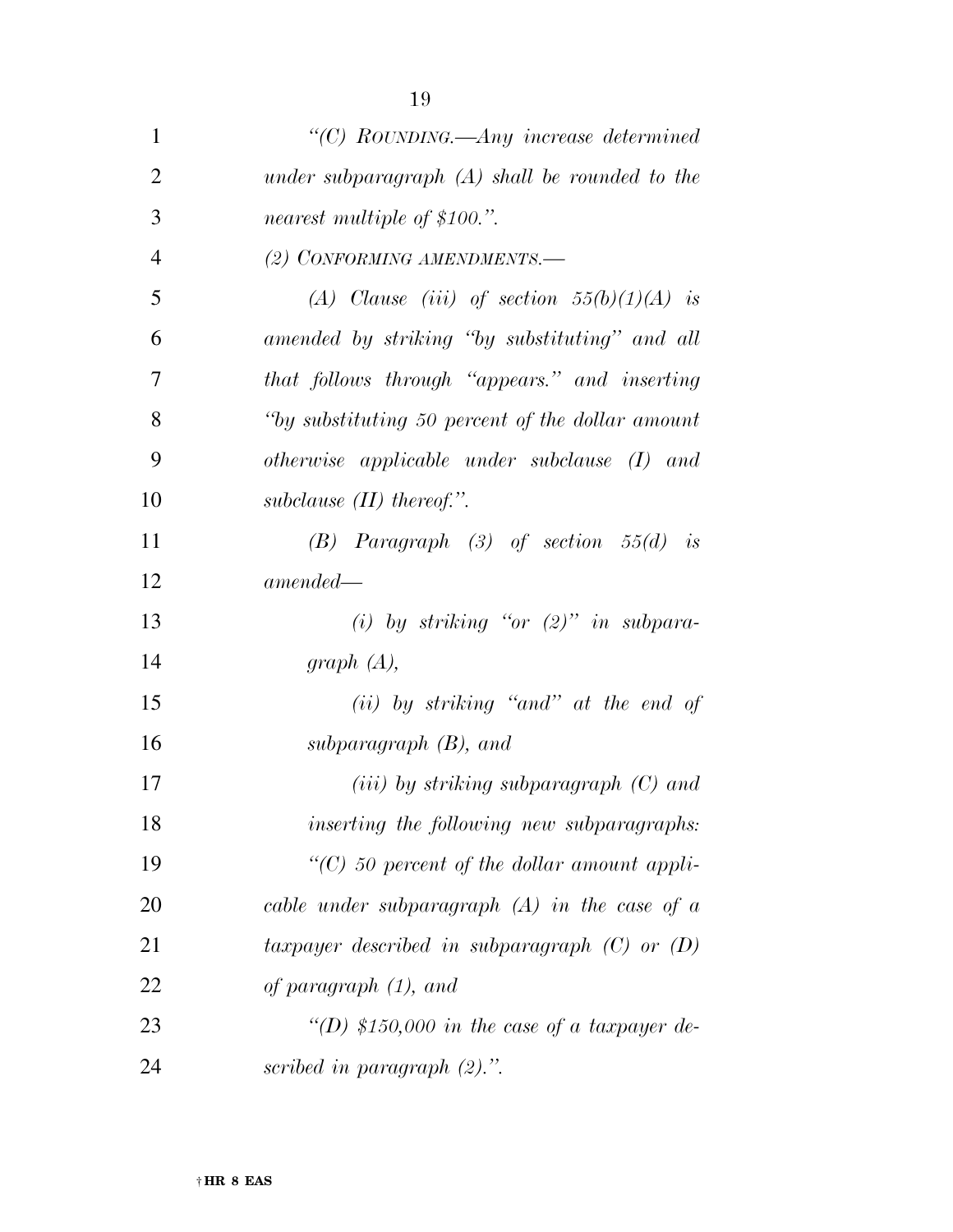| 1              | (c) ALTERNATIVE MINIMUM TAX RELIEF FOR NON-                 |
|----------------|-------------------------------------------------------------|
| 2              | REFUNDABLE CREDITS.-                                        |
| 3              | (1) IN GENERAL.—Subsection (a) of section 26 is             |
| $\overline{4}$ | amended to read as follows:                                 |
| 5              | "(a) LIMITATION BASED ON AMOUNT OF TAX.—The                 |
| 6              | aggregate amount of credits allowed by this subpart for the |
| 7              | taxable year shall not exceed the sum of-                   |
| 8              | "(1) the taxpayer's regular tax liability for the           |
| 9              | taxable year reduced by the foreign tax credit allow-       |
| 10             | able under section $27(a)$ , and                            |
| 11             | "(2) the tax imposed by section 55(a) for the tax-          |
| 12             | able year.".                                                |
| 13             | (2) CONFORMING AMENDMENTS.-                                 |
| 14             | (A) ADOPTION CREDIT.—                                       |
| 15             | (i) Section 23(b) is amended by strik-                      |
| 16             | ing paragraph $(4)$ .                                       |
| 17             | (ii) Section 23(c) is amended by strik-                     |
| 18             | ing paragraphs (1) and (2) and inserting                    |
| 19             | the following:                                              |
| 20             | "(1) In GENERAL.—If the credit allowable under              |
| 21             | subsection $(a)$ for any taxable year exceeds the limita-   |
| 22             | tion imposed by section $26(a)$ for such taxable year       |
| 23             | reduced by the sum of the credits allowable under this      |
| 24             | subpart (other than this section and sections 25D and       |
| 25             | $1400C$ , such excess shall be carried to the succeeding    |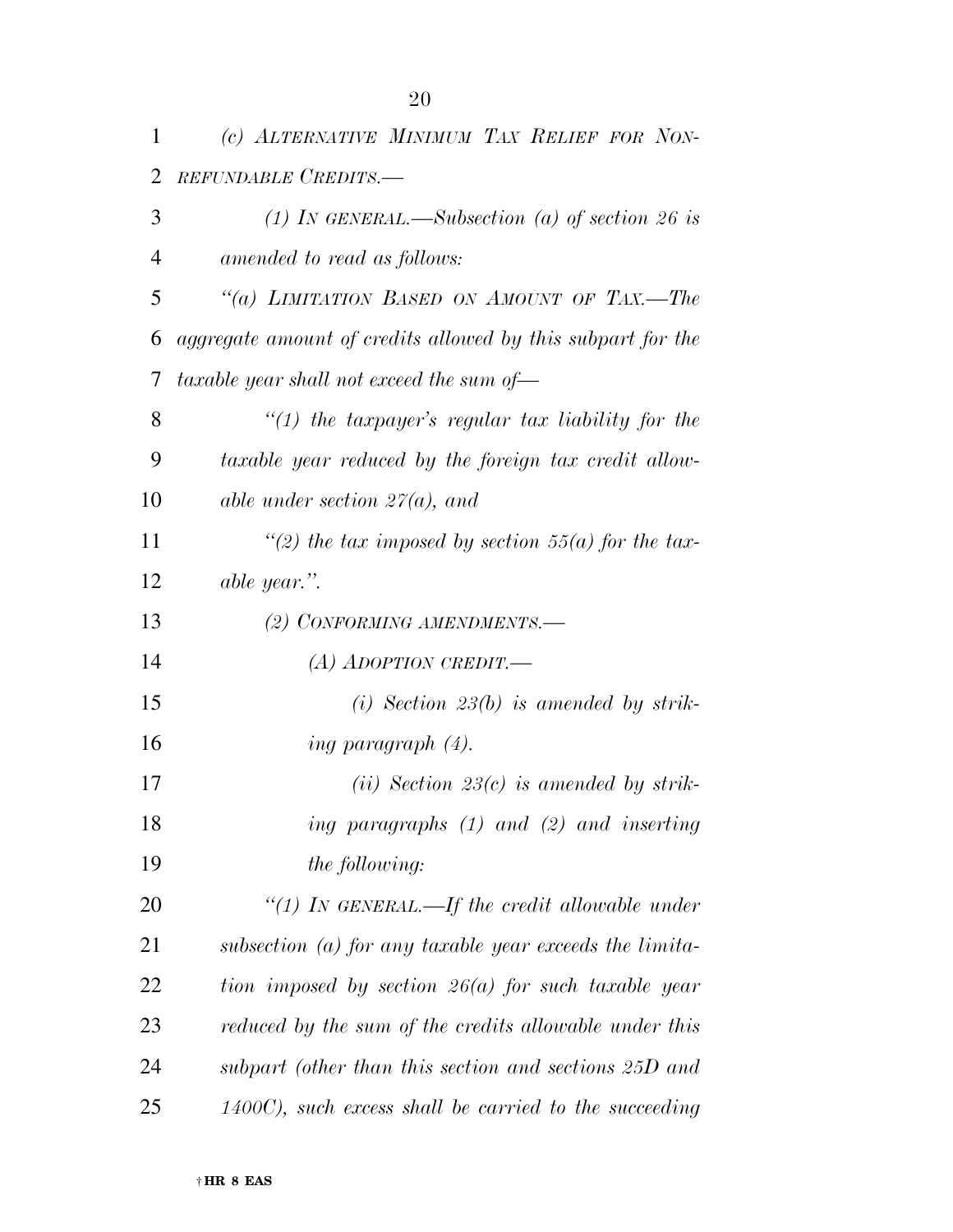| 1              | taxable year and added to the credit allowable under         |
|----------------|--------------------------------------------------------------|
| $\overline{2}$ | subsection $(a)$ for such taxable year.".                    |
| 3              | ( <i>iii</i> ) Section 23( <i>c</i> ) is amended by re-      |
| $\overline{4}$ | designating paragraph (3) as paragraph                       |
| 5              | (2).                                                         |
| 6              | $(B)$ Child tax credit.                                      |
| $\tau$         | (i) Section 24(b) is amended by strik-                       |
| 8              | <i>ing paragraph (3).</i>                                    |
| 9              | (ii) Section 24(d)(1) is amended—                            |
| 10             | (I) by striking "section $26(a)(2)$                          |
| 11             | or subsection $(b)(3)$ , as the case may                     |
| 12             | be," each place it appears in subpara-                       |
| 13             | graphs $(A)$ and $(B)$ and inserting "sec-                   |
| 14             | tion $26(a)$ , and                                           |
| 15             | (II) by striking "section $26(a)(2)$                         |
| 16             | or subsection $(b)(3)$ , as the case may                     |
| 17             | be" in the second last sentence and in-                      |
| 18             | serting "section $26(a)$ ".                                  |
| 19             | (C) CREDIT FOR INTEREST ON CERTAIN                           |
| 20             | $MORTGAGES. \text{—Section}$ $25(e)(1)(C)$ is<br><b>HOME</b> |
| 21             | amended to read as follows:                                  |
| 22             | "(C) APPLICABLE TAX LIMIT.-For pur-                          |
| 23             | poses of this paragraph, the term 'applicable tax            |
| 24             | limit' means the limitation imposed by section               |
| 25             | $26(a)$ for the taxable year reduced by the sum of           |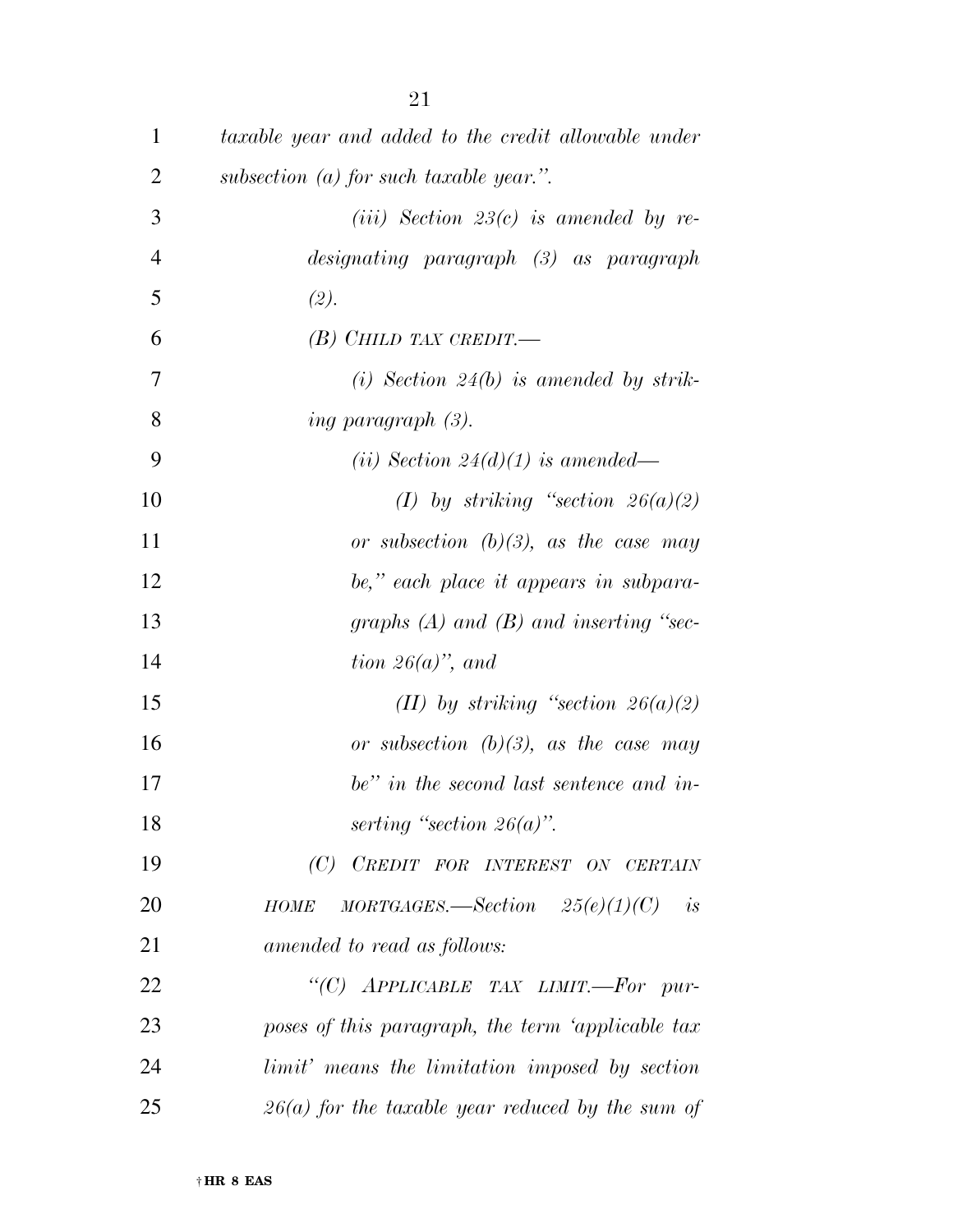| $\mathbf{1}$   | the credits allowable under this subpart (other                  |
|----------------|------------------------------------------------------------------|
| $\overline{2}$ | than this section and sections 23, 25D, and                      |
| 3              | $1400C$ ).".                                                     |
| $\overline{4}$ | (D) HOPE AND LIFETIME LEARNING CRED-                             |
| 5              | ITS.—Section $25A(i)$ is amended—                                |
| 6              | $(i)$ by striking paragraph $(5)$ and by                         |
| 7              | <i>redesignating paragraphs</i> $(6)$ <i>and</i> $(7)$ <i>as</i> |
| 8              | paragraphs $(5)$ and $(6)$ , respectively, and                   |
| 9              | (ii) by striking "section $26(a)(2)$ or                          |
| 10             | paragraph $(5)$ , as the case may be" in                         |
| 11             | paragraph (5), as redesignated by clause                         |
| 12             | (i), and inserting "section $26(a)$ ".                           |
| 13             | $(E)$ SAVERS' CREDIT. Section 25B<br>is                          |
| 14             | amended by striking subsection $(g)$ .                           |
| 15             | (F) RESIDENTIAL ENERGY EFFICIENT PROP-                           |
| 16             | ERTY.—Section $25D(c)$ is amended to read as                     |
| 17             | follows:                                                         |
| 18             | "(c) CARRYFORWARD OF UNUSED CREDIT.--- If the                    |
| 19             | credit allowable under subsection $(a)$ exceeds the limitation   |
|                | 20 imposed by section $26(a)$ for such taxable year reduced by   |
| 21             | the sum of the credits allowable under this subpart (other       |
| 22             | than this section), such excess shall be carried to the suc-     |
|                | 23 ceeding taxable year and added to the credit allowable        |
|                | 24 under subsection (a) for such succeeding taxable year.".      |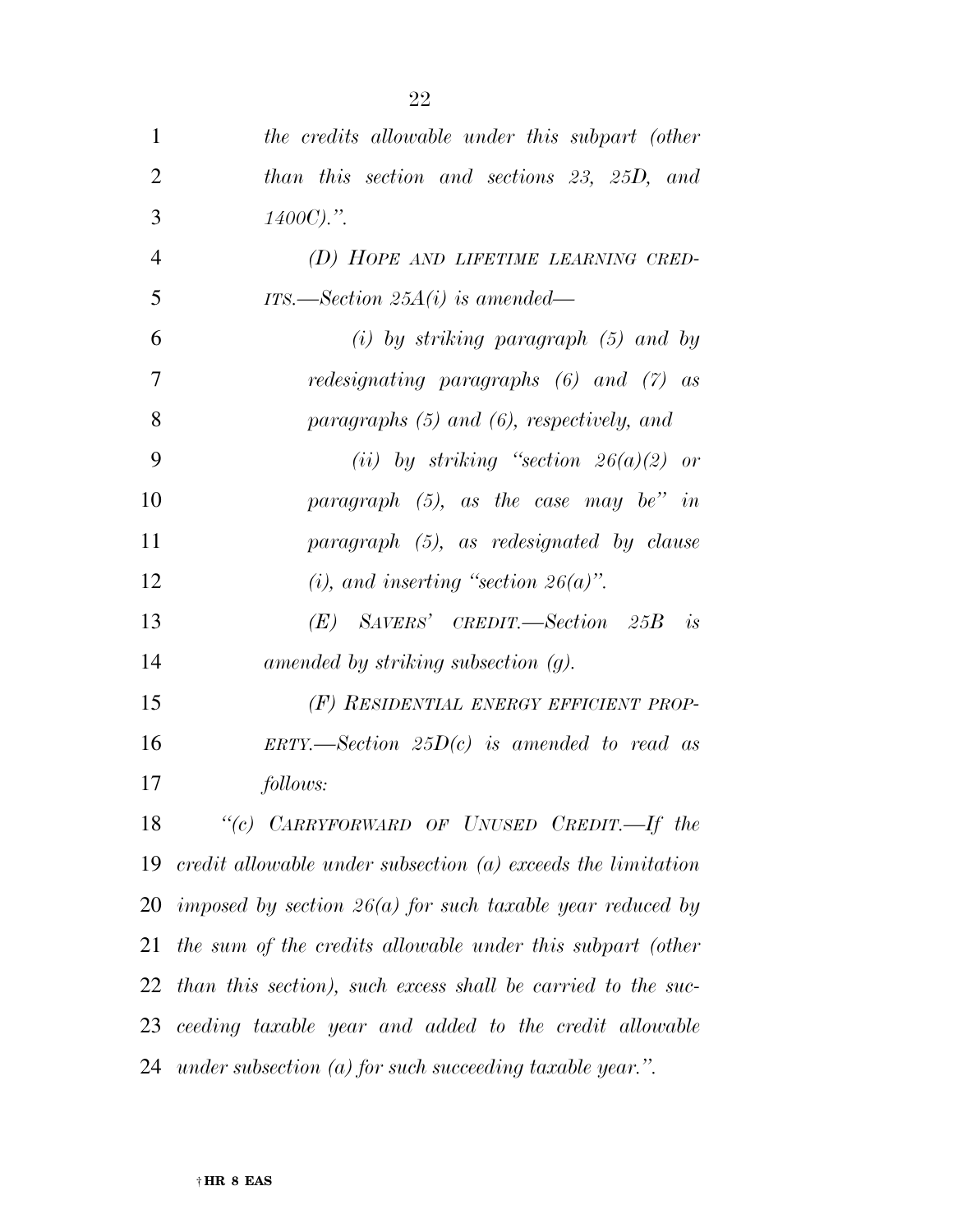| $\mathbf{1}$   | (G)<br>CERTAIN PLUG-IN ELECTRIC VEHI-                    |
|----------------|----------------------------------------------------------|
| $\overline{2}$ | CLES.—Section $30(c)(2)$ is amended to read as           |
| 3              | follows:                                                 |
| 4              | "(2) PERSONAL CREDIT.—For purposes of this               |
| 5              | title, the credit allowed under subsection (a) for any   |
| 6              | taxable year (determined after application of para-      |
| 7              | $graph (1)$ shall be treated as a credit allowable under |
| 8              | subpart $A$ for such taxable year.".                     |
| 9              | (H) ALTERNATIVE MOTOR VEHICLE CRED-                      |
| 10             | IT.—Section $30B(g)(2)$ is amended to read as            |
| 11             | follows:                                                 |
| 12             | "(2) PERSONAL CREDIT.-For purposes of this               |
| 13             | title, the credit allowed under subsection (a) for any   |
| 14             | taxable year (determined after application of para-      |
| 15             | $graph (1)$ shall be treated as a credit allowable under |
| 16             | subpart $A$ for such taxable year.".                     |
| 17             | (1) NEW QUALIFIED PLUG-IN ELECTRIC VE-                   |
| 18             | HICLE CREDIT.—Section $30D(c)(2)$ is amended             |
| 19             | to read as follows:                                      |
| 20             | "(2) PERSONAL CREDIT.—For purposes of this               |
| 21             | title, the credit allowed under subsection (a) for any   |
| 22             | taxable year (determined after application of para-      |
| 23             | $graph (1)$ shall be treated as a credit allowable under |
| 24             | subpart $A$ for such taxable year.".                     |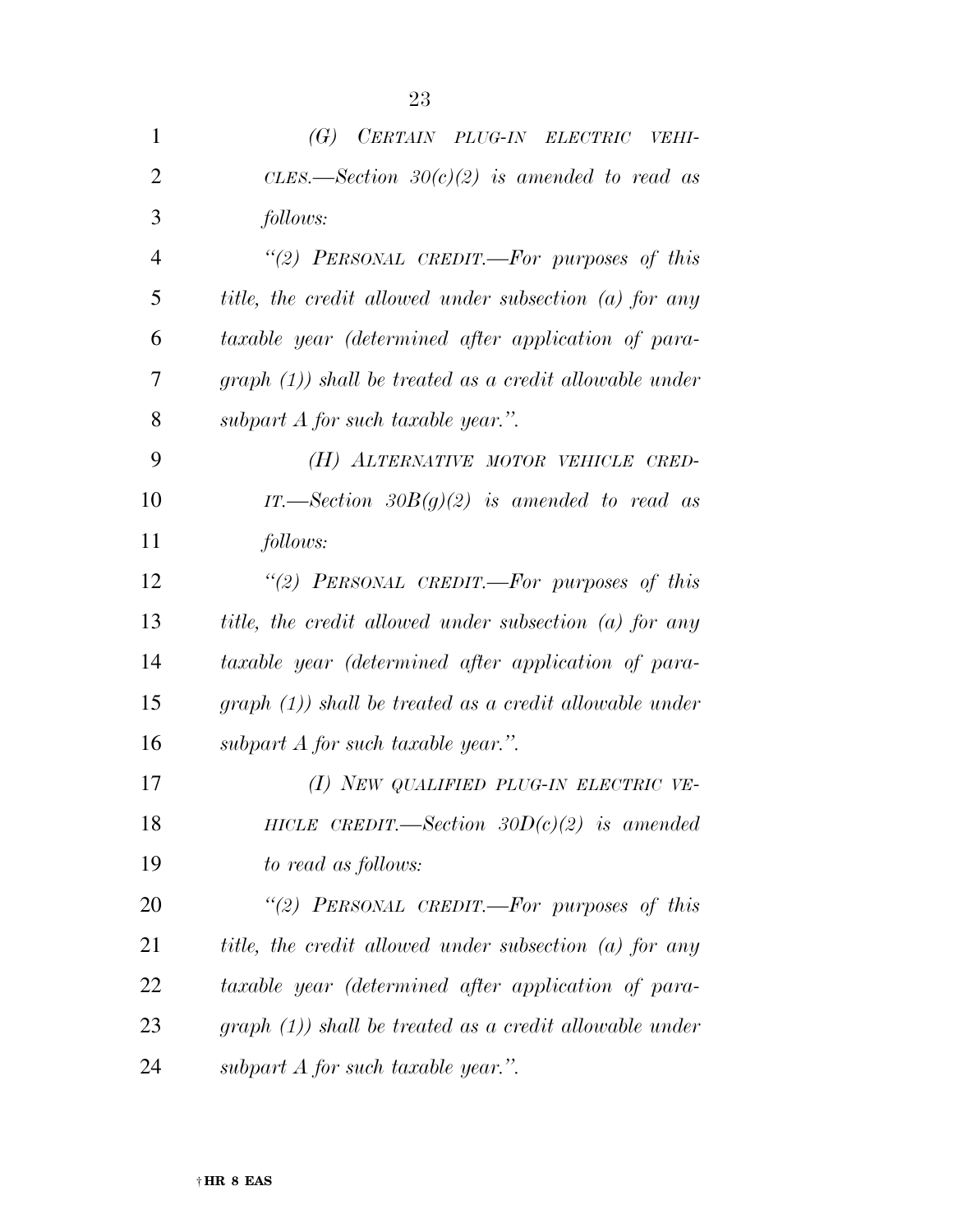| $\mathbf{1}$   | (J) CROSS REFERENCES.—Section $55(c)(3)$                                         |
|----------------|----------------------------------------------------------------------------------|
| $\overline{2}$ | is amended by striking " $26(a)$ , $30C(d)(2)$ ," and                            |
| 3              | inserting " $30C(d)(2)$ ".                                                       |
| $\overline{4}$ | $(K)$ FOREIGN TAX CREDIT.—Section 904 is                                         |
| 5              | amended by striking subsection (i) and by redes-                                 |
| 6              | <i>ignating subsections</i> ( <i>j</i> ), ( <i>k</i> ), and ( <i>l</i> ) as sub- |
| 7              | sections $(i)$ , $(j)$ , and $(k)$ , respectively.                               |
| 8              | (L) FIRST-TIME HOME BUYER CREDIT FOR                                             |
| 9              | THE DISTRICT OF COLUMBIA. Section $1400C(d)$                                     |
| 10             | is amended to read as follows:                                                   |
| 11             | "(d) CARRYFORWARD OF UNUSED CREDIT.—If the                                       |
| 12             | $credit$ allowable under subsection $(a)$ exceeds the limitation                 |
| 13             | imposed by section $26(a)$ for such taxable year reduced by                      |
| 14             | the sum of the credits allowable under subpart A of part                         |
| 15             | $IV$ of subchapter $A$ (other than this section and section                      |
| 16             | $(25D)$ , such excess shall be carried to the succeeding taxable                 |
| 17             | year and added to the credit allowable under subsection $(a)$                    |
| 18             | for such taxable year.".                                                         |
| 19             | (d) EFFECTIVE DATE.—The amendments made by this                                  |
|                | 20 section shall apply to taxable years beginning after Decem-                   |

*ber 31, 2011.*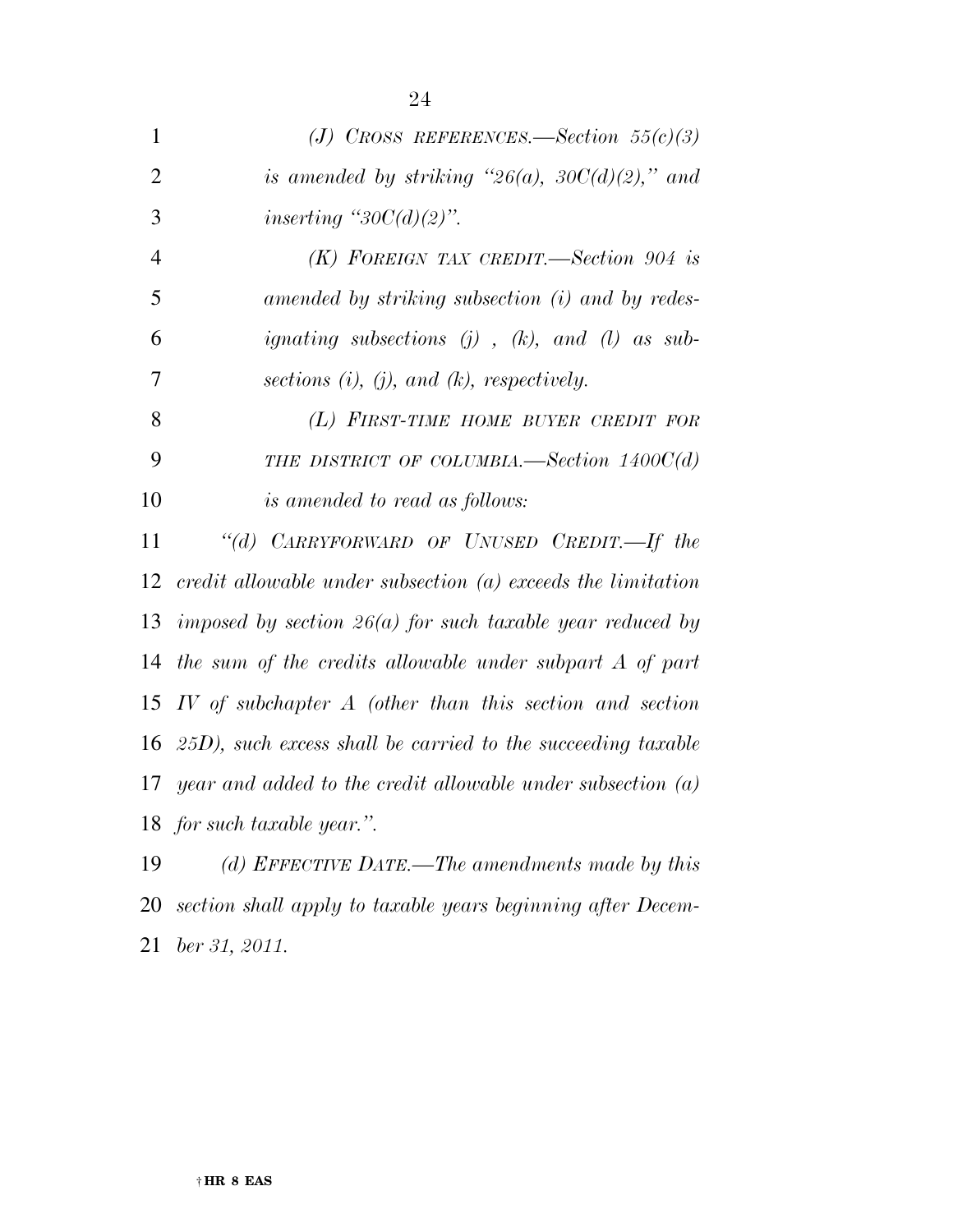| $\mathbf{1}$             | TITLE II—INDIVIDUAL TAX                                     |
|--------------------------|-------------------------------------------------------------|
| $\overline{2}$           | <b>EXTENDERS</b>                                            |
| 3                        | SEC. 201. EXTENSION OF DEDUCTION FOR CERTAIN EX-            |
| $\overline{4}$           | PENSES OF ELEMENTARY AND SECONDARY                          |
| 5                        | <b>SCHOOL TEACHERS.</b>                                     |
| 6                        | (a) IN GENERAL.—Subparagraph $(D)$ of section               |
| $\overline{\mathcal{L}}$ | $62(a)(2)$ is amended by striking "or 2011" and inserting   |
| 8                        | "2011, 2012, or 2013".                                      |
| 9                        | (b) EFFECTIVE DATE.—The amendment made by this              |
| 10                       | section shall apply to taxable years beginning after Decem- |
| 11                       | $ber\,31,\,2011.$                                           |
| 12                       | SEC. 202. EXTENSION OF EXCLUSION FROM GROSS INCOME          |
| 13                       | OF DISCHARGE OF QUALIFIED PRINCIPAL                         |
| 14                       | <b>RESIDENCE INDEBTEDNESS.</b>                              |
| 15                       | (a) IN GENERAL.—Subparagraph $(E)$ of section               |
| 16                       | $108(a)(1)$ is amended by striking "January 1, 2013" and    |
| 17                       | <i>inserting "January 1, 2014".</i>                         |
| 18                       | (b) EFFECTIVE DATE.—The amendment made by this              |
| 19                       | section shall apply to indebtedness discharged after Decem- |
|                          | 20 ber 31, 2012.                                            |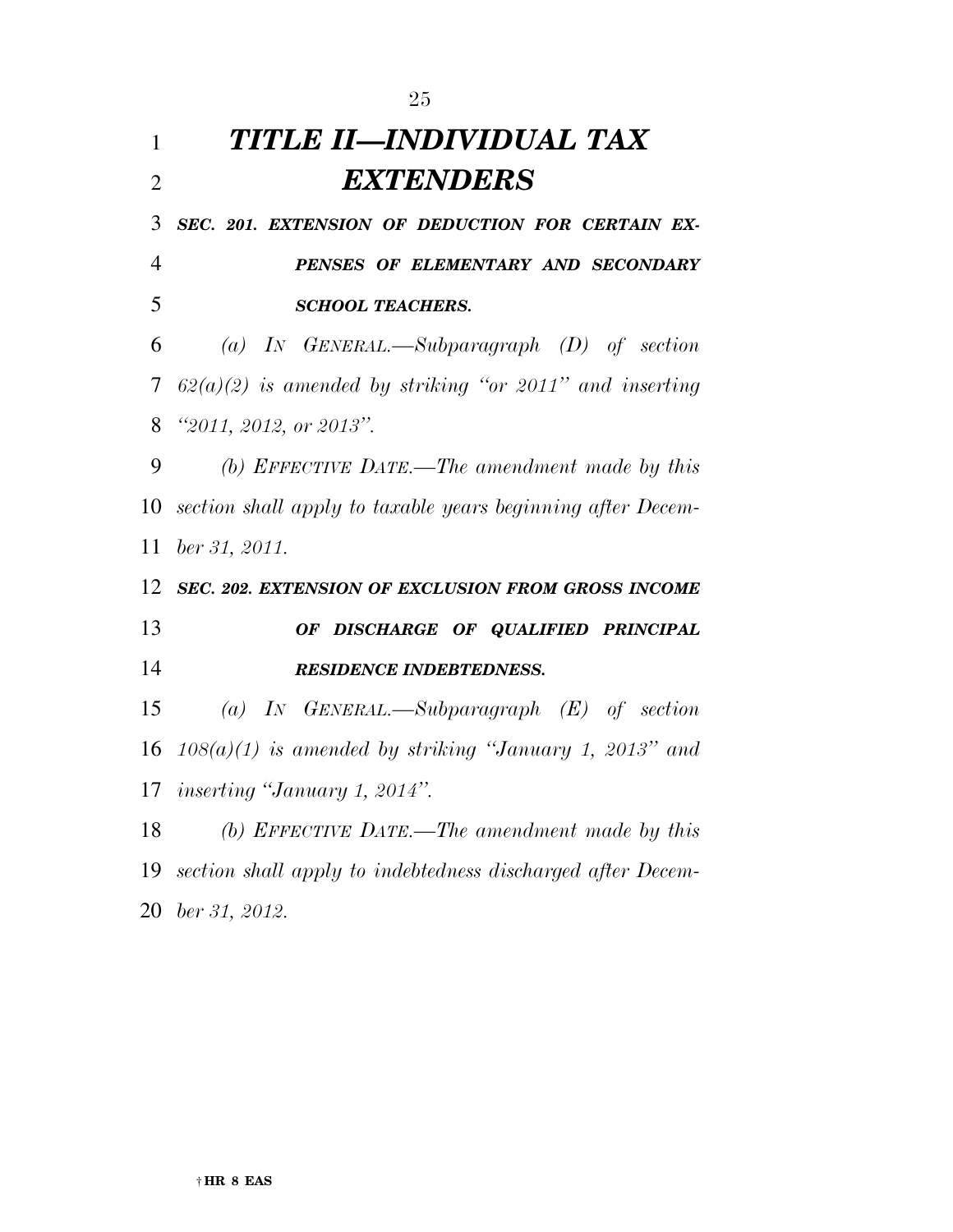|                | 26                                                          |
|----------------|-------------------------------------------------------------|
| $\mathbf{1}$   | SEC. 203. EXTENSION OF PARITY FOR EXCLUSION FROM IN-        |
| $\overline{2}$ | <b>COME FOR EMPLOYER-PROVIDED MASS TRAN-</b>                |
| 3              | <b>SIT AND PARKING BENEFITS.</b>                            |
| 4              | (a) IN GENERAL.—Paragraph (2) of section 132(f) is          |
| 5              | amended by striking "January 1, 2012" and inserting         |
| 6              | "January 1, 2014".                                          |
| 7              | (b) EFFECTIVE DATE.—The amendment made by this              |
| 8              | section shall apply to months after December 31, 2011.      |
| 9              | SEC. 204. EXTENSION OF MORTGAGE INSURANCE PRE-              |
| 10             | MIUMS TREATED AS QUALIFIED RESIDENCE                        |
| 11             | <b>INTEREST.</b>                                            |
| 12             | (a) IN GENERAL.—Subclause (I) of section                    |
| 13             | $163(h)(3)(E)(iv)$ is amended by striking "December 31,     |
|                | 14 2011" and inserting "December 31, 2013".                 |
| 15             | (b) TECHNICAL AMENDMENTS.—Clause (i) of section             |
|                | 16 $163(h)(4)(E)$ is amended—                               |
| 17             | $(1)$ by striking "Veterans Administration" and             |
| 18             |                                                             |
|                | inserting "Department of Veterans Affairs", and             |
| 19             | (2) by striking "Rural Housing Administration"              |
| 20             | and inserting "Rural Housing Service".                      |
| 21             | (c) EFFECTIVE DATE.—The amendments made by this             |
| 22             | section shall apply to amounts paid or accrued after Decem- |

*ber 31, 2011.*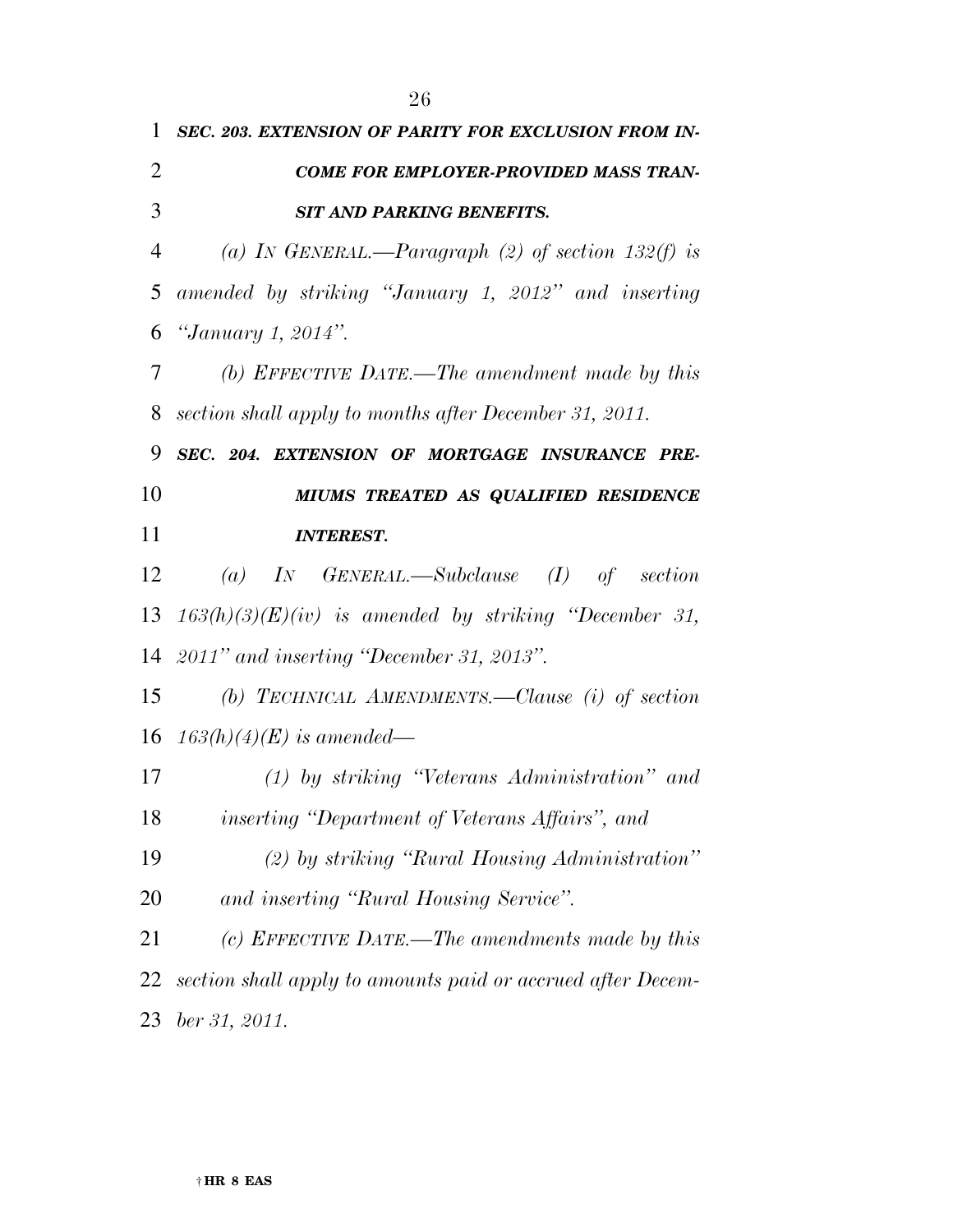*GENERAL SALES TAXES.* 

*SEC. 205. EXTENSION OF DEDUCTION OF STATE AND LOCAL* 

 *(a) IN GENERAL.—Subparagraph (I) of section 164(b)(5) is amended by striking ''January 1, 2012'' and inserting ''January 1, 2014''. (b) EFFECTIVE DATE.—The amendment made by this section shall apply to taxable years beginning after Decem- ber 31, 2011. SEC. 206. EXTENSION OF SPECIAL RULE FOR CONTRIBU- TIONS OF CAPITAL GAIN REAL PROPERTY MADE FOR CONSERVATION PURPOSES. (a) IN GENERAL.—Clause (vi) of section 170(b)(1)(E) is amended by striking ''December 31, 2011'' and inserting ''December 31, 2013''. (b) CONTRIBUTIONS BY CERTAIN CORPORATE FARM- ERS AND RANCHERS.—Clause (iii) of section 170(b)(2)(B) is amended by striking ''December 31, 2011'' and inserting ''December 31, 2013''. (c) EFFECTIVE DATE.—The amendments made by this section shall apply to contributions made in taxable years beginning after December 31, 2011.*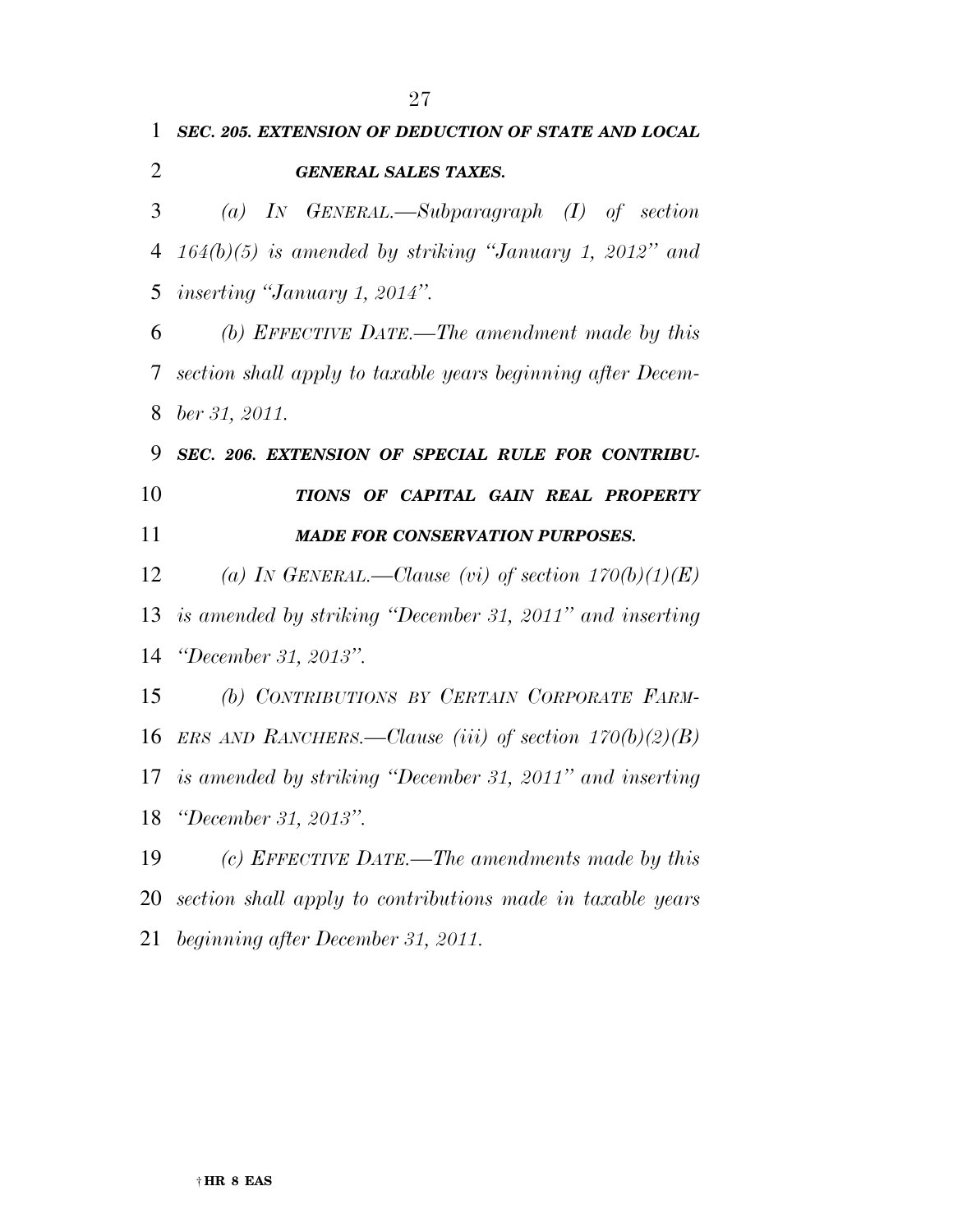| 1              | <b>SEC. 207. EXTENSION OF ABOVE-THE-LINE DEDUCTION FOR</b>      |
|----------------|-----------------------------------------------------------------|
| $\overline{2}$ | TUITION AND<br><i><b>QUALIFIED</b></i><br>EX-<br><b>RELATED</b> |
| 3              | <b>PENSES.</b>                                                  |
| 4              | (a) IN GENERAL.—Subsection (e) of section 222 is                |
| 5              | amended by striking "December 31, 2011" and inserting           |
| 6              | <i>"December 31, 2013".</i>                                     |
| 7              | (b) EFFECTIVE DATE.—The amendment made by this                  |
| 8              | section shall apply to taxable years beginning after Decem-     |
| 9              | ber 31, 2011.                                                   |
| 10             | SEC. 208. EXTENSION OF TAX-FREE DISTRIBUTIONS FROM              |
| 11             | <b>INDIVIDUAL RETIREMENT PLANS FOR CHARI-</b>                   |
| 12             | <b>TABLE PURPOSES.</b>                                          |
| 13             | (a) IN GENERAL.—Subparagraph $(F)$ of section                   |
| 14             | $408(d)(8)$ is amended by striking "December 31, 2011" and      |
| 15             | <i>inserting "December 31, 2013".</i>                           |
| 16             | (b) EFFECTIVE DATE; SPECIAL RULE.—                              |
| 17             | $(1)$ EFFECTIVE DATE.—The amendment made by                     |
| 18             | this section shall apply to distributions made in tax-          |
| 19             | able years beginning after December 31, 2011.                   |
| 20             | $(2)$ SPECIAL RULES.—For purposes of sub-                       |
| 21             | sections (a)(6), (b)(3), and (d)(8) of section 408 of the       |
| 22             | Internal Revenue Code of 1986, at the election of the           |
| 23             | taxpayer (at such time and in such manner as pre-               |
| 24             | scribed by the Secretary of the Treasury)—                      |
| 25             | $(A)$ any qualified charitable distribution                     |
| 26             | made after December 31, 2012, and before Feb-                   |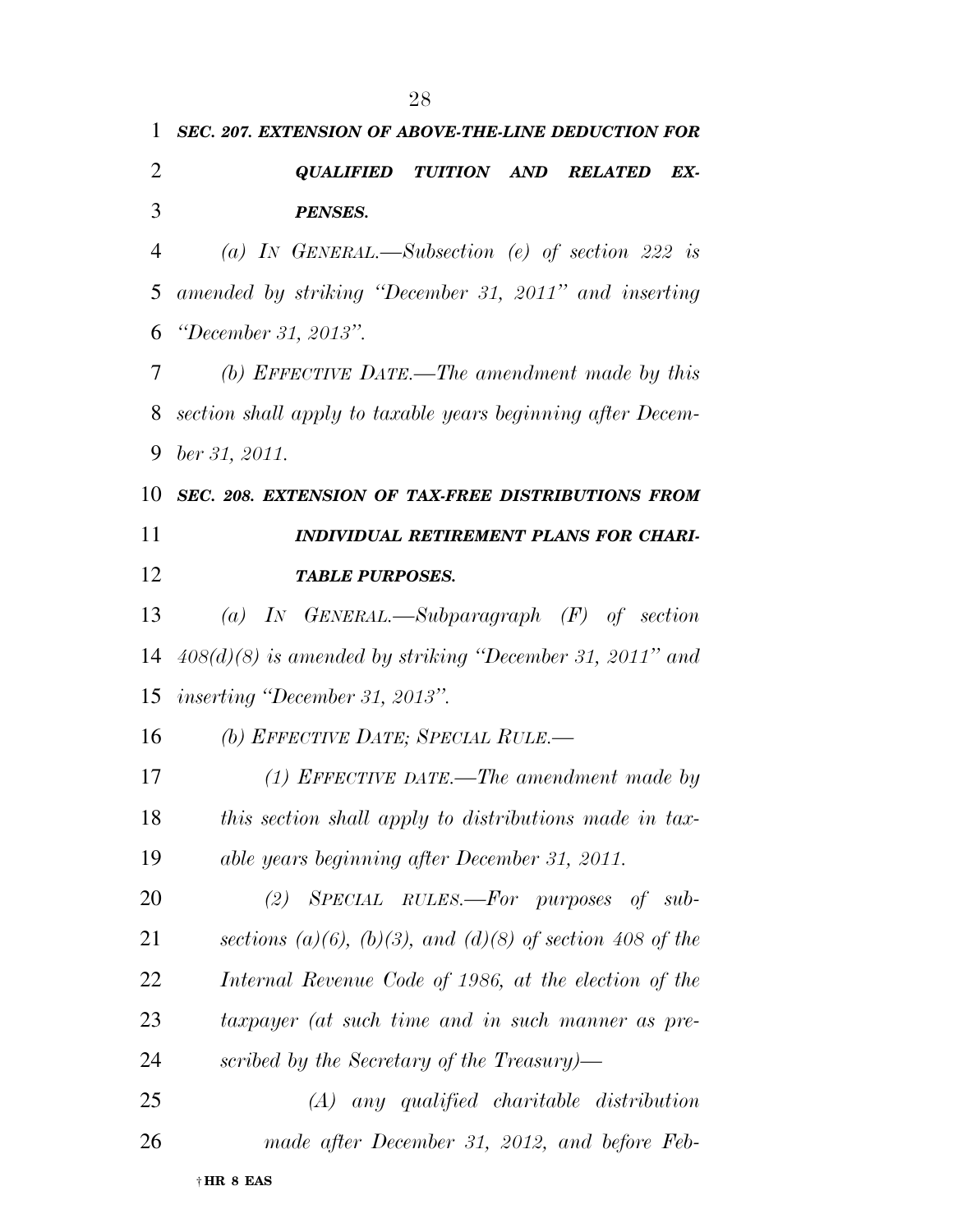| $\mathbf{1}$   | ruary 1, 2013, shall be deemed to have been           |
|----------------|-------------------------------------------------------|
| $\overline{2}$ | made on December 31, 2012, and                        |
| 3              | $(B)$ any portion of a distribution from an           |
| $\overline{4}$ | individual retirement account to the taxpayer         |
| 5              | after November 30, 2012, and before January 1,        |
| 6              | 2013, may be treated as a qualified charitable        |
| 7              | distribution to the extent that—                      |
| 8              | $(i)$ such portion is transferred in cash             |
| 9              | after the distribution to an organization de-         |
| 10             | scribed in section $408(d)(8)(B)(i)$ before           |
| 11             | February 1, 2013, and                                 |
| 12             | $(ii)$ such portion is part of a distribu-            |
| 13             | tion that would meet the requirements of              |
| 14             | section $408(d)(8)$ but for the fact that the         |
| 15             | distribution was not transferred directly to          |
| 16             | <i>organization described in</i><br>section<br>a n    |
| 17             | 408(d)(8)(B)(i).                                      |
|                | 18 SEC. 209. IMPROVE AND MAKE PERMANENT THE PROVISION |
| 19             | AUTHORIZING THE INTERNAL<br><b>REVENUE</b>            |
| 20             | SERVICE TO DISCLOSE CERTAIN RETURN                    |
| 21             | AND RETURN INFORMATION TO CERTAIN                     |
| 22             | <b>PRISON OFFICIALS.</b>                              |
| 23             | (a) IN GENERAL.—Paragraph $(10)$ of section $6103(k)$ |
|                | 24 is amended to read as follows:                     |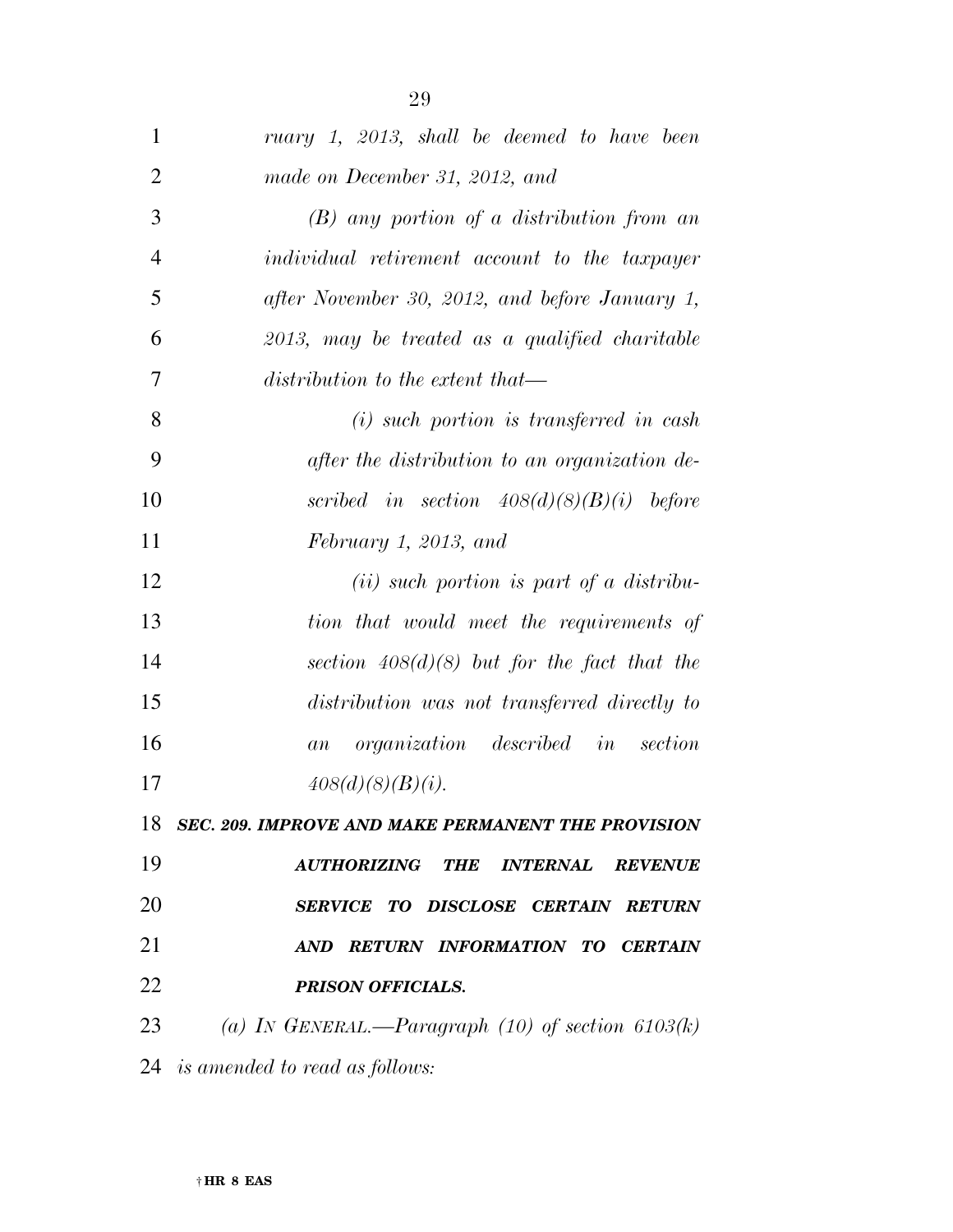*''(10) DISCLOSURE OF CERTAIN RETURNS AND RETURN INFORMATION TO CERTAIN PRISON OFFI-CIALS.—* 

 *''(A) IN GENERAL.—Under such procedures as the Secretary may prescribe, the Secretary may disclose to officers and employees of the Federal Bureau of Prisons and of any State agency charged with the responsibility for ad- ministration of prisons any returns or return in- formation with respect to individuals incarcer- ated in Federal or State prison systems whom the Secretary has determined may have filed or facilitated the filing of a false or fraudulent re- turn to the extent that the Secretary determines that such disclosure is necessary to permit effec-tive Federal tax administration.* 

 *''(B) DISCLOSURE TO CONTRACTOR-RUN PRISONS.—Under such procedures as the Sec- retary may prescribe, the disclosures authorized by subparagraph (A) may be made to contractors responsible for the operation of a Federal or State prison on behalf of such Bureau or agency. ''(C) RESTRICTIONS ON USE OF DISCLOSED INFORMATION.—Any return or return informa-tion received under this paragraph shall be used*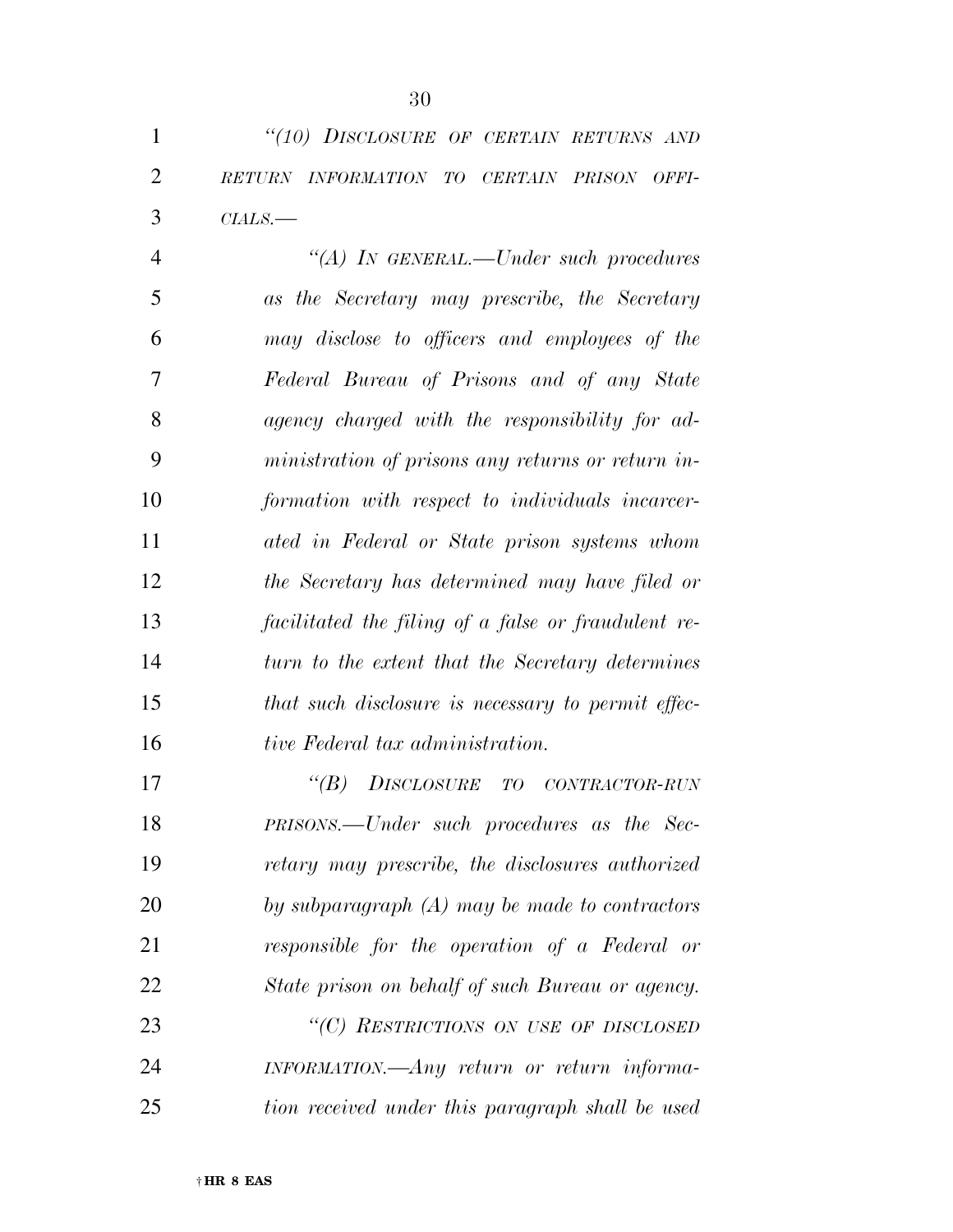| $\mathbf{1}$   | only for the purposes of and to the extent nec-     |
|----------------|-----------------------------------------------------|
| $\overline{2}$ | essary in taking administrative action to prevent   |
| 3              | the filing of false and fraudulent returns, includ- |
| $\overline{4}$ | ing administrative actions to address possible      |
| 5              | violations of administrative rules and regula-      |
| 6              | tions of the prison facility and in administrative  |
| 7              | and judicial proceedings arising from such ad-      |
| 8              | ministrative actions.                               |
| 9              | "(D) RESTRICTIONS ON REDISCLOSURE AND               |
| 10             | LEGAL REPRESENTATIVES.-<br><b>DISCLOSURE</b><br>T O |
| 11             | Notwithstanding subsection $(h)$ —                  |
| 12             | "(i) RESTRICTIONS ON REDISCLO-                      |
| 13             | SURE.-Except as provided in clause (ii),            |
| 14             | any officer, employee, or contractor of the         |
| 15             | Federal Bureau of Prisons or of any State           |
| 16             | agency charged with the responsibility for          |
| 17             | administration of prisons shall not disclose        |
| 18             | any information obtained under this para-           |
| 19             | graph to any person other than an officer or        |
| 20             | <i>employee or contractor of such Bureau or</i>     |
| 21             | agency personally and directly engaged in           |
| 22             | the administration of prison facilities on          |
| 23             | behalf of such Bureau or agency.                    |
| 24             | ``(ii)<br><b>DISCLOSURE</b><br>TO<br>LEGAL<br>REP-  |

*RESENTATIVES.—The returns and return*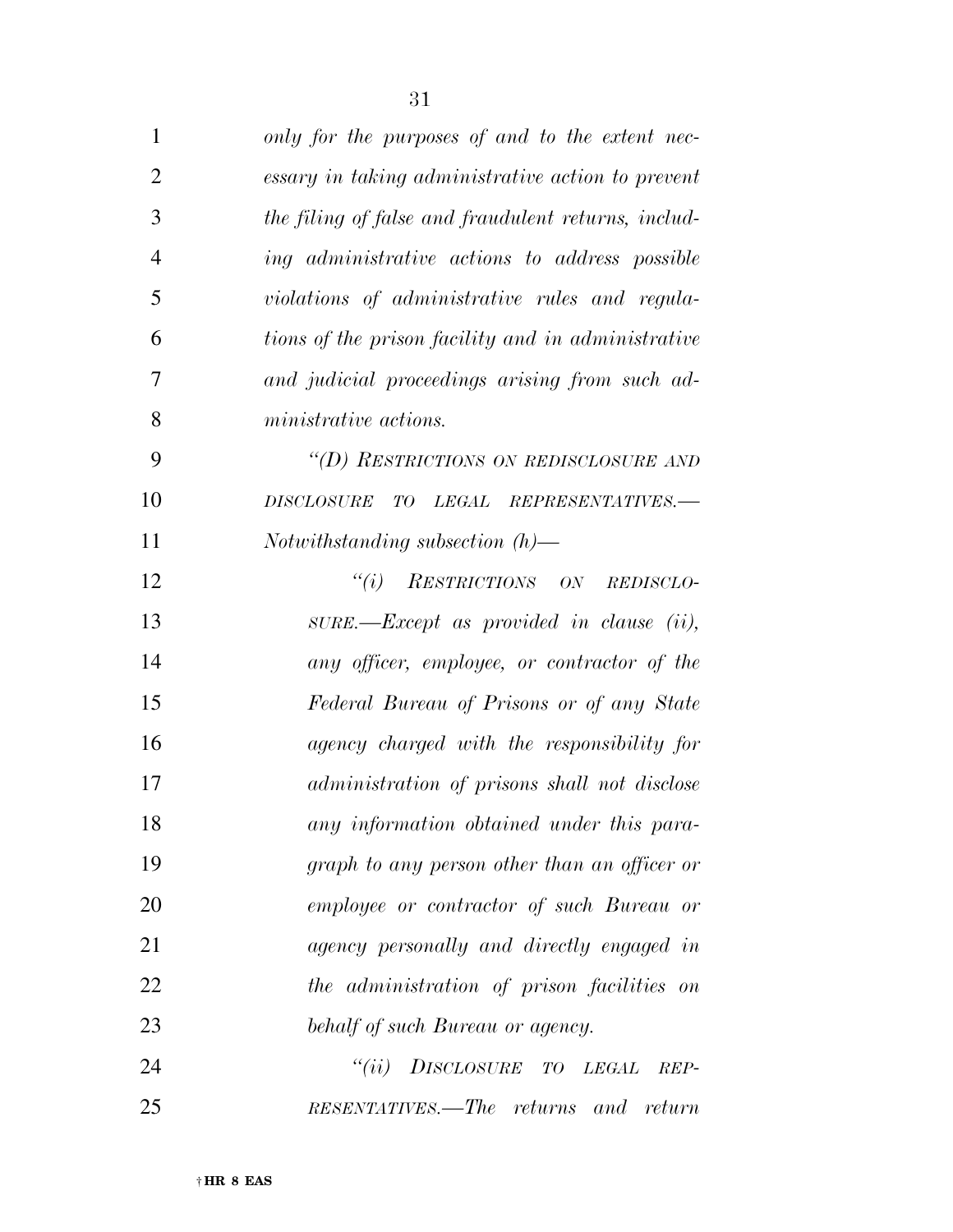| $\mathbf{1}$   | information disclosed under this paragraph              |
|----------------|---------------------------------------------------------|
| $\overline{2}$ | may be disclosed to the duly authorized                 |
| 3              | legal representative of the Federal Bureau of           |
| $\overline{4}$ | Prisons, State agency, or contractor charged            |
| 5              | with the responsibility for administration of           |
| 6              | prisons, or of the incarcerated individual              |
| 7              | accused of filing the false or fraudulent re-           |
| 8              | turn who is a party to an action or pro-                |
| 9              | ceeding described in subparagraph $(C)$ , sole-         |
| 10             | ly in preparation for, or for use in, such ac-          |
| 11             | tion or proceeding.".                                   |
| 12             | (b) CONFORMING AMENDMENTS.-                             |
| 13             | (1) Paragraph (3) of section $6103(a)$ is amended       |
| 14             | by inserting "subsection $(k)(10)$ ," after "subsection |
| 15             | $(e)(1)(D)(iii)$ ,".                                    |
| 16             | (2) Paragraph (4) of section $6103(p)$ is amend-        |
| 17             | $ed$ —                                                  |
| 18             | (A) by inserting "subsection $(k)(10)$ ," before        |
| 19             | "subsection $(l)(10)$ ," in the matter preceding sub-   |
| 20             | paragraph (A),                                          |
| 21             | $(B)$ in subparagraph $(F)(i)$ —                        |
| 22             | (i) by inserting " $(k)(10)$ ," before "or              |
| 23             | $(l)(6),$ ", and                                        |
| 24             | (ii) by inserting "subsection $(k)(10)$                 |
| 25             | or" before "subsection $(l)(10)$ ,", and                |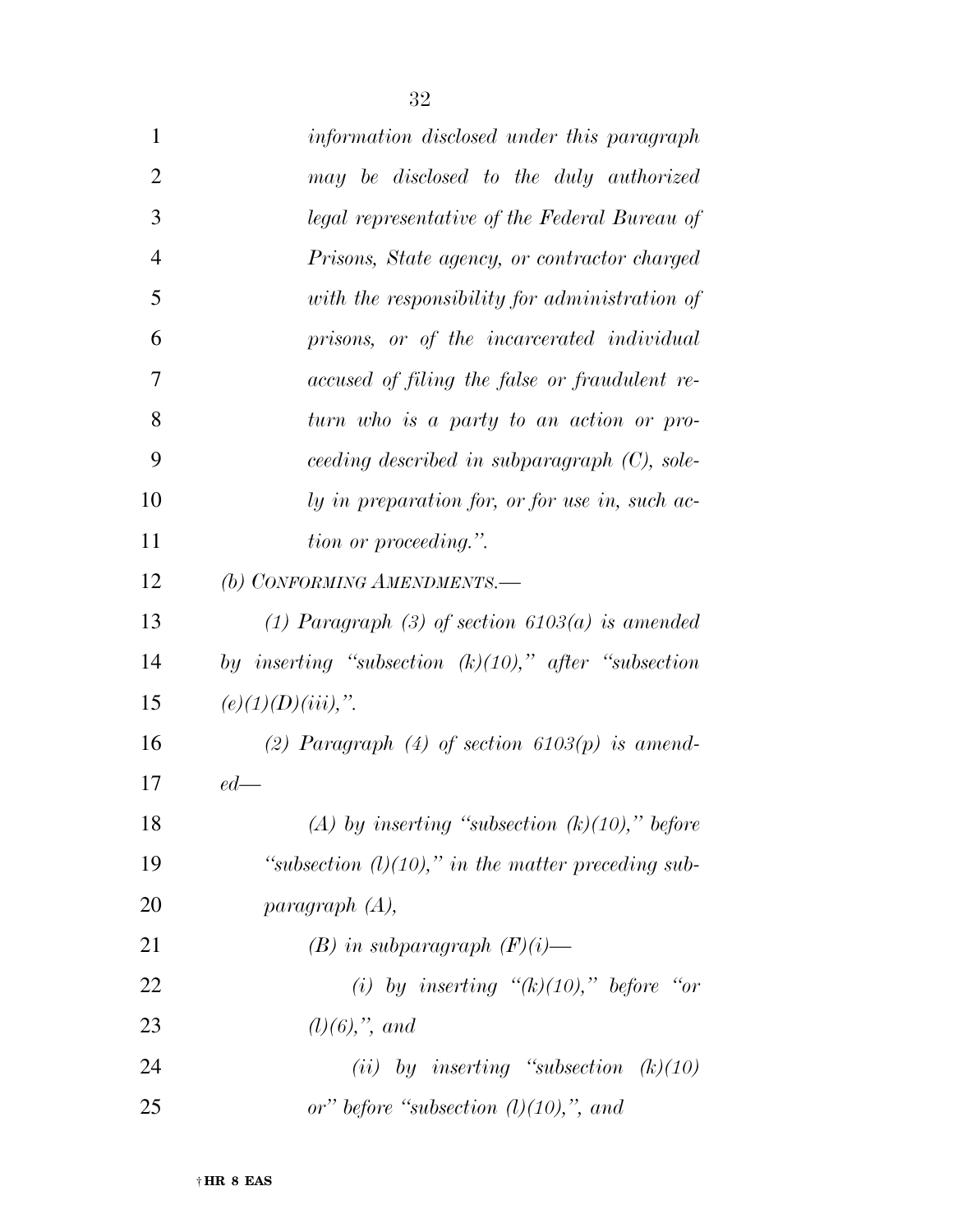| 1              | (C) by inserting "subsection $(k)(10)$ or" be-                 |
|----------------|----------------------------------------------------------------|
| $\overline{2}$ | fore "subsection $(l)(10)$ ," both places it appears           |
| 3              | in the matter following subparagraph $(F)(iii)$ .              |
| $\overline{4}$ | (3) Paragraph (2) of section $7213(a)$ is amended              |
| 5              | by inserting " $(k)(10)$ ," before " $(l)(6)$ ,".              |
| 6              | (c) EFFECTIVE DATE.—The amendments made by this                |
| 7              | section shall take effect on the date of the enactment of this |
| 8              | Act.                                                           |
| 9              | TITLE III—BUSINESS TAX                                         |
| 10             | <b>EXTENDERS</b>                                               |
| 11             | SEC. 301. EXTENSION AND MODIFICATION OF RESEARCH               |
| 12             | <b>CREDIT.</b>                                                 |
| 13             | (a) EXTENSION.—                                                |
| 14             | (1) In GENERAL.—Subparagraph $(B)$ of section                  |
| 15             | $41(h)(1)$ is amended by striking "December 31, 2011"          |
| 16             | and inserting "December 31, 2013".                             |
| 17             | CONFORMING AMENDMENT.-Subparagraph<br>(2)                      |
| 18             | (D) of section $45C(b)(1)$ is amended by striking "De-         |
| 19             | cember 31, 2011" and inserting "December 31, 2013".            |
| 20             | (b) INCLUSION OF QUALIFIED RESEARCH EXPENSES                   |
| 21             | AND GROSS RECEIPTS OF AN ACQUIRED PERSON.                      |
| 22             | (1) PARTIAL INCLUSION OF PRE-ACQUISITION                       |
| 23             | QUALIFIED RESEARCH EXPENSES AND<br><b>GROSS</b><br>$RE-$       |
| 24             | CEIPTS.—Subparagraph (A) of section $41(f)(3)$ is              |
| 25             | amended to read as follows:                                    |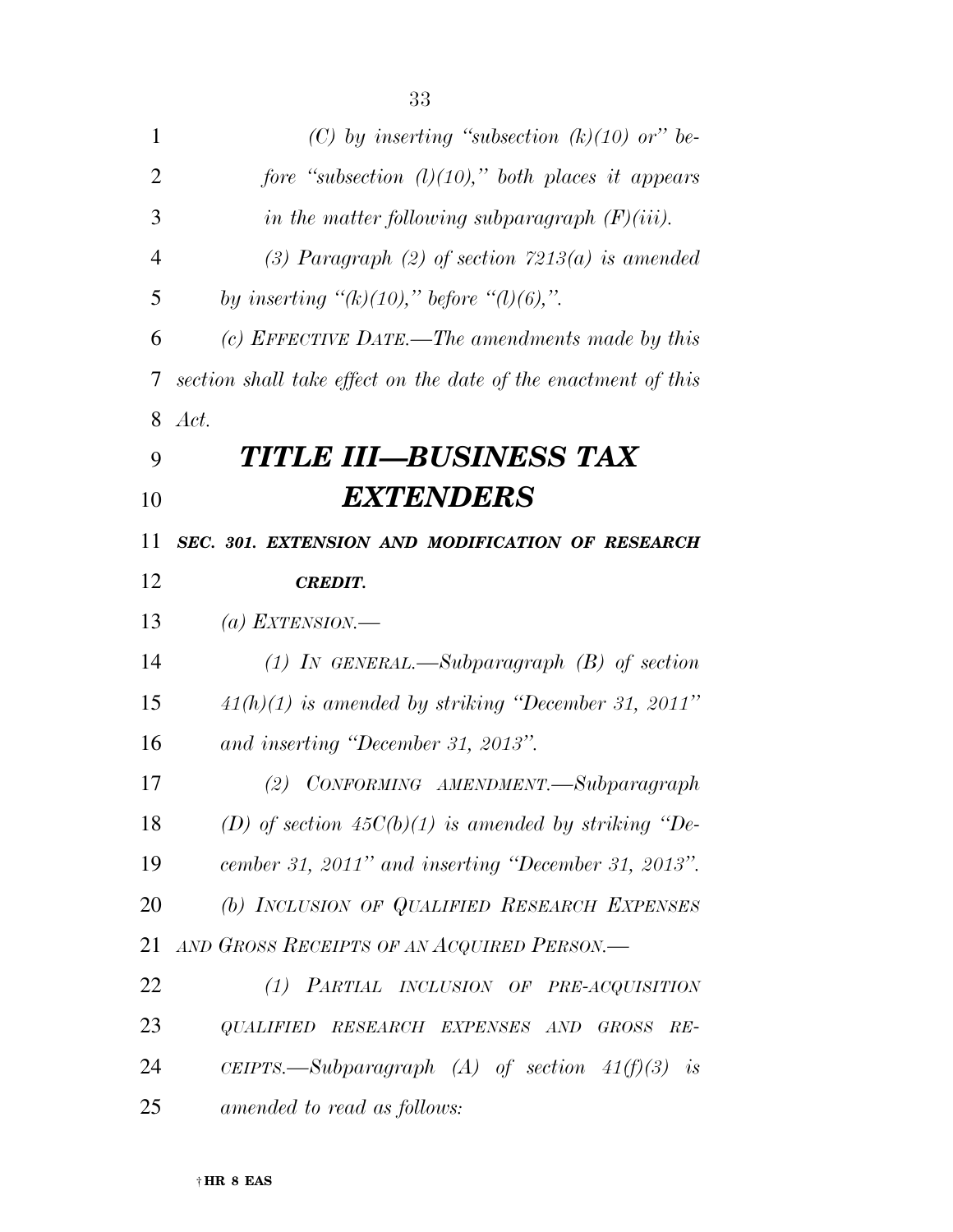*''(A) ACQUISITIONS.—* 

| $\overline{2}$ | "(i) IN GENERAL.—If a person ac-                    |
|----------------|-----------------------------------------------------|
| 3              | quires the major portion of either a trade or       |
| $\overline{4}$ | business or a separate unit of a trade or           |
| 5              | business (hereinafter in this paragraph re-         |
| 6              | ferred to as the 'acquired business') of an-        |
| 7              | other person (hereinafter in this paragraph         |
| 8              | referred to as the 'predecessor'), then the         |
| 9              | amount of qualified research expenses paid          |
| 10             | or incurred by the acquiring person during          |
| 11             | the measurement period shall be increased           |
| 12             | by the amount determined under clause $(ii)$ ,      |
| 13             | and the gross receipts of the acquiring per-        |
| 14             | son for such period shall be increased by the       |
| 15             | amount determined under clause (iii).               |
| 16             | "(ii) AMOUNT DETERMINED WITH RE-                    |
| 17             | $QLALIFIED$ $RESEARCH$<br>EX-<br><b>SPECT</b><br>TО |
| 18             | PENSES.—The amount determined under                 |
| 19             | this clause is $-$                                  |
| 20             | "(I) for purposes of applying this                  |
| 21             | section for the taxable year in which               |
| 22             | such acquisition is made, the acquisi-              |
| 23             | tion year amount, and                               |
| 24             | "(II) for purposes of applying this                 |
| 25             | section for any taxable year after the              |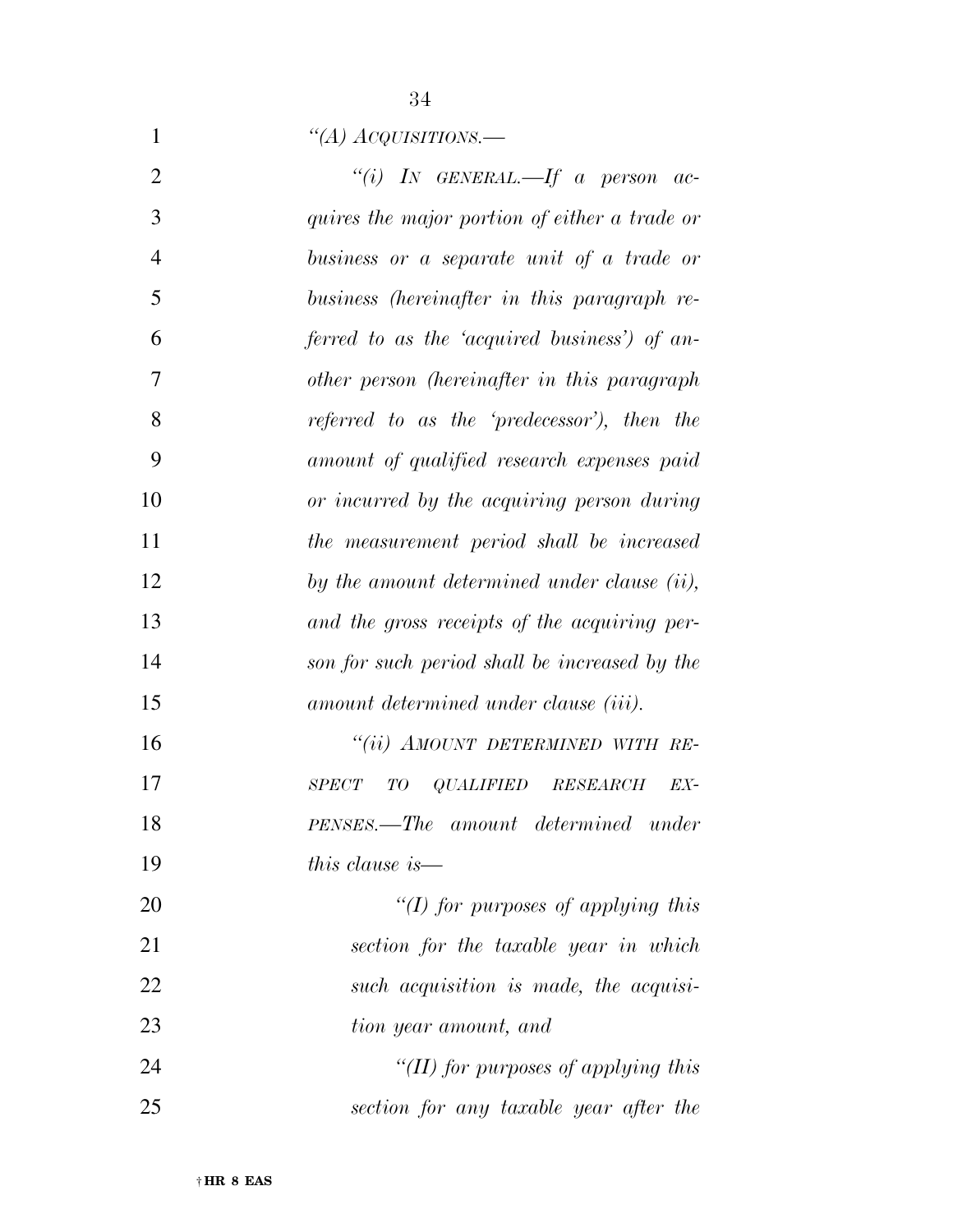| 1              | taxable year in which such acquisition               |
|----------------|------------------------------------------------------|
| $\overline{2}$ | is made, the qualified research expenses             |
| 3              | paid or incurred by the predecessor                  |
| $\overline{4}$ | with respect to the acquired business                |
| 5              | during the measurement period.                       |
| 6              | "(iii) AMOUNT DETERMINED WITH RE-                    |
| 7              | SPECT TO GROSS RECEIPTS.—The amount                  |
| 8              | determined under this clause is the amount           |
| 9              | which would be determined under clause $(ii)$        |
| 10             | <i>if the gross receipts of were substituted for</i> |
| 11             | the qualified research expenses paid or in-          |
| 12             | curred by' each place it appears in clauses          |
| 13             | $(ii)$ and $(iv)$ .                                  |
| 14             | "(iv) $Acquisttion$ YEAR AMOUNT.—                    |
| 15             | For purposes of clause (ii), the acquisition         |
| 16             | year amount is the amount equal to the               |
| 17             | $product \ of -$                                     |
| 18             | $\lq (I)$ the qualified research ex-                 |
| 19             | penses paid or incurred by the prede-                |
| 20             | cessor with respect to the acquired                  |
| 21             | business during the measurement pe-                  |
| 22             | riod, and                                            |
| 23             | $\lq (II)$ the number of days in the                 |
| 24             | period beginning on the date of the ac-              |
| 25             | quisition and ending on the last day of              |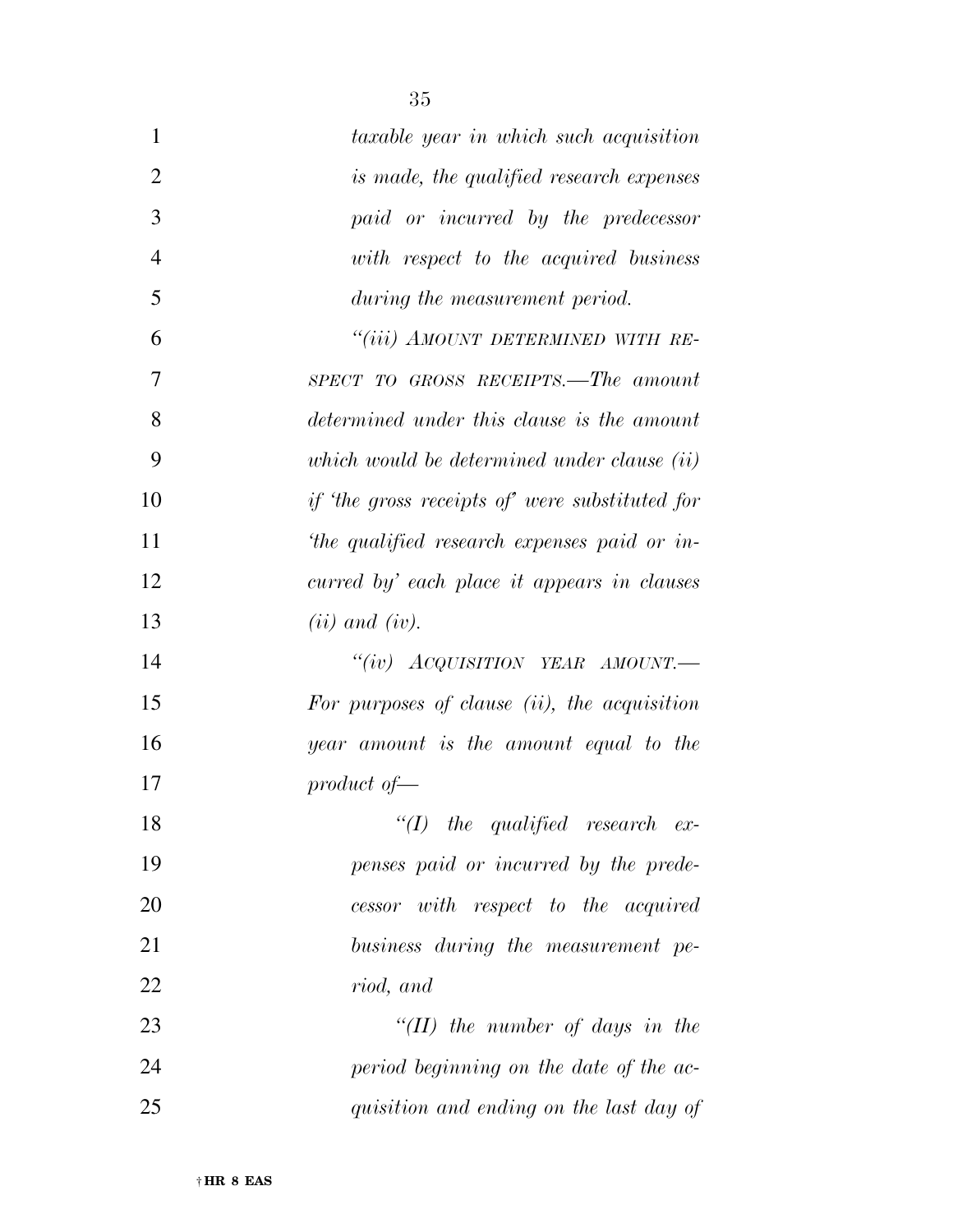| 1              | the taxable year in which the acquisi-          |
|----------------|-------------------------------------------------|
| $\overline{2}$ | tion is made,                                   |
| 3              | divided by the number of days in the ac-        |
| $\overline{4}$ | quiring person's taxable year.                  |
| 5              | "(v) SPECIAL RULES FOR COORDI-                  |
| 6              | NATING TAXABLE YEARS.—In the case of an         |
| 7              | <i>acquiring person and a predecessor whose</i> |
| 8              | taxable years do not begin on the same          |
| 9              | $date-$                                         |
| 10             | $\lq (I)$ each reference to a taxable           |
| 11             | year in clauses $(ii)$ and $(iv)$ shall refer   |
| 12             | to the appropriate taxable year of the          |
| 13             | <i>acquiring person,</i>                        |
| 14             | $\lq$ (II) the qualified research ex-           |
| 15             | penses paid or incurred by the prede-           |
| 16             | cessor, and the gross receipts of the           |
| 17             | predecessor, during each taxable year           |
| 18             | of the predecessor any portion of which         |
| 19             | is part of the measurement period shall         |
| 20             | be allocated equally among the days of          |
| 21             | such taxable year,                              |
| 22             | "(III) the amount of such quali-                |
| 23             | fied research expenses taken into ac-           |
| 24             | $count$ under clauses (ii) and (iv) with        |
| 25             | respect to a taxable year of the acquir-        |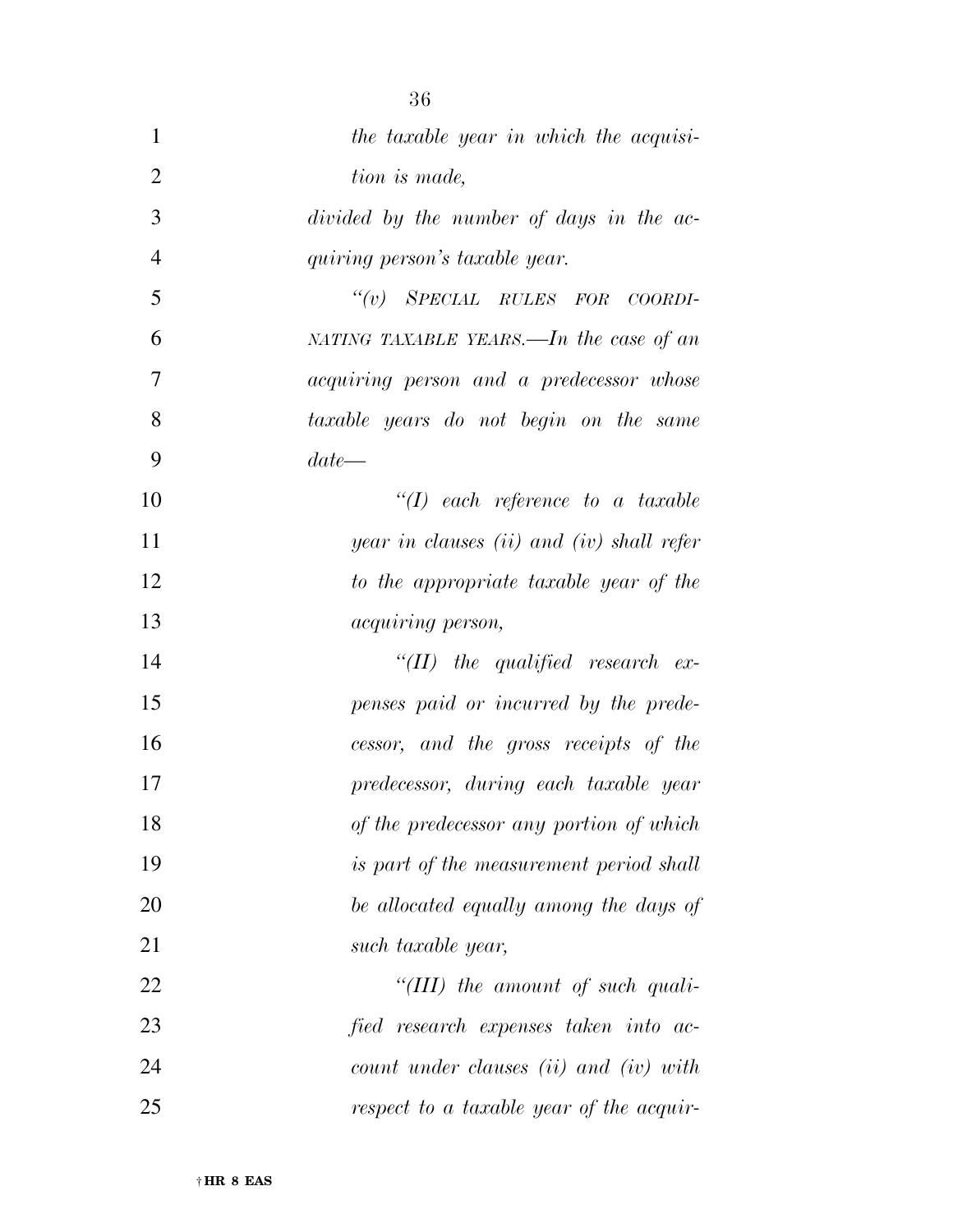| $\mathbf{1}$   | ing person shall be equal to the total of          |
|----------------|----------------------------------------------------|
| $\overline{2}$ | the expenses attributable under sub-               |
| 3              | clause $(II)$ to the days occurring dur-           |
| $\overline{4}$ | ing such taxable year, and                         |
| 5              | "(IV) the amount of such gross re-                 |
| 6              | ceipts taken into account under clause             |
| 7              | ( <i>iii</i> ) with respect to a taxable year of   |
| 8              | the acquiring person shall be equal to             |
| 9              | the total of the gross receipts attrib-            |
| 10             | utable under subclause $(II)$ to the days          |
| 11             | occurring during such taxable year.                |
| 12             | MEASUREMENT PERIOD.-For<br>``(vi)                  |
| 13             | purposes of this subparagraph, the term            |
| 14             | 'measurement period' means, with respect to        |
| 15             | the taxable year of the acquiring person for       |
| 16             | which the credit is determined, any period         |
| 17             | of the acquiring person preceding such tax-        |
| 18             | able year which is taken into account for          |
| 19             | purposes of determining the credit for such        |
| 20             | year.".                                            |
| 21             | (2) EXPENSES AND GROSS RECEIPTS OF A PRED-         |
| 22             | ECESSOR.—Subparagraph (B) of section $41(f)(3)$ is |
| 23             | amended to read as follows:                        |
| 24             | "(B) DISPOSITIONS.—If the predecessor fur-         |
| 25             | nished to the acquiring person such information    |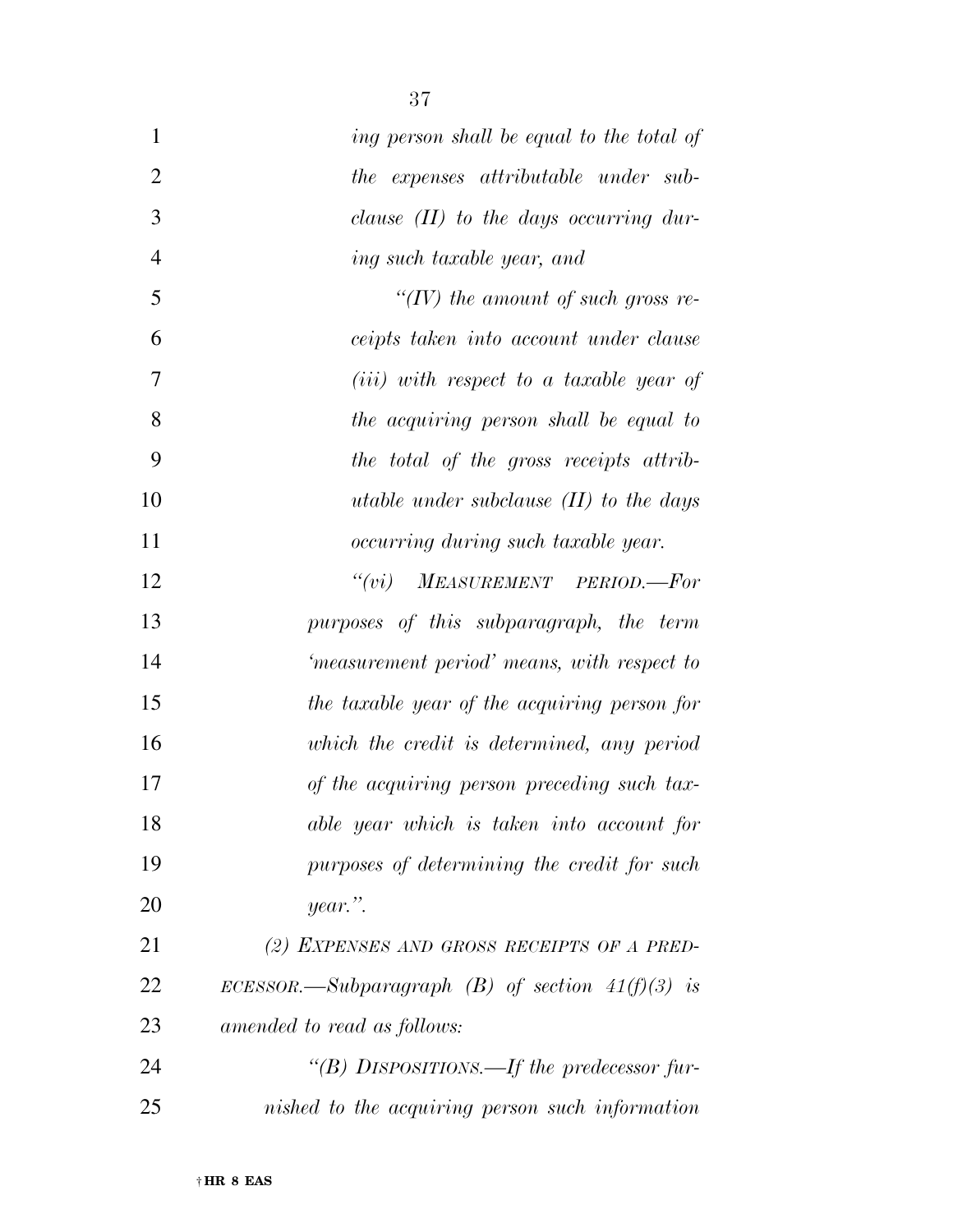| $\mathbf{1}$   | as is necessary for the application of subpara-     |
|----------------|-----------------------------------------------------|
| $\overline{2}$ | $graph$ $(A)$ , then, for purposes of applying this |
| 3              | section for any taxable year ending after such      |
| 4              | disposition, the amount of qualified research ex-   |
| 5              | penses paid or incurred by, and the gross re-       |
| 6              | ceipts of, the predecessor during the measurement   |
| 7              | period (as defined in subparagraph $(A)(vi)$ , de-  |
| 8              | termined by substituting 'predecessor' for 'ac-     |
| 9              | quiring person' each place it appears) shall be     |
| 10             | reduced by—                                         |
| 11             | $\tilde{f}(i)$ in the case of the taxable year in   |
| 12             | which such disposition is made, an amount           |
| 13             | equal to the product of $\rightarrow$               |
| 14             | $\lq (I)$ the qualified research ex-                |
| 15             | penses paid or incurred by, or gross re-            |
| 16             | ceipts of, the predecessor with respect             |
| 17             | to the acquired business during the                 |
| 18             | measurement period (as so defined and               |
| 19             | so determined), and                                 |
| 20             | "(II) the number of days in the                     |
| 21             | period beginning on the date of acqui-              |
| 22             | sition (as determined for purposes of               |
| 23             | subparagraph $(A)(iv)(II))$ and ending              |
| 24             | on the last day of the taxable year of              |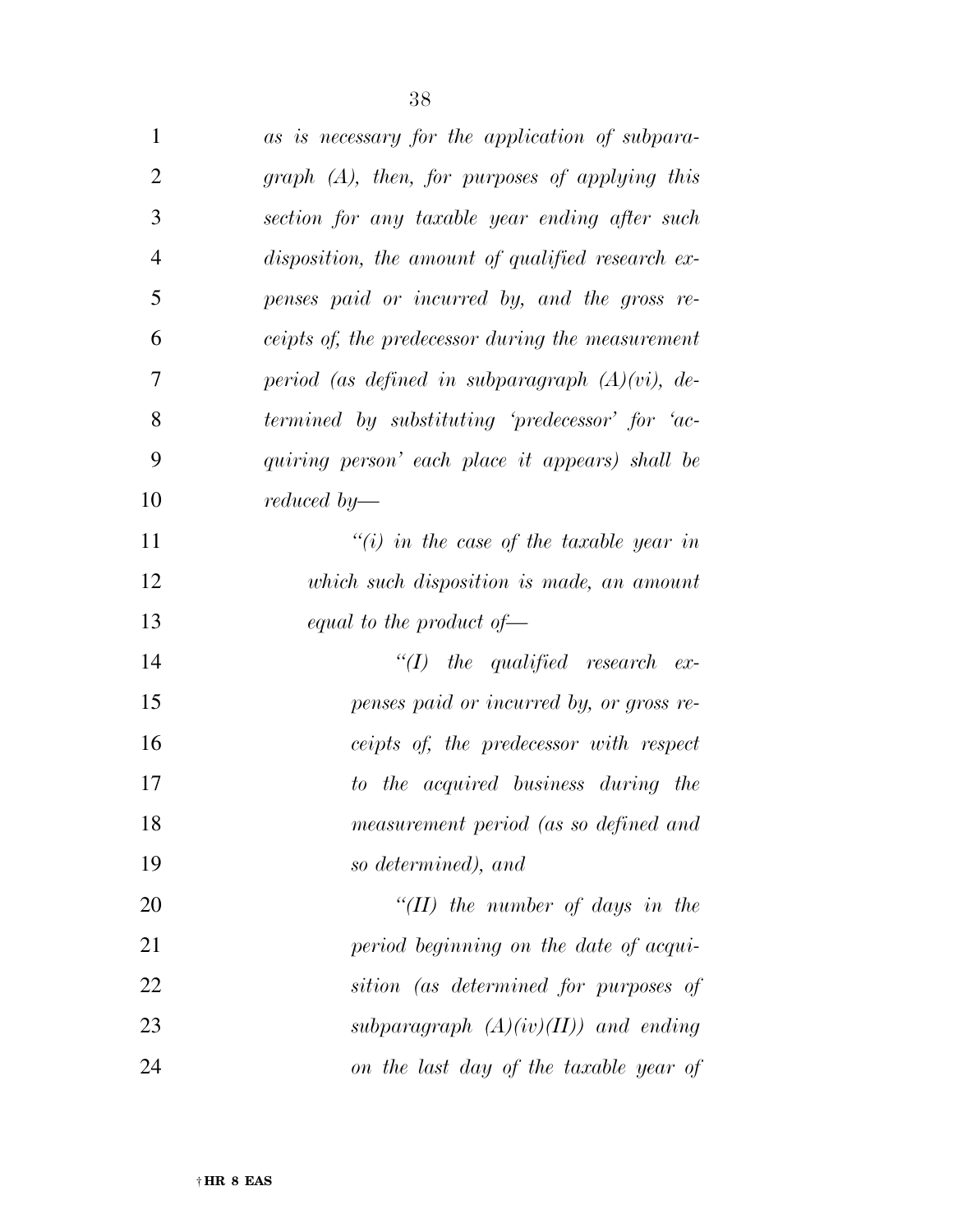| $\mathbf{1}$   | the predecessor in which the disposition                |
|----------------|---------------------------------------------------------|
| $\overline{2}$ | <i>is</i> made,                                         |
| 3              | divided by the number of days in the tax-               |
| 4              | able year of the predecessor, and                       |
| 5              | $``(ii)$ in the case of any taxable year                |
| 6              | ending after the taxable year in which such             |
| 7              | disposition is made, the amount described               |
| 8              | in clause $(i)(I)$ .".                                  |
| 9              | (c) AGGREGATION OF EXPENDITURES. $-$ Paragraph $(1)$    |
| 10             | of section 41(f) is amended—                            |
| 11             | $(1)$ by striking "shall be its proportionate shares"   |
| 12             | of the qualified research expenses, basic research pay- |
| 13             | ments, and amounts paid or incurred to energy re-       |
| 14             | search consortiums, giving rise to the credit" in sub-  |
| 15             | paragraph $(A)(ii)$ and inserting "shall be determined  |
| 16             | on a proportionate basis to its share of the aggregate  |
| 17             | of the qualified research expenses, basic research pay- |
| 18             | ments, and amounts paid or incurred to energy re-       |
| 19             | search consortiums, taken into account by such con-     |
| 20             | trolled group for purposes of this section", and        |
| 21             | $(2)$ by striking "shall be its proportionate shares"   |
| 22             | of the qualified research expenses, basic research pay- |
| 23             | ments, and amounts paid or incurred to energy re-       |
| 24             | search consortiums, giving rise to the credit" in sub-  |
| 25             | paragraph $(B)(ii)$ and inserting "shall be determined  |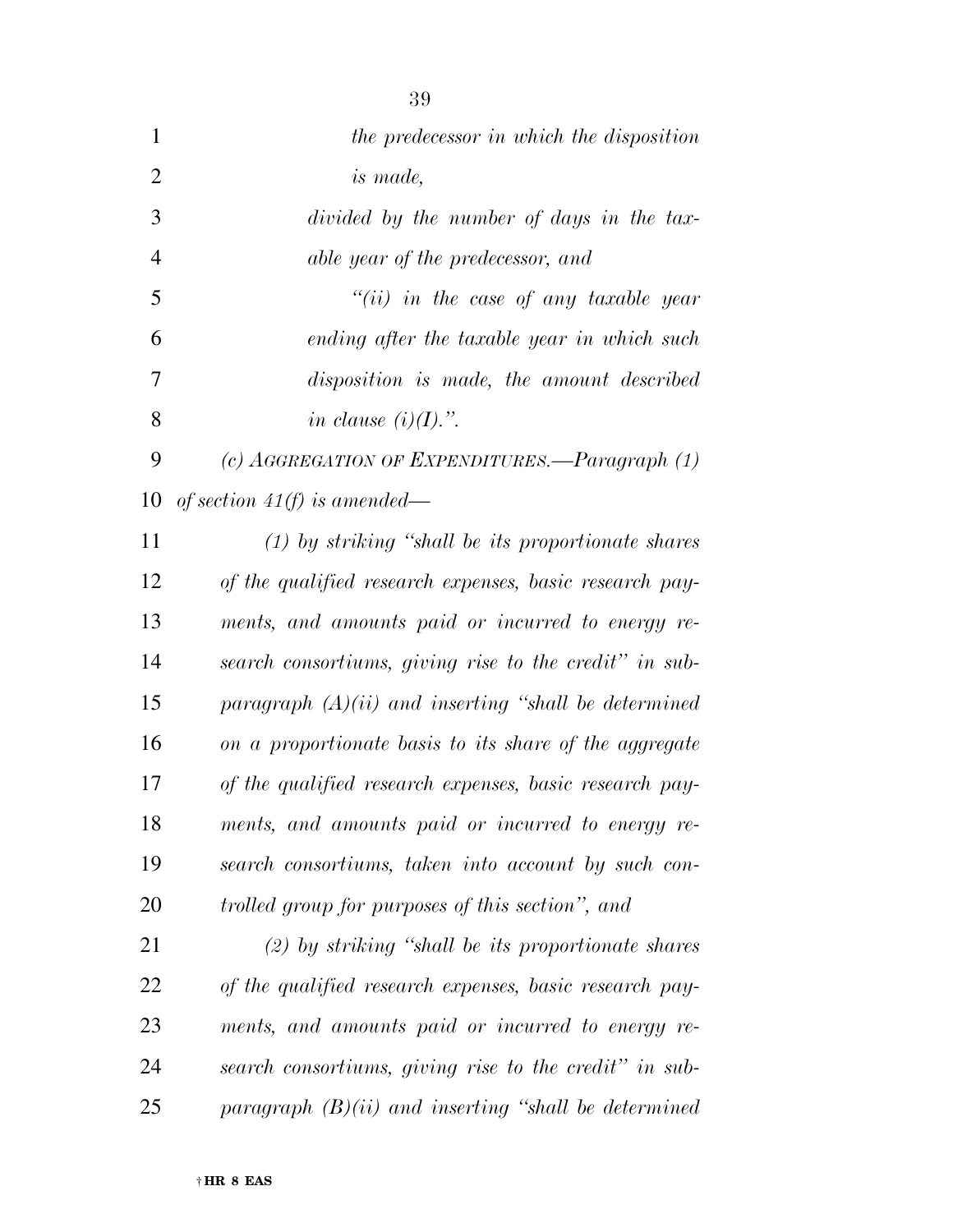| $\mathbf{1}$   | on a proportionate basis to its share of the aggregate         |
|----------------|----------------------------------------------------------------|
| $\overline{2}$ | of the qualified research expenses, basic research pay-        |
| 3              | ments, and amounts paid or incurred to energy re-              |
| $\overline{4}$ | search consortiums, taken into account by all such             |
| 5              | persons under common control for purposes of this              |
| 6              | section".                                                      |
| 7              | (d) EFFECTIVE DATE.—                                           |
| 8              | $(1)$ EXTENSION.—The amendments made by sub-                   |
| 9              | section (a) shall apply to amounts paid or incurred            |
| 10             | after December 31, 2011.                                       |
| 11             | (2) MODIFICATIONS.—The amendments made by                      |
| 12             | subsections (b) and (c) shall apply to taxable years           |
|                |                                                                |
| 13             | beginning after December 31, 2011.                             |
| 14             | SEC. 302. EXTENSION OF TEMPORARY MINIMUM LOW-IN-               |
| 15             | COME TAX CREDIT RATE FOR NON-FEDER-                            |
| 16             | ALLY SUBSIDIZED NEW BUILDINGS.                                 |
| 17             | (a) IN GENERAL.—Subparagraph $(A)$ of section                  |
|                | 18 $42(b)(2)$ is amended by striking "and before December 31,  |
| 19             | $2013$ " and inserting "with respect to housing credit dollar  |
| 20             | amount allocations made before January 1, 2014".               |
| 21             | (b) EFFECTIVE DATE.—The amendment made by this                 |
| 22             | section shall take effect on the date of the enactment of this |
|                | 23 Act.                                                        |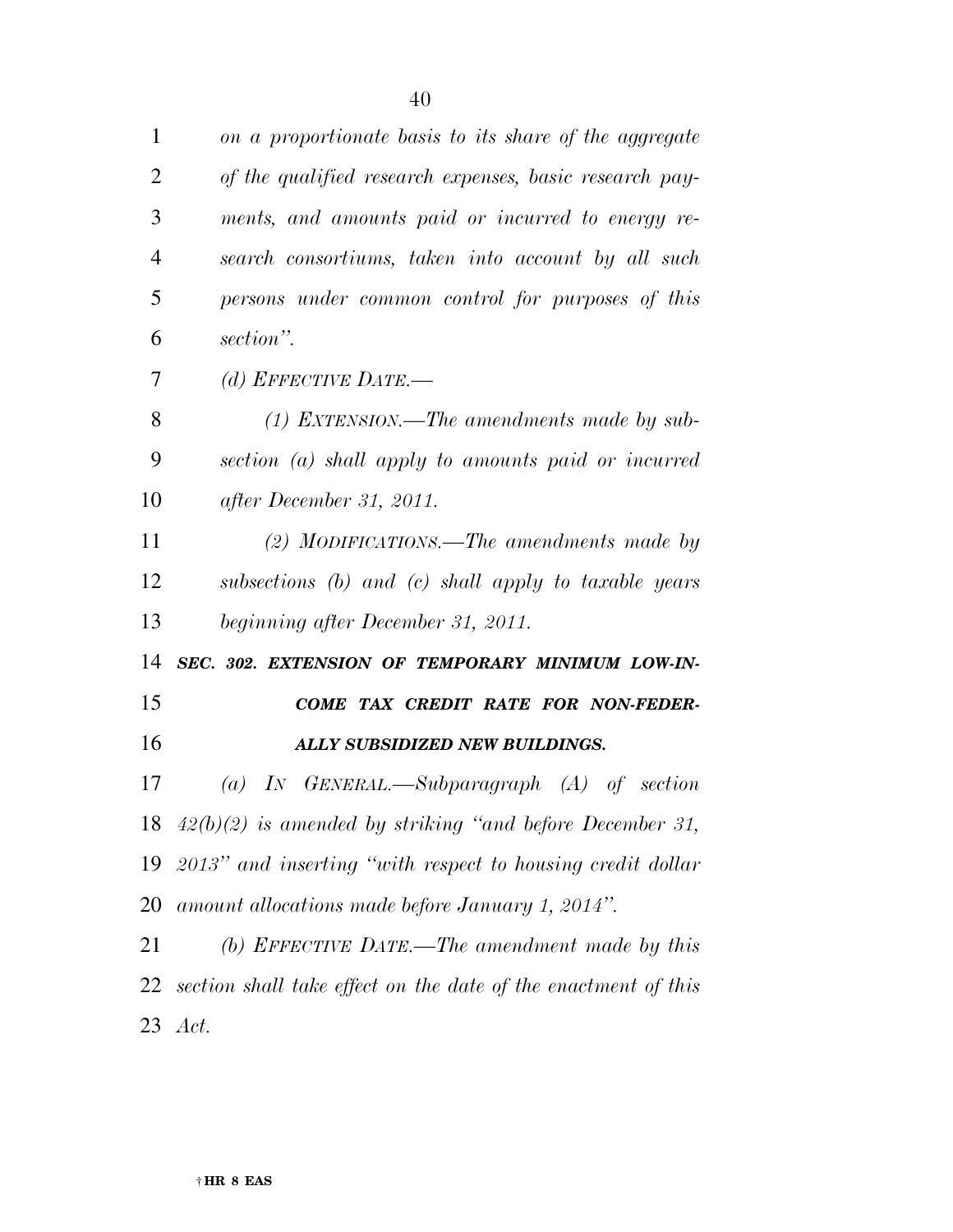| 1              | SEC. 303. EXTENSION OF HOUSING ALLOWANCE EXCLUSION            |
|----------------|---------------------------------------------------------------|
| $\overline{2}$ | FOR DETERMINING AREA MEDIAN GROSS IN-                         |
| 3              | COME FOR QUALIFIED RESIDENTIAL RENTAL                         |
| $\overline{4}$ | PROJECT EXEMPT FACILITY BONDS.                                |
| 5              | (a) IN GENERAL.—Subsection (b) of section 3005 of             |
| 6              | the Housing Assistance Tax Act of 2008 is amended by          |
| 7              | striking "January 1, 2012" each place it appears and in-      |
| 8              | serting "January 1, 2014".                                    |
| 9              | (b) EFFECTIVE DATE.—The amendment made by this                |
| 10             | section shall take effect as if included in the enactment of  |
| 11             | section 3005 of the Housing Assistance Tax Act of 2008.       |
| 12             | SEC. 304. EXTENSION OF INDIAN EMPLOYMENT TAX CRED-            |
| 13             | IT.                                                           |
| 14             | (a) IN GENERAL.—Subsection (f) of section $45A$ is            |
| 15             | amended by striking "December 31, 2011" and inserting         |
| 16             | "December 31, 2013".                                          |
| 17             | (b) EFFECTIVE DATE.—The amendment made by this                |
| 18             | section shall apply to taxable years beginning after Decem-   |
| 19             | ber 31, 2011.                                                 |
| 20             | <b>SEC. 305. EXTENSION OF NEW MARKETS TAX CREDIT.</b>         |
| 21             | (a) IN GENERAL.—Subparagraph $(G)$ of section                 |
|                | 22 $45D(f)(1)$ is amended by striking "2010 and 2011" and in- |
|                | 23 serting "2010, 2011, 2012, and 2013".                      |
| 24             | (b) CARRYOVER OF UNUSED LIMITATION.—Paragraph                 |
|                | 25 (3) of section 45D(f) is amended by striking "2016" and    |

*inserting ''2018''.*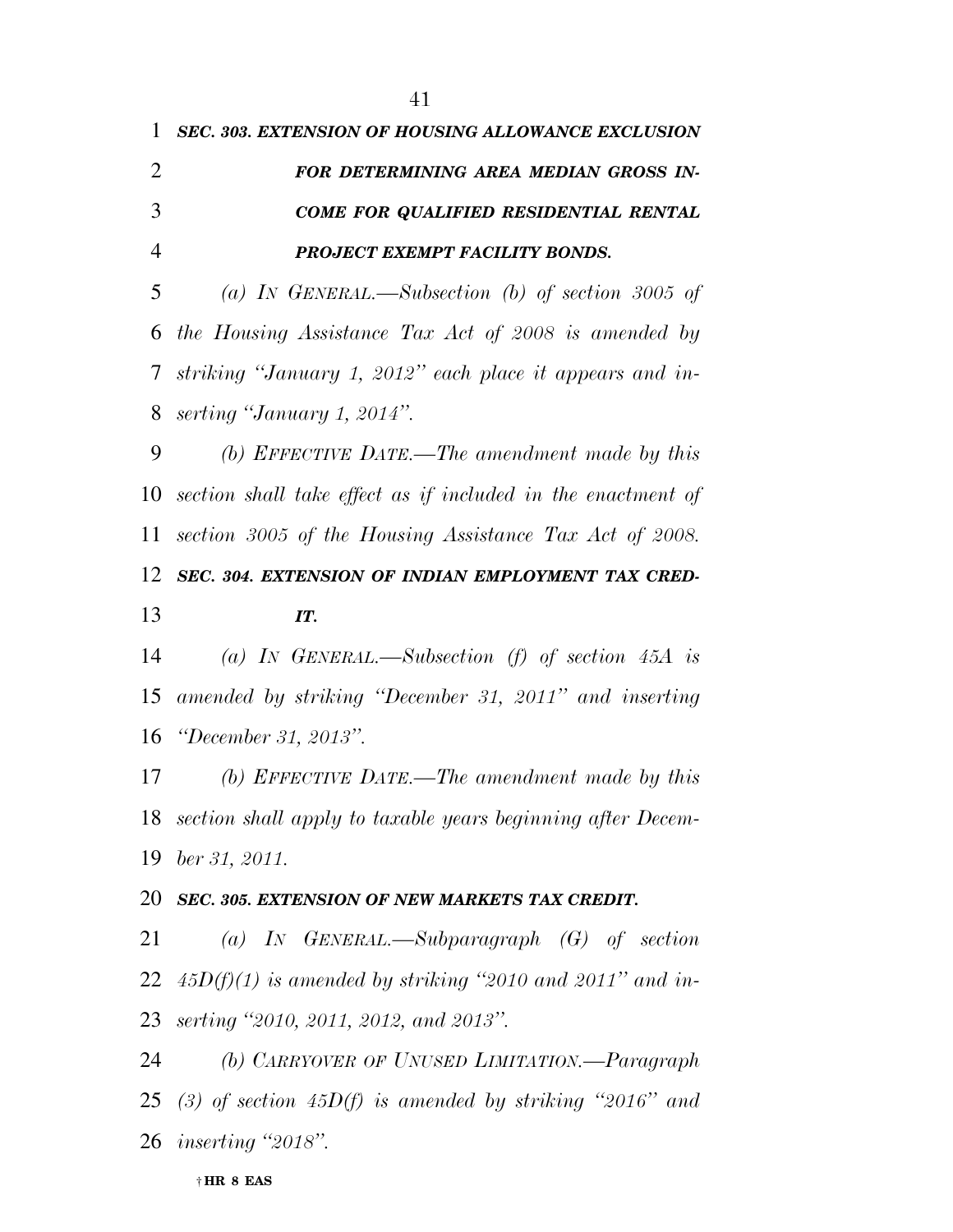† **HR 8 EAS**  *CREDIT. (a) IN GENERAL.—Subsection (f) of section 45G is amended by striking ''January 1, 2012'' and inserting ''January 1, 2014''. (b) EFFECTIVE DATE.—The amendment made by this section shall apply to expenditures paid or incurred in tax- able years beginning after December 31, 2011. SEC. 307. EXTENSION OF MINE RESCUE TEAM TRAINING CREDIT. (a) IN GENERAL.—Subsection (e) of section 45N is amended by striking ''December 31, 2011'' and inserting ''December 31, 2013''. (b) EFFECTIVE DATE.—The amendment made by this section shall apply to taxable years beginning after Decem- ber 31, 2011. SEC. 308. EXTENSION OF EMPLOYER WAGE CREDIT FOR EM- PLOYEES WHO ARE ACTIVE DUTY MEMBERS OF THE UNIFORMED SERVICES. (a) IN GENERAL.—Subsection (f) of section 45P is amended by striking ''December 31, 2011'' and inserting ''December 31, 2013''.* 

*(c) EFFECTIVE DATE.—The amendments made by this* 

*section shall apply to calendar years beginning after De-*

*SEC. 306. EXTENSION OF RAILROAD TRACK MAINTENANCE* 

*cember 31, 2011.*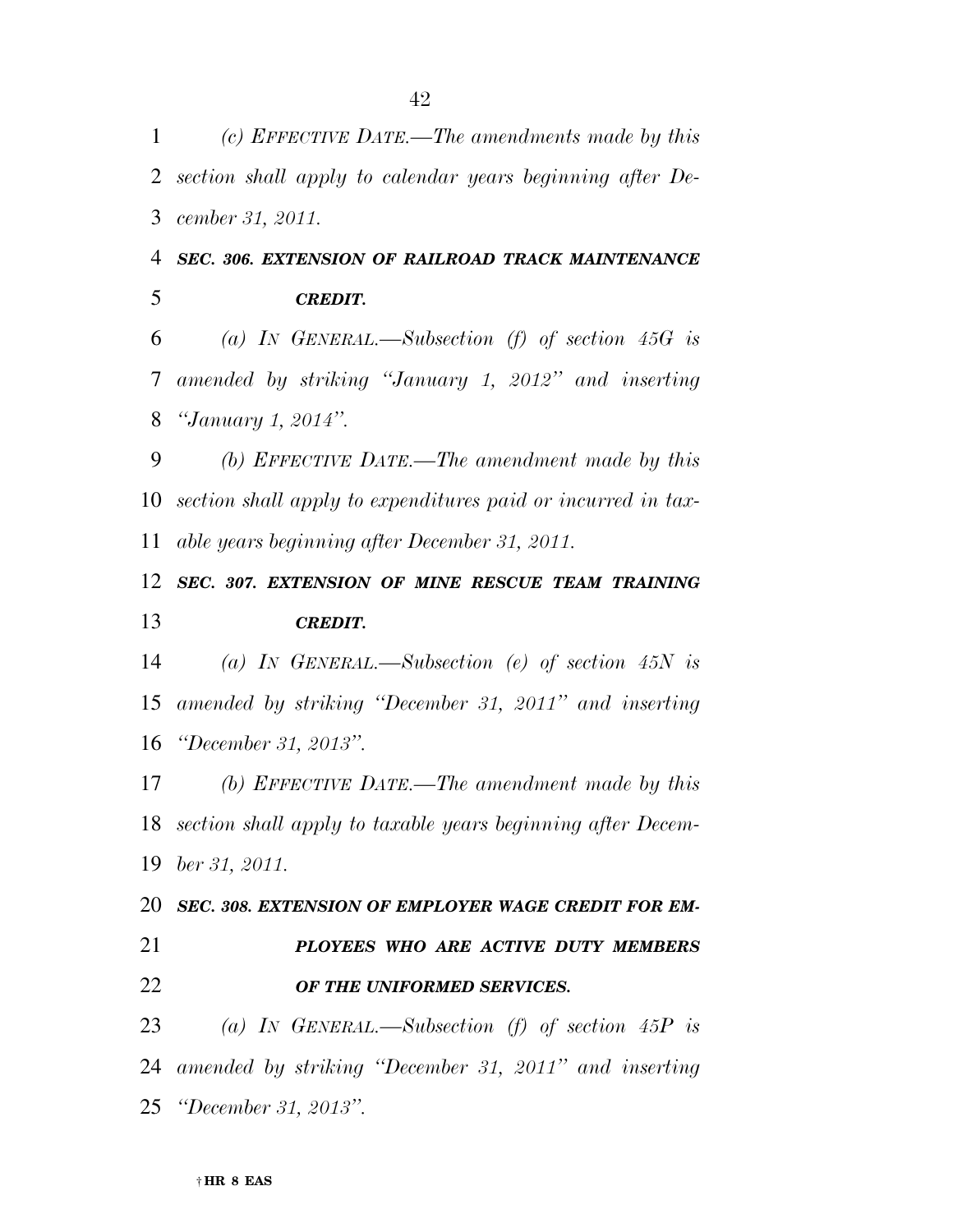*(b) EFFECTIVE DATE.—The amendment made by this section shall apply to payments made after December 31, 2011.* 

 *(a) IN GENERAL.—Subparagraph (B) of section 51(c)(4) is amended by striking ''after'' and all that follows and inserting ''after December 31, 2013''.* 

*SEC. 309. EXTENSION OF WORK OPPORTUNITY TAX CREDIT.* 

 *(b) EFFECTIVE DATE.—The amendment made by this section shall apply to individuals who begin work for the employer after December 31, 2011.* 

 *SEC. 310. EXTENSION OF QUALIFIED ZONE ACADEMY BONDS.* 

 *(a) IN GENERAL.—Paragraph (1) of section 54E(c) is amended by inserting '', 2012, and 2013'' after ''for 2011''. (b) EFFECTIVE DATE.—The amendments made by this section shall apply to obligations issued after December 31,* 

*2011.* 

*SEC. 311. EXTENSION OF 15-YEAR STRAIGHT-LINE COST RE-*

 *COVERY FOR QUALIFIED LEASEHOLD IM- PROVEMENTS, QUALIFIED RESTAURANT BUILDINGS AND IMPROVEMENTS, AND QUALI-FIED RETAIL IMPROVEMENTS.* 

 *(a) IN GENERAL.—Clauses (iv), (v), and (ix) of section 168(e)(3)(E) are each amended by striking ''January 1, 2012'' and inserting ''January 1, 2014''.*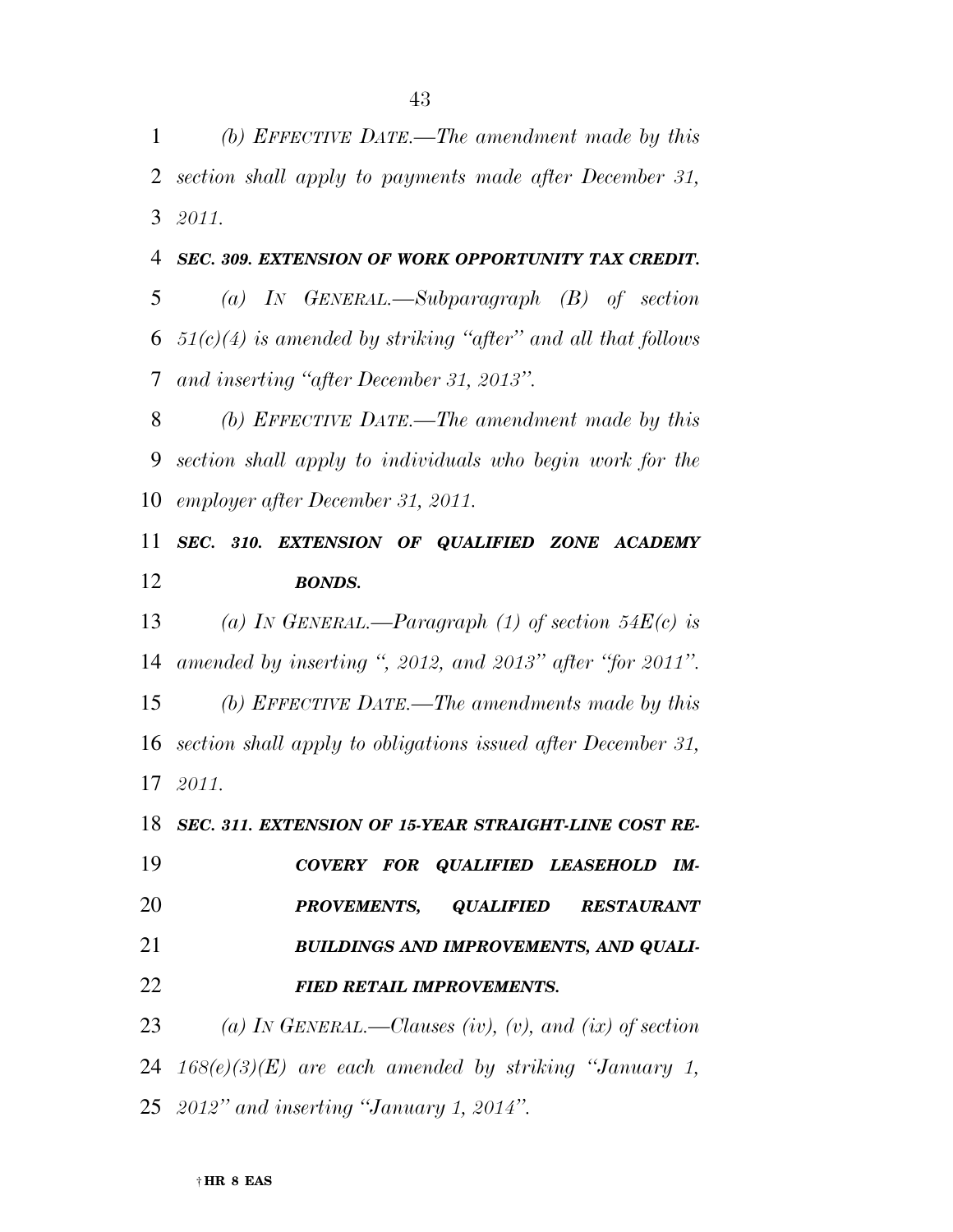| 1  | (b) EFFECTIVE DATE.—The amendments made by this             |
|----|-------------------------------------------------------------|
| 2  | section shall apply to property placed in service after De- |
| 3  | cember 31, 2011.                                            |
| 4  | SEC. 312. EXTENSION OF 7-YEAR RECOVERY PERIOD FOR           |
| 5  | <b>MOTORSPORTS</b><br>COM-<br><b>ENTERTAINMENT</b>          |
| 6  | <b>PLEXES.</b>                                              |
| 7  | (a) IN GENERAL.—Subparagraph $(D)$ of section               |
| 8  | $168(i)(15)$ is amended by striking "December 31, 2011" and |
| 9  | <i>inserting "December 31, 2013".</i>                       |
| 10 | (b) EFFECTIVE DATE.—The amendment made by this              |
| 11 | section shall apply to property placed in service after De- |
| 12 | cember 31, 2011.                                            |
| 13 | SEC. 313. EXTENSION OF ACCELERATED DEPRECIATION             |
| 14 | FOR BUSINESS PROPERTY ON AN INDIAN                          |
| 15 | <b>RESERVATION.</b>                                         |
| 16 | (a) IN GENERAL.—Paragraph (8) of section $168(j)$ is        |
| 17 | amended by striking "December 31, 2011" and inserting       |
| 18 | "December 31, 2013".                                        |
| 19 | (b) EFFECTIVE DATE.—The amendment made by this              |
| 20 | section shall apply to property placed in service after De- |
| 21 | cember 31, 2011.                                            |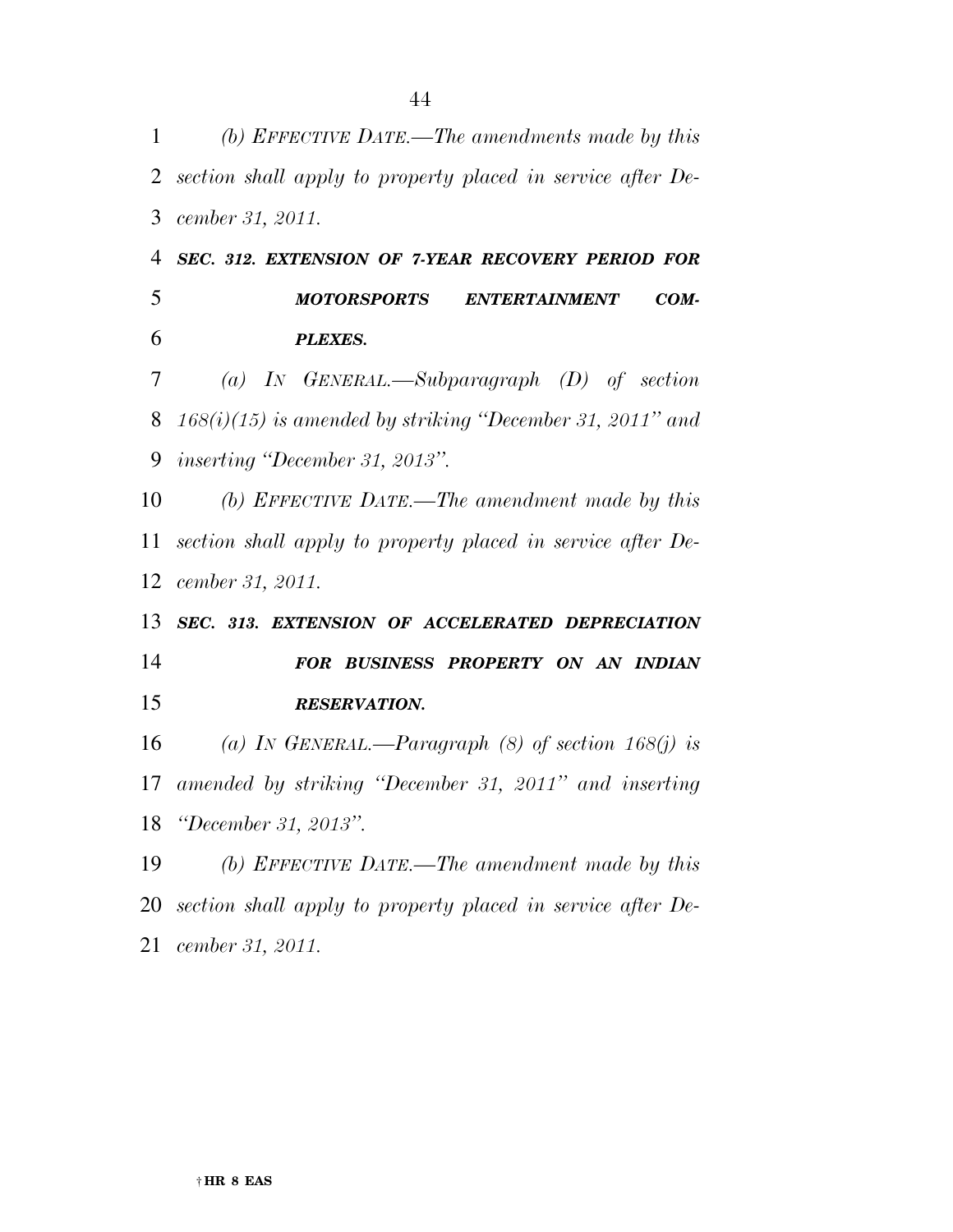| 1              | SEC. 314. EXTENSION OF ENHANCED CHARITABLE DEDUC-        |
|----------------|----------------------------------------------------------|
| 2              | TION FOR CONTRIBUTIONS OF FOOD INVEN-                    |
| 3              | TORY.                                                    |
| $\overline{4}$ | (a) IN GENERAL.—Clause (iv) of section $170(e)(3)(C)$    |
| 5              | is amended by striking "December 31, 2011" and inserting |
| 6              | <i>"December 31, 2013".</i>                              |
| 7              | (b) EFFECTIVE DATE.—The amendment made by this           |
| 8              | section shall apply to contributions made after December |
| 9              | 31, 2011.                                                |
| 10             | SEC. 315. EXTENSION OF INCREASED EXPENSING LIMITA-       |
| 11             | TIONS AND TREATMENT OF CERTAIN REAL                      |
| 12             | PROPERTY AS SECTION 179 PROPERTY.                        |
| 13             | (a) IN GENERAL.—                                         |
| 14             | (1) DOLLAR LIMITATION.—Section $179(b)(1)$ is            |
| 15             | $amended-$                                               |
| 16             | $(A)$ by striking "2010 or 2011," in subpara-            |
| 17             | graph $(B)$ and inserting "2010, 2011, 2012, or          |
| 18             | 2013, and''                                              |
| 19             | $(B)$ by striking subparagraph $(C)$ ,                   |
| 20             | $(C)$ by redesignating subparagraph $(D)$ as             |
| 21             | subparagraph $(C)$ , and                                 |
| 22             | $(D)$ in subparagraph $(C)$ , as so redesig-             |
| 23             | nated, by striking "2012" and inserting "2013".          |
| 24             | REDUCTION IN<br>(2)<br><i>LIMITATION.—Section</i>        |
| 25             | $179(b)(2)$ is amended—                                  |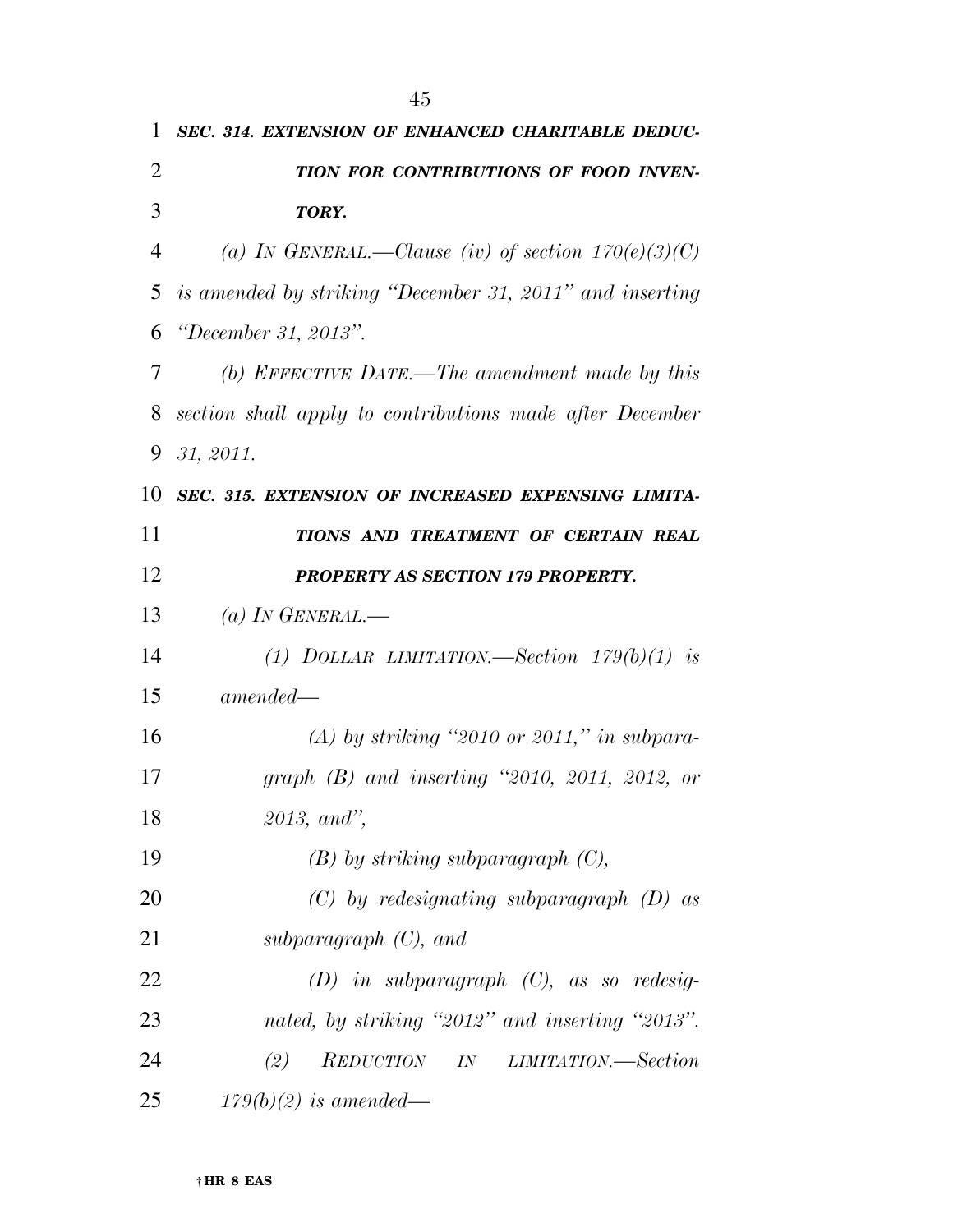| $\mathbf{1}$   | (A) by striking "2010 or 2011," in subpara-             |
|----------------|---------------------------------------------------------|
| $\overline{2}$ | graph $(B)$ and inserting "2010, 2011, 2012, or         |
| 3              | 2013, and''                                             |
| $\overline{4}$ | $(B)$ by striking subparagraph $(C)$ ,                  |
| 5              | $(C)$ by redesignating subparagraph $(D)$ as            |
| 6              | subparagraph $(C)$ , and                                |
| 7              | $(D)$ in subparagraph $(C)$ , as so redesig-            |
| 8              | nated, by striking "2012" and inserting "2013".         |
| 9              | (3) CONFORMING AMENDMENT.—Subsection $(b)$              |
| 10             | of section 179 is amended by striking paragraph $(6)$ . |
| 11             | (b) COMPUTER SOFTWARE.—Section $179(d)(1)(A)(ii)$       |
|                | 12 is amended by striking "2013" and inserting "2014".  |
| 13             | (c) ELECTION.—Section $179(c)(2)$ is amended by strik-  |
| 14             | ing "2013" and inserting "2014".                        |
| 15             | (d) SPECIAL RULES FOR TREATMENT OF QUALIFIED            |
|                | 16 REAL PROPERTY.-                                      |
| 17             | (1) IN GENERAL.—Section $179(f)(1)$ is amended          |
| 18             | by striking "2010 or 2011" and inserting "2010,         |
| 19             | 2011, 2012, or 2013".                                   |
| 20             | (2) CARRYOVER LIMITATION.                               |
| 21             | (A) IN GENERAL.—Section $179(f)(4)$ is                  |
| 22             | amended by striking "2011" each place it ap-            |
| 23             | pears and inserting "2013".                             |
| 24             | (B) CONFORMING AMENDMENT.-Subpara-                      |
| 25             | graph (C) of section $179(f)(4)$ is amended—            |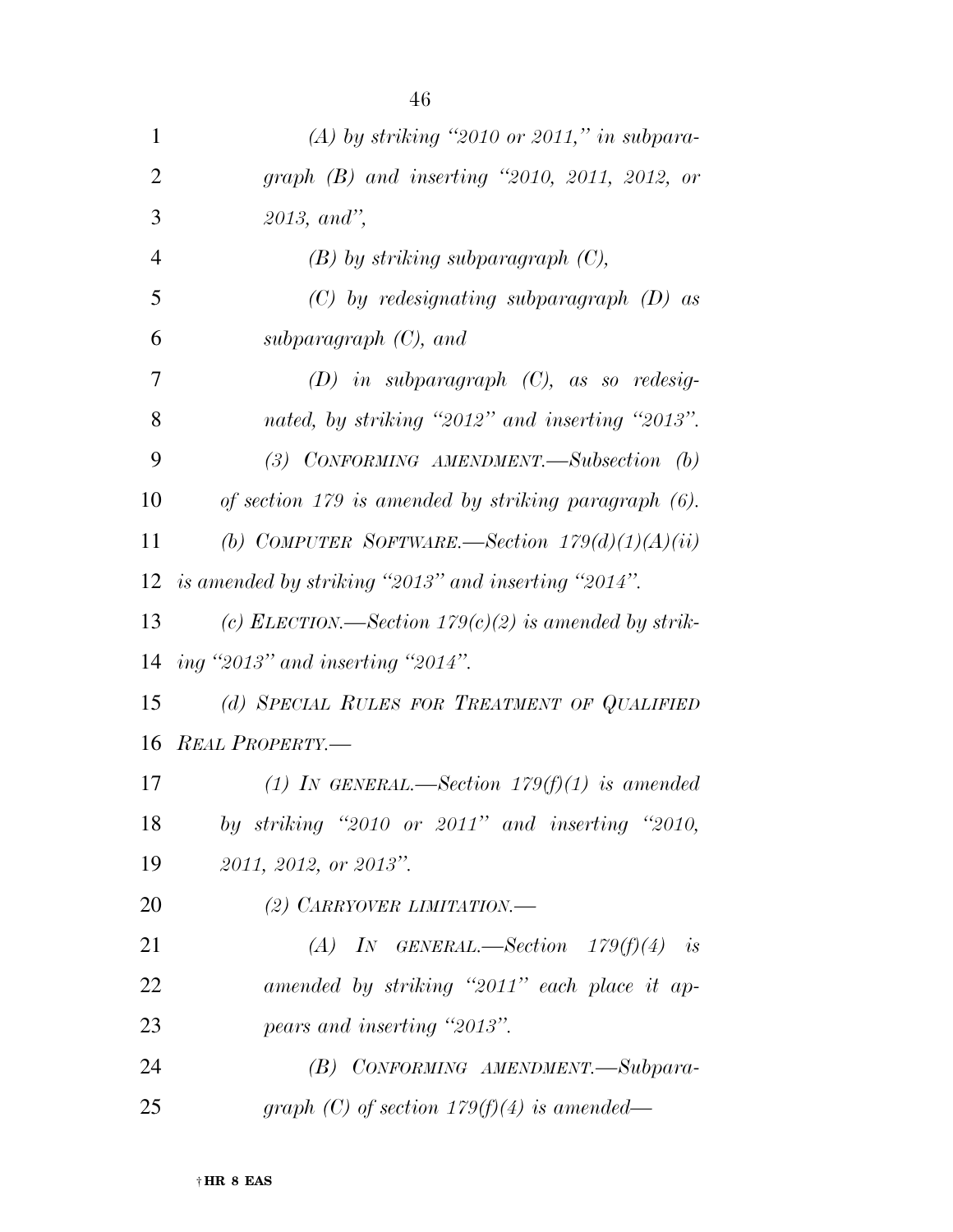| $\mathbf{1}$   | $(i)$ in the heading, by striking "2010"                         |
|----------------|------------------------------------------------------------------|
| $\overline{2}$ | and inserting $"2010$ , $2011$ AND $2012"$ , and                 |
| 3              | $(ii)$ by adding at the end the following:                       |
| $\overline{4}$ | "For the last taxable year beginning in                          |
| 5              | 2013, the amount determined under sub-                           |
| 6              | section $(b)(3)(A)$ for such taxable year shall                  |
| 7              | be determined without regard to this para-                       |
| 8              | $graph.$ ".                                                      |
| 9              | (e) EFFECTIVE DATE.—The amendments made by this                  |
| 10             | section shall apply to taxable years beginning after Decem-      |
| 11             | ber 31, 2011.                                                    |
| 12             | SEC. 316. EXTENSION OF ELECTION TO EXPENSE MINE                  |
| 13             | <b>SAFETY EQUIPMENT.</b>                                         |
| 14             | (a) IN GENERAL.—Subsection (g) of section 179E is                |
| 15             | amended by striking "December 31, 2011" and inserting            |
|                |                                                                  |
| 16             | "December 31, 2013".                                             |
| 17             | (b) EFFECTIVE DATE.—The amendment made by this                   |
|                | 18 section shall apply to property placed in service after $De-$ |
| 19             | cember 31, 2011.                                                 |
| 20             | SEC. 317. EXTENSION OF SPECIAL EXPENSING RULES FOR               |
| 21             | CERTAIN FILM AND TELEVISION PRODUC-                              |
| 22             | TIONS.                                                           |
| 23             | (a) IN GENERAL.—Subsection (f) of section 181 is                 |
| 24             | amended by striking "December 31, 2011" and inserting            |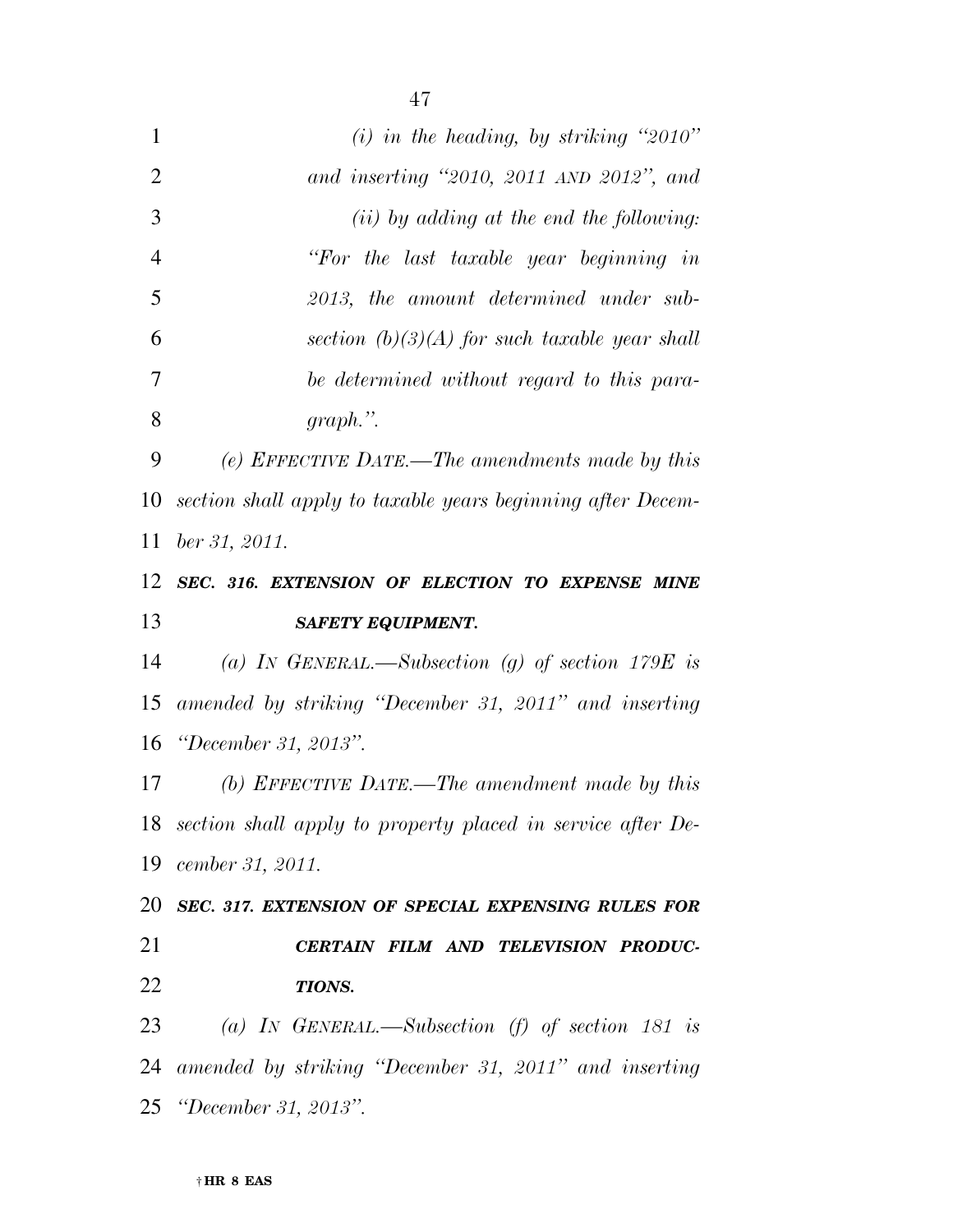| $\mathbf 1$ | (b) EFFECTIVE DATE.—The amendment made by this              |
|-------------|-------------------------------------------------------------|
| 2           | section shall apply to productions commencing after Decem-  |
| 3           | ber 31, 2011.                                               |
| 4           | SEC. 318. EXTENSION OF DEDUCTION ALLOWABLE WITH RE-         |
| 5           | SPECT TO INCOME ATTRIBUTABLE TO DO-                         |
| 6           | <b>MESTIC PRODUCTION ACTIVITIES IN PUERTO</b>               |
| 7           | RICO.                                                       |
| 8           | (a) IN GENERAL.—Subparagraph $(C)$ of section               |
| 9           | $199(d)(8)$ is amended—                                     |
| 10          | $(1)$ by striking "first 6 taxable years" and in-           |
| 11          | serting "first 8 taxable years", and                        |
| 12          | $(2)$ by striking "January 1, 2012" and inserting           |
| 13          | "January 1, 2014".                                          |
| 14          | (b) EFFECTIVE DATE.—The amendments made by this             |
| 15          | section shall apply to taxable years beginning after Decem- |
| 16          | ber 31, 2011.                                               |
| 17          | SEC. 319. EXTENSION OF MODIFICATION OF TAX TREAT-           |
| 18          | MENT OF CERTAIN PAYMENTS TO CONTROL-                        |
| 19          | LING EXEMPT ORGANIZATIONS.                                  |
| 20          | (a) IN GENERAL.—Clause (iv) of section $512(b)(13)(E)$      |
| 21          | is amended by striking "December 31, 2011" and inserting    |
| 22          | "December 31, 2013".                                        |
| 23          | (b) EFFECTIVE DATE.—The amendment made by this              |
| 24          | section shall apply to payments received or accrued after   |
|             | 25 <i>December 31</i> , 2011.                               |

† **HR 8 EAS**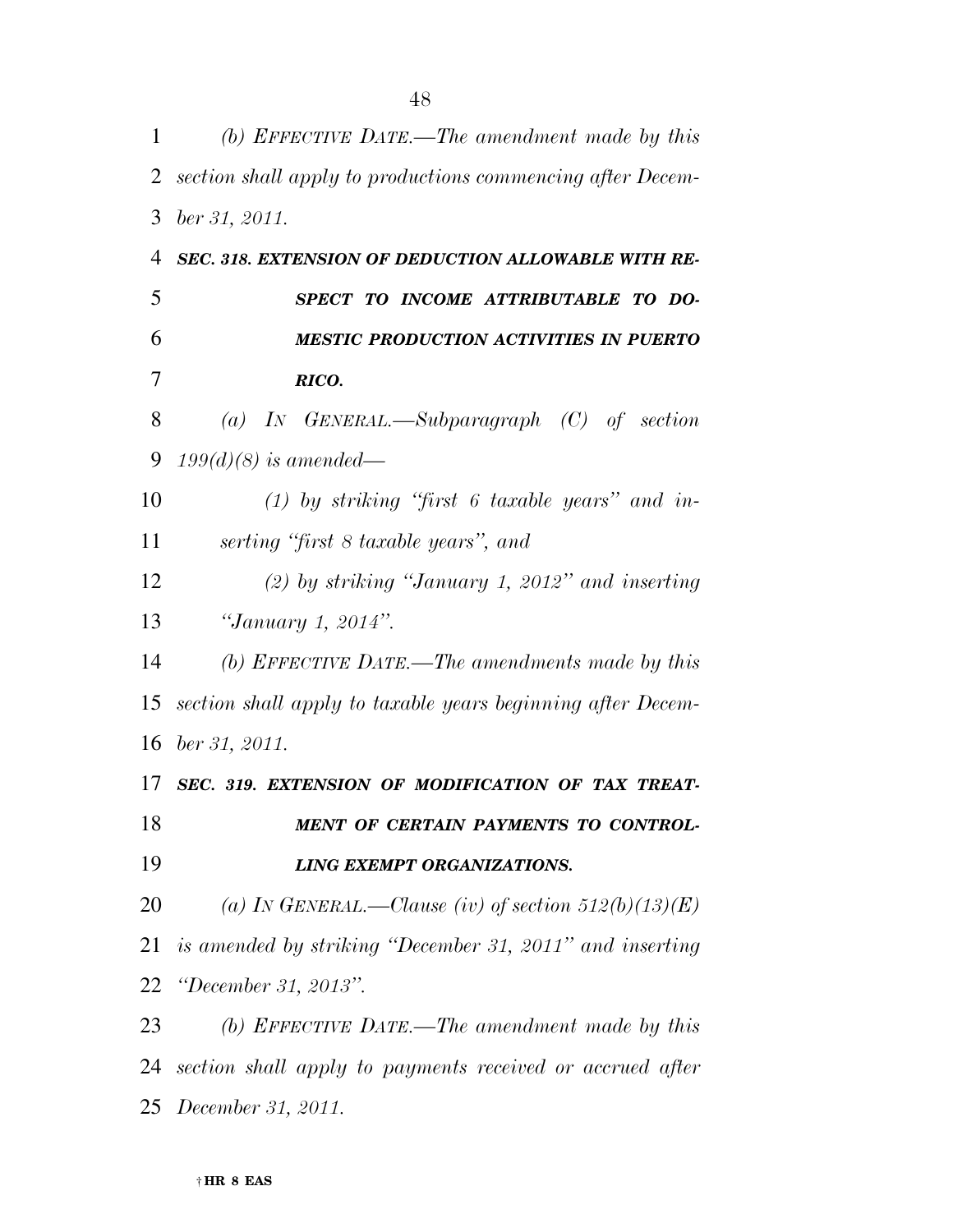| 1              | SEC. 320. EXTENSION OF TREATMENT OF CERTAIN DIVI-           |
|----------------|-------------------------------------------------------------|
| $\overline{2}$ | DENDS OF REGULATED INVESTMENT COMPA-                        |
| 3              | NIES.                                                       |
| $\overline{4}$ | IN GENERAL.—Paragraphs $(1)(C)(v)$ and<br>$\left( a\right)$ |
| 5              | $(2)(C)(v)$ of section 871(k) are each amended by striking  |
| 6              | "December 31, 2011" and inserting "December 31, 2013".      |
| 7              | (b) EFFECTIVE DATE.—The amendments made by this             |
| 8              | section shall apply to taxable years beginning after Decem- |
| 9              | ber 31, 2011.                                               |
| 10             | SEC. 321. EXTENSION OF RIC QUALIFIED INVESTMENT EN-         |
| 11             | TITY TREATMENT UNDER FIRPTA.                                |
| 12             | (a) IN GENERAL.—Clause (ii) of section $897(h)(4)(A)$       |
| 13             | is amended by striking "December 31, 2011" and inserting    |
| 14             | "December 31, 2013".                                        |
| 15             | (b) EFFECTIVE DATE.—                                        |
| 16             | $(1)$ In GENERAL.—The amendment made by sub-                |
| 17             | section (a) shall take effect on January 1, 2012. Not-      |
| 18             | withstanding the preceding sentence, such amendment         |
| 19             | shall not apply with respect to the withholding re-         |
| 20             | quirement under section 1445 of the Internal Revenue        |
| 21             | Code of 1986 for any payment made before the date           |
| 22             | of the enactment of this Act.                               |
| 23             | (2) AMOUNTS WITHHELD ON OR BEFORE DATE                      |
| 24             | $OF$ ENACTMENT.—In the case of a regulated invest-          |
| 25             | $ment\ company$ —                                           |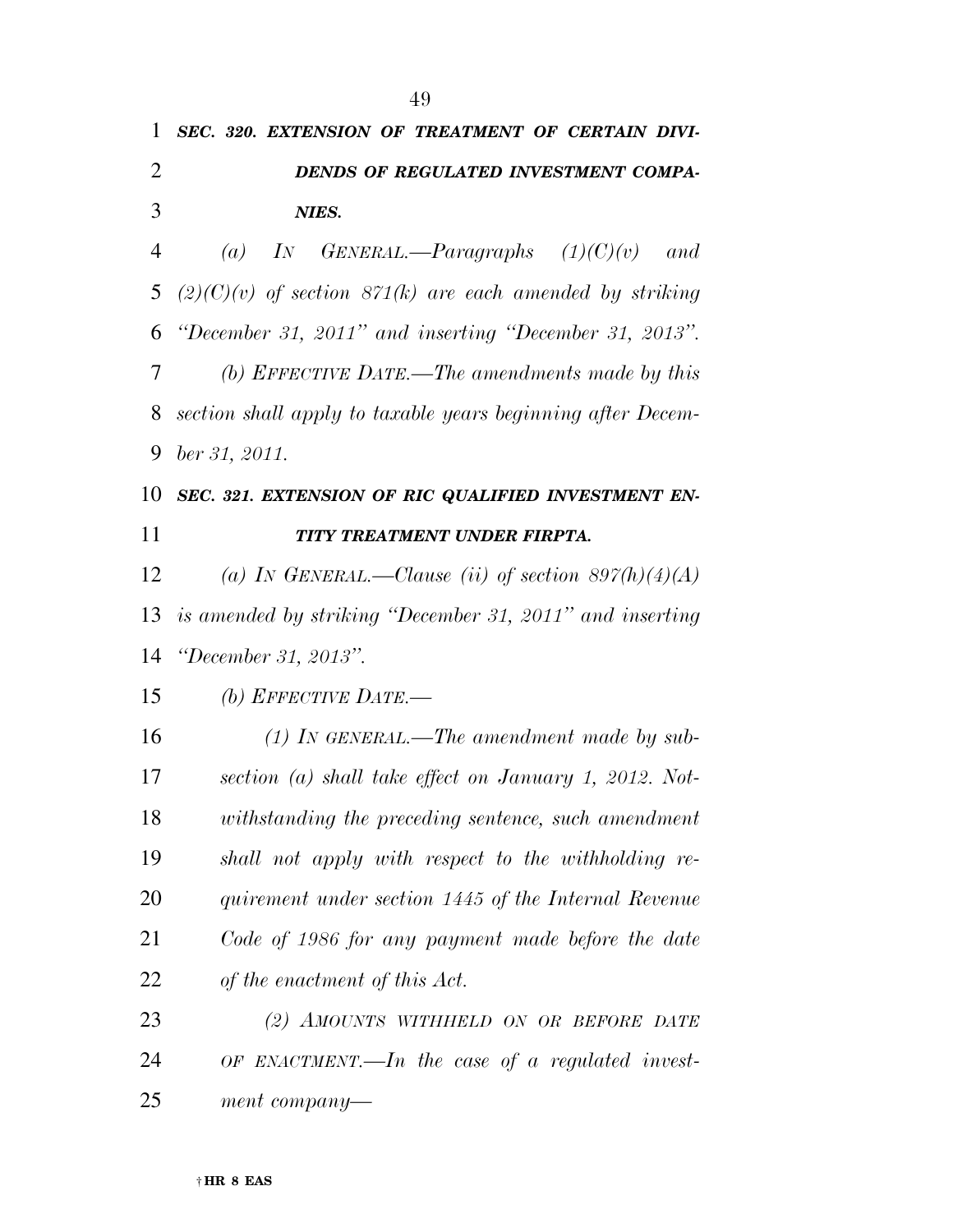| $\mathbf{1}$   | $(A)$ which makes a distribution after De-                |
|----------------|-----------------------------------------------------------|
| $\overline{2}$ | cember 31, 2011, and before the date of the enact-        |
| 3              | ment of this Act; and                                     |
| $\overline{4}$ | $(B)$ which would (but for the second sen-                |
| 5              | tence of paragraph $(1)$ ) have been required to          |
| 6              | withhold with respect to such distribution under          |
| 7              | section 1445 of such Code,                                |
| 8              | such investment company shall not be liable to any        |
| 9              | person to whom such distribution was made for any         |
| 10             | amount so withheld and paid over to the Secretary of      |
| 11             | the Treasury.                                             |
| 12             | SEC. 322. EXTENSION OF SUBPART F EXCEPTION FOR AC-        |
|                |                                                           |
| 13             | TIVE FINANCING INCOME.                                    |
| 14             | (a) EXEMPT INSURANCE INCOME.—Paragraph $(10)$ of          |
| 15             | section 953 $(e)$ is amended—                             |
| 16             | $(1)$ by striking "January 1, 2012" and inserting         |
| 17             | "January 1, 2014", and                                    |
| 18             | $(2)$ by striking "December 31, 2011" and insert-         |
| 19             | ing "December 31, 2013".                                  |
| 20             | (b) SPECIAL RULE FOR INCOME DERIVED IN THE AC-            |
| 21             | TIVE CONDUCT OF BANKING, FINANCING, OR SIMILAR BUSI-      |
| 22             | NESSES.—Paragraph $(9)$ of section $954(h)$ is amended by |
| 23             | striking "January 1, 2012" and inserting "January 1,      |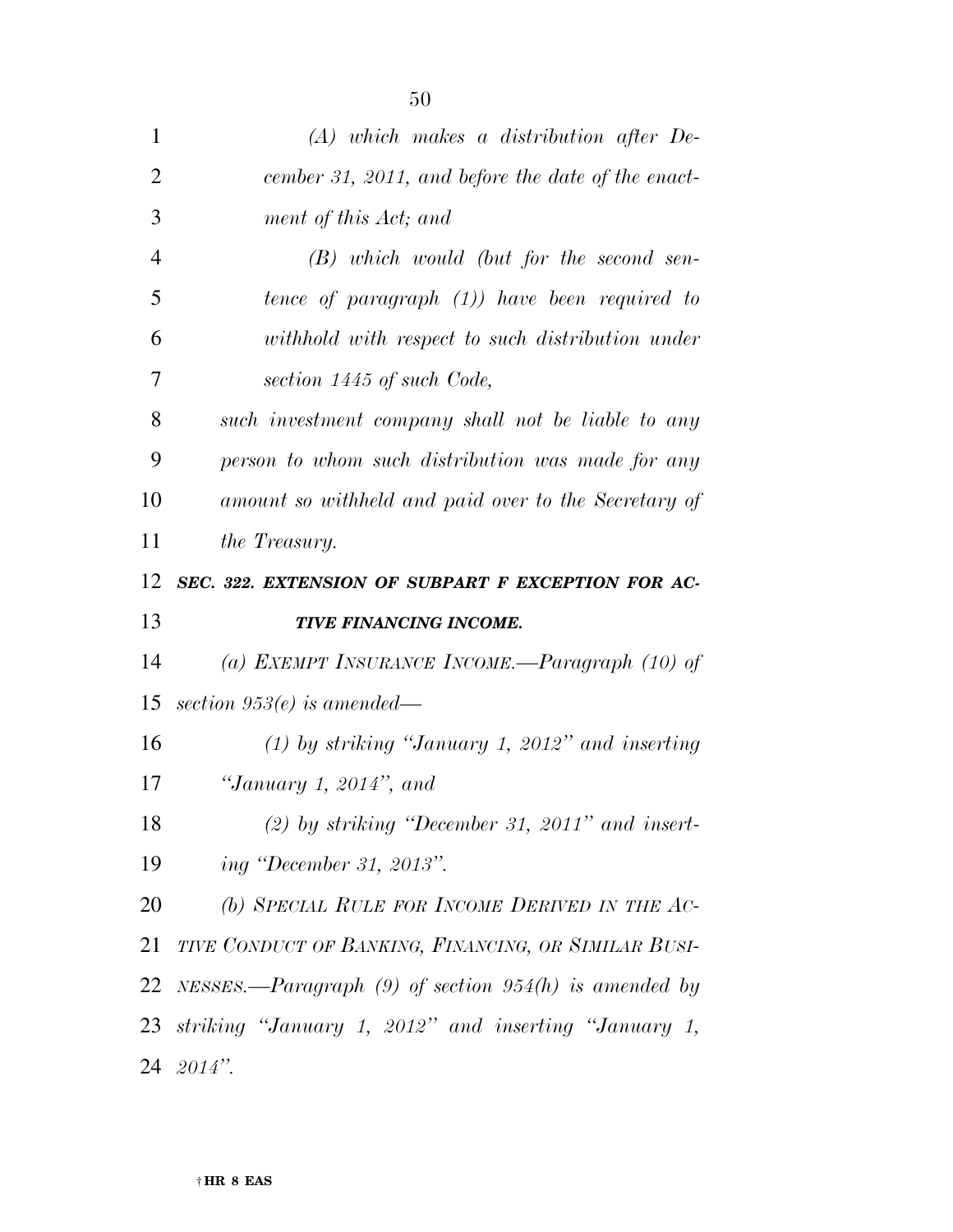*(c) EFFECTIVE DATE.—The amendments made by this section shall apply to taxable years of foreign corporations beginning after December 31, 2011, and to taxable years of United States shareholders with or within which any such taxable year of such foreign corporation ends.* 

## *SEC. 323. EXTENSION OF LOOK-THRU TREATMENT OF PAY- MENTS BETWEEN RELATED CONTROLLED FOREIGN CORPORATIONS UNDER FOREIGN PERSONAL HOLDING COMPANY RULES.*

 *(a) IN GENERAL.—Subparagraph (C) of section 954(c)(6) is amended by striking ''January 1, 2012'' and inserting ''January 1, 2014''.* 

 *(b) EFFECTIVE DATE.—The amendment made by this section shall apply to taxable years of foreign corporations beginning after December 31, 2011, and to taxable years of United States shareholders with or within which such taxable years of foreign corporations end.* 

## *SEC. 324. EXTENSION OF TEMPORARY EXCLUSION OF 100*

 *PERCENT OF GAIN ON CERTAIN SMALL BUSI-NESS STOCK.* 

 *(a) IN GENERAL.—Paragraph (4) of section 1202(a) is amended—* 

 *(1) by striking ''January 1, 2012'' and inserting ''January 1, 2014'', and*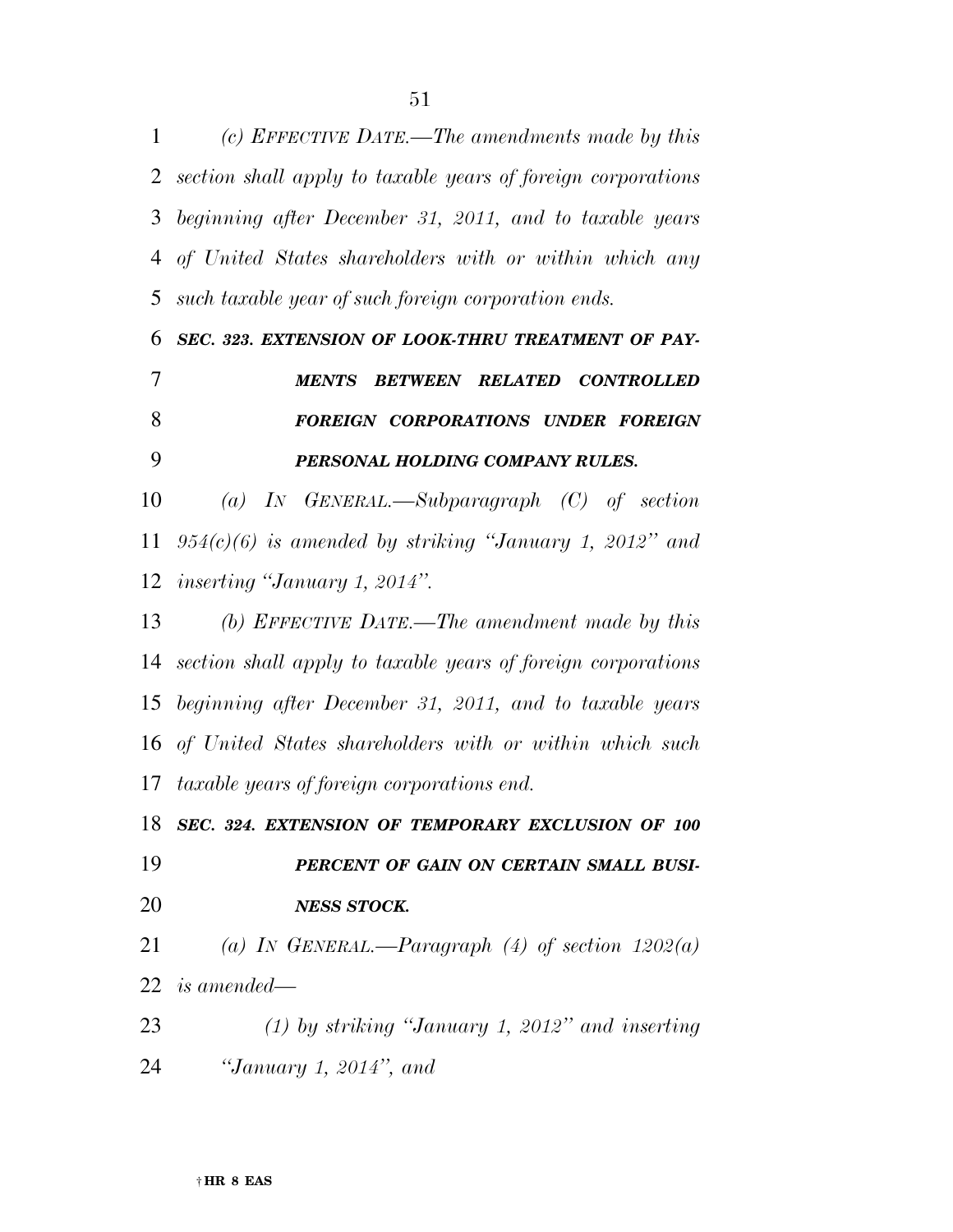| $\mathbf{1}$   | (2) by striking " $AND$ 2011" and inserting ",             |
|----------------|------------------------------------------------------------|
| $\overline{2}$ | $2011$ , $2012$ , AND $2013"$ in the heading thereof.      |
| 3              | (b) TECHNICAL AMENDMENTS.-                                 |
| $\overline{4}$ | (1) SPECIAL RULE FOR 2009 AND CERTAIN PE-                  |
| 5              | RIOD IN 2010.—Paragraph (3) of section $1202(a)$ is        |
| 6              | amended by adding at the end the following new flush       |
| 7              | sentence:                                                  |
| 8              | $\lq$ Tn the case of any stock which would be described in |
| 9              | the preceding sentence (but for this sentence), the ac-    |
| 10             | quisition date for purposes of this subsection shall be    |
| 11             | the first day on which such stock was held by the tax-     |
| 12             | payer determined after the application of section          |
| 13             | $1223.$ ".                                                 |
| 14             | (2) 100 PERCENT EXCLUSION.—Paragraph $(4)$ of              |
| 15             | section $1202(a)$ is amended by adding at the end the      |
| 16             | following new flush sentence:                              |
| 17             | $\lq$ Tn the case of any stock which would be described in |
| 18             | the preceding sentence (but for this sentence), the ac-    |
| 19             | quisition date for purposes of this subsection shall be    |
| 20             | the first day on which such stock was held by the tax-     |
| 21             | payer determined after the application of section          |
| 22             | $1223.$ ".                                                 |
| 23             | (c) EFFECTIVE DATES.—                                      |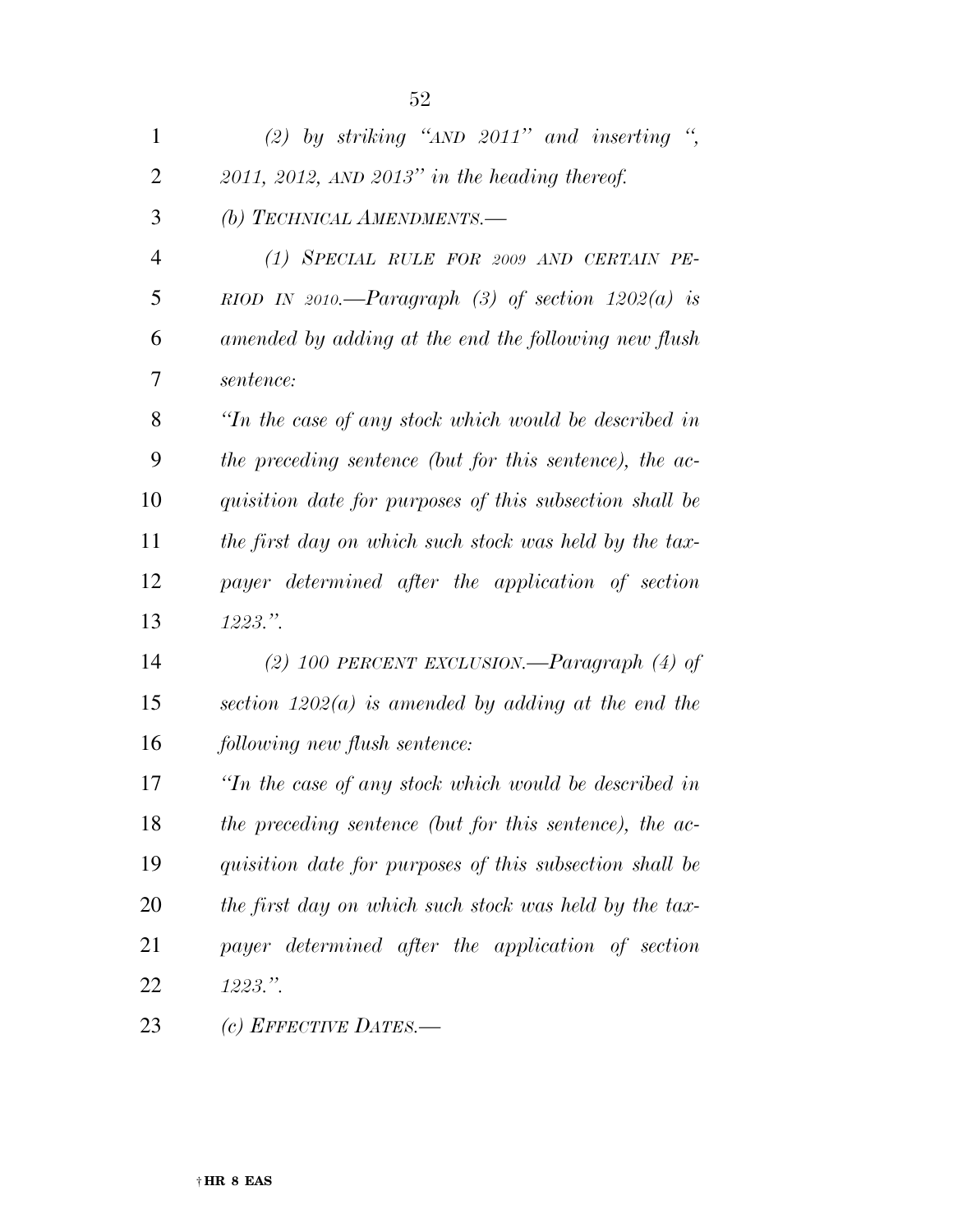| $\mathbf{1}$   | $(1)$ IN GENERAL.—The amendments made by                      |
|----------------|---------------------------------------------------------------|
| $\overline{2}$ | subsection (a) shall apply to stock acquired after De-        |
| 3              | cember 31, 2011.                                              |
| $\overline{4}$ | (2) SUBSECTION $(b)(1)$ . The amendment made                  |
| 5              | by subsection $(b)(1)$ shall take effect as if included in    |
| 6              | section $1241(a)$ of division B of the American Recov-        |
| 7              | ery and Reinvestment Act of 2009.                             |
| 8              | (3) SUBSECTION $(b)(2)$ . The amendment made                  |
| 9              | by subsection $(b)(2)$ shall take effect as if included in    |
| 10             | section $2011(a)$ of the Creating Small Business Jobs         |
| 11             | Act of 2010.                                                  |
| 12             | SEC. 325. EXTENSION OF BASIS ADJUSTMENT TO STOCK OF           |
| 13             | S CORPORATIONS MAKING CHARITABLE CON-                         |
| 14             | <b>TRIBUTIONS OF PROPERTY.</b>                                |
| 15             | (a) IN GENERAL.—Paragraph (2) of section $1367(a)$            |
| 16             | is amended by striking "December 31, 2011" and inserting      |
| 17             |                                                               |
|                | <i>"December 31, 2013".</i>                                   |
| 18             | (b) EFFECTIVE DATE.—The amendment made by this                |
|                | 19 section shall apply to contributions made in taxable years |
|                | 20 beginning after December 31, 2011.                         |
| 21             | SEC. 326. EXTENSION OF REDUCTION IN S-CORPORATION             |
| 22             | RECOGNITION PERIOD FOR BUILT-IN GAINS                         |
| 23             | TAX.                                                          |
| 24             | (a) IN GENERAL.—Paragraph $(7)$ of section 1374(d)            |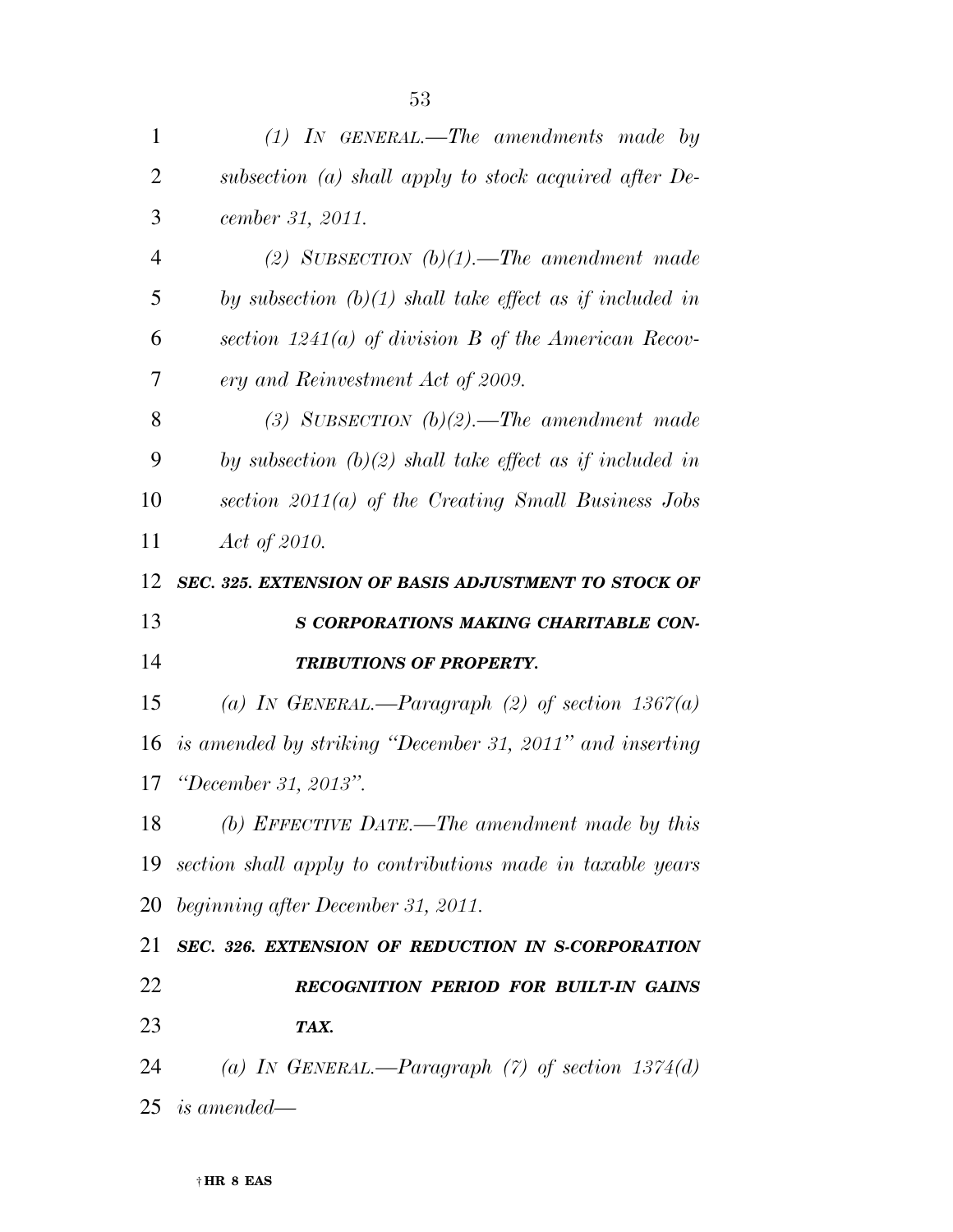| $\mathbf{1}$   | (1) by redesignating subparagraph $(C)$ as sub-             |
|----------------|-------------------------------------------------------------|
| $\overline{2}$ | paragraph $(D)$ , and                                       |
| 3              | (2) by inserting after subparagraph $(B)$ the fol-          |
| $\overline{4}$ | lowing new subparagraph:                                    |
| 5              | "(C) SPECIAL RULE FOR 2012 AND 2013.-                       |
| 6              | For purposes of determining the net recognized              |
| 7              | built-in gain for taxable years beginning in 2012           |
| 8              | or 2013, subparagraphs $(A)$ and $(D)$ shall be ap-         |
| 9              | plied by substituting '5-year' for '10-year'.", and         |
| 10             | $(3)$ by adding at the end the following new sub-           |
| 11             | <i>paragraph:</i>                                           |
| 12             | "(E) INSTALLMENT SALES.—If an S cor-                        |
| 13             | poration sells an asset and reports the income              |
| 14             | from the sale using the installment method under            |
| 15             | section 453, the treatment of all payments re-              |
| 16             | ceived shall be governed by the provisions of this          |
| 17             | paragraph applicable to the taxable year in                 |
| 18             | which such sale was made.".                                 |
| 19             | (b) TECHNICAL AMENDMENT.—Subparagraph $(B)$ of              |
| 20             | section $1374(d)(2)$ is amended by inserting "described in  |
| 21             | subparagraph $(A)$ " after ", for any taxable year".        |
| 22             | (c) EFFECTIVE DATE.—The amendments made by this             |
| 23             | section shall apply to taxable years beginning after Decem- |

*ber 31, 2011.*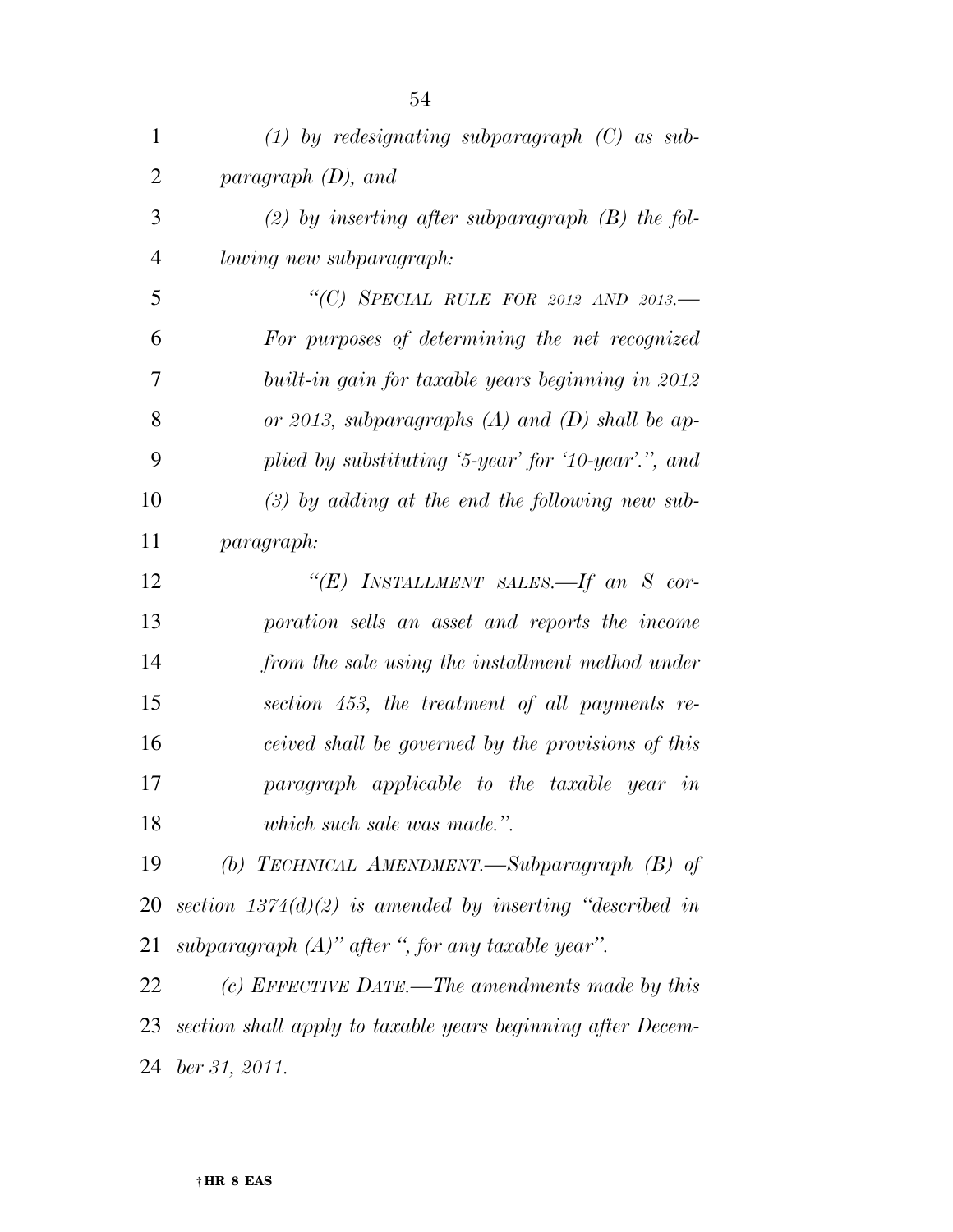*TIVES.* 

*ing ''2018''.* 

*SEC. 327. EXTENSION OF EMPOWERMENT ZONE TAX INCEN-*

*(a) IN GENERAL.—Clause (i) of section 1391(d)(1)(A)* 

*is amended by striking ''December 31, 2011'' and inserting* 

| 5  | "December 31, 2013".                                          |
|----|---------------------------------------------------------------|
| 6  | (b) INCREASED EXCLUSION OF GAIN ON STOCK OF EM-               |
| 7  | POWERMENT ZONE BUSINESSES.—Subparagraph (C) of                |
| 8  | section $1202(a)(2)$ is amended—                              |
| 9  | $(1)$ by striking "December 31, 2016" and insert-             |
| 10 | ing "December 31, 2018"; and                                  |
| 11 | (2) by striking "2016" in the heading and insert-             |
| 12 | ing "2018".                                                   |
| 13 | (c) TREATMENT OF CERTAIN TERMINATION DATES                    |
| 14 | SPECIFIED IN NOMINATIONS.—In the case of a designation        |
| 15 | of an empowerment zone the nomination for which included      |
| 16 | a termination date which is contemporaneous with the date     |
| 17 | specified in subparagraph $(A)(i)$ of section 1391(d)(1) of   |
| 18 | the Internal Revenue Code of 1986 (as in effect before the    |
|    | 19 enactment of this Act), subparagraph $(B)$ of such section |
| 20 | shall not apply with respect to such designation if, after    |
| 21 | the date of the enactment of this section, the entity which   |
|    | 22 made such nomination amends the nomination to provide      |
|    | 23 for a new termination date in such manner as the Secretary |
|    | 24 of the Treasury (or the Secretary's designee) may provide. |
| 25 | (d) EFFECTIVE DATE.—The amendments made by this               |
| 26 | section shall apply to periods after December 31, 2011.       |
|    | $\dagger$ HR 8 EAS                                            |
|    |                                                               |
|    |                                                               |
|    |                                                               |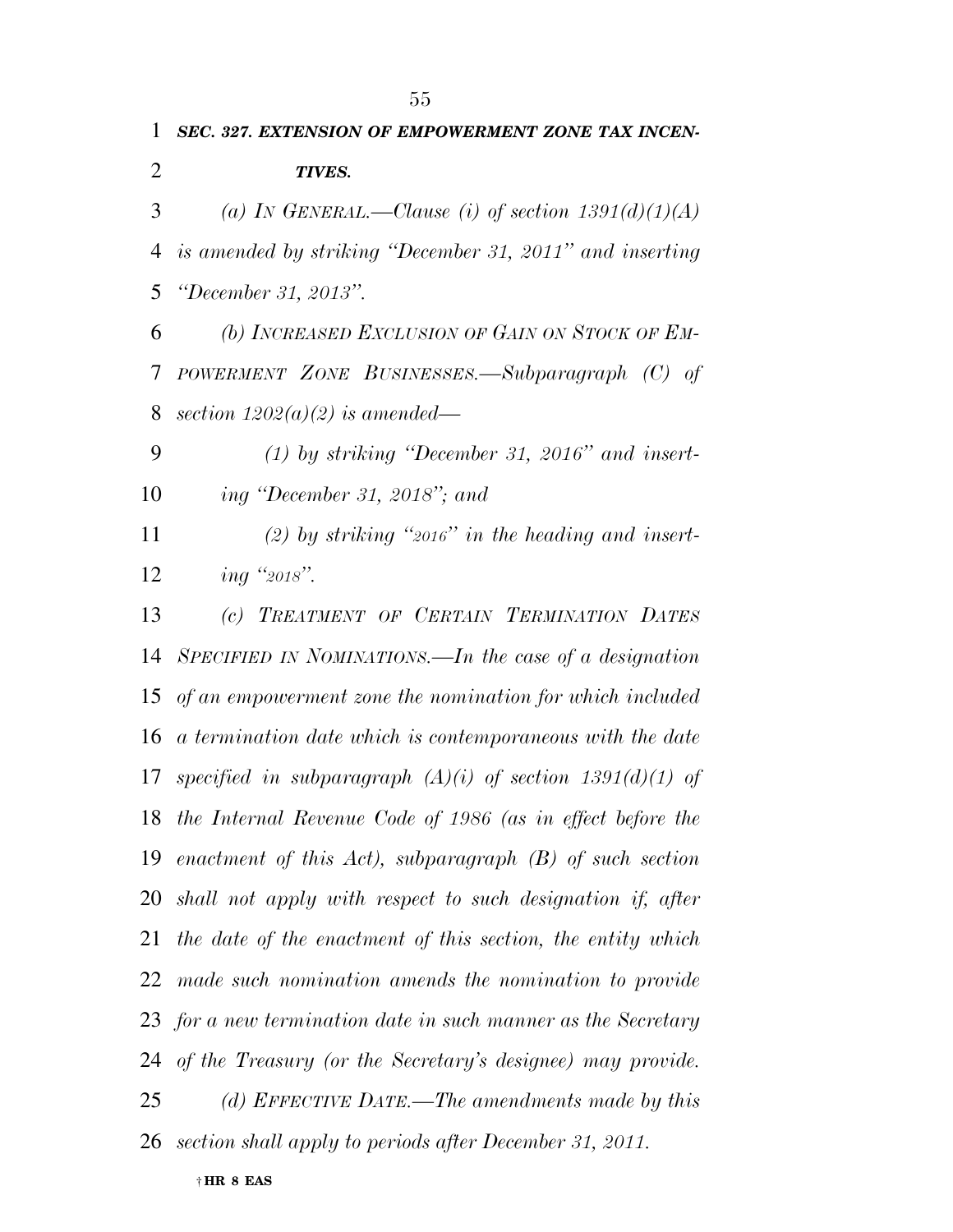*SEC. 328. EXTENSION OF TAX-EXEMPT FINANCING FOR NEW* 

*(a) IN GENERAL.—Subparagraph (D) of section* 

|    | 4 $1400L(d)(2)$ is amended by striking "January 1, 2012" and |
|----|--------------------------------------------------------------|
| 5  | <i>inserting "January 1, 2014".</i>                          |
| 6  | (b) EFFECTIVE DATE.—The amendment made by this               |
| 7  | section shall apply to bonds issued after December 31, 2011. |
| 8  | SEC. 329. EXTENSION OF TEMPORARY INCREASE IN LIMIT           |
| 9  | ON COVER OVER OF RUM EXCISE TAXES TO                         |
| 10 | PUERTO RICO AND THE VIRGIN ISLANDS.                          |
| 11 | (a) IN GENERAL.—Paragraph (1) of section 7652(f) is          |
| 12 | amended by striking "January 1, 2012" and inserting          |
| 13 | <i>"January 1, 2014".</i>                                    |
| 14 | (b) EFFECTIVE DATE.—The amendment made by this               |
| 15 | section shall apply to distilled spirits brought into the    |
| 16 | United States after December 31, 2011.                       |
| 17 | SEC. 330. MODIFICATION AND EXTENSION OF AMERICAN             |
| 18 | SAMOA ECONOMIC DEVELOPMENT CREDIT.                           |
| 19 | (a) MODIFICATION.—                                           |
| 20 | (1) IN GENERAL.—Subsection (a) of section 119                |
| 21 | of division A of the Tax Relief and Health Care Act          |
| 22 | of 2006 is amended by striking "if such corporation"         |
| 23 | and all that follows and inserting "if—                      |
| 24 | "(1) in the case of a taxable year beginning be-             |
| 25 | fore January 1, 2012, such corporation—                      |
|    | $\dagger$ HR 8 EAS                                           |
|    |                                                              |

*YORK LIBERTY ZONE.*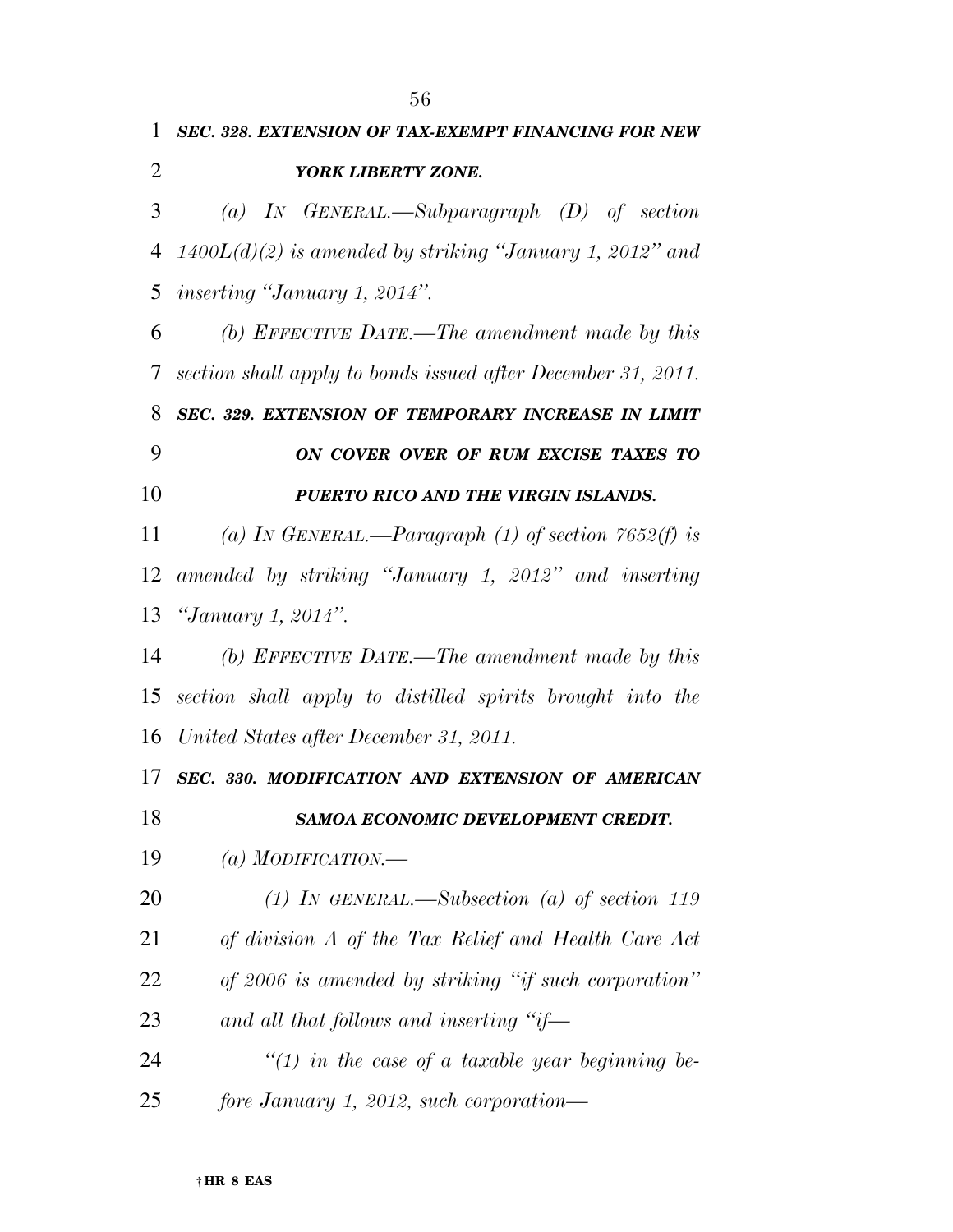| 1              | $\lq (A)$ is an existing credit claimant with re-                   |
|----------------|---------------------------------------------------------------------|
| $\overline{2}$ | spect to American Samoa, and                                        |
| 3              | $\lq\lq(B)$ elected the application of section 936                  |
| $\overline{4}$ | of the Internal Revenue Code of 1986 for its last                   |
| 5              | taxable year beginning before January 1, 2006,                      |
| 6              | and                                                                 |
| 7              | "(2) in the case of a taxable year beginning after                  |
| 8              | December 31, 2011, such corporation meets the re-                   |
| 9              | quirements of subsection $(e)$ .".                                  |
| 10             | (2) REQUIREMENTS.—Section 119 of division $A$                       |
| 11             | of such Act is amended by adding at the end the fol-                |
| 12             | lowing new subsection:                                              |
| 13             | "(e) QUALIFIED PRODUCTION ACTIVITIES INCOME RE-                     |
| 14             | QUIREMENT.— $A$ corporation meets the requirement of this           |
| 15             | subsection if such corporation has qualified production ac-         |
| 16             | tivities income, as defined in subsection $(c)$ of section 199      |
|                | 17 of the Internal Revenue Code of 1986, determined by sub-         |
|                | 18 stituting 'American Samoa' for 'the United States' each          |
|                | 19 place it appears in paragraphs $(3)$ , $(4)$ , and $(6)$ of such |
| 20             | subsection $(c)$ , for the taxable year.".                          |
| 21             | (b) EXTENSION.—Subsection (d) of section 119 of divi-               |
| 22             | sion A of the Tax Relief and Health Care Act of 2006 is             |
|                | 23 amended by striking "shall apply" and all that follows and       |

*inserting ''shall apply—*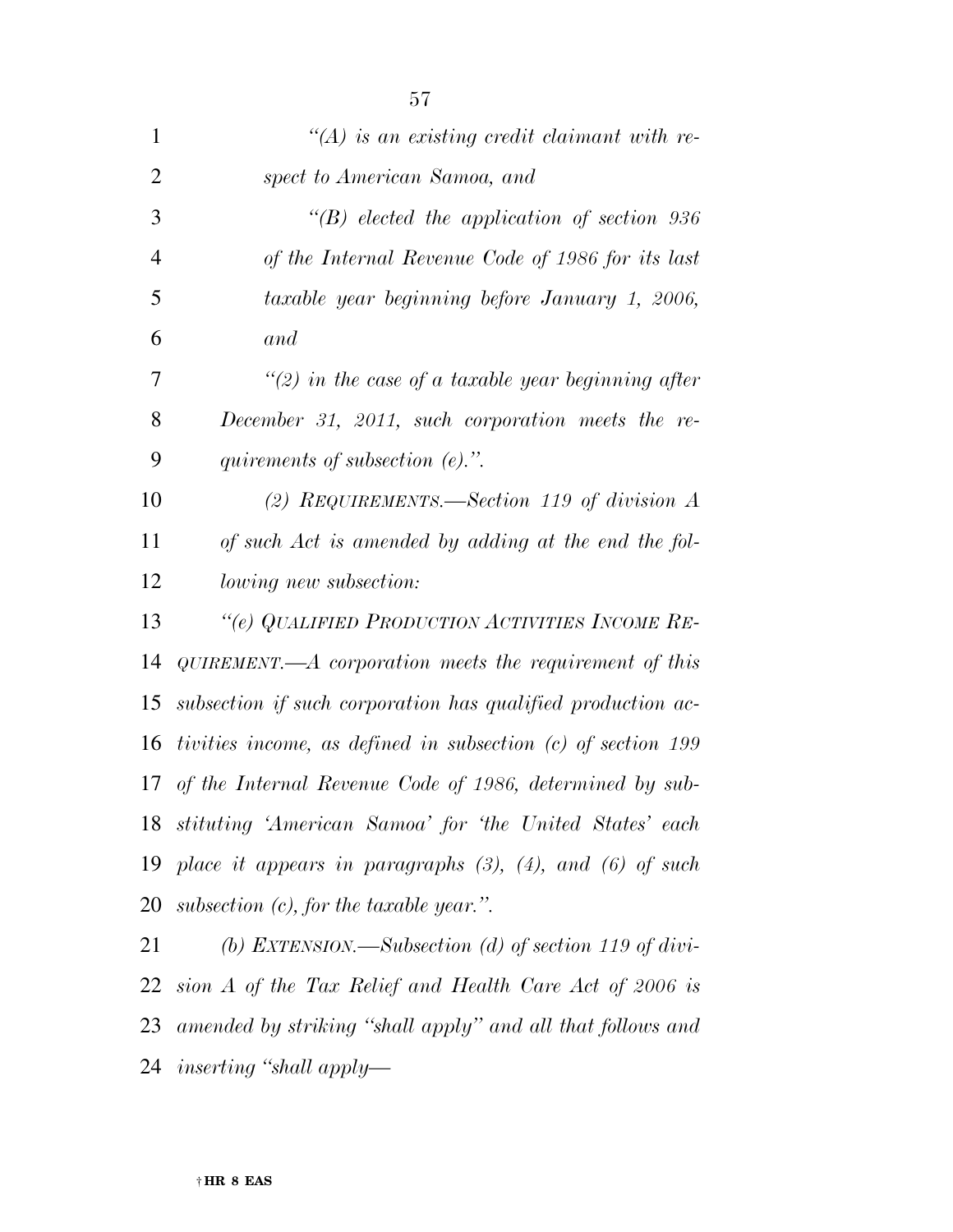| 1              | "(1) in the case of a corporation that meets the             |
|----------------|--------------------------------------------------------------|
| $\overline{2}$ | requirements of subparagraphs $(A)$ and $(B)$ of sub-        |
| 3              | section $(a)(1)$ , to the first 8 taxable years of such cor- |
| $\overline{4}$ | poration which begin after December 31, 2006, and            |
| 5              | before January 1, 2014, and                                  |
| 6              | "(2) in the case of a corporation that does not              |
| 7              | meet the requirements of subparagraphs $(A)$ and $(B)$       |
| 8              | of subsection $(a)(1)$ , to the first 2 taxable years of     |
| 9              | such corporation which begin after December 31,              |
| 10             | 2011, and before January 1, 2014.".                          |
| 11             | (c) EFFECTIVE DATE.—The amendments made by this              |
| 12             | section shall apply to taxable years beginning after Decem-  |
| 13             | ber 31, 2011.                                                |
| 14             | SEC. 331. EXTENSION AND MODIFICATION OF BONUS DE-            |
| 15             | PRECIATION.                                                  |
| 16             |                                                              |
|                | (a) IN GENERAL.—Paragraph (2) of section $168(k)$ is         |
| 17             | $amended -$                                                  |
| 18             | $(1)$ by striking "January 1, 2014" in subpara-              |
| 19             | graph $(A)(iv)$ and inserting "January 1, 2015", and         |
| 20             | $(2)$ by striking "January 1, 2013" each place it            |
| 21             | appears and inserting "January 1, 2014".                     |
| 22             | (b) SPECIAL RULE FOR FEDERAL LONG-TERM CON-                  |
| 23             | TRACTS.—Clause (ii) of section $460(c)(6)(B)$ is amended by  |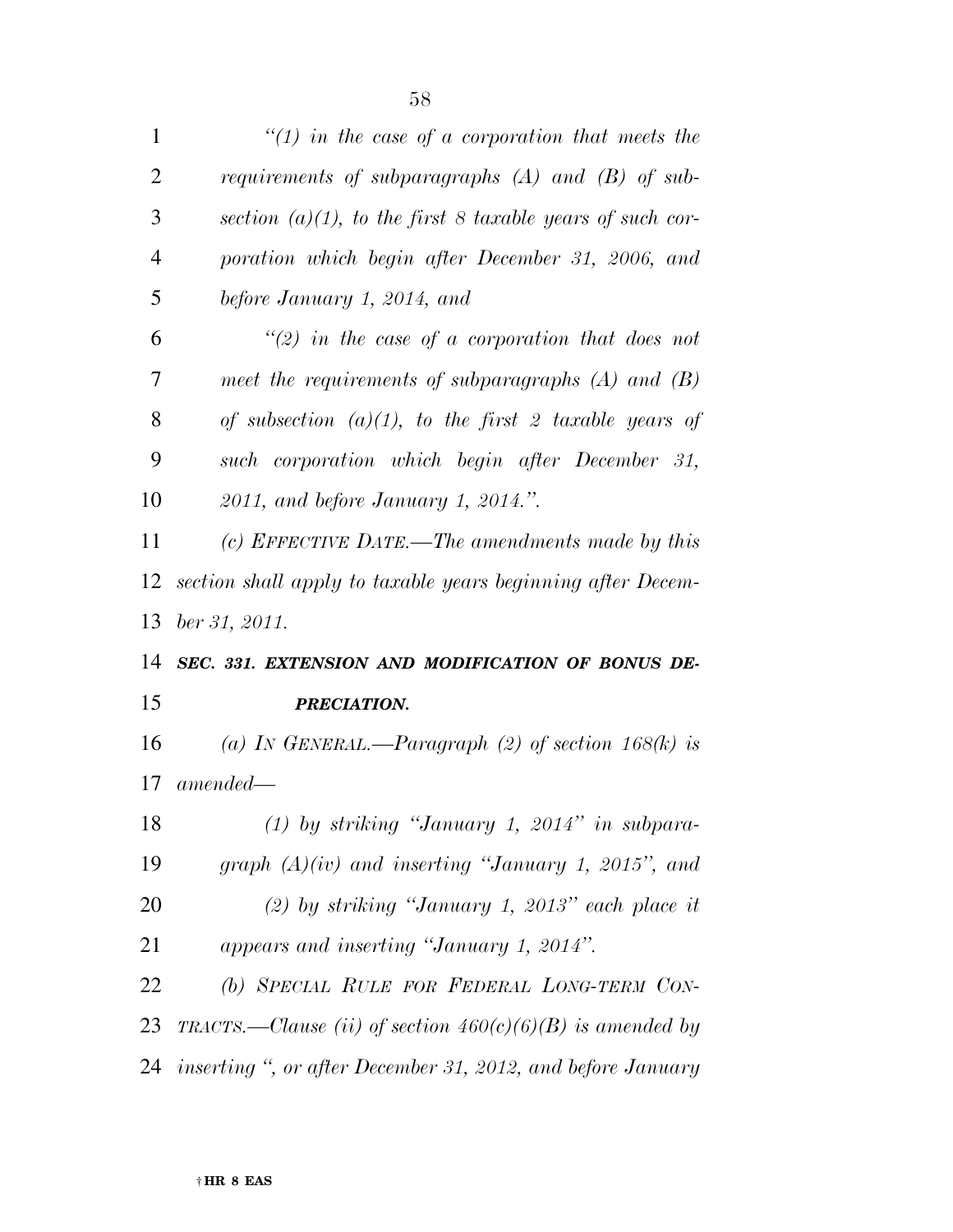|    | 1 1, 2014 (January 1, 2015, in the case of property described |
|----|---------------------------------------------------------------|
| 2  | in section $168(k)(2)(B)$ " before the period.                |
| 3  | (c) EXTENSION OF ELECTION TO ACCELERATE THE                   |
| 4  | AMT CREDIT IN LIEU OF BONUS DEPRECIATION.                     |
| 5  | $(1)$ IN GENERAL.—Subclause $(II)$ of section                 |
| 6  | $168(k)(4)(D)(iii)$ is amended by striking "2013" and         |
| 7  | <i>inserting</i> "2014".                                      |
| 8  | (2) ROUND 3 EXTENSION PROPERTY.—Paragraph                     |
| 9  | $(4)$ of section 168(k) is amended by adding at the end       |
| 10 | <i>the following new subparagraph:</i>                        |
| 11 | "(J) SPECIAL RULES FOR ROUND 3 EXTEN-                         |
| 12 | SION PROPERTY.-                                               |
| 13 | "(i) IN GENERAL.—In the case<br>of                            |
| 14 | round 3 extension property, this paragraph                    |
| 15 | shall be applied without regard to-                           |
| 16 | $\lq (I)$ the limitation described in                         |
| 17 | subparagraph $(B)(i)$ thereof, and                            |
| 18 | $H(II)$ the business credit increase                          |
| 19 | $amount$ under subparagraph $(E)(iii)$                        |
| 20 | thereof.                                                      |
| 21 | "(ii) TAXPAYERS PREVIOUSLY ELECT-                             |
| 22 | ING ACCELERATION.—In the case of a tax-                       |
| 23 | payer who made the election under subpara-                    |
| 24 | $graph(A)$ for its first taxable year ending                  |
| 25 | after March 31, 2008, a taxpayer who made                     |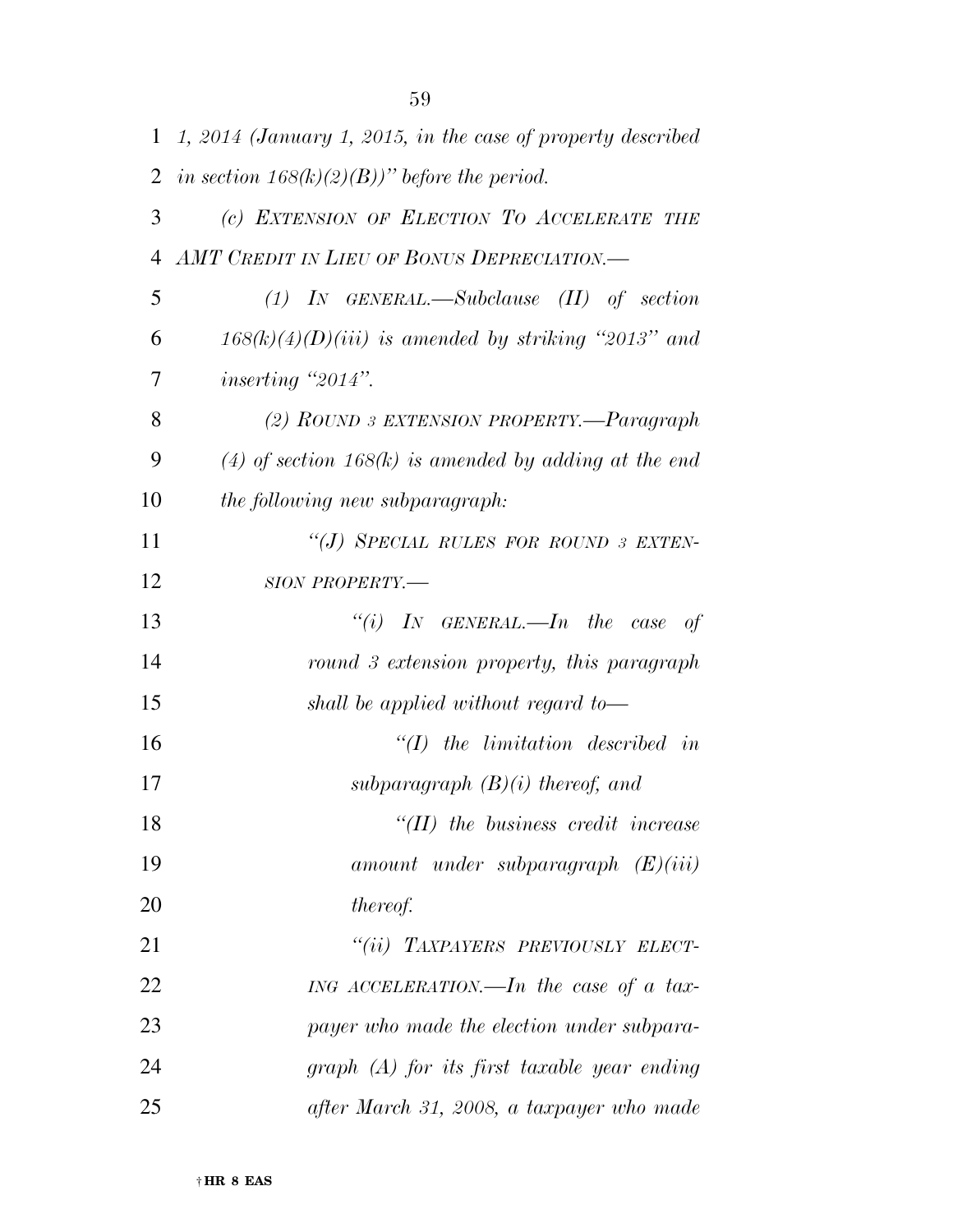| $\mathbf{1}$   | the election under subparagraph $(H)(ii)$ for    |
|----------------|--------------------------------------------------|
| $\overline{2}$ | its first taxable year ending after December     |
| 3              | 31, 2008, or a taxpayer who made the elec-       |
| $\overline{4}$ | tion under subparagraph $(I)(iii)$ for its first |
| 5              | taxable year ending after December 31,           |
| 6              | $2010-$                                          |
| 7              | $\lq (I)$ the taxpayer may elect not to          |
| 8              | have this paragraph apply to round 3             |
| 9              | extension property, but                          |
| 10             | "(II) if the taxpayer does not                   |
| 11             | make the election under subclause $(I)$ ,        |
| 12             | in applying this paragraph to the tax-           |
| 13             | payer the bonus depreciation amount,             |
| 14             | maximum amount, and maximum in-                  |
| 15             | crease amount shall be computed and              |
| 16             | applied to eligible qualified property           |
| 17             | which is round 3 extension property.             |
| 18             | The amounts described in subclause (II)          |
| 19             | shall be computed separately from any            |
| 20             | amounts computed with respect to eligible        |
| 21             | qualified property which is not round 3 ex-      |
| 22             | <i>tension property.</i>                         |
| 23             | "(iii) TAXPAYERS NOT PREVIOUSLY                  |
| 24             | ELECTING ACCELERATION.—In the case of $a$        |
| 25             | taxpayer who neither made the election           |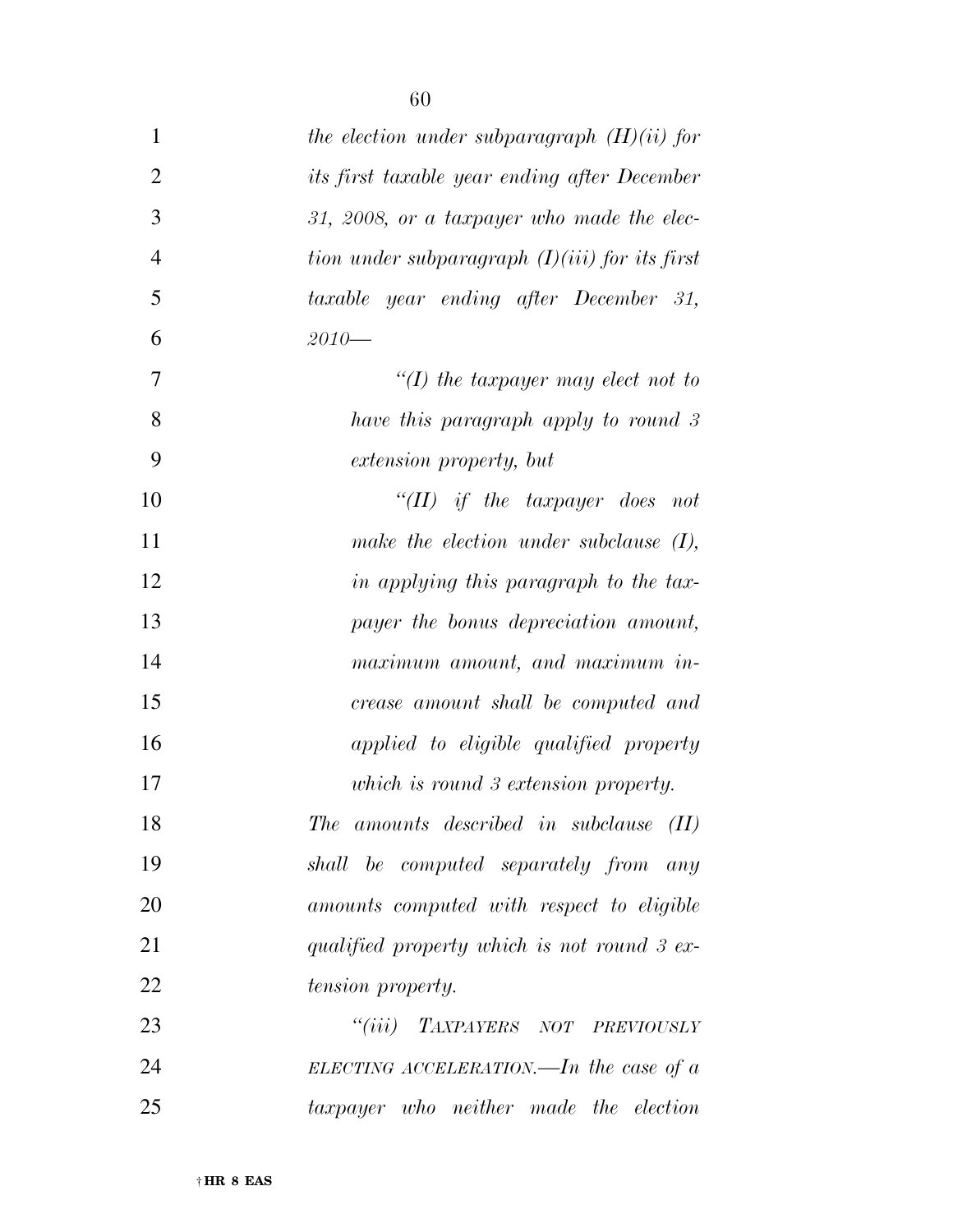| $\mathbf{1}$   | under subparagraph $(A)$ for its first taxable |
|----------------|------------------------------------------------|
| $\overline{2}$ | year ending after March 31, 2008, nor          |
| 3              | the election under subparagraph<br>made        |
| $\overline{4}$ | $(H)(ii)$ for its first taxable year ending    |
| 5              | after December 31, 2008, nor made the elec-    |
| 6              | tion under subparagraph $(I)(iii)$ for any     |
| 7              | taxable year ending after December 31,         |
| 8              | $2010-$                                        |
| 9              | "(I) the taxpayer may elect to                 |
| 10             | have this paragraph apply to its first         |
| 11             | taxable year ending after December 31,         |
| 12             | 2012, and each subsequent taxable              |
| 13             | year, and                                      |
| 14             | "(II) if the taxpayer makes the                |
| 15             | $election$ under subclause $(I)$ , this para-  |
| 16             | graph shall only apply to eligible             |
| 17             | qualified property which is round 3 ex-        |
| 18             | tension property.                              |
| 19             | ``(iv)<br>ROUND 3 EXTENSION<br>PROP-           |
| 20             | ERTY.—For purposes of this subparagraph,       |
| 21             | the term 'round 3 extension property' means    |
| 22             | property which is eligible qualified property  |
| 23             | solely by reason of the extension of the ap-   |
| 24             | plication of the special allowance under       |
| 25             | paramph (1) pursuit to the amendments          |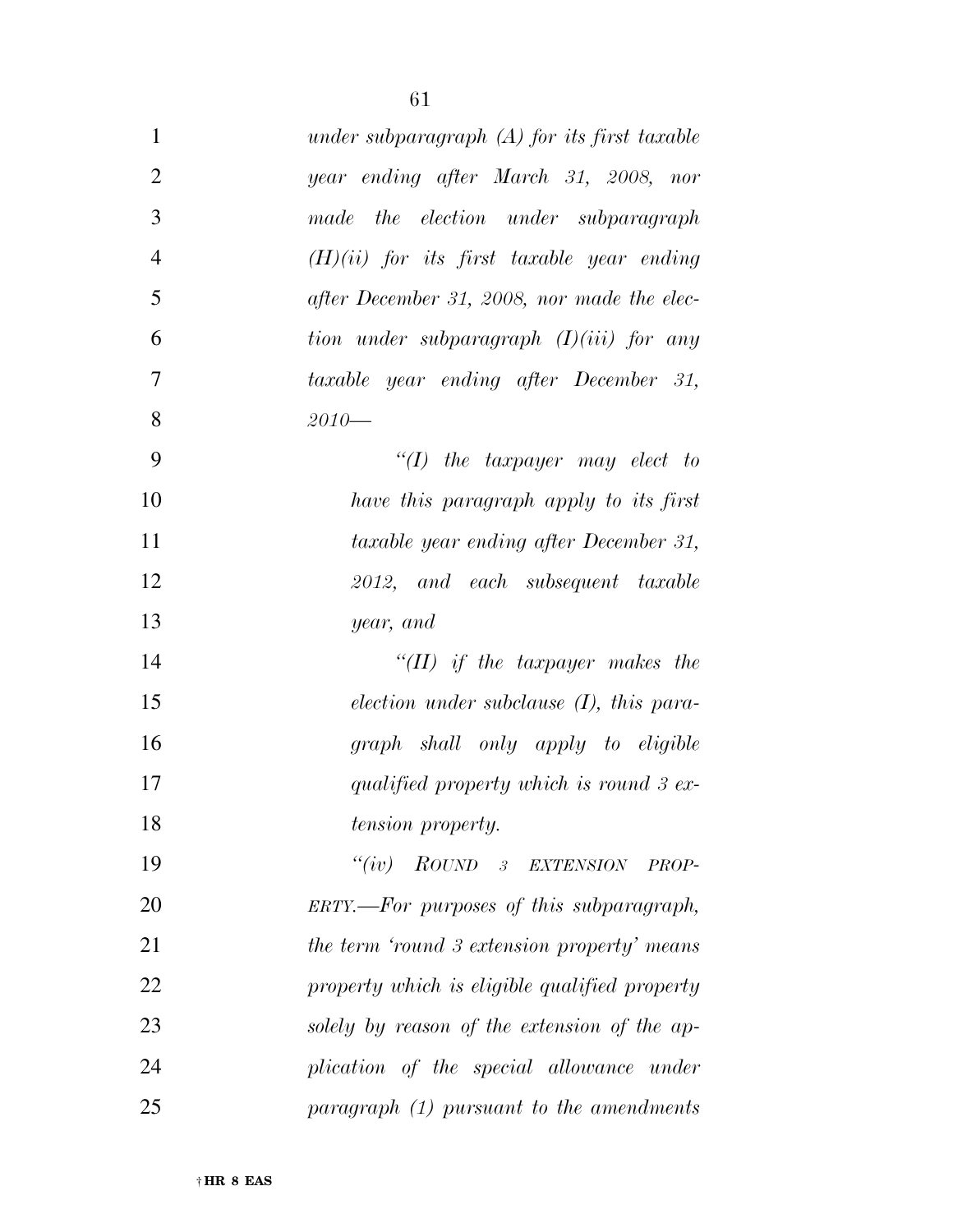| $\mathbf{1}$   | made by section $331(a)$ of the American                       |
|----------------|----------------------------------------------------------------|
| $\overline{2}$ | Taxpayer Relief Act of 2012 (and the appli-                    |
| 3              | cation of such extension to this paragraph                     |
| $\overline{4}$ | pursuant to the amendment made by section                      |
| 5              | $331(c)(1)$ of such Act).".                                    |
| 6              | (d) NORMALIZATION RULES AMENDMENT.—Clause (ii)                 |
| 7              | of section $168(i)(9)(A)$ is amended by inserting "(respecting |
| 8              | all elections made by the taxpayer under this section)" after  |
| 9              | "such property".                                               |
| 10             | (e) CONFORMING AMENDMENTS.-                                    |
| 11             | (1) The heading for subsection $(k)$ of section 168            |
| 12             | is amended by striking "JANUARY 1, 2013" and in-               |
| 13             | serting "JANUARY 1, 2014".                                     |
| 14             | $(2)$ The heading for clause $(ii)$ of section                 |
| 15             | $168(k)(2)(B)$ is amended by striking "PRE-JANUARY 1,          |
| 16             | 2013" and inserting "PRE-JANUARY 1, 2014".                     |
| 17             | (3) Subparagraph (C) of section $168(n)(2)$ is                 |
| 18             | amended by striking "January 1, 2013" and insert-              |
| 19             | <i>ing "January 1, 2014".</i>                                  |
| 20             | (4) Subparagraph (D) of section $1400L(b)(2)$ is               |
| 21             | amended by striking "January 1, 2013" and insert-              |
| 22             | <i>ing "January 1, 2014".</i>                                  |
| 23             | (5) Subparagraph (B) of section $1400N(d)(3)$ is               |
| 24             | amended by striking "January 1, 2013" and insert-              |
| 25             | <i>ing "January 1, 2014".</i>                                  |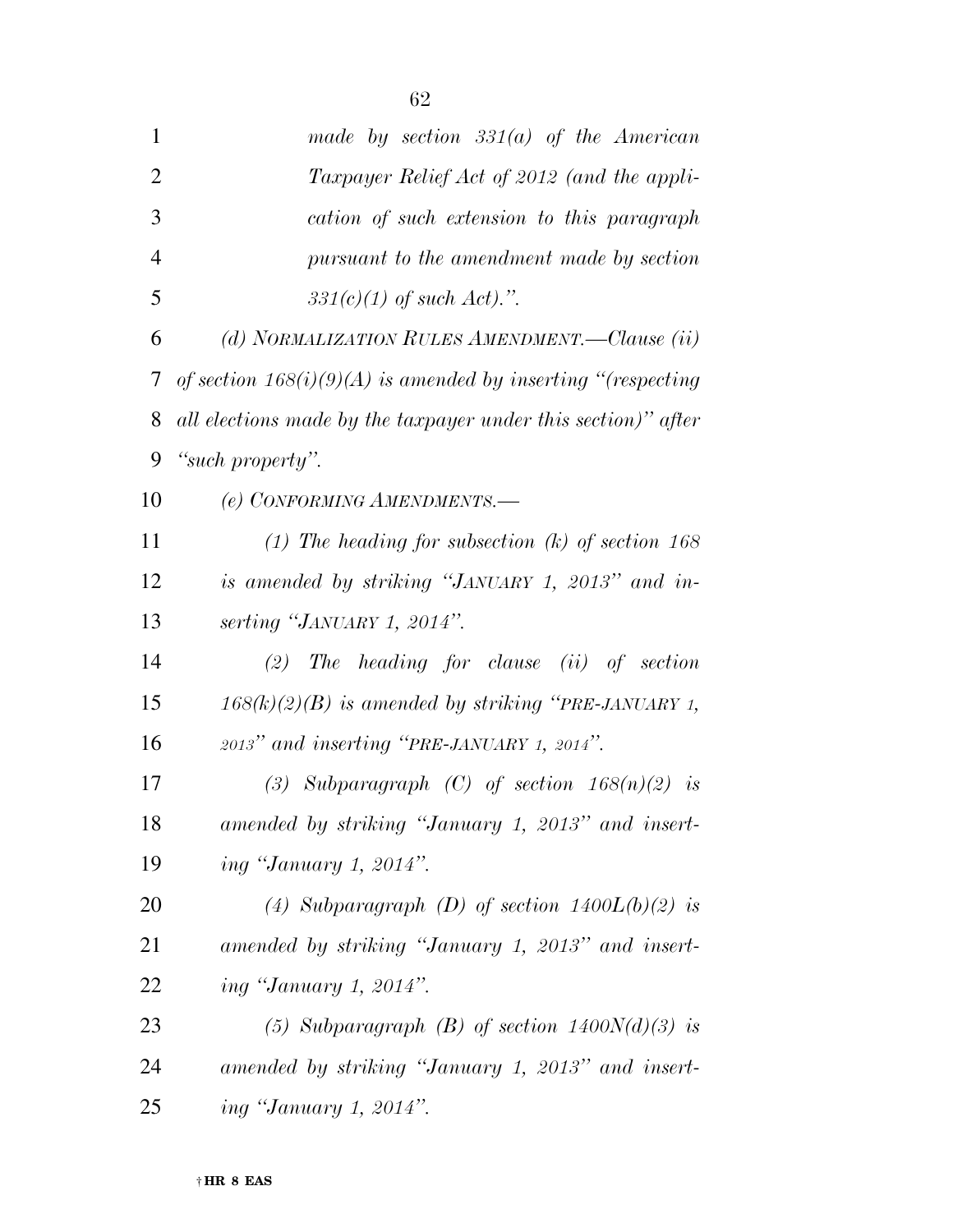| 1              | (f) EFFECTIVE DATE.—The amendments made by this             |
|----------------|-------------------------------------------------------------|
| 2              | section shall apply to property placed in service after De- |
| 3              | cember 31, 2012, in taxable years ending after such date.   |
| $\overline{4}$ | TITLE IV—ENERGY TAX                                         |
| 5              | EXTENDERS                                                   |
| 6              | SEC. 401. EXTENSION OF CREDIT FOR ENERGY-EFFICIENT          |
| 7              | <b>EXISTING HOMES.</b>                                      |
| 8              | (a) In GENERAL.—Paragraph (2) of section 25 $C(g)$ is       |
| 9              | amended by striking "December 31, 2011" and inserting       |
| 10             | "December 31, 2013".                                        |
| 11             | (b) EFFECTIVE DATE.—The amendment made by this              |
| 12             | section shall apply to property placed in service after De- |
| 13             | cember 31, 2011.                                            |
| 14             | SEC. 402. EXTENSION OF CREDIT FOR ALTERNATIVE FUEL          |
| 15             | VEHICLE REFUELING PROPERTY.                                 |
| 16             | (a) IN GENERAL.—Paragraph (2) of section 30 $C(g)$ is       |
| 17             | amended by striking "December 31, 2011." and inserting      |
| 18             | "December 31, 2013".                                        |
| 19             | (b) EFFECTIVE DATE.—The amendment made by this              |
| <b>20</b>      | section shall apply to property placed in service after De- |
| 21             | cember 31, 2011.                                            |
| 22             | SEC. 403. EXTENSION OF CREDIT FOR 2- OR 3-WHEELED           |
| 23             | PLUG-IN ELECTRIC VEHICLES.                                  |
| 24             | (a) IN GENERAL.—Section 30D is amended by adding            |
| 25             | at the end the following new subsection:                    |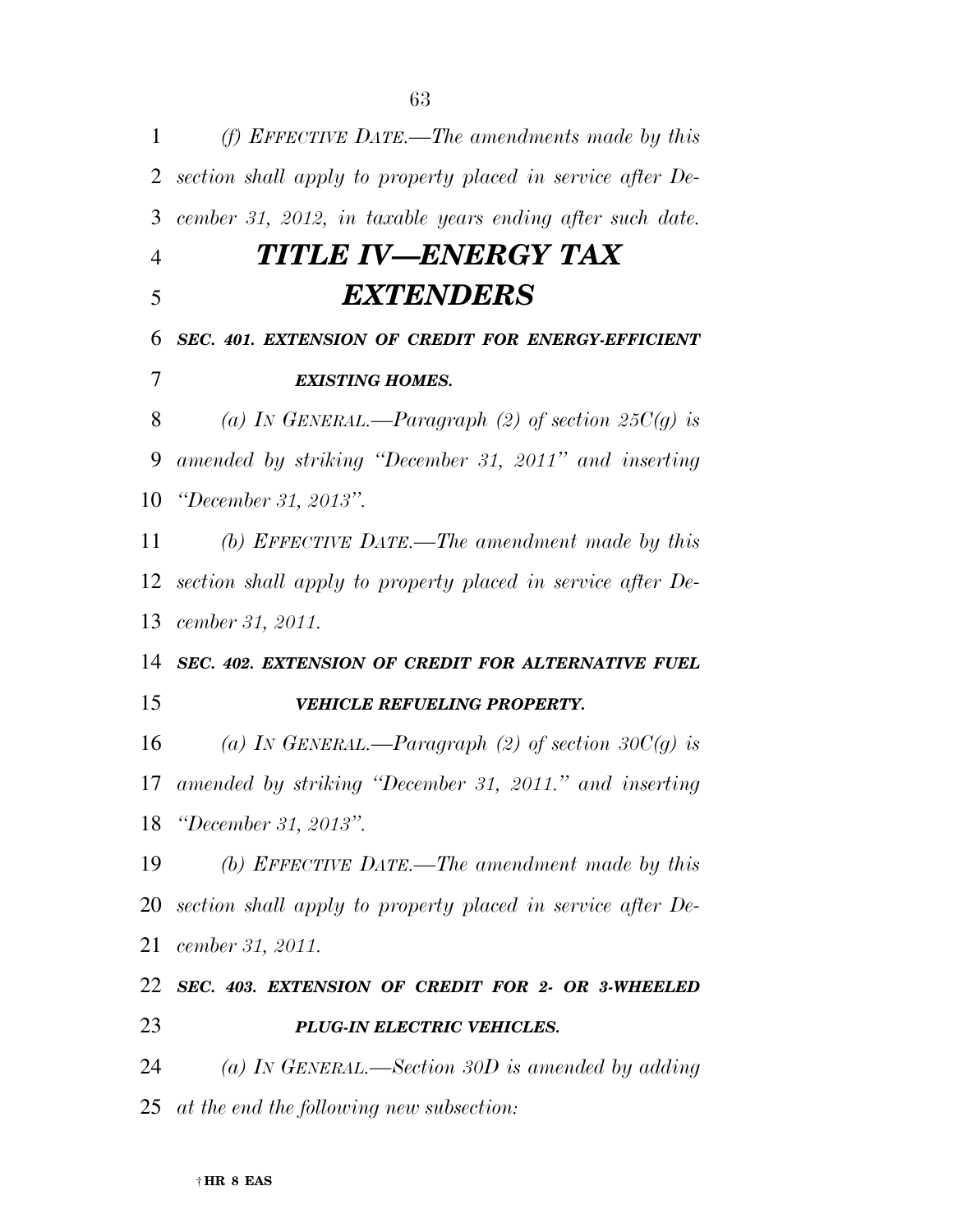| $\overline{2}$ | IN ELECTRIC VEHICLES.-                               |
|----------------|------------------------------------------------------|
| 3              | "(1) In GENERAL.—In the case of a qualified 2-       |
| $\overline{4}$ | or 3-wheeled plug-in electric vehicle—               |
| 5              | $\lq\lq (A)$ there shall be allowed as a credit      |
| 6              | against the tax imposed by this chapter for the      |
| 7              | taxable year an amount equal to the sum of the       |
| 8              | applicable amount with respect to each such          |
| 9              | qualified 2- or 3-wheeled plug-in electric vehicle   |
| 10             | placed in service by the taxpayer during the tax-    |
| 11             | able year, and                                       |
| 12             | $\lq\lq(B)$ the amount of the credit allowed under   |
| 13             | subparagraph $(A)$ shall be treated as a credit al-  |
| 14             | lowed under subsection $(a)$ .                       |
| 15             | "(2) APPLICABLE AMOUNT.-For purposes of              |
| 16             | paragraph $(1)$ , the applicable amount is an amount |
| 17             | equal to the lesser of $-$                           |
| 18             | $\lq (A)$ 10 percent of the cost of the qualified    |
| 19             | 2- or 3-wheeled plug-in electric vehicle, or         |
| 20             | "(B) $$2,500.$                                       |
| 21             | $``(3)$ QUALIFIED 2- OR 3-WHEELED<br>PLUG-IN         |
| 22             | ELECTRIC VEHICLE.—The term 'qualified 2- or 3-       |
| 23             | wheeled plug-in electric vehicle' means any vehicle  |
| 24             | $which$ —                                            |
| 25             | $\lq (A)$ has 2 or 3 wheels,                         |

*''(g) CREDIT ALLOWED FOR 2- AND 3-WHEELED PLUG-*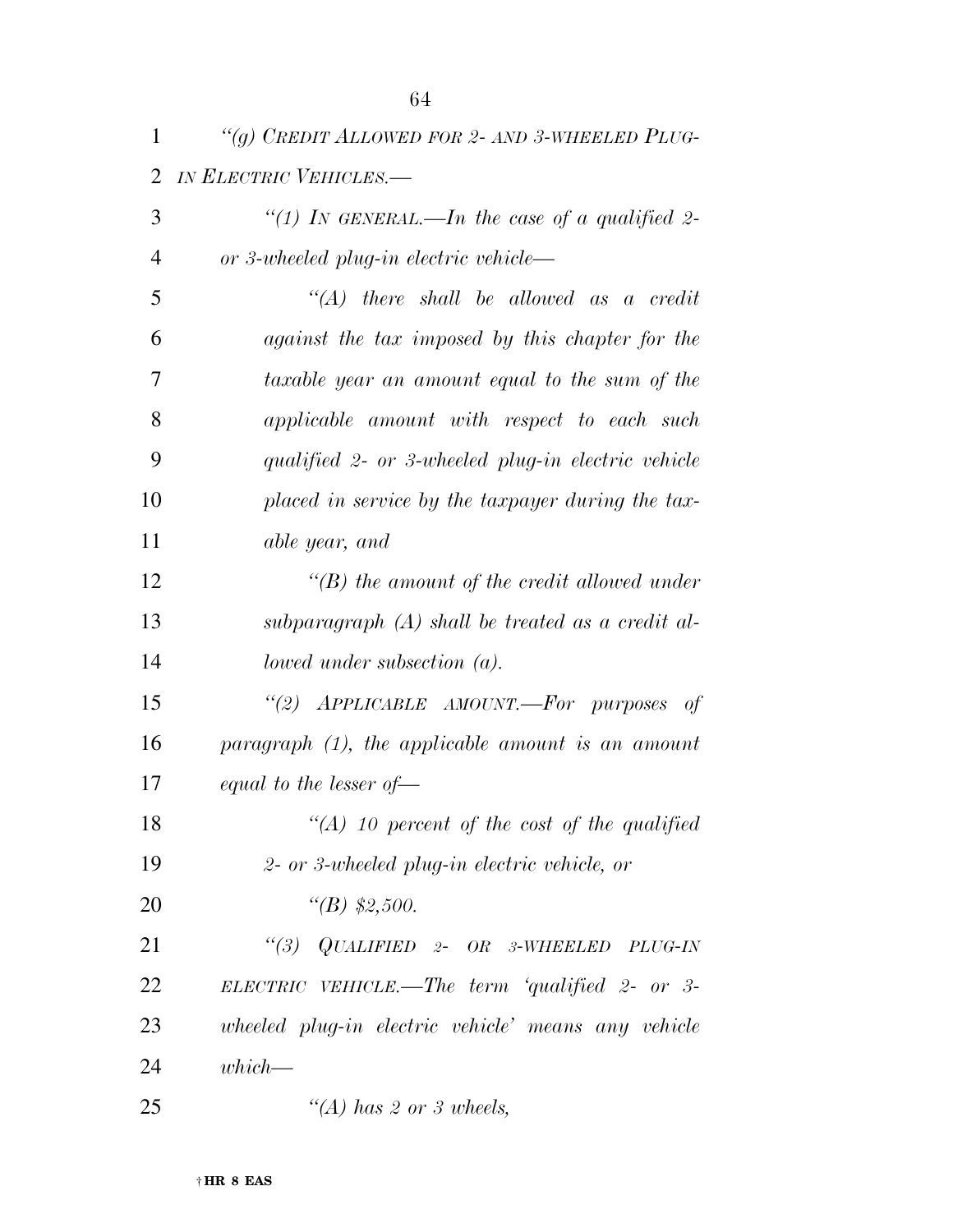| ۰,<br>v |
|---------|
|---------|

| $\mathbf{1}$   | $\lq\lq(B)$ meets the requirements of subpara-                 |
|----------------|----------------------------------------------------------------|
| $\overline{2}$ | graphs $(A)$ , $(B)$ , $(C)$ , $(E)$ , and $(F)$ of subsection |
| 3              | $(d)(1)$ (determined by substituting '2.5 kilowatt'            |
| $\overline{4}$ | hours' for '4 kilowatt hours' in subparagraph                  |
| 5              | (F)(i)),                                                       |
| 6              | $\lq\lq C$ is manufactured primarily for use on                |
| $\overline{7}$ | <i>public streets, roads, and highways,</i>                    |
| 8              | "(D) is capable of achieving a speed of 45                     |
| 9              | miles per hour or greater, and                                 |
| 10             | " $(E)$ is acquired after December 31, 2011,                   |
| 11             | and before January 1, 2014.".                                  |
| 12             | (b) CONFORMING AMENDMENTS.-                                    |
| 13             | (1) NO DOUBLE BENEFIT.—Paragraph (2) of sec-                   |
| 14             | tion 30 $D(f)$ is amended—                                     |
| 15             | $(A)$ by striking "new qualified plug-in elec-                 |
| 16             | tric drive motor vehicle" and inserting "vehicle"              |
| 17             | for which a credit is allowable under subsection               |
| 18             | $(a)$ ", and                                                   |
| 19             | $(B)$ by striking "allowed under subsection"                   |
| 20             | $(a)$ " and inserting "allowed under such sub-                 |
| 21             | section".                                                      |
| 22             | (2) AIR QUALITY AND SAFETY STANDARDS.—Sec-                     |
| 23             | tion 30 $D(f)(7)$ is amended by striking "motor vehicle"       |
| 24             | and inserting "vehicle".                                       |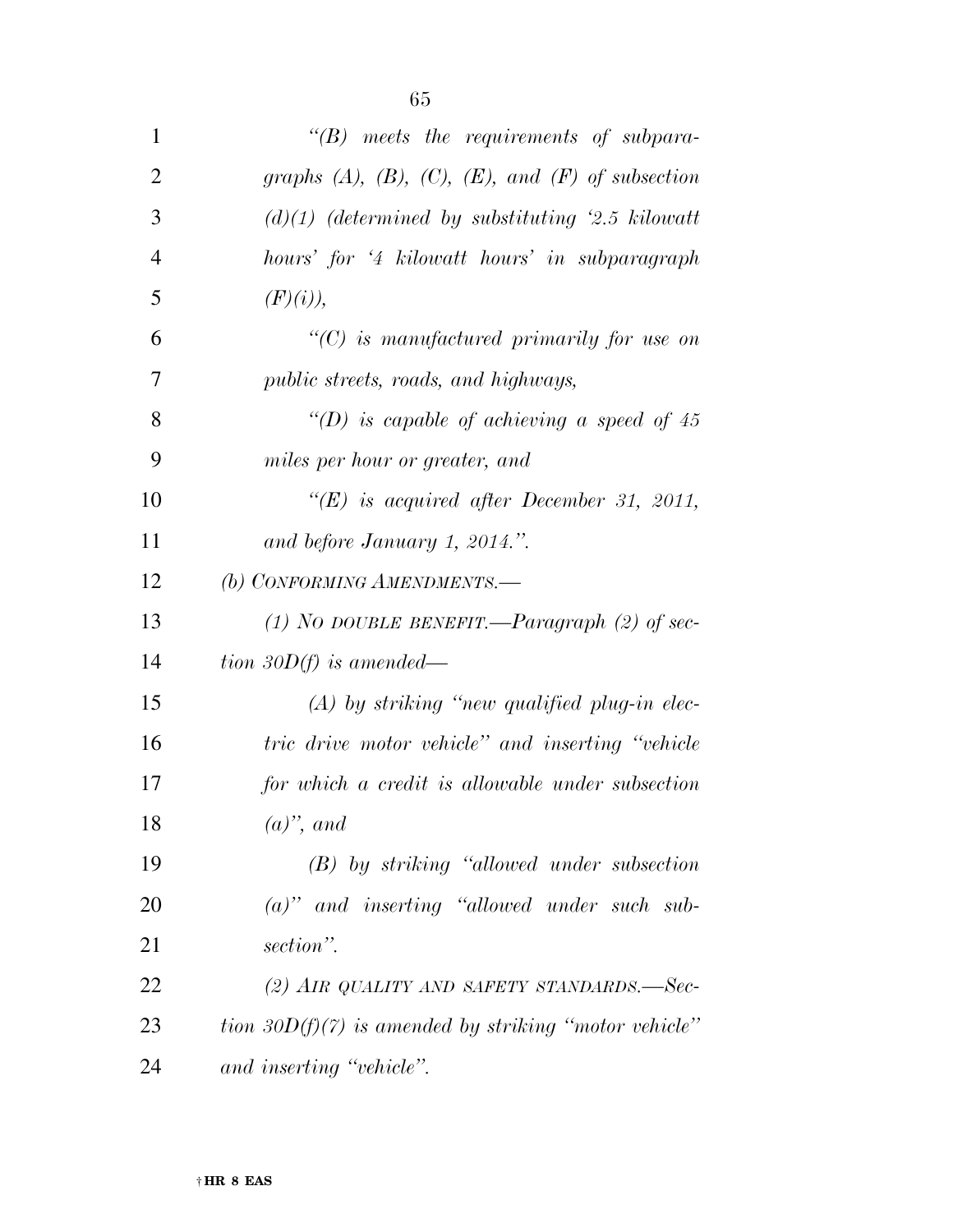| $\mathbf{1}$   | (c) EFFECTIVE DATE.—The amendments made by this             |
|----------------|-------------------------------------------------------------|
| $\overline{2}$ | section shall apply to vehicles acquired after December 31, |
| 3              | 2011.                                                       |
| 4              | SEC. 404. EXTENSION AND MODIFICATION OF CELLULOSIC          |
| 5              | <b>BIOFUEL PRODUCER CREDIT.</b>                             |
| 6              | (a) EXTENSION.—                                             |
| 7              | (1) In GENERAL.—Subparagraph $(H)$ of section               |
| 8              | $40(b)(6)$ is amended to read as follows:                   |
| 9              | "(H) APPLICATION OF PARAGRAPH.-                             |
| 10             | "(i) IN GENERAL.—This paragraph                             |
| 11             | shall apply with respect to qualified cellu-                |
| 12             | losic biofuel production after December 31,                 |
| 13             | 2008, and before January 1, 2014.                           |
| 14             | "(ii) NO CARRYOVER TO CERTAIN                               |
| 15             | YEARS AFTER EXPIRATION. If this para-                       |
| 16             | graph ceases to apply for any period by                     |
| 17             | reason of clause $(i)$ , rules similar to the               |
| 18             | rules of subsection $(e)(2)$ shall apply.".                 |
| 19             | (2) CONFORMING AMENDMENT.—Paragraph $(2)$                   |
| 20             | of section $40(e)$ is amended by striking "or subsection"   |
| 21             | $(b)(6)(H)$ ".                                              |
| 22             | $(3)$ EFFECTIVE DATE.—The amendments made                   |
| 23             | by this subsection shall take effect as if included in      |
| 24             | section $15321(b)$ of the Heartland, Habitat, and Hor-      |
| 25             | ticulture Act of 2008.                                      |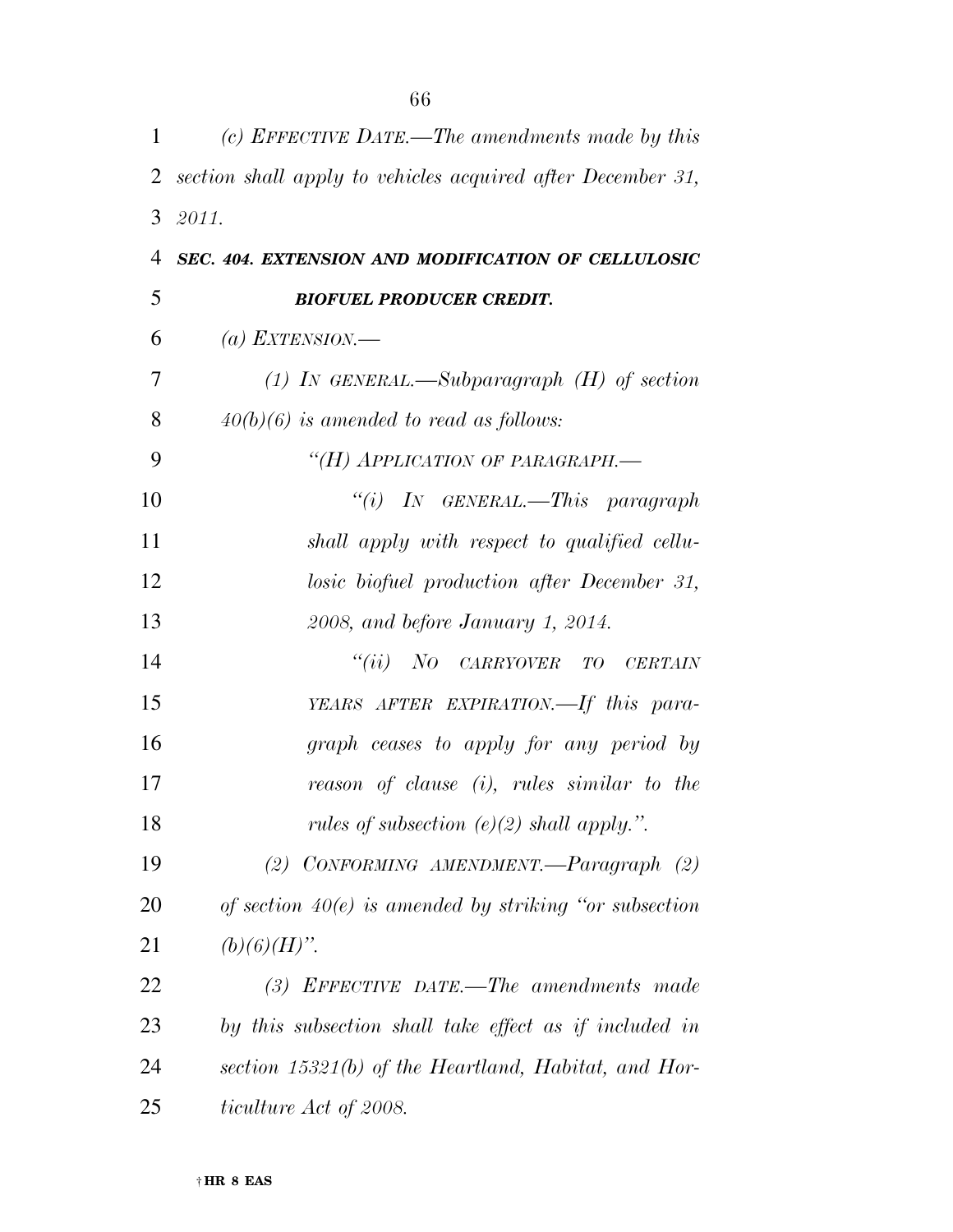| $\mathbf{1}$   | (b) ALGAE TREATED AS A QUALIFIED FEEDSTOCK.-                  |
|----------------|---------------------------------------------------------------|
| $\overline{2}$ | $(1)$ IN GENERAL.—Subclause $(I)$ of section                  |
| 3              | $40(b)(6)(E)(i)$ is amended to read as follows:               |
| $\overline{4}$ | $\lq (I)$ is derived by, or from, quali-                      |
| 5              | fied feedstocks, and".                                        |
| 6              | (2) QUALIFIED FEEDSTOCK; SPECIAL RULES FOR                    |
| 7              | $ALGAE$ . ---Paragraph (6) of section 40(b) is amended        |
| 8              | by redesignating subparagraphs $(F)$ , $(G)$ , and $(H)$ , as |
| 9              | amended by this Act, as subparagraphs $(H)$ , $(I)$ , and     |
| 10             | $(J)$ , respectively, and by inserting after subparagraph     |
| 11             | $(E)$ the following new subparagraphs:                        |
| 12             | " $(F)$ QUALIFIED FEEDSTOCK.—For pur-                         |
| 13             | poses of this paragraph, the term 'qualified feed-            |
| 14             | stock' means—                                                 |
| 15             | ``(i)<br>any lignocellulosic<br>or                            |
| 16             | hemicellulosic matter that is available on a                  |
| 17             | renewable or recurring basis, and                             |
| 18             | ``(ii)<br>any cultivated algae,                               |
| 19             | cyanobacteria, or lemna.                                      |
| 20             | "(G) SPECIAL RULES FOR ALGAE.—In the                          |
| 21             | case of fuel which is derived by, or from, feed-              |
| 22             | stock described in subparagraph $(F)(ii)$ and                 |
| 23             | which is sold by the taxpayer to another person               |
| 24             | for refining by such other person into a fuel                 |
| 25             | which meets the requirements of subparagraph                  |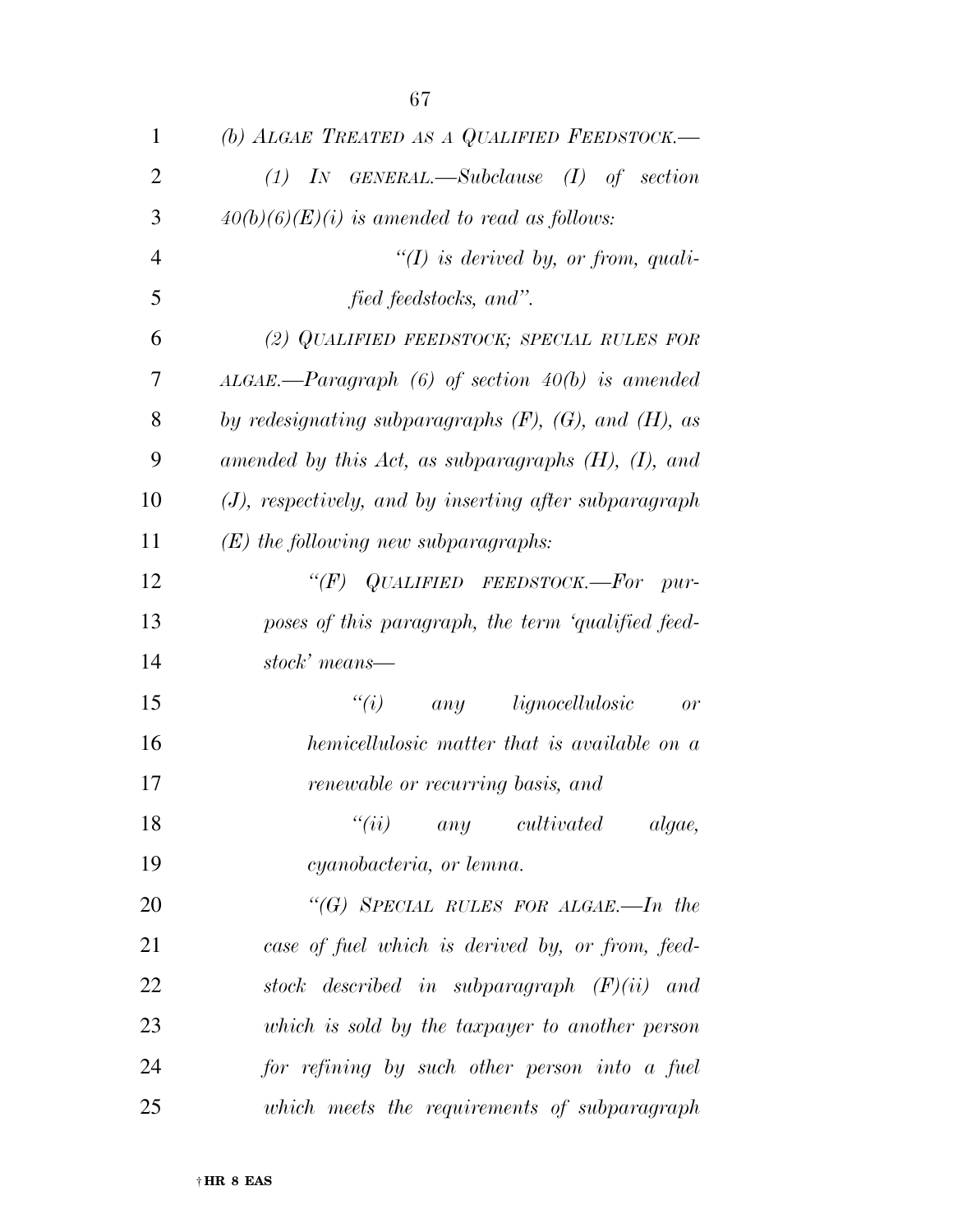| 1              | $(E)(i)(II)$ and the refined fuel is not excluded |
|----------------|---------------------------------------------------|
| $\overline{2}$ | under subparagraph $(E)(iii)$ —                   |
| 3              | $``(i)$ such sale shall be treated as de-         |
| $\overline{4}$ | scribed in subparagraph $(C)(i)$ ,                |
| 5              | $``(ii)$ such fuel shall be treated as meet-      |
| 6              | ing the requirements of subparagraph              |
| 7              | $(E)(i)(II)$ and as not being excluded under      |
| 8              | subparagraph $(E)(iii)$ in the hands of such      |
| 9              | taxpayer, and                                     |
| 10             | $``(iii)$ except as provided in this sub-         |
| 11             | paragraph, such fuel (and any fuel derived        |
| 12             | from such fuel) shall not be taken into ac-       |
| 13             | $count$ under subparagraph $(C)$ with respect     |
| 14             | to the taxpayer or any other person.".            |
| 15             | (3) CONFORMING AMENDMENTS.—                       |
| 16             | $(A)$ Section 40, as amended by paragraph         |
| 17             | $(2)$ , is amended—                               |
| 18             | $(i)$ by striking "cellulosic biofuel" each       |
| 19             | place it appears in the text thereof and in-      |
| 20             | serting "second generation biofuel",              |
| 21             | $(ii)$ by striking "CELLULOSIC" in the            |
| 22             | headings of subsections $(b)(6)$ , $(b)(6)(E)$ ,  |
| 23             | and $(d)(3)(D)$ and inserting "SECOND GEN-        |
| 24             | ERATION", and                                     |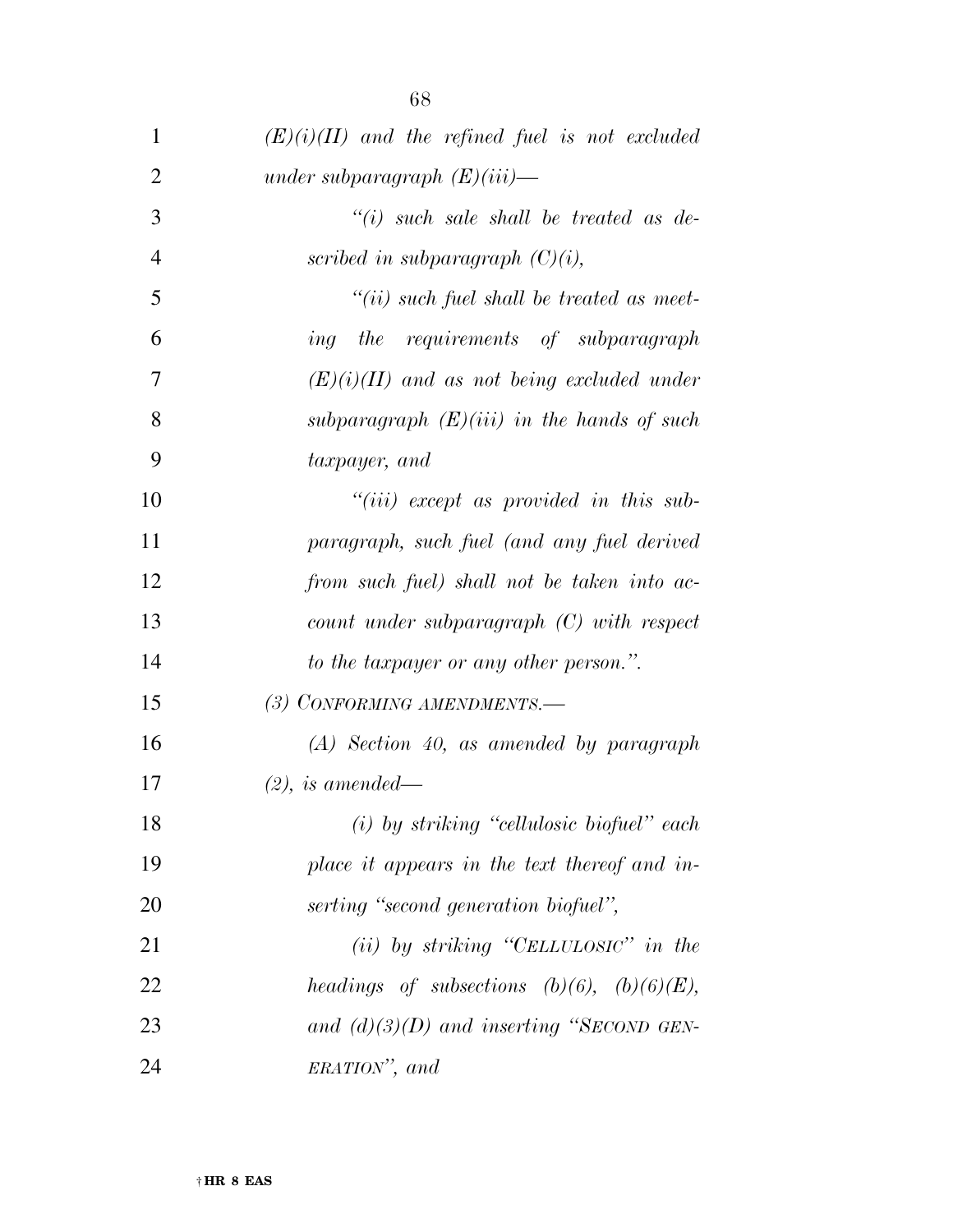| $\mathbf{1}$   | (iii) by striking "CELLULOSIC" in the                 |
|----------------|-------------------------------------------------------|
| $\overline{2}$ | headings of subsections $(b)(6)(C)$ , $(b)(6)(D)$ ,   |
| 3              | $(b)(6)(H)$ , $(d)(6)$ , and $(e)(3)$ and inserting   |
| $\overline{4}$ | "SECOND GENERATION".                                  |
| 5              | (B) Clause (ii) of section $40(b)(6)(E)$ is           |
| 6              | amended by striking "Such term shall not" and         |
| 7              | inserting "The term 'second generation biofuel'       |
| 8              | shall not".                                           |
| 9              | (C) Paragraph $(1)$ of section $4101(a)$ is           |
| 10             | amended by striking "cellulosic biofuel" and in-      |
| 11             | serting "second generation biofuel".                  |
| 12             | $(4)$ EFFECTIVE DATE.—The amendments made             |
| 13             | by this subsection shall apply to fuels sold or used  |
| 14             | after the date of the enactment of this Act.          |
| 15             | SEC. 405. EXTENSION OF INCENTIVES FOR BIODIESEL AND   |
|                |                                                       |
| 16             | <b>RENEWABLE DIESEL.</b>                              |
| 17             | (a) CREDITS FOR BIODIESEL AND RENEWABLE DIE-          |
| 18             | SEL USED AS FUEL.—Subsection (g) of section $40A$ is  |
| 19             | amended by striking "December 31, 2011" and inserting |
| 20             | "December 31, 2013".                                  |
| 21             | (b) EXCISE TAX CREDITS AND OUTLAY PAYMENTS FOR        |
| 22             | BIODIESEL AND RENEWABLE DIESEL FUEL MIXTURES.-        |
| 23             | (1) Paragraph (6) of section $6426(c)$ is amended     |
| 24             | by striking "December 31, 2011" and inserting "De-    |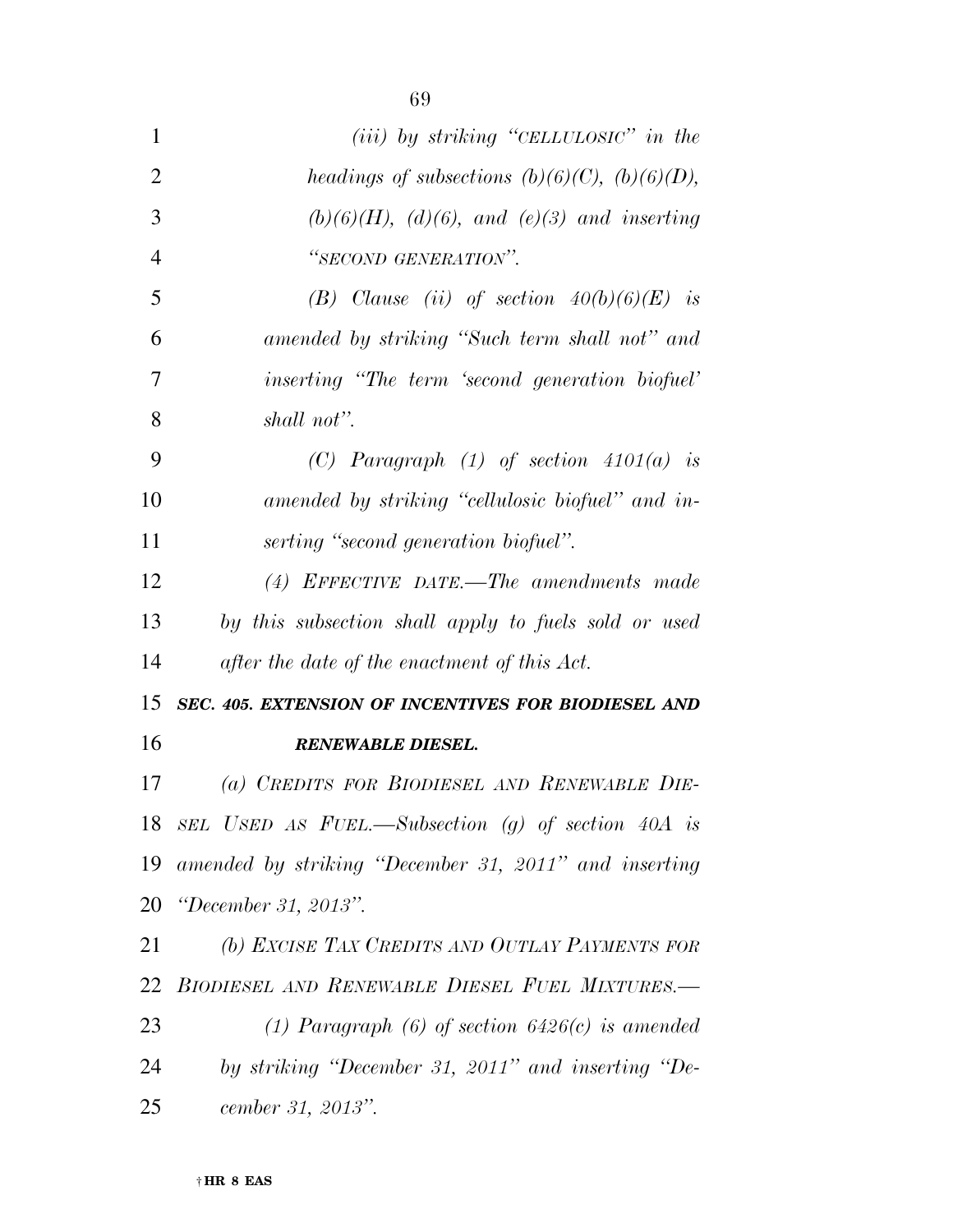| 1              | (2) Subparagraph (B) of section $6427(e)(6)$ is               |
|----------------|---------------------------------------------------------------|
| $\overline{2}$ | amended by striking "December 31, 2011" and insert-           |
| 3              | <i>ing "December 31, 2013".</i>                               |
| $\overline{4}$ | (c) EFFECTIVE DATE.—The amendments made by this               |
| 5              | section shall apply to fuel sold or used after December 31,   |
| 6              | 2011.                                                         |
| 7              | <b>SEC. 406. EXTENSION OF PRODUCTION CREDIT FOR INDIAN</b>    |
| 8              | COAL FACILITIES PLACED IN SERVICE BE-                         |
| 9              | <b>FORE 2009.</b>                                             |
| 10             | (a) IN GENERAL.—Subparagraph $(A)$ of section                 |
| 11             | $45(e)(10)$ is amended by striking "7-year period" each place |
| 12             | <i>it appears and inserting "8-year period".</i>              |
| 13             | (b) EFFECTIVE DATE.—The amendment made by this                |
| 14             | section shall apply to coal produced after December 31,       |
| 15             | 2012.                                                         |
| 16             | SEC. 407. EXTENSION AND MODIFICATION OF CREDITS               |
| 17             | WITH RESPECT TO FACILITIES PRODUCING                          |
| 18             | ENERGY FROM CERTAIN RENEWABLE RE-                             |
| 19             | <b>SOURCES.</b>                                               |
| 20             | (a) PRODUCTION TAX CREDIT.—                                   |
| 21             | (1) EXTENSION FOR WIND FACILITIES.-Para-                      |
| 22             | graph $(1)$ of section $45(d)$ is amended by striking         |
| 23             | "January 1, 2013" and inserting "January 1, 2014".            |
| 24             | (2) EXCLUSION OF PAPER WHICH IS COMMONLY                      |
| 25             | RECYCLED FROM DEFINITION OF MUNICIPAL<br>- SOLID              |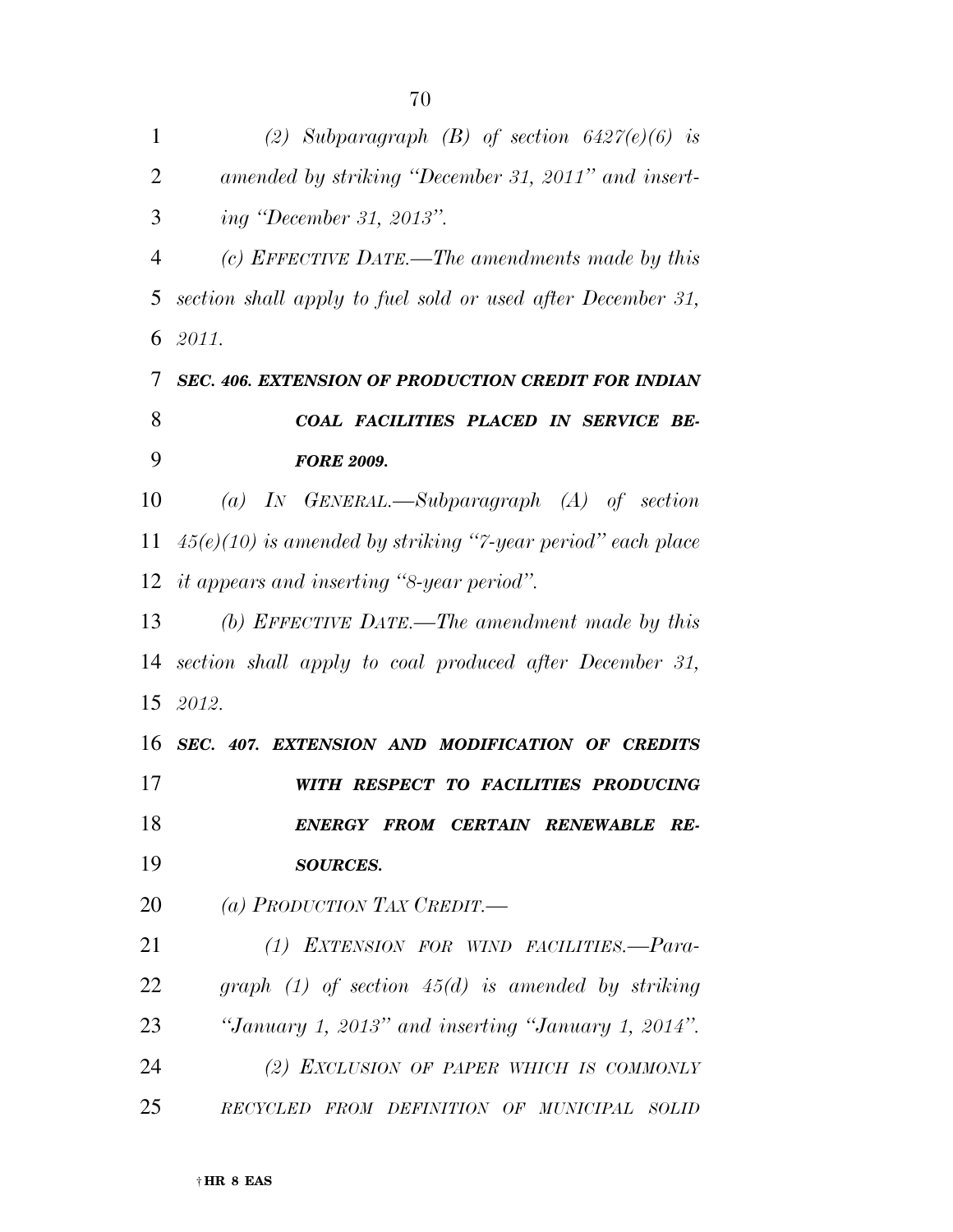| $\mathbf{1}$   | WASTE.—Section $45(c)(6)$ is amended by inserting ",   |
|----------------|--------------------------------------------------------|
| $\overline{2}$ | except that such term does not include paper which     |
| 3              | is commonly recycled and which has been segregated     |
| $\overline{4}$ | from other solid waste (as so defined)" after " $(42)$ |
| 5              | $U.S.C. 6903)$ ".                                      |
| 6              | (3) MODIFICATION TO DEFINITION OF QUALIFIED            |
| 7              | FACILITY.-                                             |
| 8              | $(A)$ In GENERAL.—The following provisions             |
| 9              | of section $45(d)$ , as amended by paragraph $(1)$ ,   |
| 10             | are each amended by striking "before January 1,        |
| 11             | $2014$ " and inserting "the construction of which      |
| 12             | begins before January 1, 2014":                        |
| 13             | $(i)$ Paragraph $(1)$ .                                |
| 14             | $(ii)$ Paragraph $(2)(A)(i)$ .                         |
| 15             | (iii) Paragraph $(3)(A)(i)(I)$ .                       |
| 16             | $(iv)$ Paragraph $(6)$ .                               |
| 17             | $(v)$ Paragraph $(7)$ .                                |
| 18             | $(vi)$ Paragraph $(9)(B)$ .                            |
| 19             | $(vii)$ Paragraph $(11)(B)$ .                          |
| 20             | (B) CERTAIN CLOSED-LOOP BIOMASS FA-                    |
| 21             | CILITIES.—Subparagraph (A) of section $45(d)(2)$       |
| 22             | is amended by adding at the end the following          |
| 23             | new flush sentence:                                    |
| 24             | "For purposes of clause (ii), a facility shall be      |
| 25             | treated as modified before January 1, 2014, if         |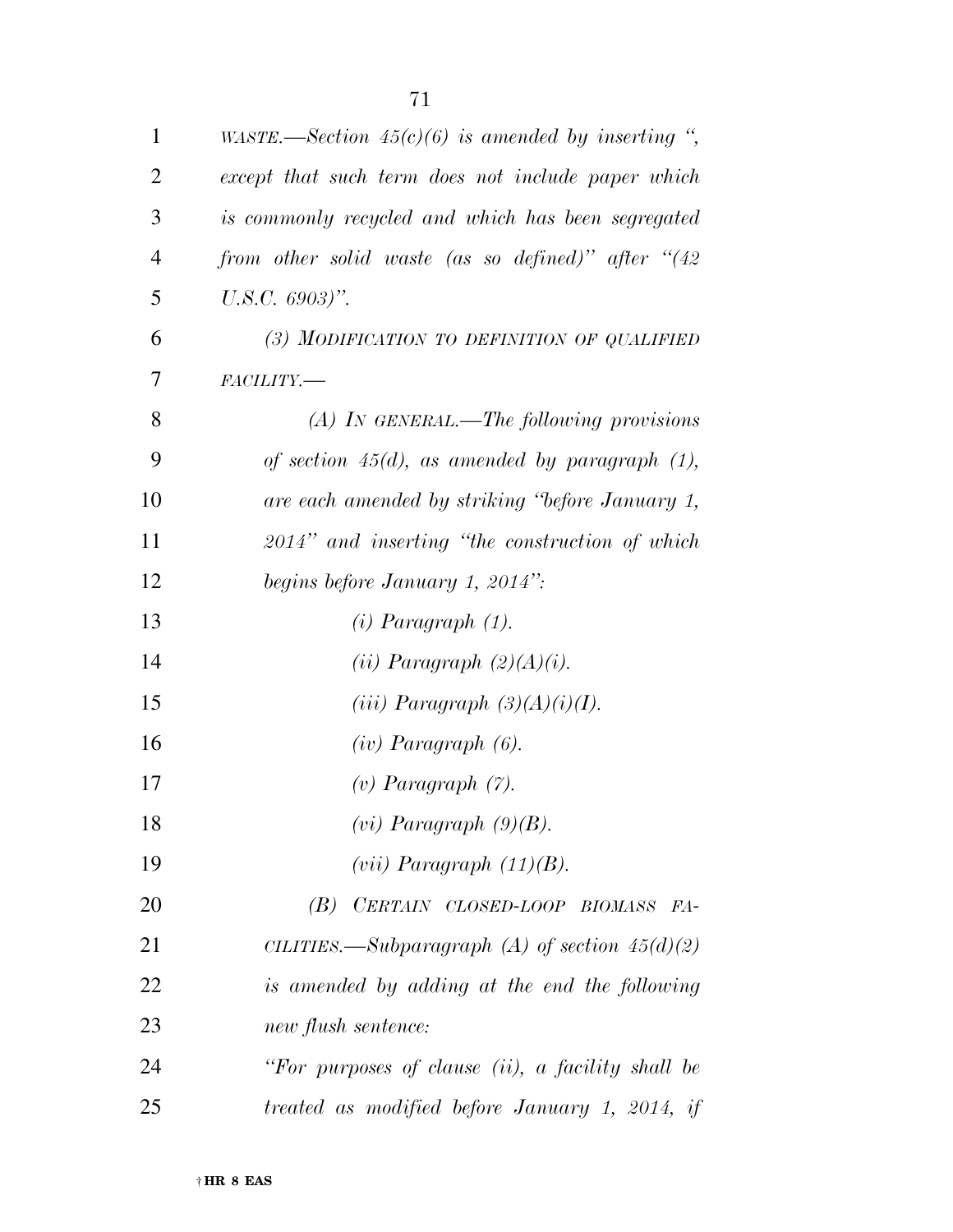| $\mathbf{1}$   | the construction of such modification begins be-        |
|----------------|---------------------------------------------------------|
| $\overline{2}$ | fore such date.".                                       |
| 3              | (C) CERTAIN OPEN-LOOP BIOMASS FACILI-                   |
| $\overline{4}$ | TIES.—Clause (ii) of section $45(d)(3)(A)$ is           |
| 5              | amended by striking "is originally placed in            |
| 6              | service" and inserting "the construction of which       |
| 7              | begins".                                                |
| 8              | (D) GEOTHERMAL FACILITIES.—                             |
| 9              | (i) IN GENERAL.—Paragraph $(4)$ of                      |
| 10             | section $45(d)$ is amended by striking "and             |
| 11             | before January 1, 2014" and all that fol-               |
| 12             | lows and inserting "and which—                          |
| 13             | "(A) in the case of a facility using solar en-          |
| 14             | ergy, is placed in service before January 1, 2006,      |
| 15             | or                                                      |
| 16             | $\lq\lq(B)$ in the case of a facility using geo-        |
| 17             | thermal energy, the construction of which begins        |
| 18             | before January 1, 2014.                                 |
| 19             | Such term shall not include any property described in   |
| 20             | section $48(a)(3)$ the basis of which is taken into ac- |
| 21             | count by the taxpayer for purposes of determining the   |
| 22             | energy credit under section 48.".                       |
| 23             | (E) INCREMENTAL HYDROPOWER PRODUC-                      |
| 24             | TION.—Paragraph $(9)$ of section 45 $(d)$ is amend-     |
| 25             | $ed$ —                                                  |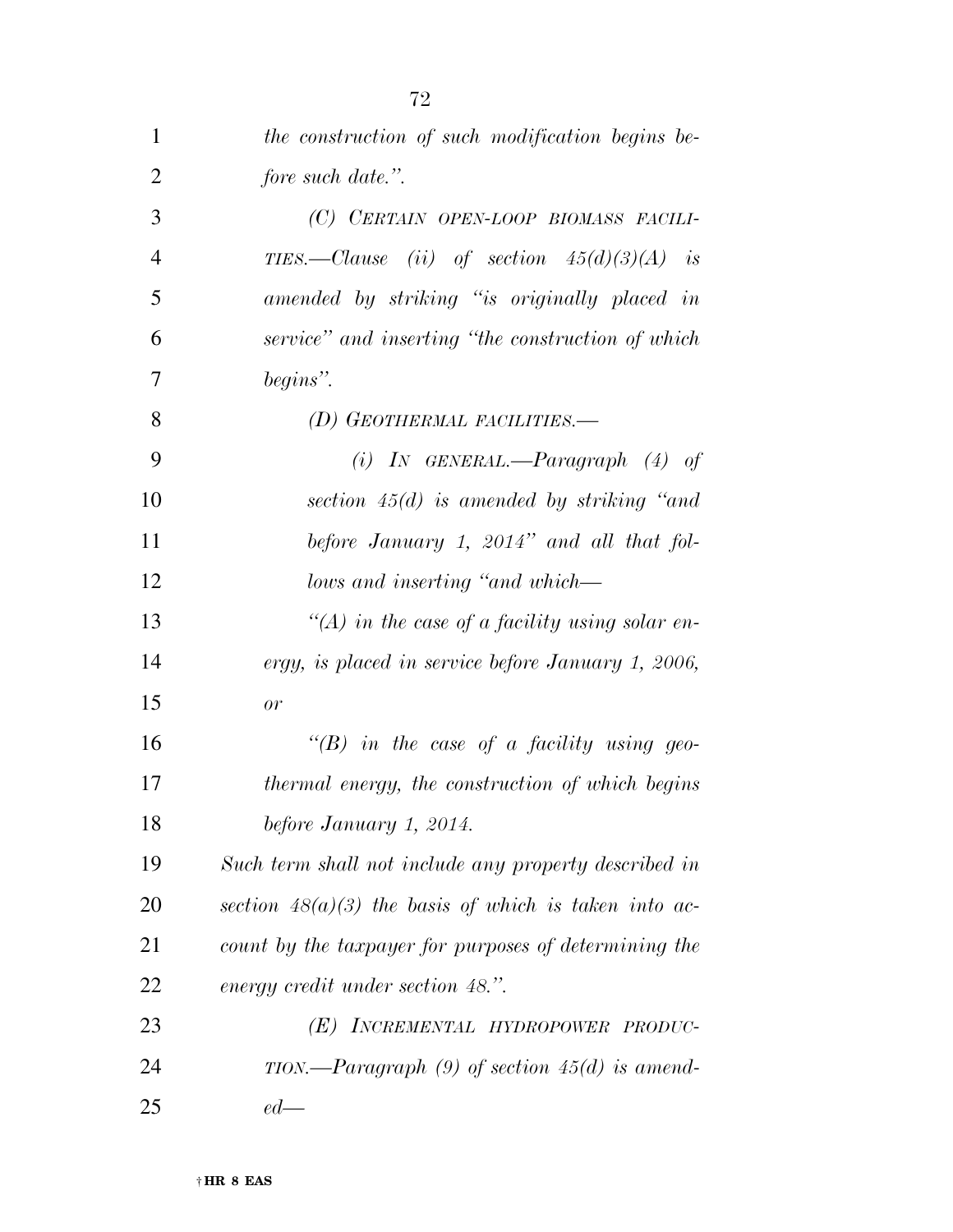| $\mathbf{1}$   | $(i)$ by redesignating subparagraphs $(A)$            |
|----------------|-------------------------------------------------------|
| $\overline{2}$ | and $(B)$ , as amended by subparagraph $(A)$ ,        |
| 3              | as clauses (i) and (ii), respectively, and by         |
| $\overline{4}$ | moving such clauses (as so redesignated) 2            |
| 5              | ems to the right,                                     |
| 6              | $(ii)$ by striking "In the case of a facil-           |
| 7              | ity" and inserting the following:                     |
| 8              | "(A) IN GENERAL.—In the case of a facil-              |
| 9              | $ity$ ",                                              |
| 10             | ( <i>iii</i> ) by redesignating subparagraph          |
| 11             | $(C)$ as subparagraph $(B)$ , and                     |
| 12             | $(iv)$ by adding at the end the following             |
| 13             | new subparagraph:                                     |
| 14             | "(C) SPECIAL RULE.—For purposes of sub-               |
| 15             | paragraph $(A)(i)$ , an efficiency improvement or     |
| 16             | addition to capacity shall be treated as placed in    |
| 17             | service before January 1, 2014, if the construc-      |
| 18             | tion of such improvement or addition begins be-       |
| 19             | fore such date.".                                     |
| 20             | (b) EXTENSION OF ELECTION TO TREAT QUALIFIED          |
| 21             | FACILITIES AS ENERGY PROPERTY.—Subparagraph (C) of    |
| 22             | section $48(a)(5)$ is amended to read as follows:     |
| 23             | "(C) QUALIFIED INVESTMENT CREDIT FA-                  |
| 24             | CILITY.—For purposes of this paragraph,<br><i>the</i> |

† **HR 8 EAS**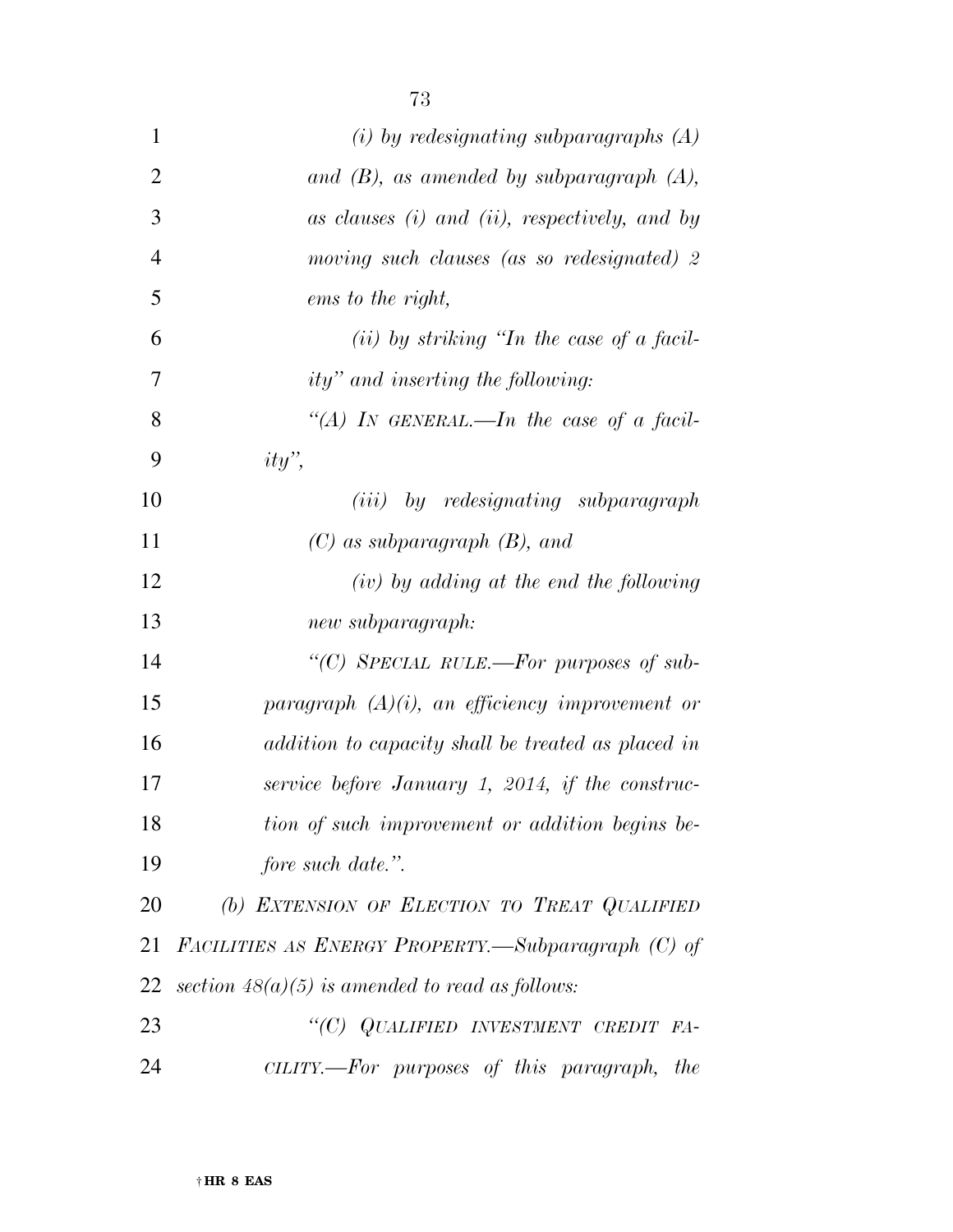| $\mathbf 1$    | term 'qualified investment credit facility' means                    |
|----------------|----------------------------------------------------------------------|
| $\overline{2}$ | any facility—                                                        |
| 3              | "(i) which is a qualified facility (with-                            |
| $\overline{4}$ | in the meaning of section 45) described in                           |
| 5              | paragraph $(1)$ , $(2)$ , $(3)$ , $(4)$ , $(6)$ , $(7)$ , $(9)$ , or |
| 6              | $(11)$ of section 45(d),                                             |
| 7              | $``(ii)$ which is placed in service after                            |
| 8              | 2008 and the construction of which begins                            |
| 9              | before January 1, 2014, and                                          |
| 10             | $``(iii) with respect to which \t-$                                  |
| 11             | $\lq (I)$ no credit has been allowed                                 |
| 12             | under section 45, and                                                |
| 13             | $``(II)$ the taxpayer makes an ir-                                   |
| 14             | revocable election to have this para-                                |
| 15             | $graph$ apply.".                                                     |
| 16             | (c) TECHNICAL CORRECTIONS.—                                          |
| 17             | (1) Subparagraph (D) of section $48(a)(5)$ is                        |
| 18             | $amended -$                                                          |
| 19             | $(A)$ by striking "and" at the end of clause                         |
| 20             | (i)(II),                                                             |
| 21             | $(B)$ by striking the period at the end of                           |
| 22             | clause (ii) and inserting a comma, and                               |
| 23             | $(C)$ by adding at the end the following new                         |
| 24             | <i>clauses:</i>                                                      |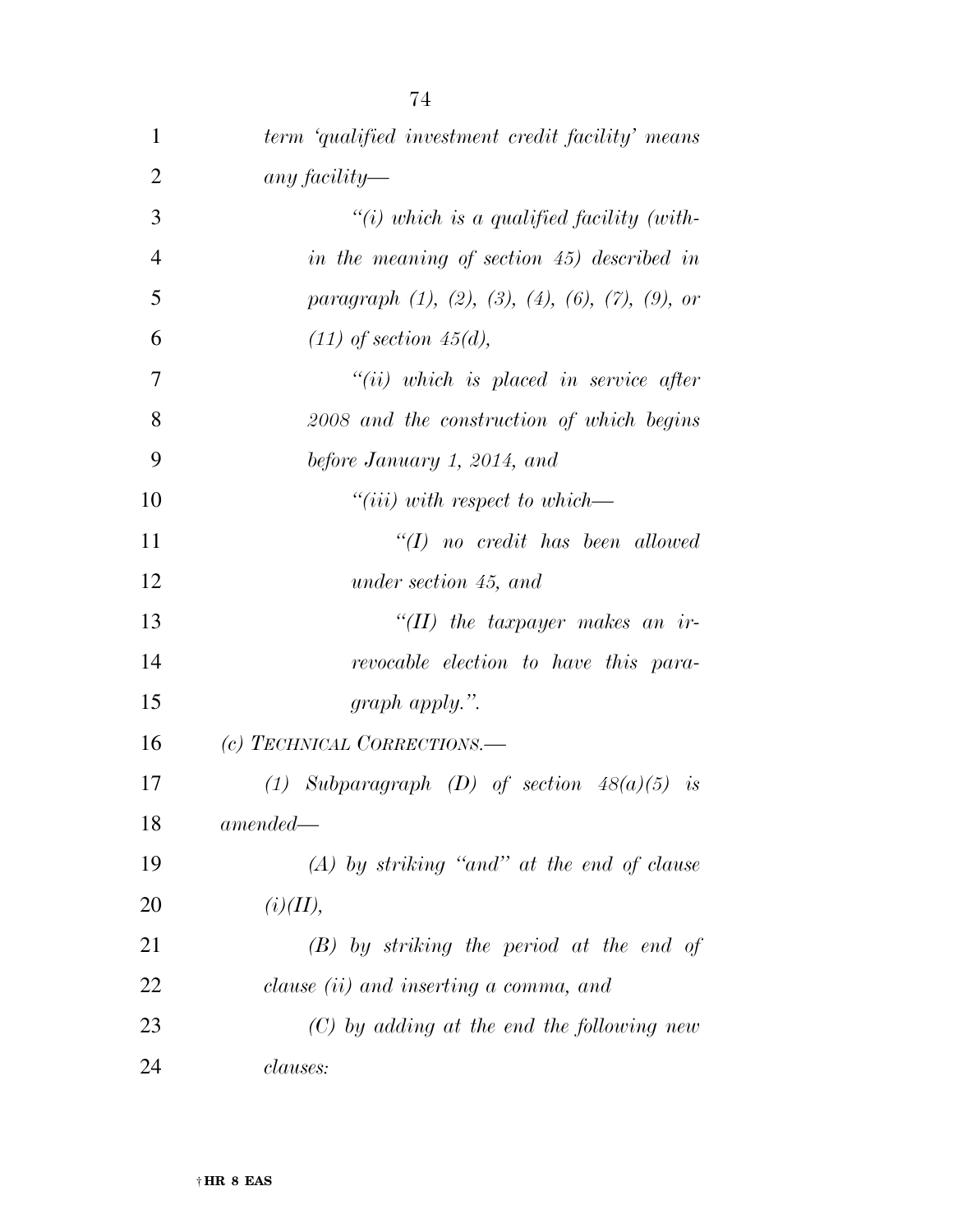| 1              | $``(iii)$ which is constructed, recon-                    |
|----------------|-----------------------------------------------------------|
| $\overline{2}$ | structed, erected, or acquired by the tax-                |
| 3              | payer, and                                                |
| $\overline{4}$ | $``(iv)$ the original use of which com-                   |
| 5              | mences with the taxpayer.".                               |
| 6              | (2) Paragraphs $(1)$ and $(2)$ of subsection $(a)$ of     |
| 7              | section 1603 of division B of the American Recovery       |
| 8              | and Reinvestment Act of 2009 are each amended by          |
| 9              | striking "placed in service" and inserting "originally    |
| 10             | placed in service by such person".                        |
| 11             | (d) EFFECTIVE DATES.-                                     |
| 12             | $(1)$ IN GENERAL.—Except as provided in para-             |
| 13             | graphs $(2)$ and $(3)$ , the amendments made by this sec- |
| 14             | tion shall take effect on the date of the enactment of    |
| 15             | this Act.                                                 |
| 16             | (2) MODIFICATION TO DEFINITION OF MUNICIPAL               |
| 17             | SOLID WASTE.—The amendments made by subsection            |
| 18             | $(a)(2)$ shall apply to electricity produced and sold     |
| 19             | after the date of the enactment of this Act, in taxable   |
| 20             | years ending after such date.                             |
| 21             | TECHNICAL CORRECTIONS.—The<br>(3)<br>amend-               |
| 22             | ments made by subsection $(c)$ shall apply as if in-      |
| 23             | cluded in the enactment of the provisions of the Amer-    |
| 24             | ican Recovery and Reinvestment Act of 2009 to which       |
| 25             | they relate.                                              |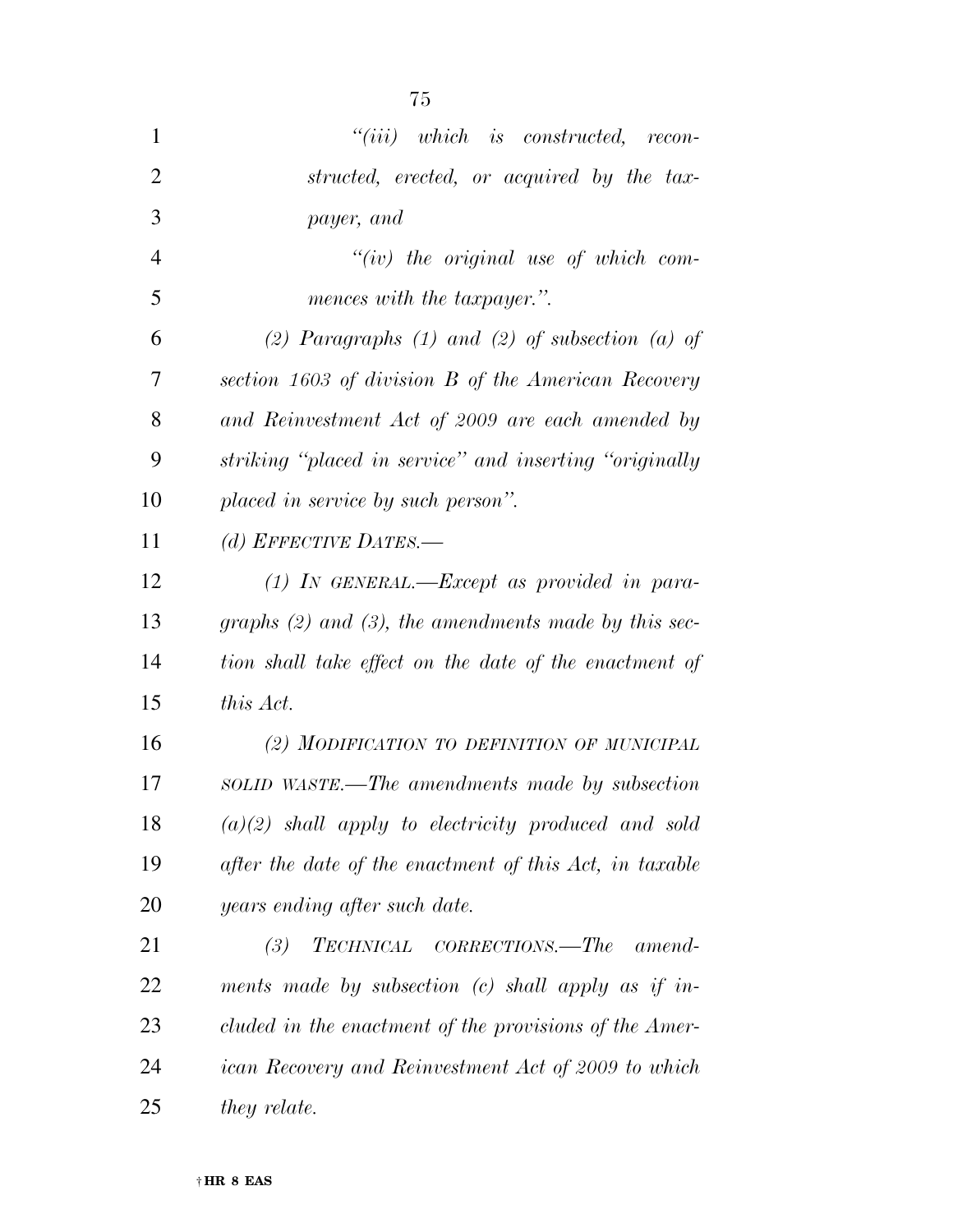### *SEC. 408. EXTENSION OF CREDIT FOR ENERGY-EFFICIENT NEW HOMES.*

 *(a) IN GENERAL.—Subsection (g) of section 45L is amended by striking ''December 31, 2011'' and inserting ''December 31, 2013''.* 

 *(b) ENERGY SAVINGS REQUIREMENTS.—Clause (i) of section 45L(c)(1)(A) is amended by striking ''2003 Inter- national Energy Conservation Code, as such Code (includ- ing supplements) is in effect on the date of the enactment of this section''and inserting ''2006 International Energy Conservation Code, as such Code (including supplements) is in effect on January 1, 2006''.* 

 *(c) EFFECTIVE DATE.—The amendments made by this section shall apply to homes acquired after December 31, 2011.* 

 *SEC. 409. EXTENSION OF CREDIT FOR ENERGY-EFFICIENT APPLIANCES.* 

 *(a) IN GENERAL.—Section 45M(b) is amended by striking ''2011'' each place it appears other than in the pro- visions specified in subsection (b) and inserting ''2011, 2012, or 2013''.* 

 *(b) PROVISIONS SPECIFIED.—The provisions of section 45M(b) specified in this subsection are subparagraph (C) of paragraph (1) and subparagraph (E) of paragraph (2).*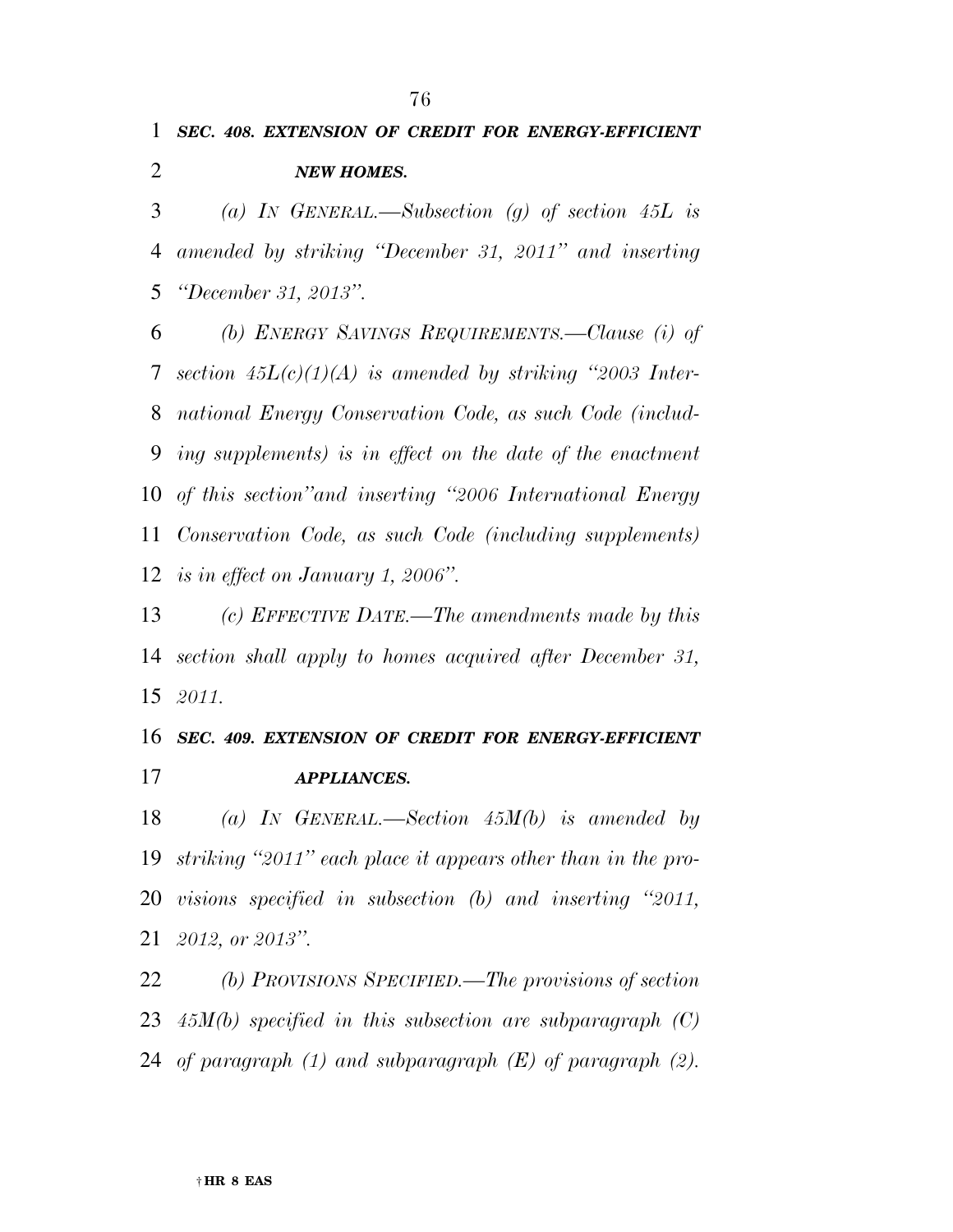| 1              | (c) EFFECTIVE DATE.—The amendments made by this           |
|----------------|-----------------------------------------------------------|
| 2              | section shall apply to appliances produced after December |
| 3              | 31, 2011.                                                 |
| $\overline{4}$ | SEC. 410. EXTENSION AND MODIFICATION OF SPECIAL AL-       |
| 5              | LOWANCE FOR CELLULOSIC BIOFUEL PLANT                      |
| 6              | <b>PROPERTY.</b>                                          |
| 7              | (a) EXTENSION.—                                           |
| 8              | (1) In GENERAL.—Subparagraph $(D)$ of section             |
| 9              | $168(1)(2)$ is amended by striking "January 1, 2013"      |
| 10             | and inserting "January 1, 2014".                          |
| 11             | (2) EFFECTIVE DATE.—The amendment made by                 |
| 12             | this subsection shall apply to property placed in serv-   |
| 13             | ice after December 31, 2012.                              |
| 14             | (b) ALGAE TREATED AS A QUALIFIED FEEDSTOCK FOR            |
| 15             | PURPOSES OF BONUS DEPRECIATION FOR BIOFUEL PLANT          |
| 16             | PROPERTIES TY.                                            |
| 17             | (1) In GENERAL.—Subparagraph (A) of section               |
| 18             | $168(l)(2)$ is amended by striking "solely to produce     |
| 19             | cellulosic biofuel" and inserting "solely to produce      |
| 20             | second generation biofuel (as defined in section          |
| 21             | $40(b)(6)(E))$ ".                                         |
| 22             | (2) CONFORMING AMENDMENTS. Subsection $(l)$               |
| 23             | of section 168, as amended by subsection $(a)$ , is       |
| 24             | $amended -$                                               |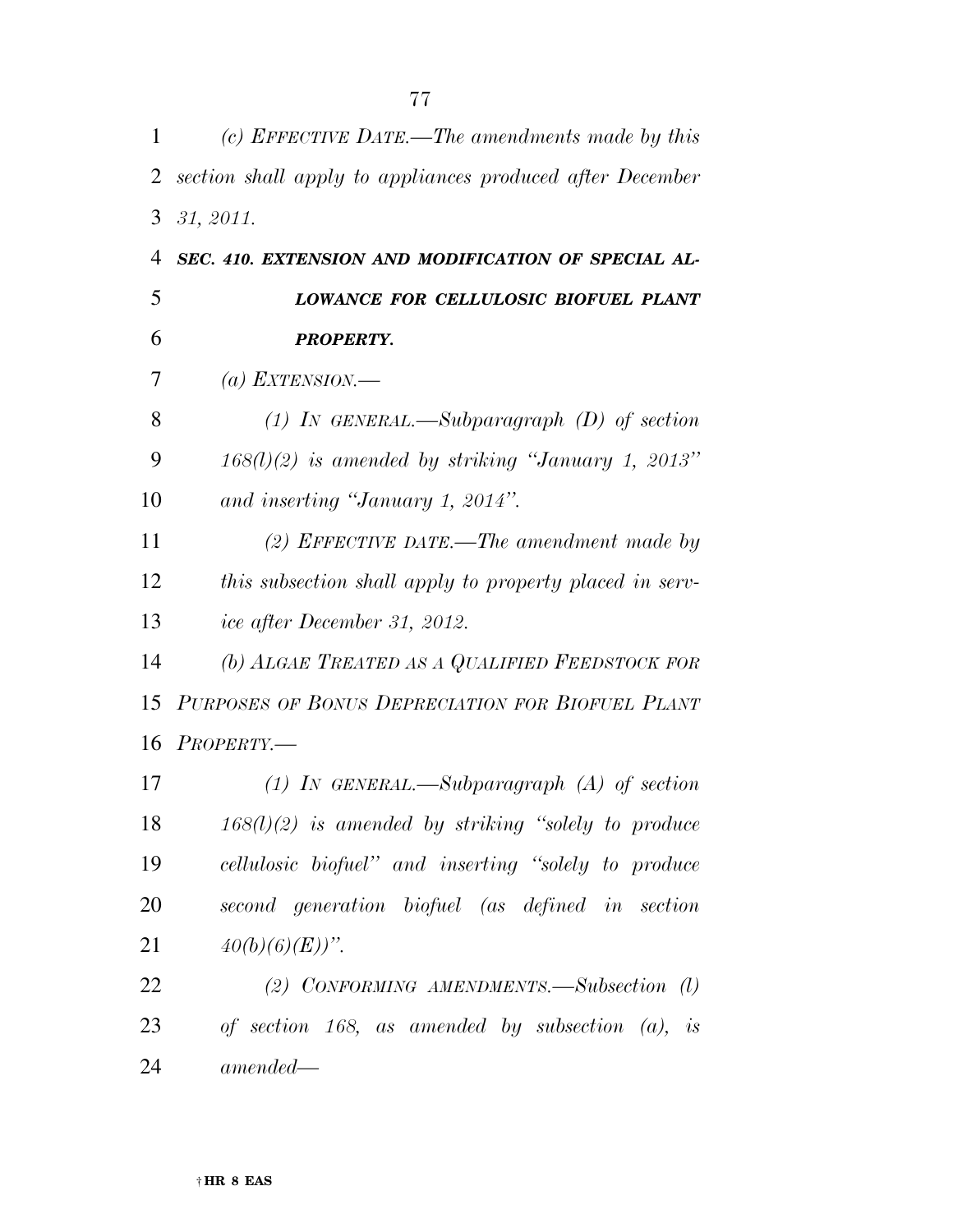| 1              | $(A)$ by striking "cellulosic biofuel" each                  |
|----------------|--------------------------------------------------------------|
| $\overline{2}$ | place it appears in the text thereof and inserting           |
| 3              | "second generation biofuel",                                 |
| 4              | $(B)$ by striking paragraph $(3)$ and redesig-               |
| 5              | nating paragraphs (4) through (8) as para-                   |
| 6              | graphs $(3)$ through $(7)$ , respectively,                   |
| 7              | $(C)$ by striking "CELLULOSIC" in the head-                  |
| 8              | ing of such subsection and inserting "SECOND                 |
| 9              | GENERATION", and                                             |
| 10             | $(D)$ by striking "CELLULOSIC" in the head-                  |
| 11             | ing of paragraph (2) and inserting "SECOND                   |
| 12             | GENERATION".                                                 |
| 13             | $(3)$ EFFECTIVE DATE.—The amendments made                    |
| 14             | by this subsection shall apply to property placed in         |
| 15             | service after the date of the enactment of this Act.         |
| 16             | <b>SEC. 411. EXTENSION OF SPECIAL RULE FOR SALES OR DIS-</b> |
| 17             | POSITIONS TO IMPLEMENT FERC OR STATE                         |
| 18             | ELECTRIC RESTRUCTURING POLICY FOR                            |
| 19             | <b>QUALIFIED ELECTRIC UTILITIES.</b>                         |
| 20             | (a) IN GENERAL.—Paragraph (3) of section $451(i)$ is         |
| 21             | amended by striking "January 1, 2012" and inserting          |
|                | 22 <i>"January 1, 2014"</i> .                                |
| 23             | (b) EFFECTIVE DATE.—The amendment made by this               |
|                |                                                              |

*section shall apply to dispositions after December 31, 2011.*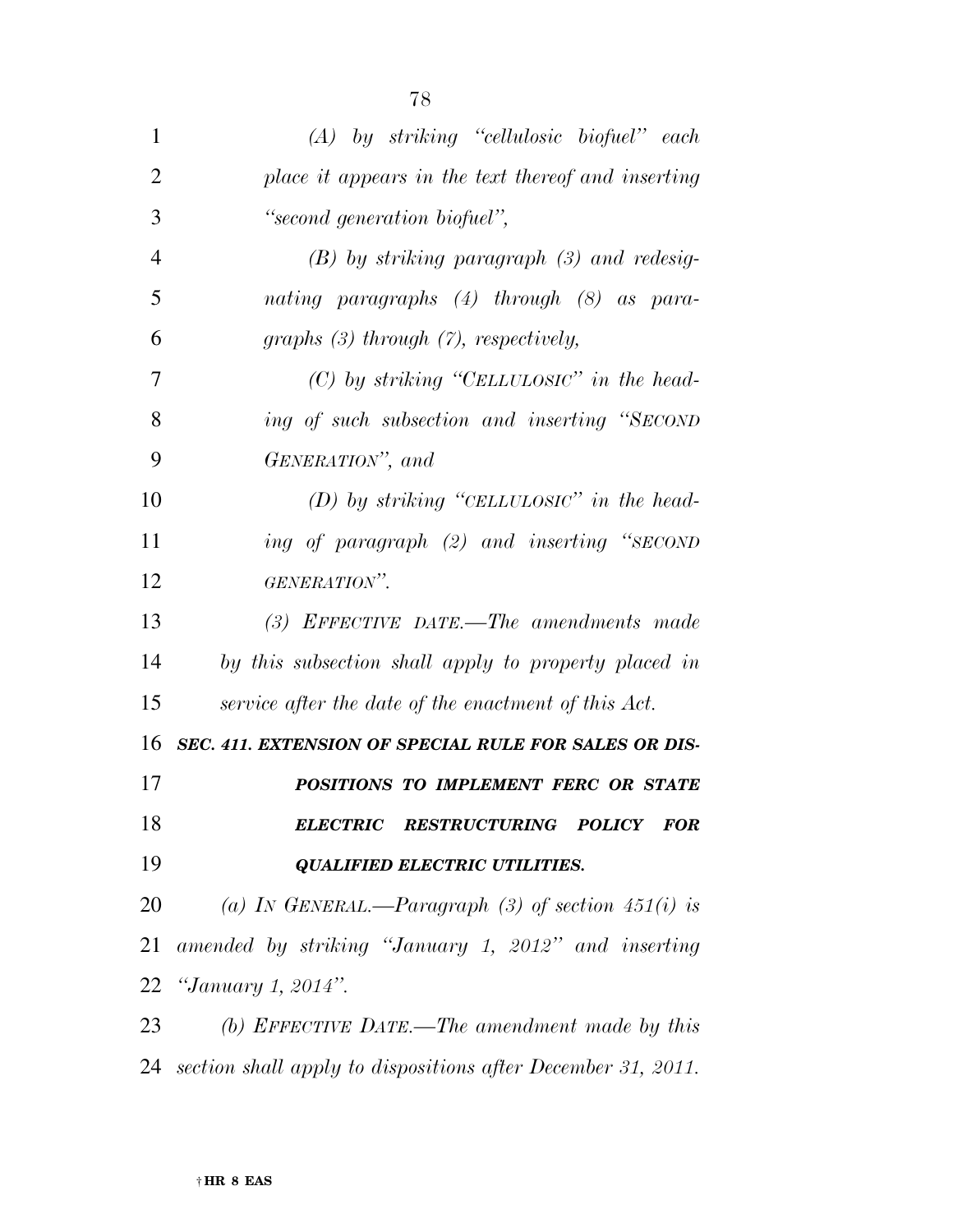| 1  | SEC. 412. EXTENSION OF ALTERNATIVE FUELS EXCISE TAX      |
|----|----------------------------------------------------------|
| 2  | <b>CREDITS.</b>                                          |
| 3  | (a) IN GENERAL.—Sections $6426(d)(5)$ and $6426(e)(3)$   |
| 4  | are each amended by striking "December 31, 2011" and in- |
| 5  | serting "December 31, 2013".                             |
| 6  | (b) OUTLAY PAYMENTS FOR ALTERNATIVE FUELS.-              |
| 7  | Paragraph $(6)$ of section $6427(e)$ is amended—         |
| 8  | $(1)$ in subparagraph $(C)$ —                            |
| 9  | $(A)$ by striking "or alternative fuel mixture"          |
| 10 | (as defined in subsection (d)(2) or (e)(3) of sec-       |
| 11 | tion $6426$ )" and inserting "(as defined in section     |
| 12 | $6426(d)(2)$ , and                                       |
| 13 | $(B)$ by striking "December 31, 2011, and"               |
| 14 | and inserting "December 31, 2013,",                      |
| 15 | $(2)$ in subparagraph $(D)$ —                            |
| 16 | $(A)$ by striking "or alternative fuel mix-              |
| 17 | ture", and                                               |
| 18 | $(B)$ by striking the period at the end and              |
| 19 | inserting ", and", and                                   |
| 20 | $(3)$ by adding at the end the following new sub-        |
| 21 | <i>paragraph:</i>                                        |
| 22 | " $(E)$ any alternative fuel mixture (as de-             |
| 23 | fined in section $6426(e)(2)$ ) sold or used after       |
| 24 | December 31, 2011.".                                     |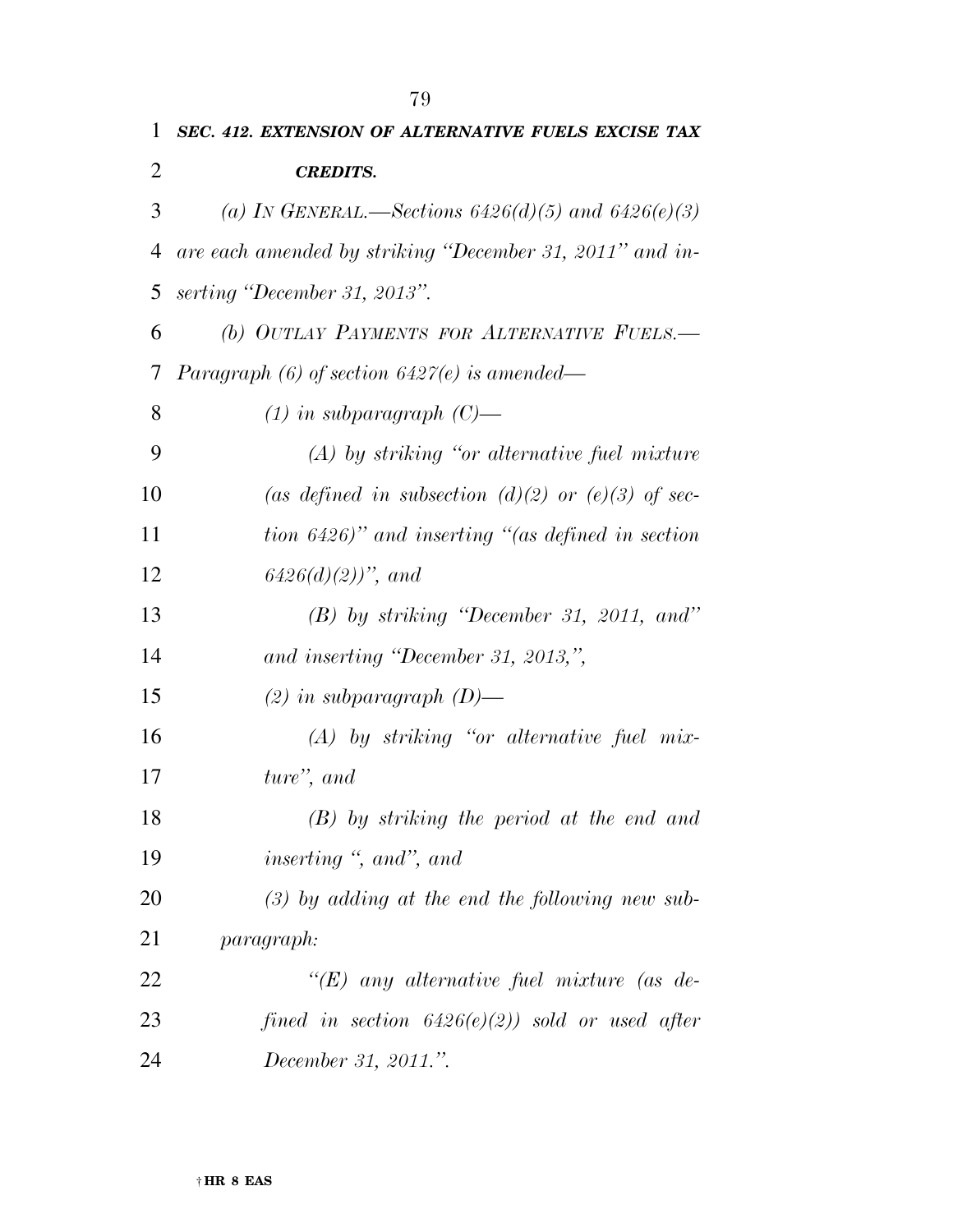*(c) EFFECTIVE DATE.—The amendments made by this section shall apply to fuel sold or used after December 31, 2011. TITLE V—UNEMPLOYMENT SEC. 501. EXTENSION OF EMERGENCY UNEMPLOYMENT COMPENSATION PROGRAM. (a) EXTENSION.—Section 4007(a)(2) of the Supple- mental Appropriations Act, 2008 (Public Law 110–252; 26 U.S.C. 3304 note) is amended by striking ''January 2, 2013'' and inserting ''January 1, 2014''. (b) FUNDING.—Section 4004(e)(1) of the Supplemental Appropriations Act, 2008 (Public Law 110–252; 26 U.S.C. 3304 note) is amended— (1) in subparagraph (H), by striking ''and'' at the end; and (2) by inserting after subparagraph (I) the fol- lowing: ''(J) the amendments made by section 501(a) of the American Taxpayer Relief Act of 2012;''. (c) EFFECTIVE DATE.—The amendments made by this section shall take effect as if included in the enactment of the Unemployment Benefits Extension Act of 2012 (Public Law 112–96)*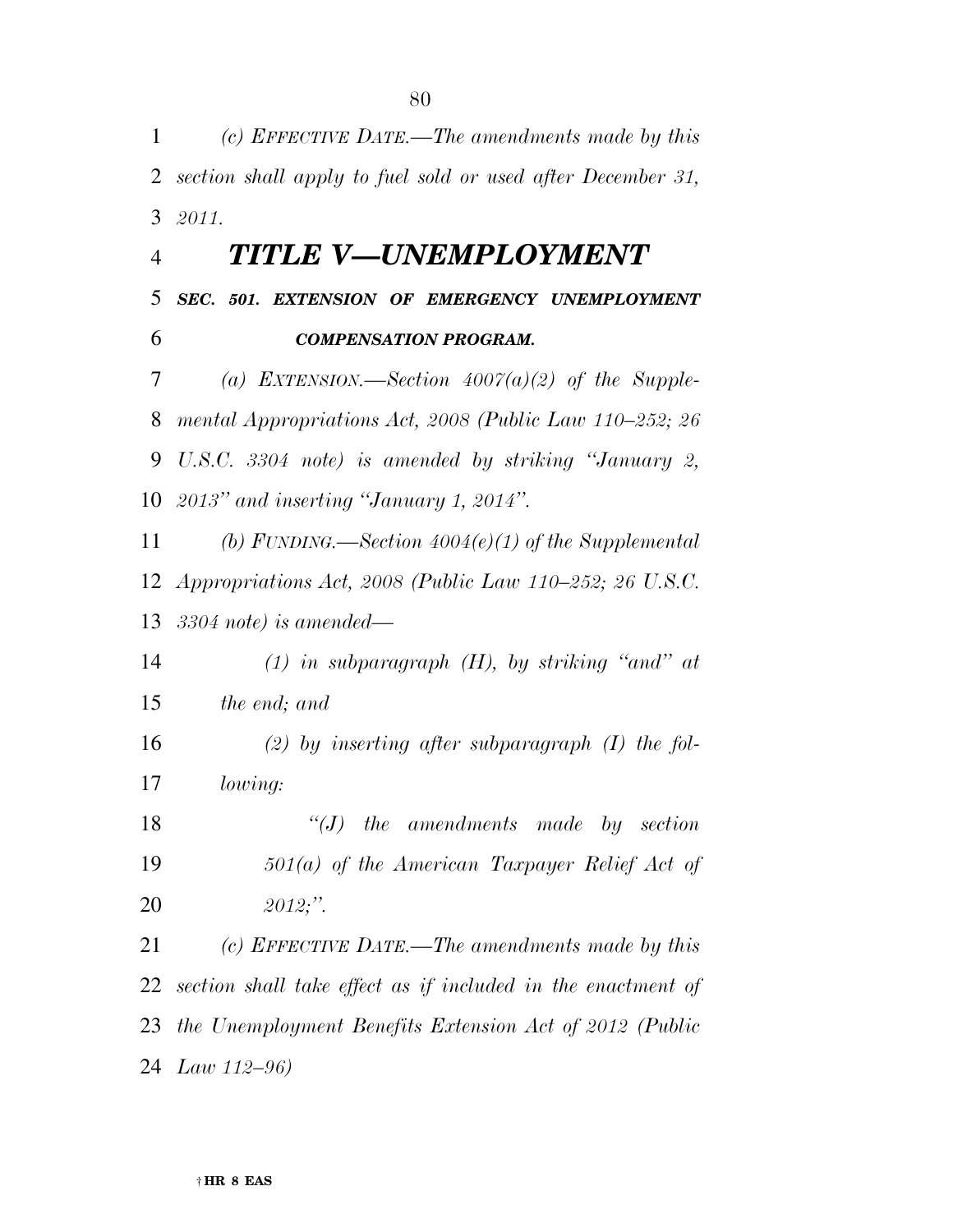## *SEC. 502. TEMPORARY EXTENSION OF EXTENDED BENEFIT PROVISIONS.*

 *(a) IN GENERAL.—Section 2005 of the Assistance for Unemployed Workers and Struggling Families Act, as con- tained in Public Law 111–5 (26 U.S.C. 3304 note), is amended—* 

 *(1) by striking ''December 31, 2012'' each place it appears and inserting ''December 31, 2013''; and (2) in subsection (c), by striking ''June 30, 2013'' and inserting ''June 30, 2014''.* 

 *(b) EXTENSION OF MATCHING FOR STATES WITH NO WAITING WEEK.—Section 5 of the Unemployment Com- pensation Extension Act of 2008 (Public Law 110–449; 26 U.S.C. 3304 note) is amended by striking ''June 30, 2013'' and inserting ''June 30, 2014''.* 

 *(c) EXTENSION OF MODIFICATION OF INDICATORS UNDER THE EXTENDED BENEFIT PROGRAM.—Section 203 of the Federal-State Extended Unemployment Compensa-tion Act of 1970 (26 U.S.C. 3304 note) is amended—* 

 *(1) in subsection (d), by striking ''December 31, 2012'' and inserting ''December 31, 2013''; and (2) in subsection (f)(2), by striking ''December* 

*31, 2012'' and inserting ''December 31, 2013''.* 

 *(d) EFFECTIVE DATE.—The amendments made by this section shall take effect as if included in the enactment of*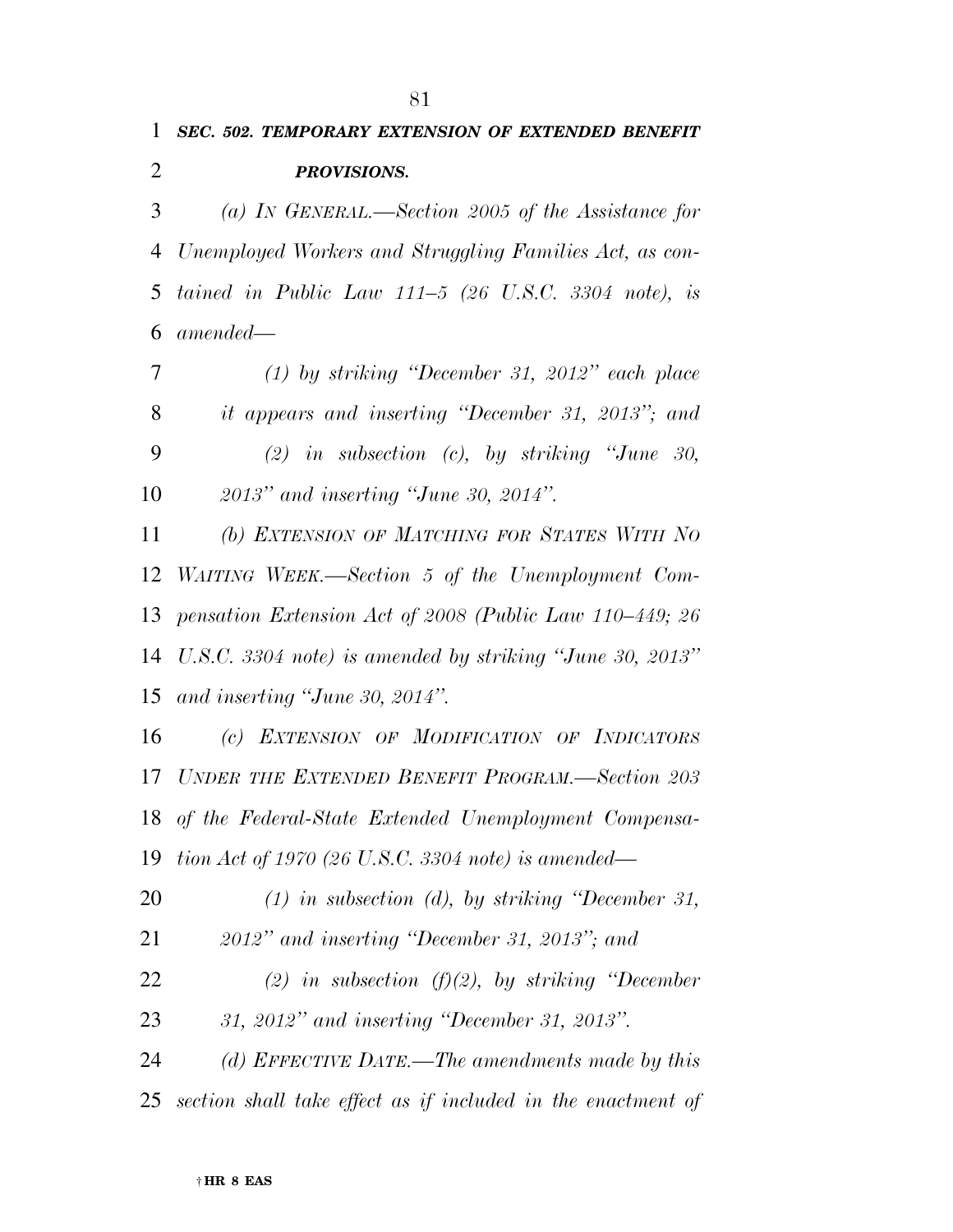*the Unemployment Benefits Extension Act of 2012 (Public Law 112–96).* 

# *SEC. 503. EXTENSION OF FUNDING FOR REEMPLOYMENT SERVICES AND REEMPLOYMENT AND ELIGI-BILITY ASSESSMENT ACTIVITIES.*

 *(a) IN GENERAL.—Section 4004(c)(2)(A) of the Sup- plemental Appropriations Act, 2008 (Public Law 110–252; 26 U.S.C. 3304 note) is amended by striking ''through fiscal year 2013'' and inserting ''through fiscal year 2014''.* 

 *(b) EFFECTIVE DATE.—The amendments made by this section shall take effect as if included in the enactment of the Unemployment Benefits Extension Act of 2012 (Public Law 112–96).* 

# *SEC. 504. ADDITIONAL EXTENDED UNEMPLOYMENT BENE-FITS UNDER THE RAILROAD UNEMPLOYMENT*

*INSURANCE ACT.* 

 *(a) EXTENSION.—Section 2(c)(2)(D)(iii) of the Rail- road Unemployment Insurance Act, as added by section 2006 of the American Recovery and Reinvestment Act of 2009 (Public Law 111–5) and as amended by section 9 of the Worker, Homeownership, and Business Assistance Act of 2009 (Public Law 111–92), section 505 of the Tax Relief, Unemployment Insurance Reauthorization, and Job Cre- ation Act of 2010 (Public Law 111–312), section 202 of the Temporary Payroll Tax Cut Continuation Act of 2011*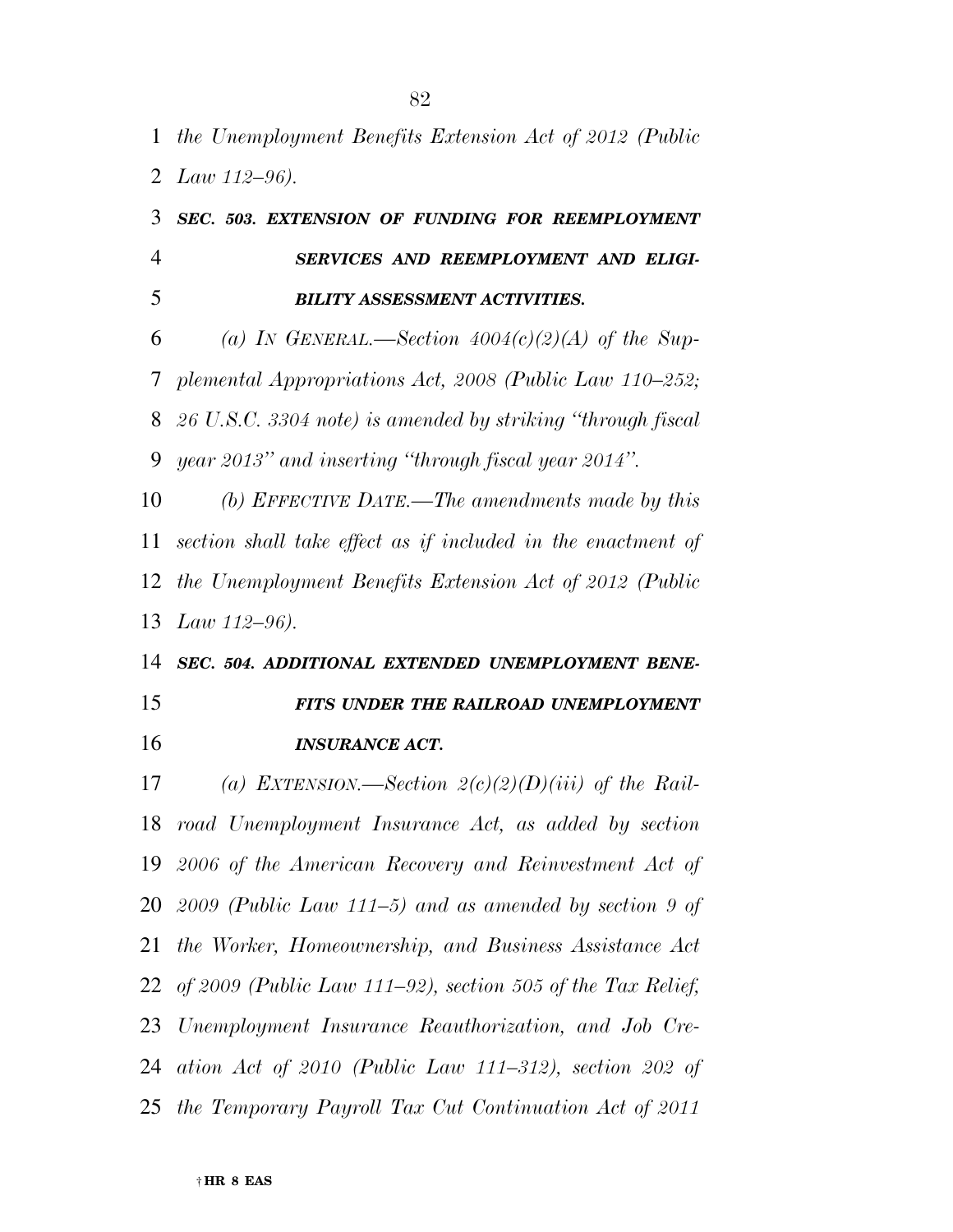| $\mathbf{1}$   | (Public Law $112-78$ ), and section 2124 of the Unemploy-        |
|----------------|------------------------------------------------------------------|
| 2              | ment Benefits Extension Act of 2012 (Public Law 112-96),         |
| 3              | <i>is amended—</i>                                               |
| $\overline{4}$ | $(1)$ by striking "June 30, 2012" and inserting                  |
| 5              | "June 30, 2013"; and                                             |
| 6              | $(2)$ by striking "December 31, 2012" and insert-                |
| 7              | ing "December 31, 2013".                                         |
| 8              | (b) CLARIFICATION ON AUTHORITY TO USE FUNDS.                     |
| 9              | Funds appropriated under either the first or second sen-         |
| 10             | tence of clause (iv) of section $2(c)(2)(D)$ of the Railroad Un- |
| 11             | employment Insurance Act shall be available to cover the         |
| 12             | cost of additional extended unemployment benefits provided       |
| 13             | under such section $2(c)(2)(D)$ by reason of the amendments      |
| 14             | made by subsection $(a)$ as well as to cover the cost of such    |
| 15             | benefits provided under such section $2(c)(2)(D)$ , as in effect |
|                | 16 on the day before the date of enactment of this Act.          |
| 17             | (c) FUNDING FOR ADMINISTRATION.—Out of any                       |

 *funds in the Treasury not otherwise appropriated, there are appropriated to the Railroad Retirement Board \$250,000 for administrative expenses associated with the payment of additional extended unemployment benefits provided under section 2(c)(2)(D) of the Railroad Unemployment Insur- ance Act by reason of the amendments made by subsection (a), to remain available until expended.*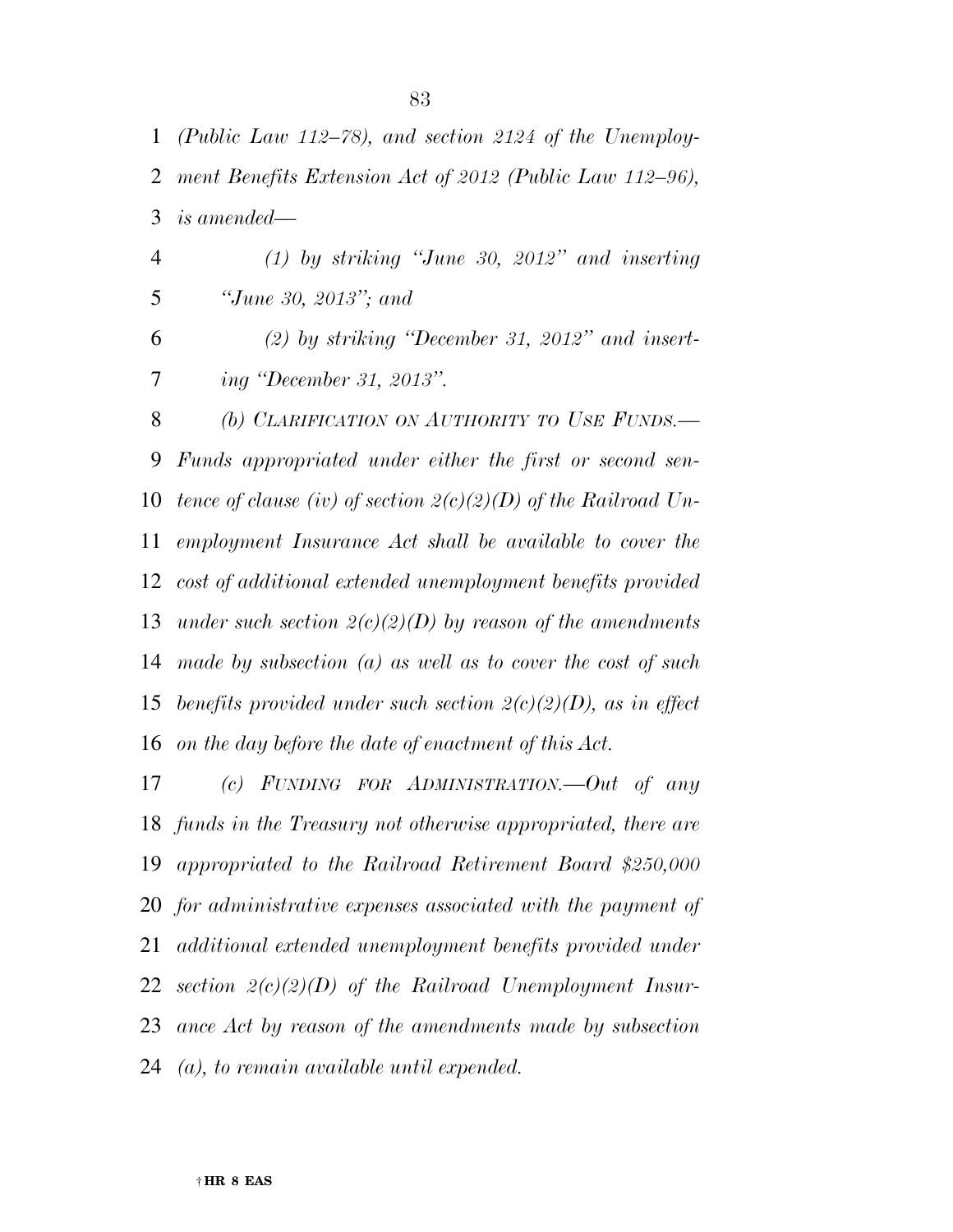| 1              | TITLE VI—MEDICARE AND                                                |
|----------------|----------------------------------------------------------------------|
| $\overline{2}$ | <b>OTHER HEALTH EXTENSIONS</b>                                       |
| 3              | <b>Subtitle A—Medicare Extensions</b>                                |
| $\overline{4}$ | SEC. 601. MEDICARE PHYSICIAN PAYMENT UPDATE.                         |
| 5              | (a) IN GENERAL.—Section $1848(d)$ of the Social Secu-                |
| 6              | rity Act (42 U.S.C. 1395w–4(d)) is amended by adding at              |
| 7              | the end the following new paragraph:                                 |
| 8              | $\lq(14)$ UPDATE FOR 2013.—                                          |
| 9              | "(A) IN GENERAL.—Subject to paragraphs                               |
| 10             | $(7)(B)$ , $(8)(B)$ , $(9)(B)$ , $(10)(B)$ , $(11)(B)$ , $(12)(B)$ , |
| 11             | and $(13)(B)$ , in lieu of the update to the single                  |
| 12             | conversion factor established in paragraph $(1)(C)$                  |
| 13             | that would otherwise apply for 2013, the update                      |
| 14             | to the single conversion factor for such year shall                  |
| 15             | be zero percent.                                                     |
| 16             | "(B) NO EFFECT ON COMPUTATION OF CON-                                |
| 17             | VERSION FACTOR FOR 2014 AND SUBSEQUENT                               |
| 18             | YEARS.—The conversion factor under this sub-                         |
| 19             | section shall be computed under paragraph                            |
| 20             | $(1)(A)$ for 2014 and subsequent years as if sub-                    |
| 21             | paragraph $(A)$ had never applied.".                                 |
| 22             | (b) ADVANCEMENT OF CLINICAL DATA REGISTRIES TO                       |
| 23             | IMPROVE THE QUALITY OF HEALTH CARE.-                                 |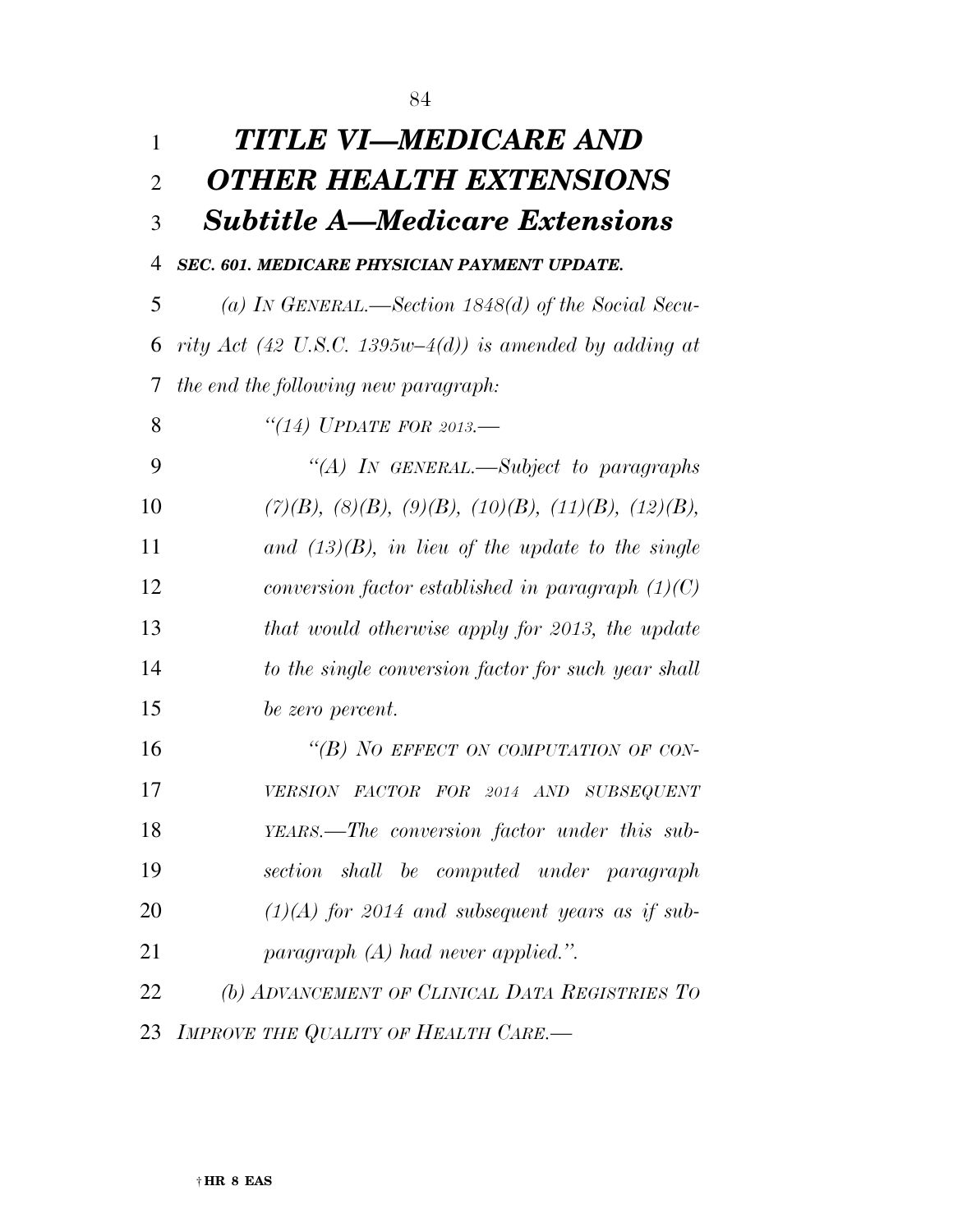| $\mathbf{1}$   | (1) IN GENERAL.—Section $1848(m)(3)$ of the So-      |
|----------------|------------------------------------------------------|
| $\overline{2}$ | cial Security Act (42 U.S.C. 1395w-4 $(m)(3)$ ) is   |
| 3              | $amended -$                                          |
| $\overline{4}$ | $(A)$ by redesignating subparagraph $(D)$ as         |
| 5              | subparagraph $(F)$ ; and                             |
| 6              | $(B)$ by inserting after subparagraph $(C)$ the      |
| 7              | following new subparagraphs:                         |
| 8              | "(D) SATISFACTORY REPORTING MEASURES                 |
| 9              | THROUGH PARTICIPATION IN A QUALIFIED CLIN-           |
| 10             | ICAL DATA REGISTRY.—For 2014 and subsequent          |
| 11             | years, the Secretary shall treat an eligible profes- |
| 12             | sional as satisfactorily submitting data on qual-    |
| 13             | ity measures under subparagraph (A) if, in lieu      |
| 14             | of reporting measures under subsection $(k)(2)(C)$ , |
| 15             | the eligible professional is satisfactorily partici- |
| 16             | pating, as determined by the Secretary, in a         |
| 17             | qualified clinical data registry (as described in    |
| 18             | subparagraph $(E)$ for the year.                     |
| 19             | QUALIFIED CLINICAL<br>$\lq (E)$<br>DATA<br>$REG-$    |
| 20             | $ISTRY$ .                                            |
| 21             | "(i) IN GENERAL.—The Secretary shall                 |
| 22             | establish requirements for an entity to be           |
| 23             | considered a qualified clinical data registry.       |
| 24             | Such requirements shall include a require-           |
| 25             | ment that the entity provide the Secretary           |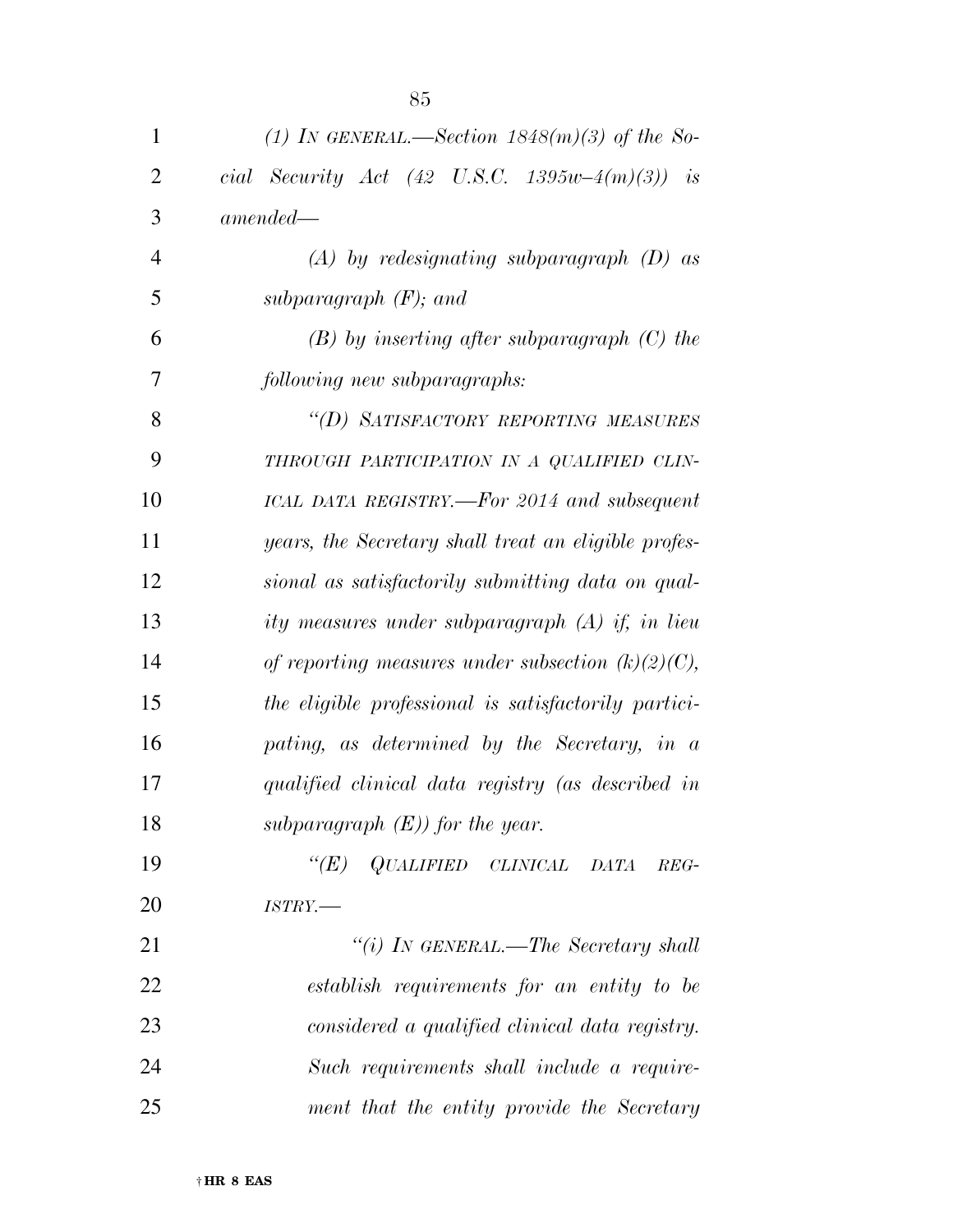| 1              | with such information, at such times, and     |
|----------------|-----------------------------------------------|
| $\overline{2}$ | in such manner, as the Secretary deter-       |
| 3              | mines necessary to carry out this subsection. |
| $\overline{4}$ | "(ii) $CONSIDERATIONS. - In estab-$           |
| 5              | lishing the requirements under clause $(i)$ , |
| 6              | the Secretary shall consider whether an en-   |
| 7              | $\frac{tity}{t}$                              |
| 8              | $\lq (I)$ has in place mechanisms for         |
| 9              | the transparency of data elements and         |
| 10             | specifications, risk models, and meas-        |
| 11             | ures;                                         |
| 12             | " $(II)$ requires the submission of           |
| 13             | data from participants with respect to        |
| 14             | <i>multiple payers;</i>                       |
| 15             | $``(III)$ provides timely perform-            |
| 16             | ance reports to participants at the in-       |
| 17             | dividual participant level; and               |
| 18             | $``(IV)$ supports quality improve-            |
| 19             | ment initiatives for participants.            |
| 20             | $``(iii)$ MEASURES.—With respect to           |
| 21             | measures used by a qualified clinical data    |
| 22             | $registery$ —                                 |
| 23             | "(I) sections $1890(b)(7)$ and                |
| 24             | $1890A(a)$ shall not apply; and               |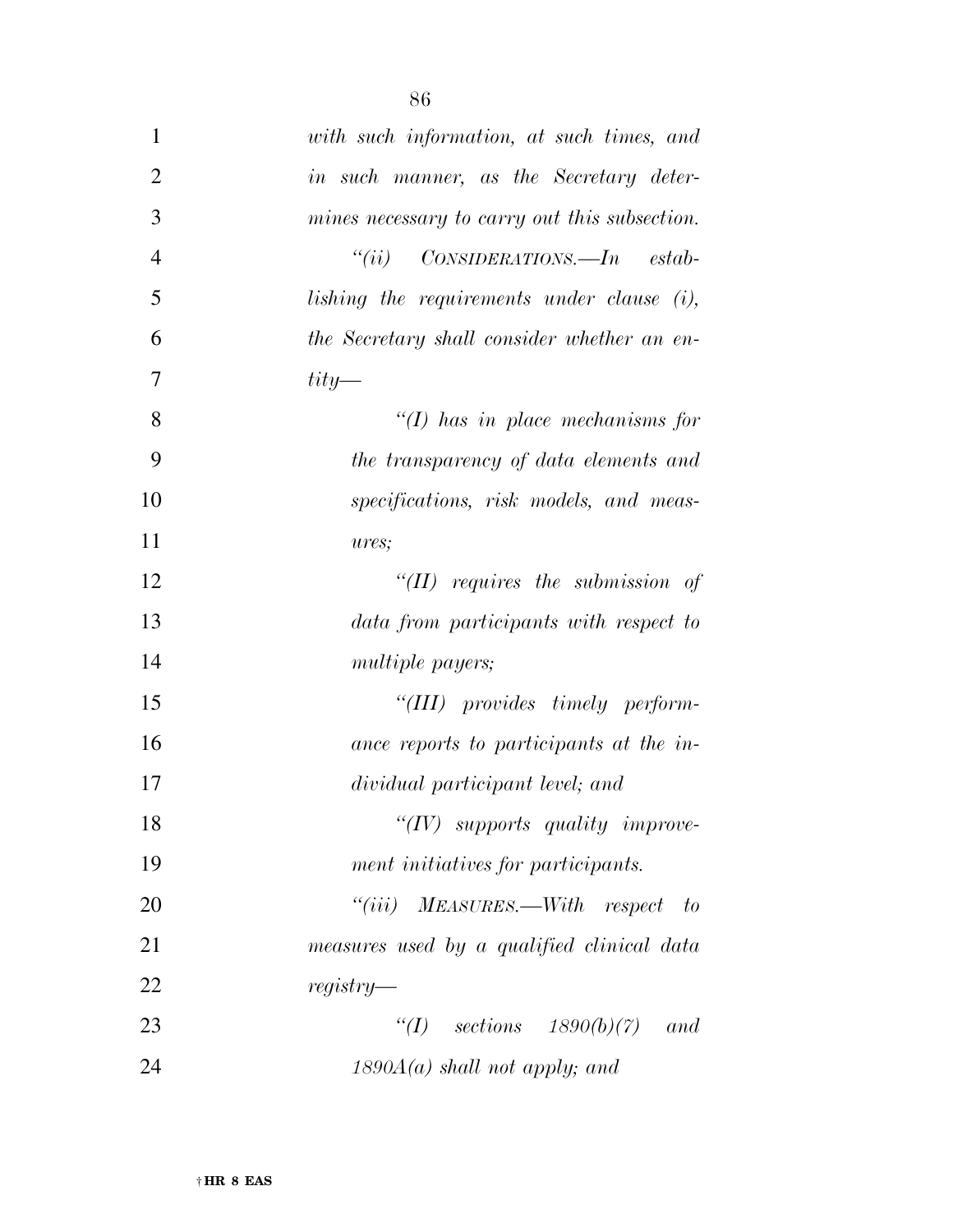| $\mathbf{1}$   | "(II) measures endorsed by the en-                 |
|----------------|----------------------------------------------------|
| $\overline{2}$ | tity with a contract with the Secretary            |
| 3              | under section $1890(a)$ may be used.               |
| $\overline{4}$ | "(iv) CONSULTATION.—In carrying out                |
| 5              | this subparagraph, the Secretary shall con-        |
| 6              | sult with interested parties.                      |
| 7              | "(v) DETERMINATION.—The Secretary                  |
| 8              | shall establish a process to determine wheth-      |
| 9              | er or not an entity meets the requirements         |
| 10             | established under clause (i). Such process         |
| 11             | may involve one or both of the following:          |
| 12             | $\lq (I)$ A determination by the Sec-              |
| 13             | retary.                                            |
| 14             | $``(II)$ A designation by the Sec-                 |
| 15             | retary of one or more independent or-              |
| 16             | <i>ganizations</i> to make such determina-         |
| 17             | $tion.$ ".                                         |
| 18             | (2) GAO STUDY AND REPORT ON INCORPORATING          |
| 19             | REGISTRY DATA INTO THE MEDICARE PROGRAM IN         |
| 20             | ORDER TO IMPROVE QUALITY AND EFFICIENCY.-          |
| 21             | (A) STUDY.—The Comptroller General of              |
| 22             | the United States shall conduct a study on the     |
| 23             | potential of clinical data registries to improve   |
| 24             | the quality and efficiency of care in the Medicare |
| 25             | program, including through payment system in-      |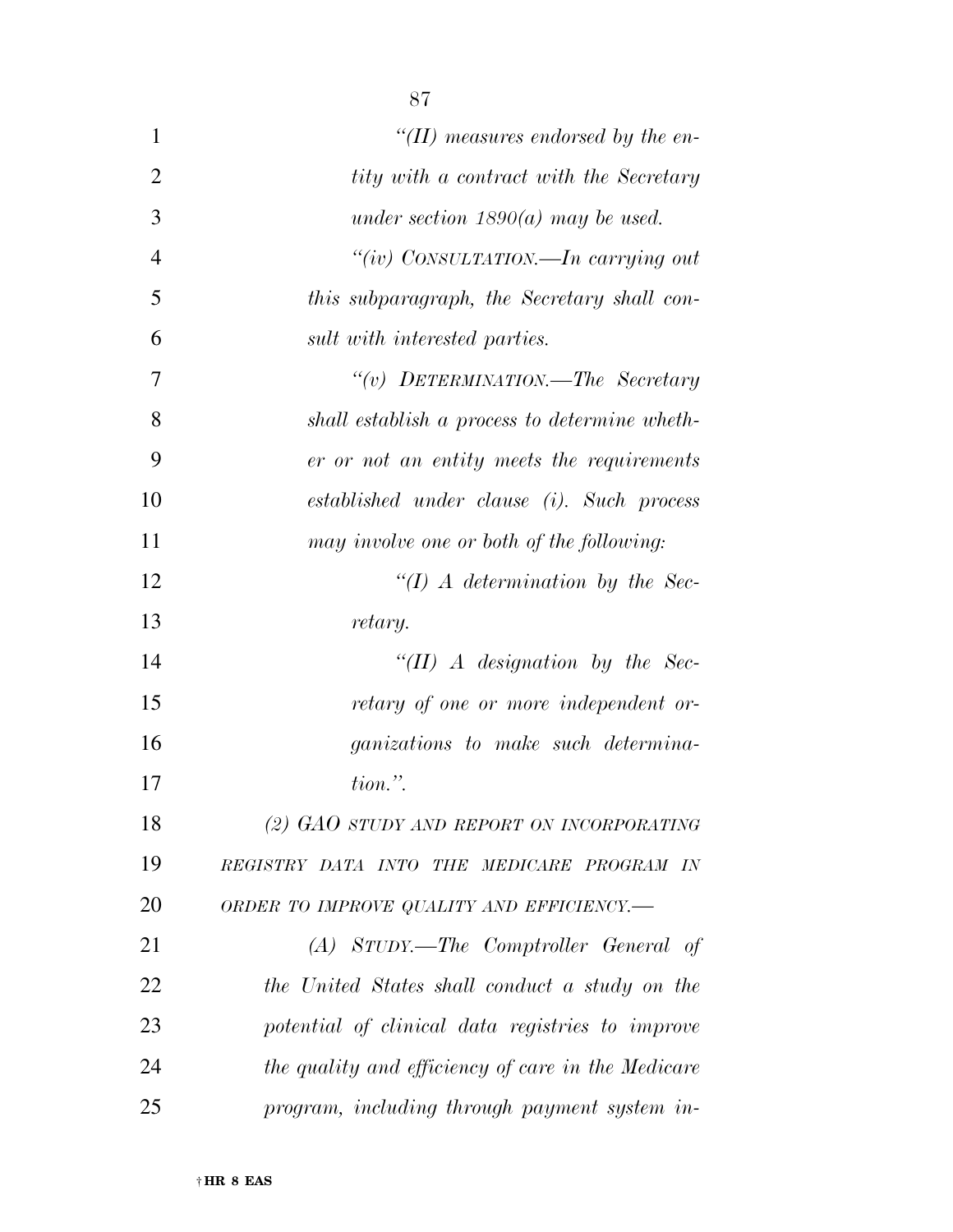| 1              | centives. Such study shall include an analysis of          |
|----------------|------------------------------------------------------------|
| $\overline{2}$ | the role of health information technology in fa-           |
| 3              | cilitating clinical data registries and the use of         |
| $\overline{4}$ | data from such registries among private health             |
| 5              | insurers as well as other entities the Comptroller         |
| 6              | General determines appropriate.                            |
| 7              | $(B)$ REPORT.—Not later than November 15,                  |
| 8              | 2013, the Comptroller General of the United                |
| 9              | States shall submit to Congress a report on the            |
| 10             | study conducted under subparagraph (A), to-                |
| 11             | gether with recommendations for such legislation           |
| 12             | and administrative action as the Comptroller               |
| 13             | General determines appropriate.                            |
| 14             | SEC. 602. WORK GEOGRAPHIC ADJUSTMENT.                      |
| 15             | Section $1848(e)(1)(E)$ of the Social Security Act (42)    |
| 16             | U.S.C. 1395 $w-4(e)(1)(E)$ is amended by striking "before" |
| 17             | January 1, 2013" and inserting "before January 1, 2014".   |
|                | 18 SEC. 603. PAYMENT FOR OUTPATIENT THERAPY SERVICES.      |
| 19             | (a) EXTENSION.—Section 1833(g) of the Social Secu-         |
| 20             | rity Act (42 U.S.C. 1395l(g)) is amended—                  |
| 21             | (1) in paragraph $(5)(A)$ , in the first sentence, by      |
| 22             | striking "December 31, 2012" and inserting "Decem-         |
| 23             | ber 31, 2013"; and                                         |

*(2) in paragraph (6)—*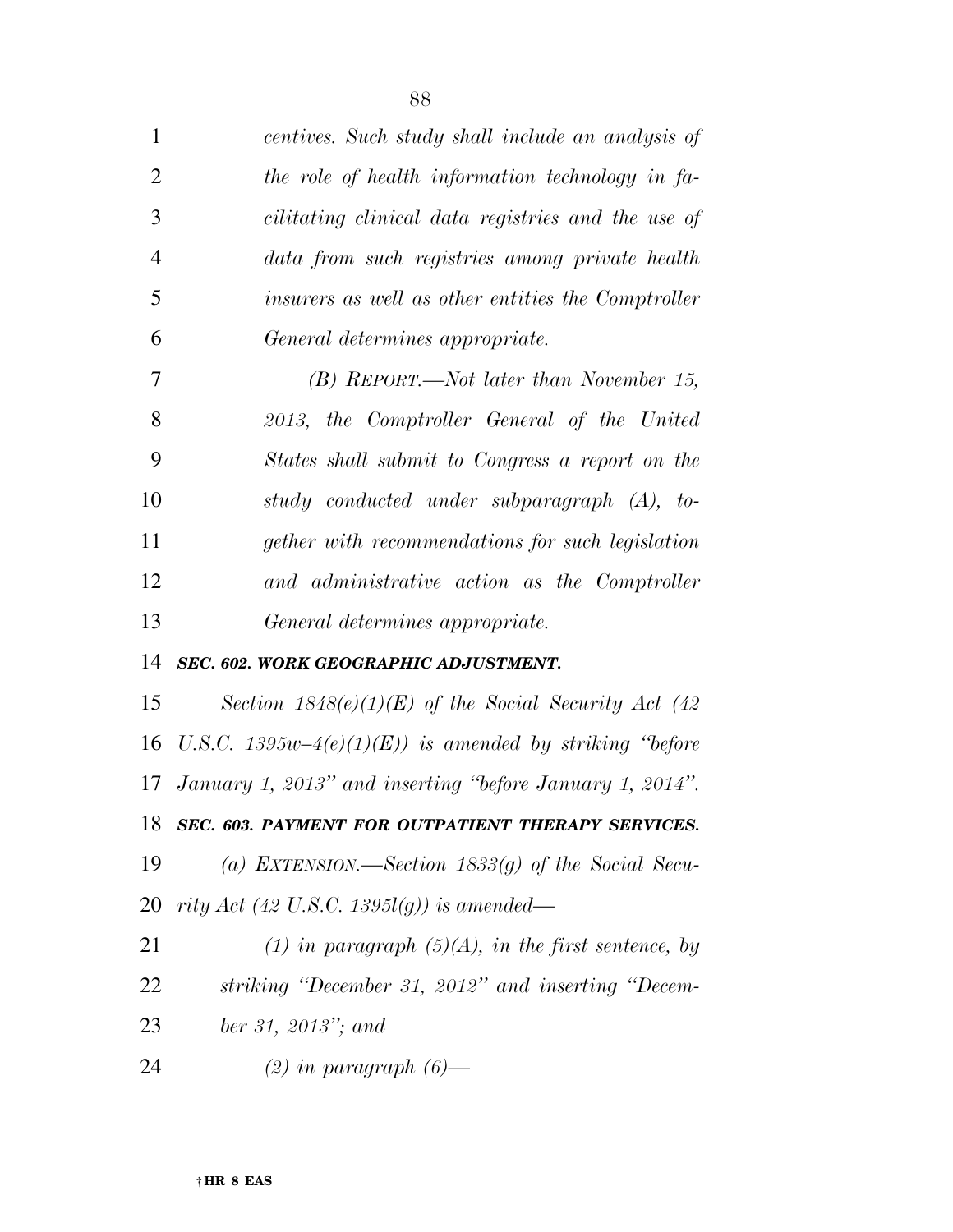| $\mathbf{1}$   | $(A)$ by striking "December 31, 2012" and                         |
|----------------|-------------------------------------------------------------------|
| $\overline{2}$ | <i>inserting "December 31, 2013"; and</i>                         |
| 3              | $(B)$ by inserting "or 2013" after "during                        |
| $\overline{4}$ | $2012$ ".                                                         |
| 5              | (b) APPLICATION OF THERAPY CAP TO THERAPY FUR-                    |
| 6              | NISHED AS PART OF OUTPATIENT CRITICAL ACCESS HOS-                 |
| 7              | PITAL SERVICES.—Section $1833(g)(6)$ of the Social Secu-          |
| 8              | rity Act (42 U.S.C. 1395l(g)(6)), as amended by subsection        |
| 9              | $(a)$ , is amended—                                               |
| 10             | (1) by striking "In applying" and inserting "(A)                  |
| 11             | In applying"; and                                                 |
| 12             | $(2)$ by adding at the end the following new sub-                 |
| 13             | paragraph:                                                        |
| 14             | $\lq (B)(i)$ With respect to outpatient therapy services fur-     |
| 15             | nished beginning on or after January 1, 2013, and before          |
| 16             | January 1, 2014, for which payment is made under section          |
|                | 17 1834 $(g)$ , the Secretary shall count toward the uniform dol- |
|                | 18 lar limitations described in paragraphs (1) and (3) and        |
| 19             | the threshold described in paragraph $(5)(C)$ the amount          |
| 20             | that would be payable under this part if such services were       |
| 21             | paid under section $1834(k)(1)(B)$ instead of being paid          |
| 22             | under section $1834(g)$ .                                         |
| 23             | "(ii) Nothing in clause (i) shall be construed as chang-          |

 *ing the method of payment for outpatient therapy services under section 1834(g).''.*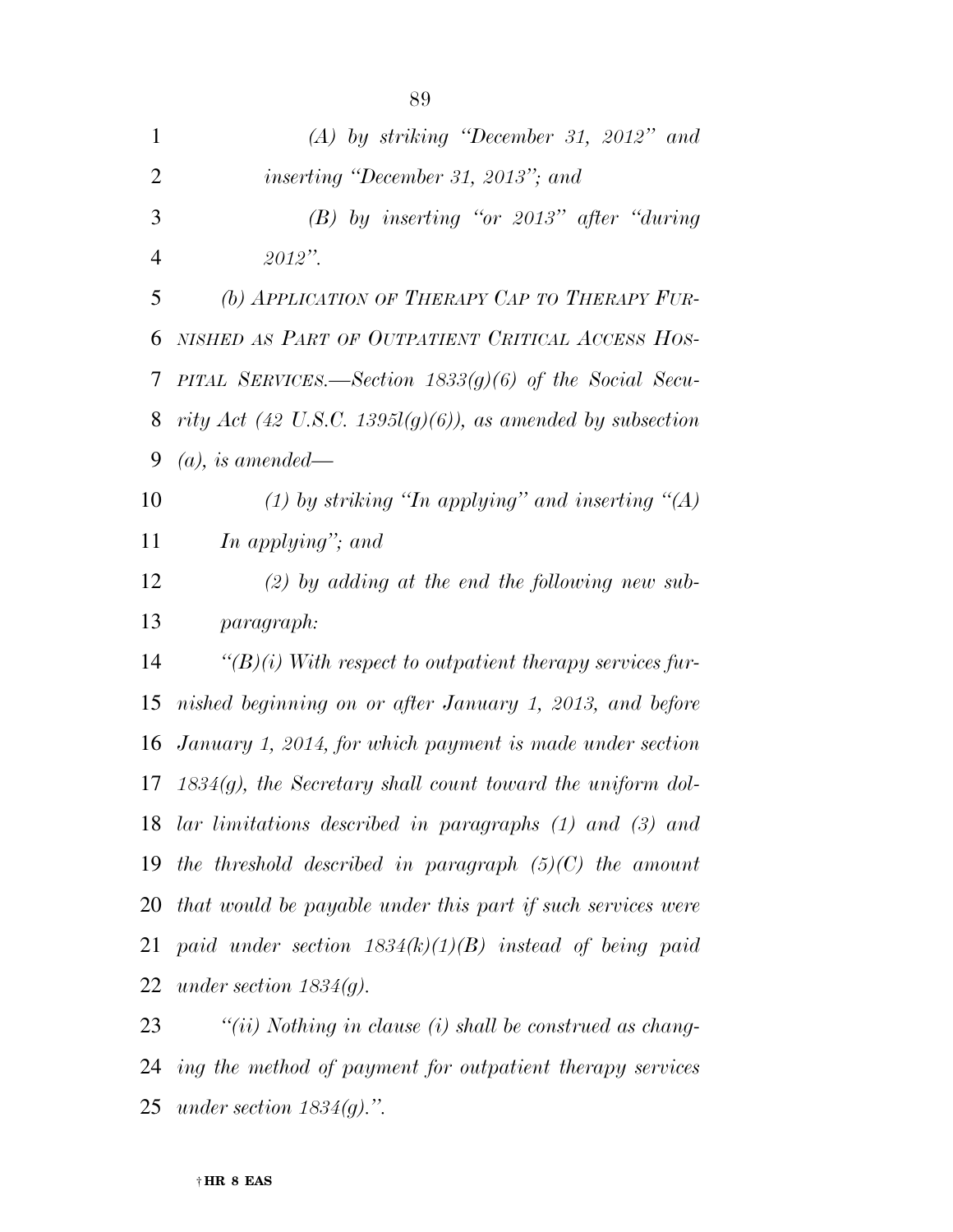*(c) BENEFICIARY PROTECTIONS.—Section 1833(g)(5) of the Social Security Act (42 U.S.C. 1395l(g)(5)) is amend- ed by adding at the end the following new subparagraph: ''(D) With respect to services furnished on or after January 1, 2013, where payment may not be made as a result of application of paragraphs (1) and (3), section 1879 shall apply in the same manner as such section ap- plies to a denial that is made by reason of section 1862(a)(1).''.* 

 *(d) IMPLEMENTATION.—Notwithstanding any other provision of law, the Secretary of Health and Human Serv- ices may implement the provisions of, and the amendments made by, this section by program instruction or otherwise.* 

#### *SEC. 604. AMBULANCE ADD-ON PAYMENTS.*

 *(a) GROUND AMBULANCE.—Section 1834(l)(13)(A) of the Social Security Act (42 U.S.C. 1395m(l)(13)(A)) is amended—* 

 *(1) in the matter preceding clause (i), by strik- ing ''January 1, 2013'' and inserting ''January 1, 2014''; and* 

 *(2) in each of clauses (i) and (ii), by striking ''January 1, 2013'' and inserting ''January 1, 2014'' each place it appears.* 

*(b) AIR AMBULANCE.—Section 146(b)(1) of the Medi-*

*care Improvements for Patients and Providers Act of 2008*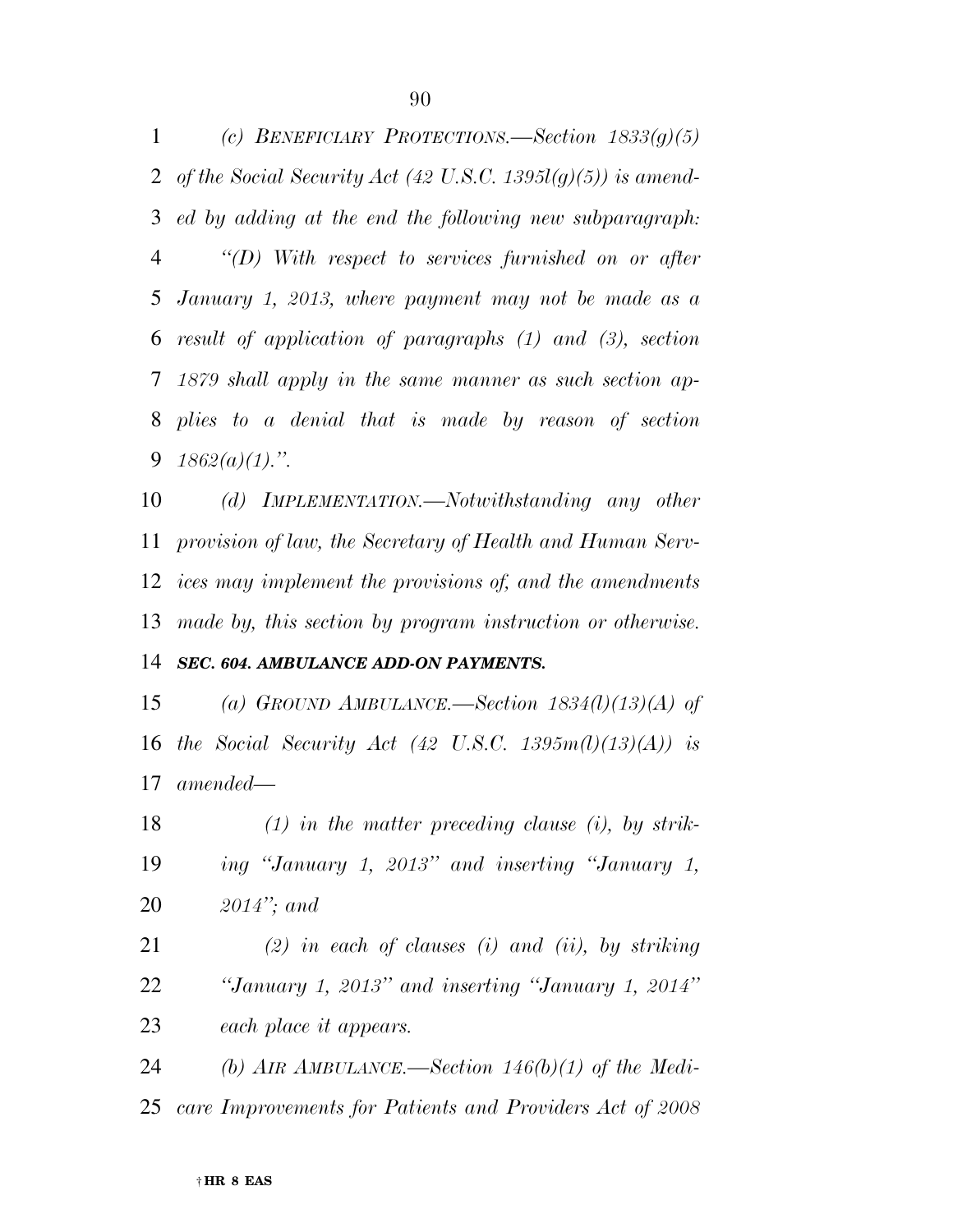*(Public Law 110–275), as amended by sections 3105(b) and 10311(b) of the Patient Protection and Affordable Care Act (Public Law 111–148), section 106(b) of the Medicare and Medicaid Extenders Act of 2010 (Public Law 111–309), sec- tion 306(b) of the Temporary Payroll Tax Cut Continu- ation Act of 2011 (Public Law 112–78), and section 3007(b) of the Middle Class Tax Relief and Job Creation Act of 2012 (Public Law 112–96), is amended by striking ''December 31, 2012'' and inserting ''June 30, 2013''.* 

 *(c) SUPER RURAL AMBULANCE.—Section 1834(l)(12)(A) of the Social Security Act (42 U.S.C. 1395m(l)(12)(A)) is amended in the first sentence by strik- ing ''January 1, 2013'' and inserting ''January 1, 2014''. (d) STUDIES OF AMBULANCE COSTS.—* 

 *(1) IN GENERAL.—The Secretary of Health and Health and Human Services (in this subsection re- ferred to as the ''Secretary'') shall conduct a study of each of the following:* 

 *(A) A study that analyzes data on existing cost reports for ambulance services furnished by hospitals and critical access hospitals, including variation by characteristics of such providers of services.* 

 *(B) A study of the feasibility of obtaining cost data on a periodic basis from all ambulance*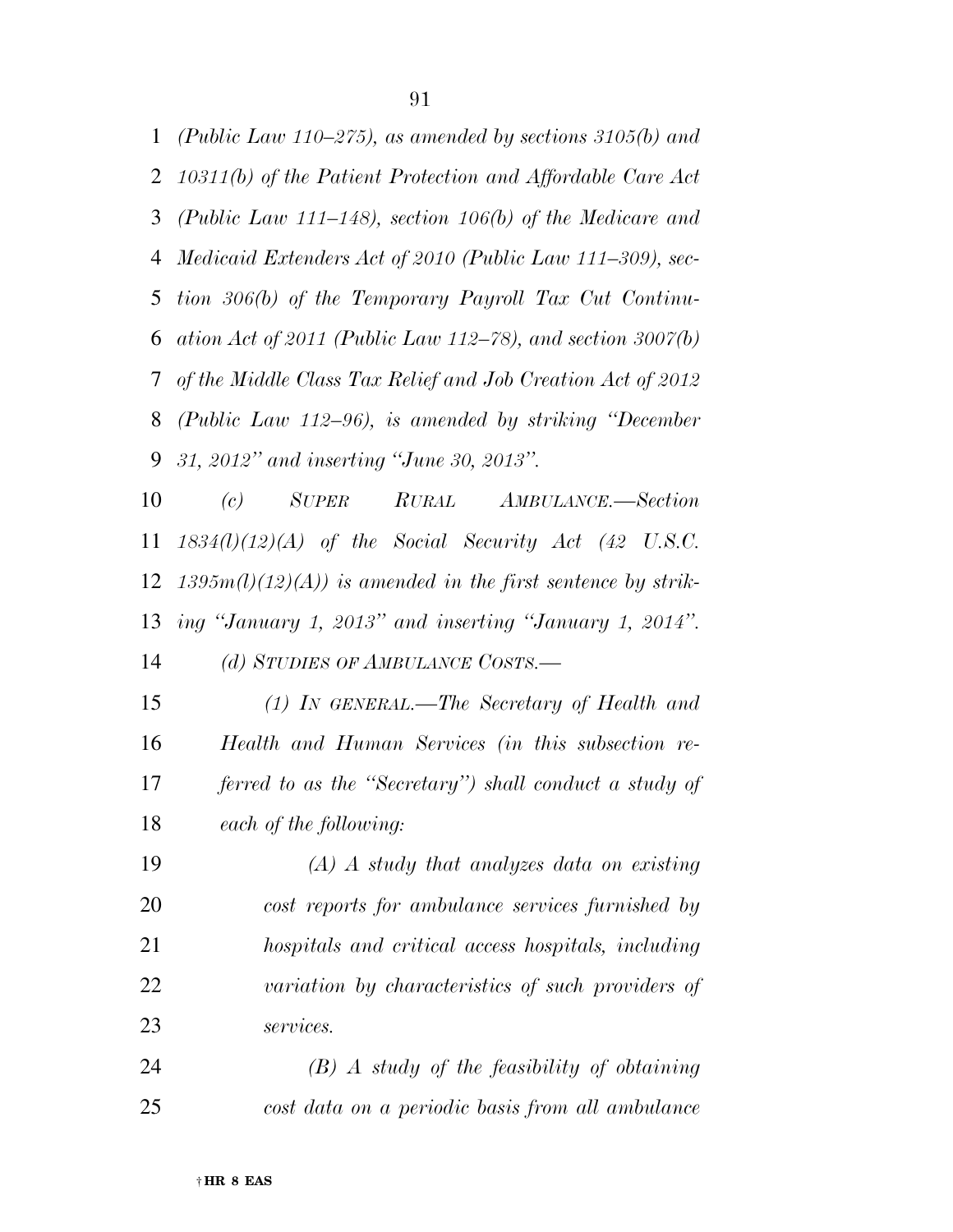| $\mathbf{1}$   | providers of services and suppliers for potential        |
|----------------|----------------------------------------------------------|
| $\overline{2}$ | use in examining the appropriateness of the              |
| 3              | Medicare add-on payments for ground ambu-                |
| $\overline{4}$ | lance services furnished under the fee schedule          |
| 5              | under section $1834(l)$ of the Social Security Act       |
| 6              | $(42 \text{ U.S.C. } 1395m(l))$ and in preparing for fu- |
| 7              | ture reform of such payment system.                      |
| 8              | (2) COMPONENTS OF ONE OF THE STUDIES.—In                 |
| 9              | conducting the study under paragraph $(1)(B)$ , the      |
| 10             | Secretary shall—                                         |
| 11             | $(A)$ consult with industry on the design of             |
| 12             | such cost collection efforts;                            |
| 13             | $(B)$ explore use of cost surveys and cost re-           |
| 14             | ports to collect appropriate cost data and the pe-       |
| 15             | riodicity of such cost data collection;                  |
| 16             | $(C)$ examine the feasibility of development             |
| 17             | of a standard cost reporting tool for providers of       |
| 18             | services and suppliers of ground ambulance serv-         |
| 19             | <i>ices</i> ; and                                        |
| 20             | $(D)$ examine the ability to furnish such cost           |
| 21             | data by various types of ambulance providers of          |
| 22             | services and suppliers, especially by rural and          |
| 23             | super-rural providers of services and suppliers.         |
| 24             | $(3)$ REPORTS.—                                          |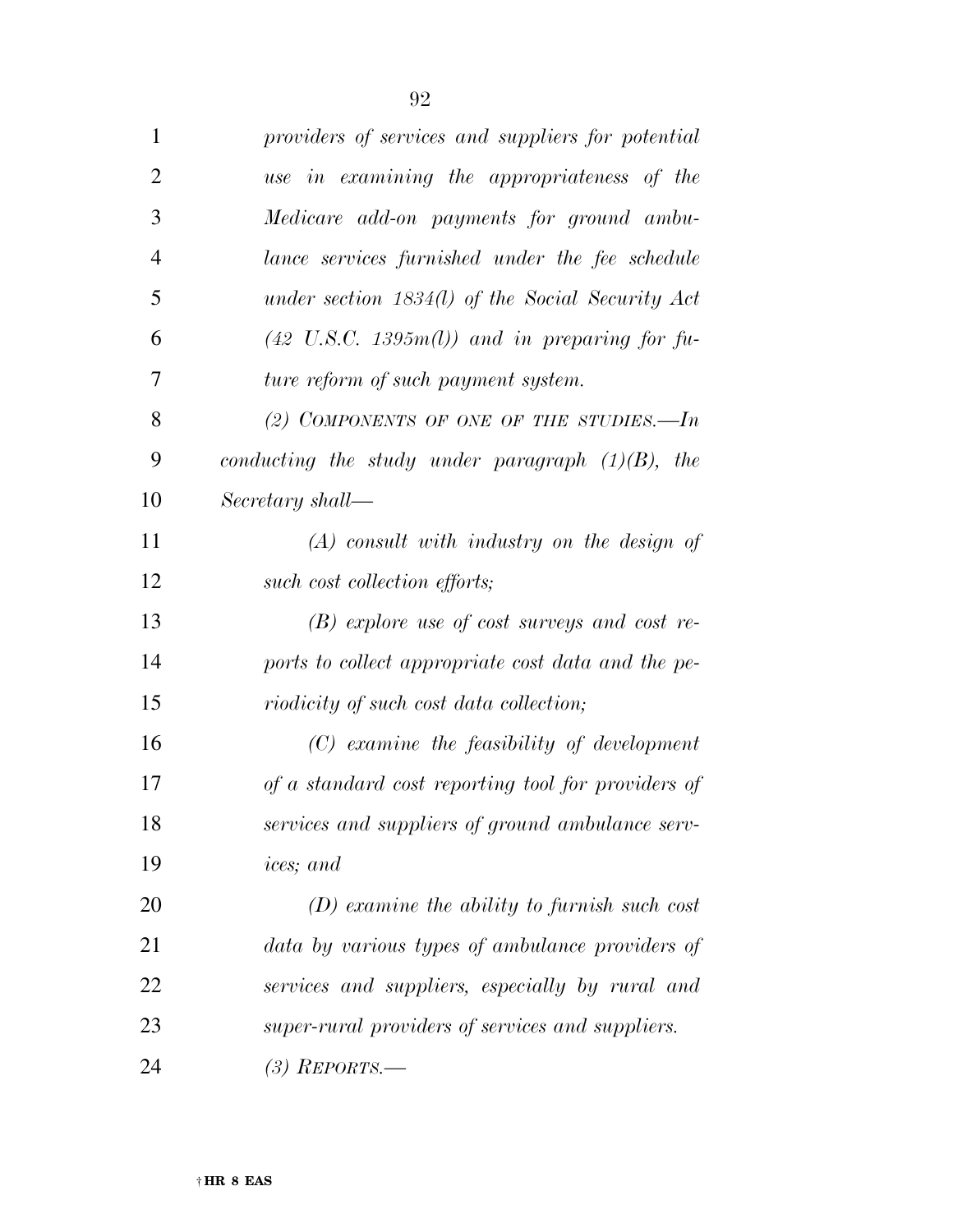| 1              | (A) EXISTING COST REPORTS.—Not later                  |
|----------------|-------------------------------------------------------|
| 2              | than October 1, 2013, the Secretary shall submit      |
| 3              | a report to Congress on the study conducted           |
| $\overline{4}$ | under paragraph $(1)(A)$ , together with rec-         |
| 5              | ommendations for such legislation and adminis-        |
| 6              | trative action as the Secretary determines appro-     |
| 7              | priate.                                               |
| 8              | (B) OBTAINING COST DATA,—Not later than               |
| 9              | July 1, 2014, the Secretary shall submit a report     |
| 10             | to Congress on the study conducted under para-        |
| 11             | graph $(1)(B)$ , together with recommendations for    |
| 12             | such legislation and administrative action as the     |
|                |                                                       |
| 13             | Secretary determines appropriate.                     |
| 14             | SEC. 605. EXTENSION OF MEDICARE INPATIENT HOSPITAL    |
|                | PAYMENT ADJUSTMENT FOR LOW-VOLUME                     |
| 15<br>16       | <b>HOSPITALS.</b>                                     |
|                | Section $1886(d)(12)$ of the Social Security Act (42) |
| 17             | 18 U.S.C. 1395 $ww(d)(12)$ ) is amended—              |
| 19             | $(1)$ in subparagraph $(B)$ , in the matter pre-      |
|                | ceding clause (i), by striking "2013" and inserting   |
|                | " $2014$ ";                                           |
| 20<br>21<br>22 | (2) in subparagraph $(C)(i)$ , by striking "and       |
| 23             | 2012" each place it appears and inserting ", 2012,    |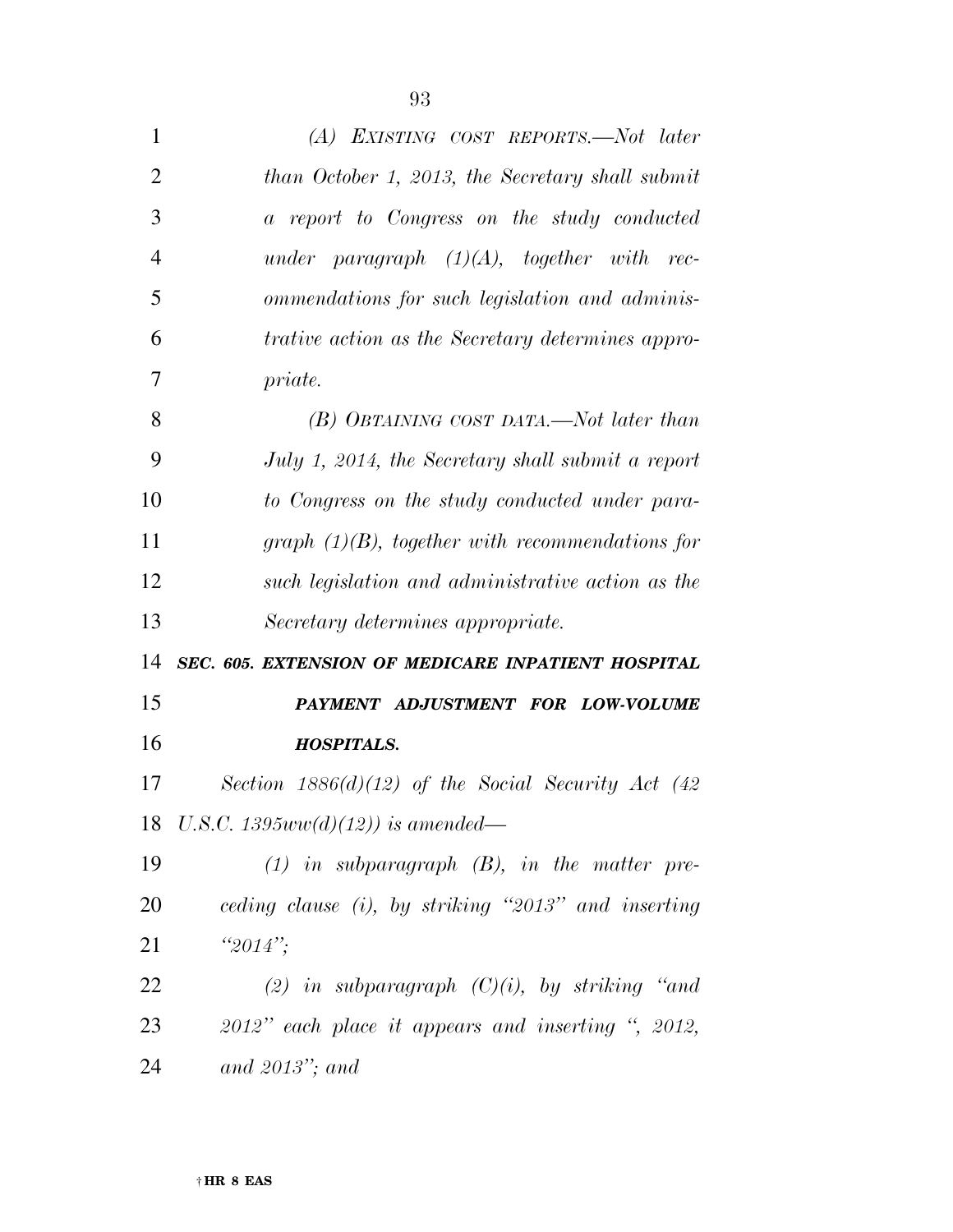| 1  | $(3)$ in subparagraph $(D)$ , by striking "and             |
|----|------------------------------------------------------------|
| 2  | 2012" and inserting ", 2012, and 2013".                    |
| 3  | SEC. 606. EXTENSION OF THE MEDICARE-DEPENDENT HOS-         |
| 4  | PITAL (MDH) PROGRAM.                                       |
| 5  | (a) EXTENSION OF PAYMENT METHODOLOGY.-Sec-                 |
| 6  | tion $1886(d)(5)(G)$ of the Social Security Act (42 U.S.C. |
| 7  | $1395ww(d)(5)(G))$ is amended—                             |
| 8  | $(1)$ in clause (i), by striking "October 1, 2012"         |
| 9  | and inserting "October 1, 2013"; and                       |
| 10 | (2) in clause (ii)(II), by striking "October 1,            |
| 11 | $2012"$ and inserting "October 1, 2013".                   |
| 12 | (b) CONFORMING AMENDMENTS.-                                |
| 13 | (1) EXTENSION OF TARGET AMOUNT.—Section                    |
| 14 | $1886(b)(3)(D)$ of the Social Security Act (42 U.S.C.      |
| 15 | $1395ww(b)(3)(D))$ is amended—                             |
| 16 | $(A)$ in the matter preceding clause (i), by               |
| 17 | striking "October 1, 2012" and inserting "Octo-            |
| 18 | ber 1, $2013$ "; and                                       |
| 19 | $(B)$ in clause (iv), by striking "through fis-            |
| 20 | cal year 2012" and inserting "through fiscal               |
| 21 | year 2013".                                                |
| 22 | (2) PERMITTING HOSPITALS TO DECLINE RE-                    |
| 23 | CLASSIFICATION.—Section $13501(e)(2)$ of the Omni-         |
| 24 | bus Budget Reconciliation Act of 1993 (42 U.S.C.           |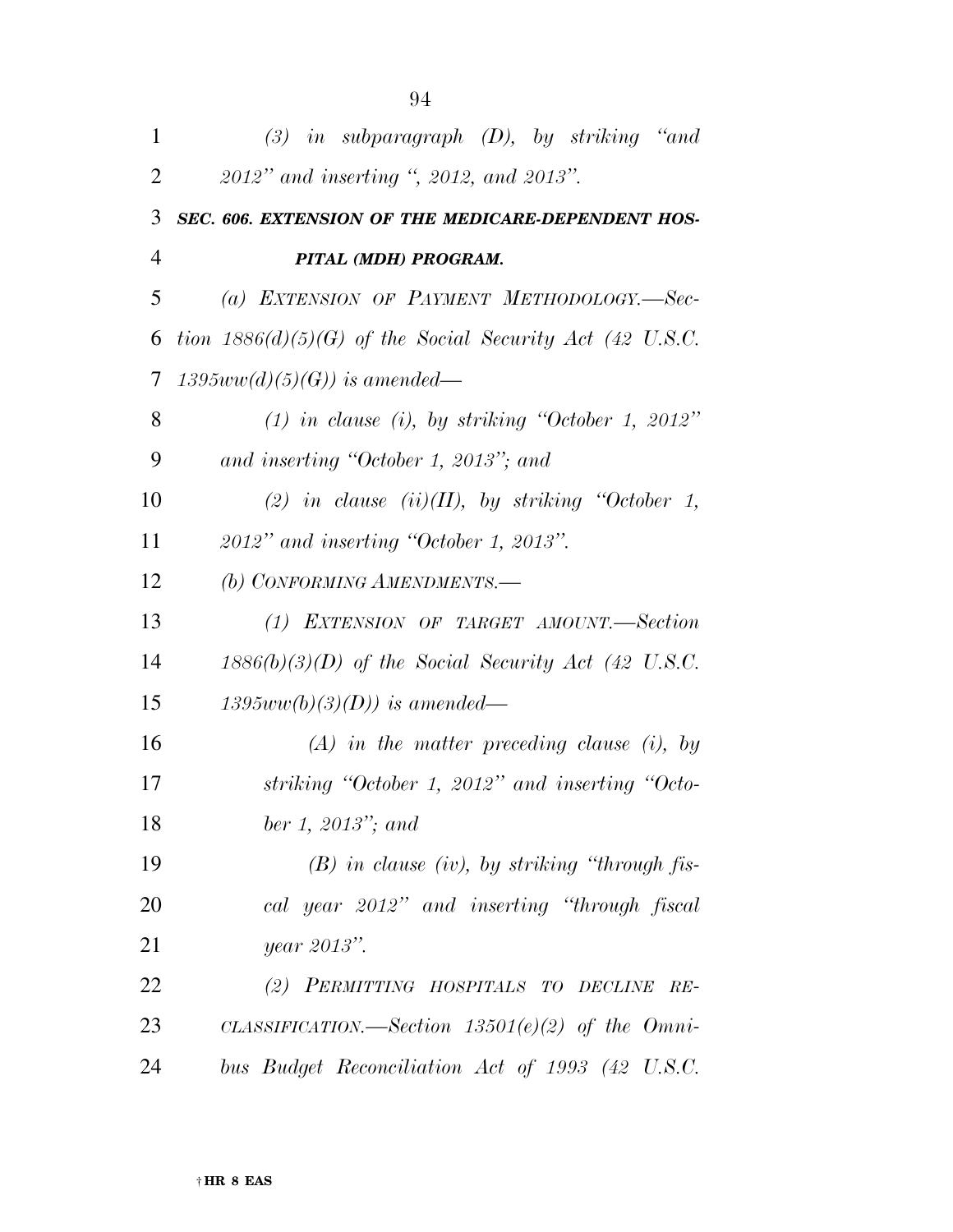| $\mathbf{1}$   | 1395ww note) is amended by striking "through fiscal           |
|----------------|---------------------------------------------------------------|
| $\overline{2}$ | year 2012" and inserting "through fiscal year 2013".          |
| 3              | SEC. 607. EXTENSION FOR SPECIALIZED MEDICARE ADVAN-           |
| $\overline{4}$ | TAGE PLANS FOR SPECIAL NEEDS INDIVID-                         |
| 5              | <b>UALS.</b>                                                  |
| 6              | Section $1859(f)(1)$ of the Social Security Act (42)          |
| 7              | U.S.C. 1395w-28(f)(1)) is amended by striking "2014" and      |
| 8              | <i>inserting</i> "2015".                                      |
| 9              | SEC. 608. EXTENSION OF MEDICARE REASONABLE COST               |
| 10             | <b>CONTRACTS.</b>                                             |
| 11             | Section $1876(h)(5)(C)(ii)$ of the Social Security Act        |
|                | 12 (42 U.S.C. 1395mm(h)(5)(C)(ii)) is amended, in the matter  |
| 13             | preceding subclause $(I)$ , by striking "January 1, 2013" and |
|                | 14 <i>inserting "January 1, 2014"</i> .                       |
| 15             | <b>SEC. 609. PERFORMANCE IMPROVEMENT.</b>                     |
| 16             | (a) EXTENSION OF FUNDING FOR CONTRACT WITH                    |
| 17             | CONSENSUS-BASED ENTITY REGARDING PERFORMANCE                  |
|                | 18 MEASUREMENT.                                               |
| 19             | (1) IN GENERAL.—Section 1890(d) of the Social                 |
| 20             | Security Act (42 U.S.C. 1395 $aaa(d)$ ) is amended by         |
| 21             | striking "fiscal years 2009 through 2012" and insert-         |
| 22             | ing "fiscal years 2009 through 2013".                         |
| 23             | (2) REVISION TO DUTIES.—Section $1890(b)$ of                  |
| 24             | the Social Security Act $(42 \text{ U.S.C. } 1395aaa(b))$ is  |
| 25             | amended by striking paragraph (4).                            |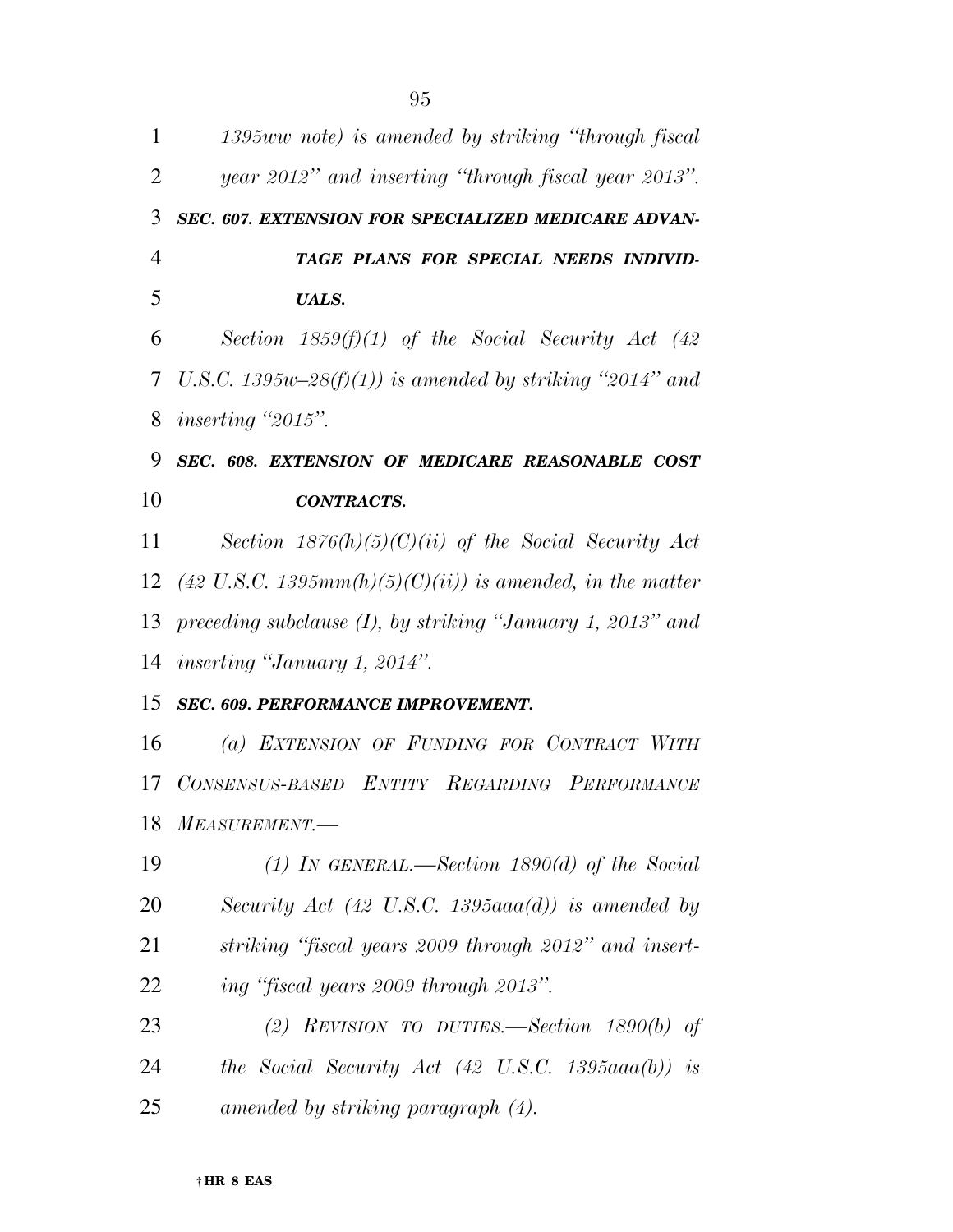*(b) PROVIDING DATA FOR PERFORMANCE IMPROVE-MENT IN A TIMELY MANNER.—* 

| 3  | $(1)$ In GENERAL.—The Secretary of Health and         |
|----|-------------------------------------------------------|
| 4  | Human Services (in this subsection referred to as the |
| 5  | "Secretary") shall develop a strategy to provide data |
| 6  | for performance improvement in a timely manner to     |
| 7  | applicable providers under the Medicare program       |
| 8  | under title XVIII of the Social Security Act (42      |
| 9  | U.S.C. 1395 et seq.), including with respect to the   |
| 10 | provision of the following:                           |
| 11 | (A) Utilization data, including such data             |
| 12 | for items and services under parts A, B, and D        |
| 13 | of the Medicare program.                              |
| 14 | (B) Feedback on quality data submitted by             |
| 15 | the applicable provider under the Medicare pro-       |
| 16 | gram.                                                 |
| 17 | $(2)$ CONSIDERATIONS.—In developing the strat-        |
| 18 | egy under paragraph (1), the Secretary shall con-     |
| 19 | $sider -$                                             |
| 20 | $(A)$ the type of applicable provider receiving       |
| 21 | the data;                                             |
| 22 | $(B)$ the frequency of providing the data so          |
| 23 | that it can be the most relevant in improving         |
| 24 | provider performance;                                 |
| 25 | $(C)$ risk adjustment methods;                        |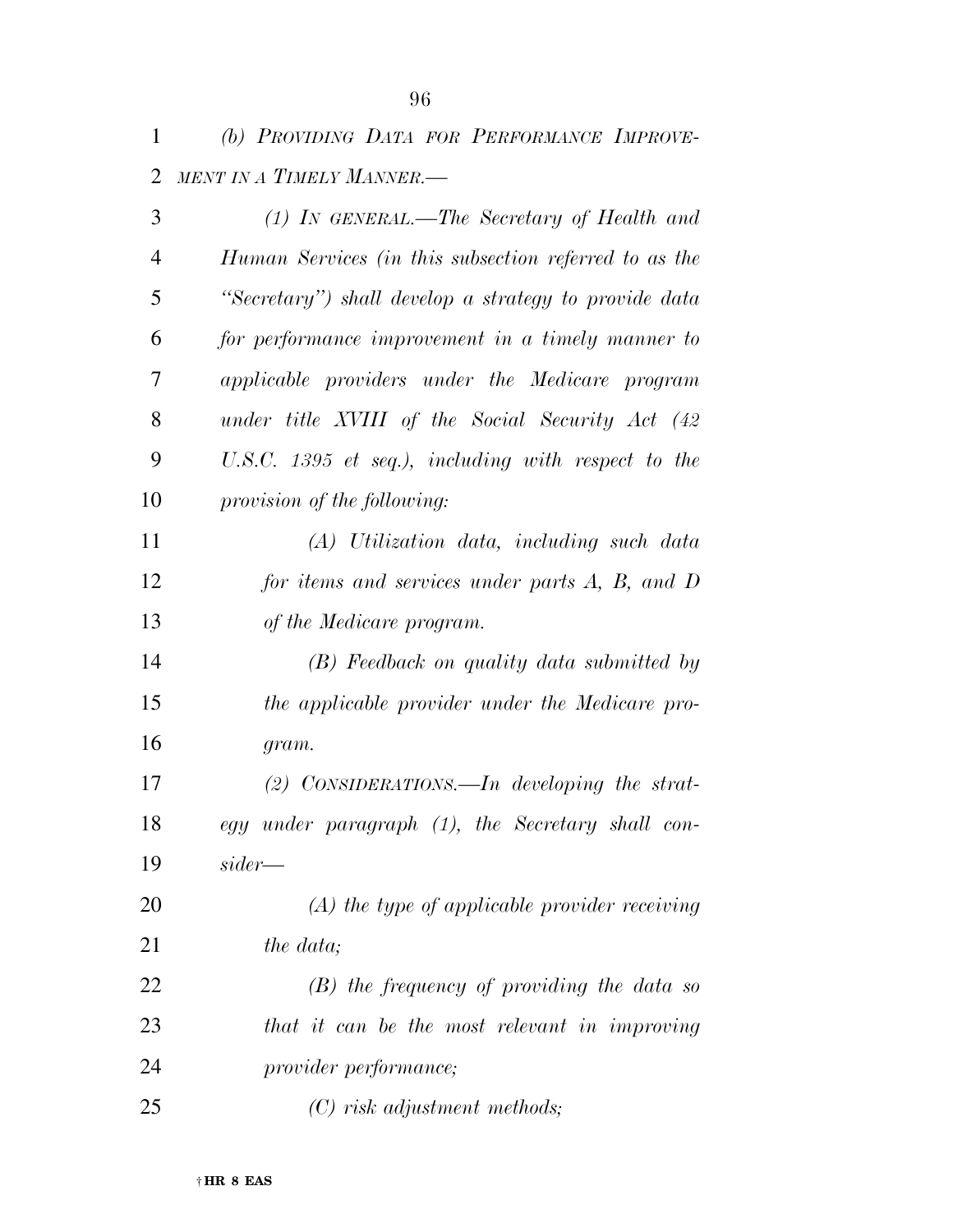| $\mathbf{1}$   | $(D)$ presentation of the data in a meaning-         |
|----------------|------------------------------------------------------|
| $\overline{2}$ | ful manner and easily understandable format;         |
| 3              | $(E)$ with respect to utilization data, the          |
| 4              | provision of data that the Secretary determines      |
| 5              | would be useful to improve the performance of        |
| 6              | the type of applicable provider involved; and        |
| 7              | $(F)$ administrative costs involved with pro-        |
| 8              | viding data.                                         |
| 9              | (3) SUBMISSION AND AVAILABILITY OF INITIAL           |
| 10             | STRATEGY.—Not later than 1 year after the date of    |
| 11             | the enactment of this Act, the Secretary shall—      |
| 12             | $(A)$ submit to the relevant committees of           |
| 13             | Congress the strategy described in paragraph $(1)$ ; |
| 14             | and                                                  |
| 15             | $(B)$ post such strategy on the website of the       |
| 16             | Centers for Medicare & Medicaid Services.            |
| 17             | (4) STRATEGY UPDATE.—                                |
| 18             | (A) FEEDBACK FROM STAKEHOLDERS.-The                  |
| 19             | Secretary shall seek feedback from stakeholders      |
| 20             | on the initial strategy submitted under para-        |
| 21             | $graph(3)$ .                                         |
| 22             | (B) STRATEGY UPDATE.—The Secretary                   |
| 23             | shall                                                |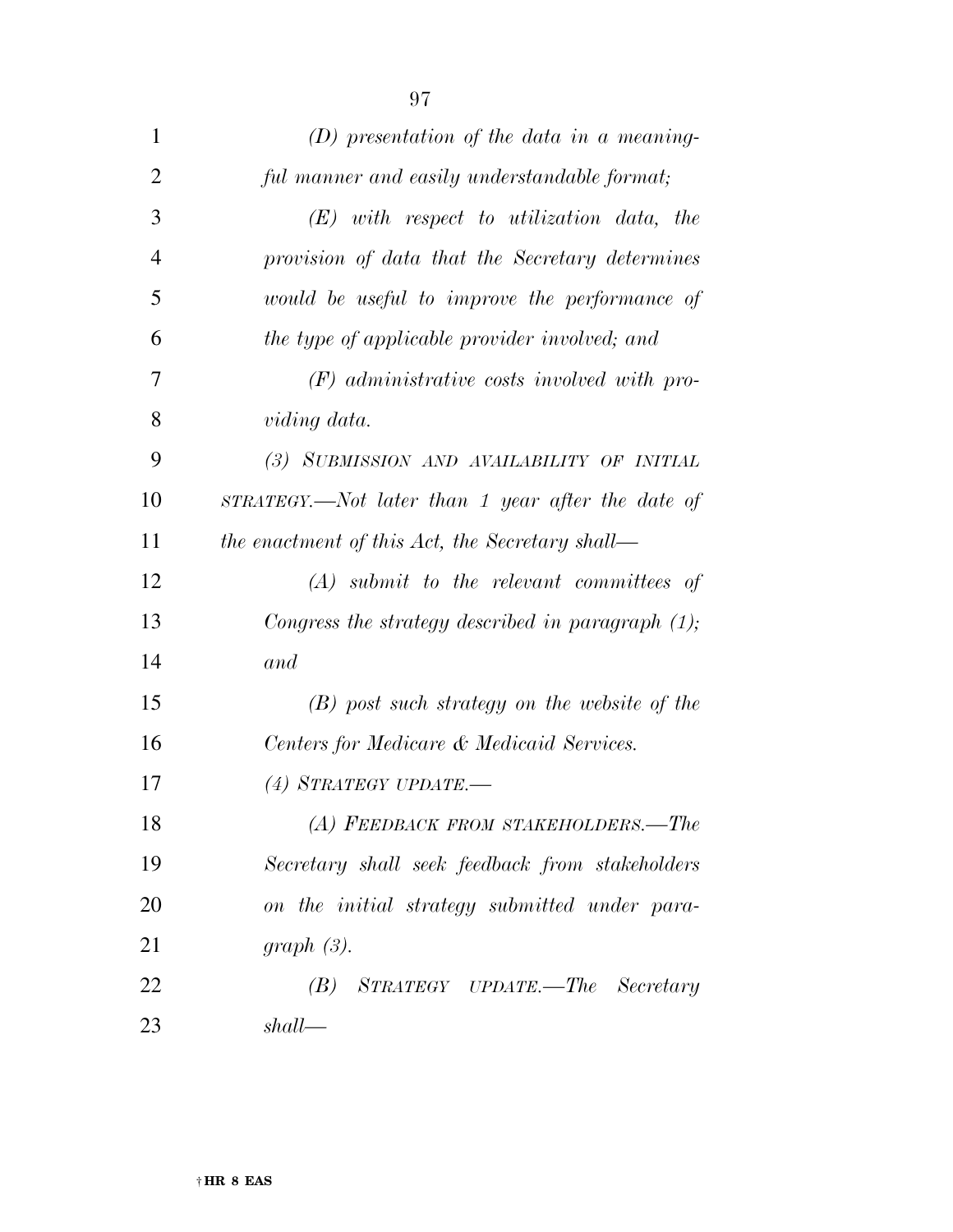| $\mathbf{1}$   | $(i)$ update the strategy described in           |
|----------------|--------------------------------------------------|
| $\overline{2}$ | paragraph (1) based on the feedback sub-         |
| 3              | mitted under subparagraph $(A)$ ; and            |
| $\overline{4}$ | $(ii)$ not later than 18 months after the        |
| 5              | date of the enactment of this $Act$ —            |
| 6              | $(I)$ submit such updated strategy               |
| 7              | to the relevant committees of Congress;          |
| 8              | and                                              |
| 9              | $(II)$ post such updated strategy on             |
| 10             | the website of the Centers for Medicare          |
| 11             | & Medicaid Services.                             |
| 12             | (5) GAO STUDY AND REPORT ON PRIVATE SEC-         |
| 13             | TOR INFORMATION SHARING ACTIVITIES.-             |
| 14             | (A) STUDY.—The Comptroller General of            |
| 15             | the United States (in this paragraph referred to |
| 16             | as the "Comptroller General") shall conduct a    |
| 17             | study on information sharing activities. Such    |
| 18             | study shall include an analysis of-              |
| 19             | (i) how private sector entities share            |
| 20             | timely data with hospitals, physicians, and      |
| 21             | other providers and what lessons can be          |
| 22             | <i>learned from those activities;</i>            |
| 23             | (ii) how the Medicare program cur-               |
| 24             | rently shares data with providers, including     |
| 25             | what data is provided and to which pro-          |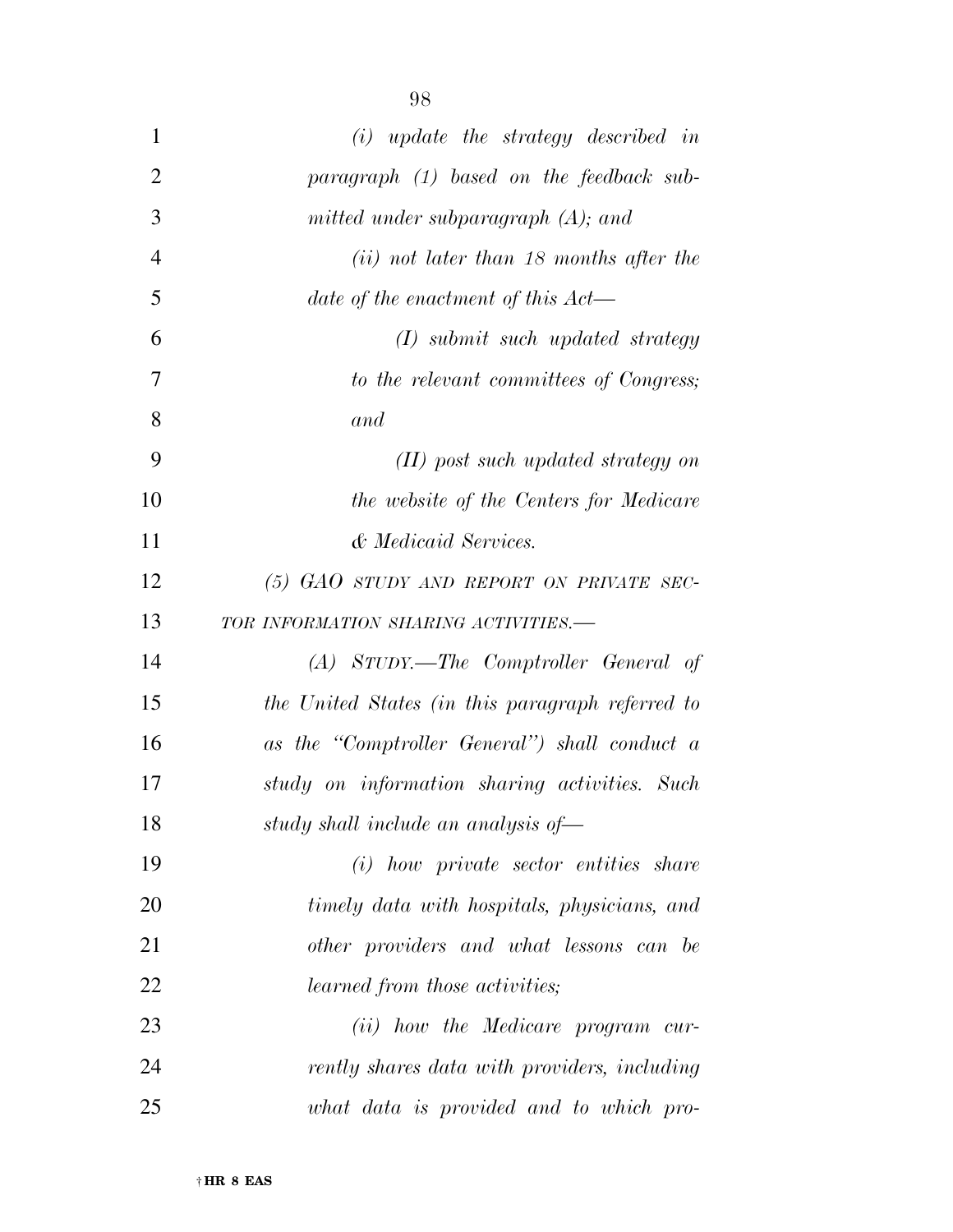| $\mathbf{1}$   | viders, and what divisions within the Cen-        |
|----------------|---------------------------------------------------|
| $\overline{2}$ | ters for Medicare & Medicaid Services over-       |
| 3              | see those efforts;                                |
| $\overline{4}$ | $(iii)$ what, if any, differences there are       |
| 5              | between the private sector and the Medicare       |
| 6              | program under title XVIII of the Social Se-       |
| 7              | curity Act (42 U.S.C. 1395 et seq.) in terms      |
| 8              | of sharing data; and                              |
| 9              | $(iv)$ what, if any, barriers there are for       |
| 10             | the Centers for Medicare & Medicaid Serv-         |
| 11             | ices to sharing timely data with applicable       |
| 12             | providers and recommendations to elimi-           |
| 13             | nate or reduce such barriers.                     |
| 14             | $(B)$ REPORT.—Not later than 8 months             |
| 15             | after the date of the enactment of this Act, the  |
| 16             | Comptroller General shall submit to the relevant  |
| 17             | committees of Congress a report containing the    |
| 18             | results of the study conducted under subpara-     |
| 19             | $graph (A)$ , together with recommendations for   |
| 20             | such legislation and administrative action as the |
| 21             | Comptroller General determines appropriate.       |
| 22             | $(6)$ DEFINITIONS.—In this subsection:            |
| 23             | $(A)$ APPLICABLE PROVIDER.—The<br><i>term</i>     |
| 24             | "applicable provider" means the following:        |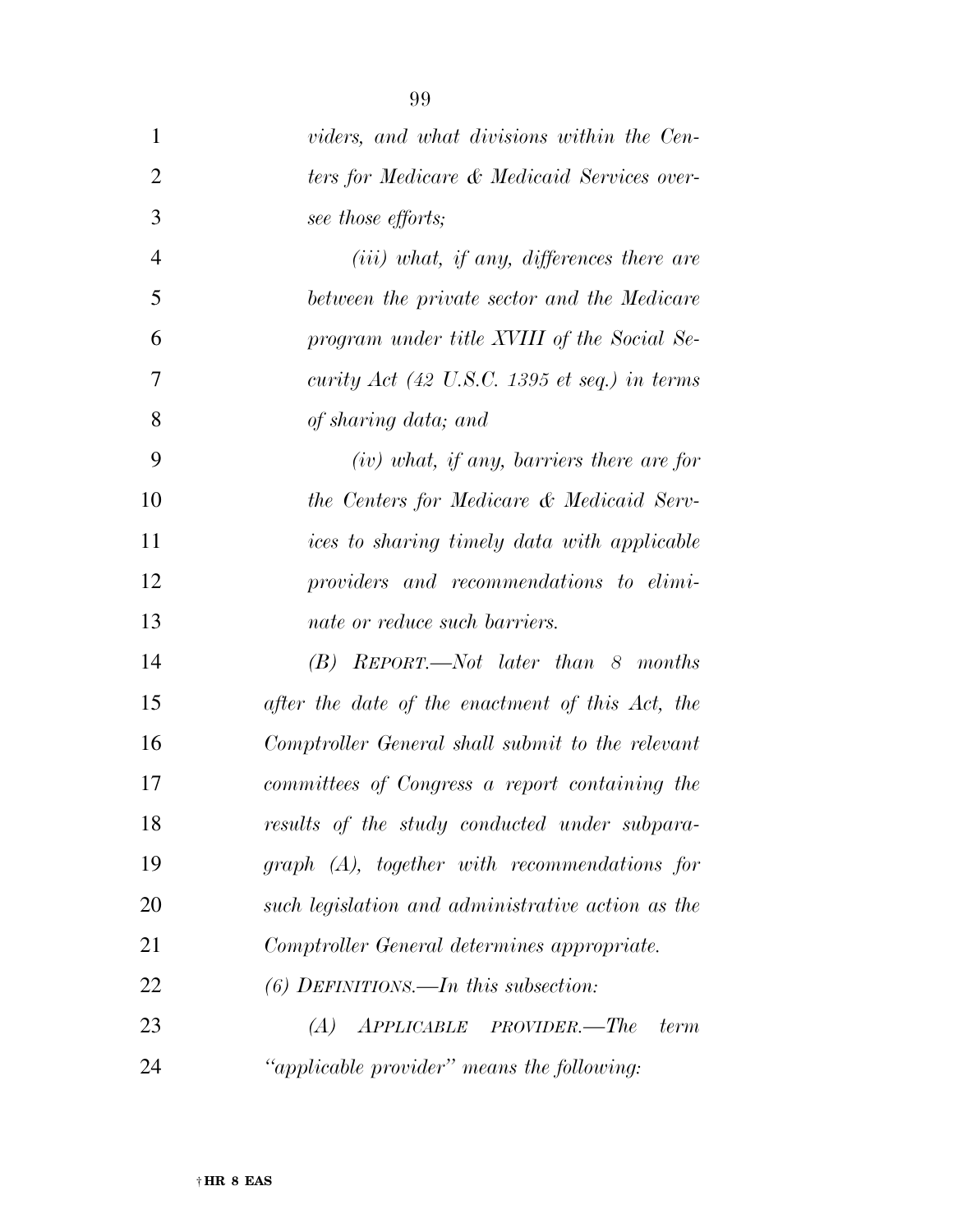| $\mathbf{1}$   | $(i)$ A critical access hospital (as de-                  |
|----------------|-----------------------------------------------------------|
| $\overline{2}$ | fined in section $1861(mm)(1)$ of the Social              |
| 3              | Security Act (42 U.S.C. 1395 $xx(mm)(1))$ ).              |
| $\overline{4}$ | $(ii)$ A hospital (as defined in section                  |
| 5              | $1861(e)$ of such Act (42 U.S.C. 1395 $x(e)$ )).          |
| 6              | $(iii)$ A physician (as defined in section                |
| 7              | $1861(r)$ of such Act (42 U.S.C. $1395x(r)$ )).           |
| 8              | (iv) Any other provider the Secretary                     |
| 9              | determines should receive the information                 |
| 10             | described in subsection $(a)$ .                           |
| 11             | (B) PERFORMANCE IMPROVEMENT.—The                          |
| 12             | term "performance improvement" means im-                  |
| 13             | provements in quality, reducing per capita costs,         |
| 14             | and other criteria the Secretary determines ap-           |
| 15             | <i>propriate.</i>                                         |
| 16             | SEC. 610. EXTENSION OF FUNDING OUTREACH AND ASSIST-       |
| 17             | <b>ANCE FOR LOW-INCOME PROGRAMS.</b>                      |
| 18             | (a) ADDITIONAL FUNDING FOR STATE HEALTH INSUR-            |
| 19             | ANCE PROGRAMS.—Subsection $(a)(1)(B)$ of section 119 of   |
| 20             | the Medicare Improvements for Patients and Providers Act  |
| 21             | of $2008$ (42 U.S.C. 1395b-3 note), as amended by section |
| 22             | 3306 of the Patient Protection and Affordable Care Act    |
| 23             | Public Law $111-148$ ), is amended—                       |

*(1) in clause (i), by striking ''and'' at the end;*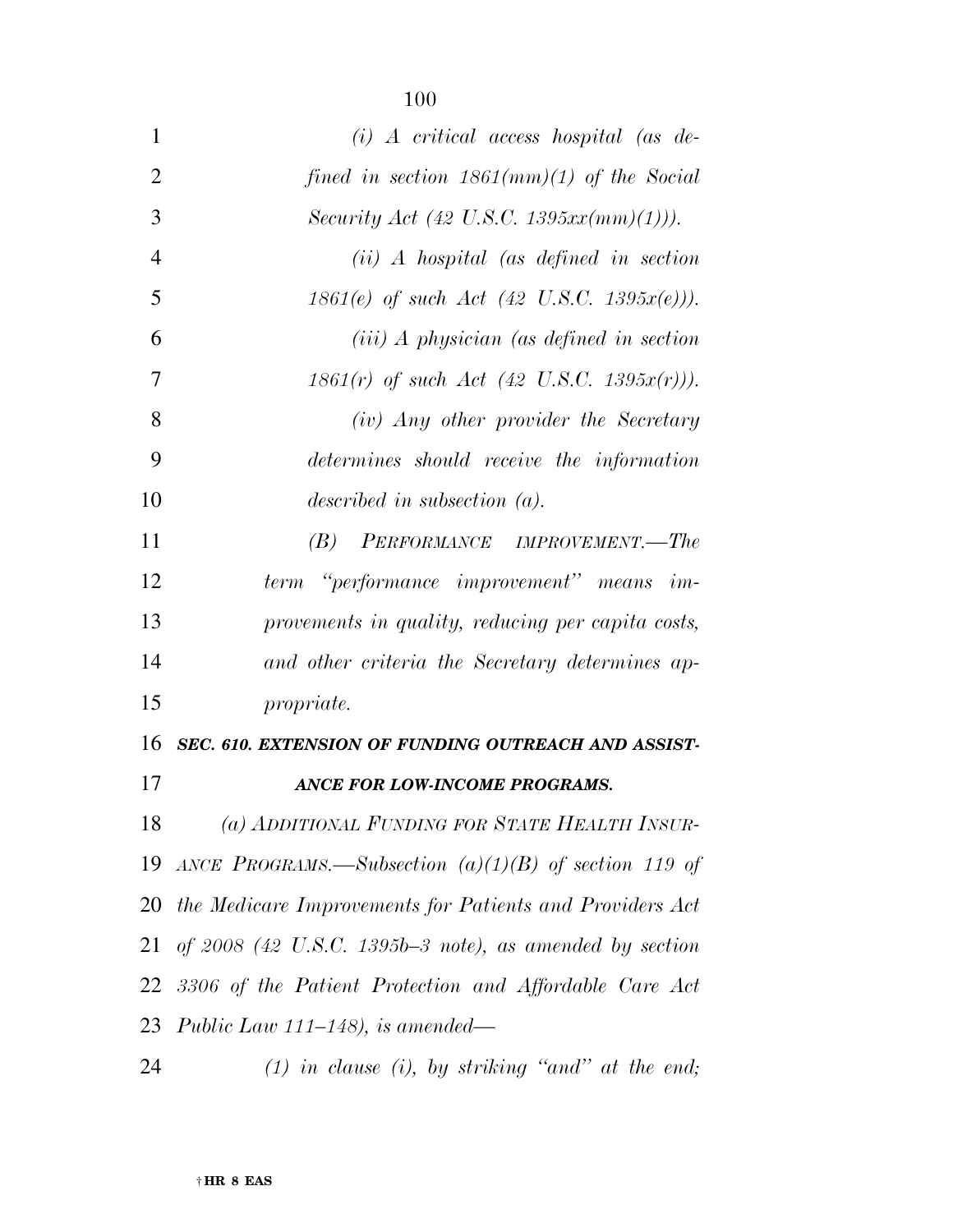| $\mathbf{1}$   | $(2)$ in clause (ii), by striking the period at the      |
|----------------|----------------------------------------------------------|
| $\overline{2}$ | end and inserting "; and"; and                           |
| 3              | $(3)$ by inserting after clause (ii) the following       |
| 4              | new clause:                                              |
| 5              | "(iii) for fiscal year 2013, of                          |
| 6              | \$7,500,000."                                            |
| 7              | (b) ADDITIONAL FUNDING FOR AREA AGENCIES ON              |
| 8              | $AGING$ —Subsection (b)(1)(B) of such section 119, as so |
| 9              | amended, is amended—                                     |
| 10             | $(1)$ in clause $(i)$ , by striking "and" at the end;    |
| 11             | $(2)$ in clause (ii), by striking the period at the      |
| 12             | end and inserting "; and"; and                           |
| 13             | $(3)$ by inserting after clause (ii) the following       |
| 14             | new clause:                                              |
| 15             | "(iii) for fiscal year 2013, of                          |
| 16             | \$7,500,000."                                            |
| 17             | (c) ADDITIONAL FUNDING FOR AGING AND DISABILITY          |
| 18             | RESOURCE CENTERS.—Subsection $(c)(1)(B)$ of such section |
| 19             | $119$ , as so amended, is amended—                       |
| 20             | $(1)$ in clause (i), by striking "and" at the end;       |
| 21             | $(2)$ in clause (ii), by striking the period at the      |
| 22             | end and inserting "; and"; and                           |
| 23             | $(3)$ by inserting after clause (ii) the following       |
| 24             | new clause:                                              |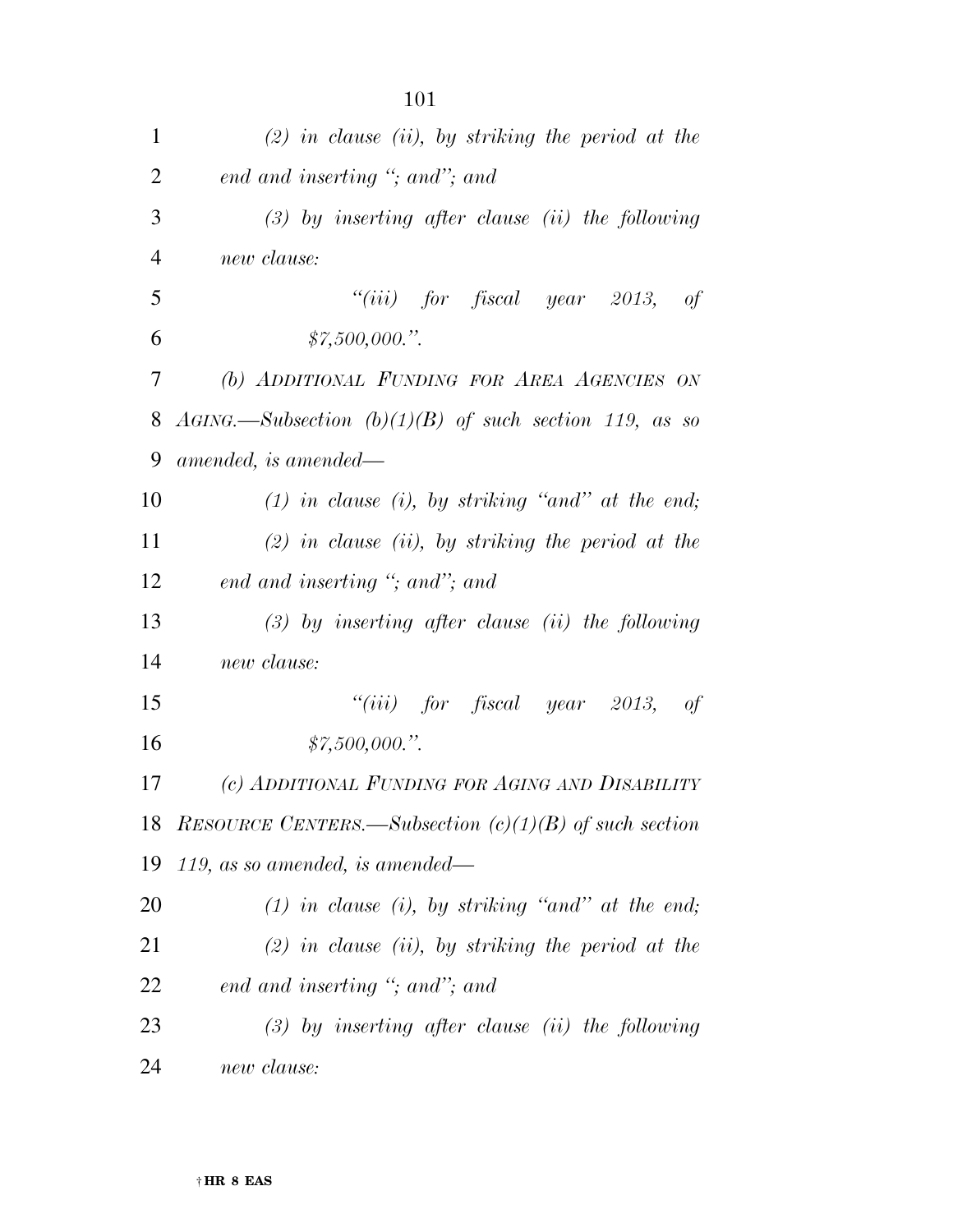| 1              | "(iii) for fiscal year 2013, of                                   |
|----------------|-------------------------------------------------------------------|
| $\overline{2}$ | \$5,000,000."                                                     |
| 3              | (d) ADDITIONAL FUNDING FOR CONTRACT WITH THE                      |
| 4              | NATIONAL CENTER FOR BENEFITS AND OUTREACH EN-                     |
| 5              | ROLLMENT.—Subsection $(d)(2)$ of such section 119, as so          |
| 6              | amended, is amended—                                              |
| 7              | $(1)$ in clause (i), by striking "and" at the end;                |
| 8              | $(2)$ in clause (ii), by striking the period at the               |
| 9              | end and inserting "; and"; and                                    |
| 10             | $(3)$ by inserting after clause (ii) the following                |
| 11             | new clause:                                                       |
| 12             | "(iii) for fiscal year 2013,<br>-of                               |
| 13             | \$5,000,000."                                                     |
| 14             | <b>Subtitle B—Other Health</b>                                    |
| 15             | <i>Extensions</i>                                                 |
| 16             | SEC. 621. EXTENSION OF THE QUALIFYING INDIVIDUAL (QI)             |
| 17             | PROGRAM.                                                          |
|                | 18 (a) EXTENSION.—Section $1902(a)(10)(E)(iv)$ of the             |
|                | 19 Social Security Act (42 U.S.C. 1396a(a)(10)(E)(iv)) is         |
|                | 20 amended by striking "2012" and inserting "2013".               |
| 21             | (b) EXTENDING TOTAL AMOUNT AVAILABLE FOR AL-                      |
|                | 22 <i>LOCATION.—Section 1933(g)</i> of such Act (42 U.S.C. 1396u- |
|                | 23 $\beta(g)$ ) is amended—                                       |
| 24             | $(1)$ in paragraph $(2)$ —                                        |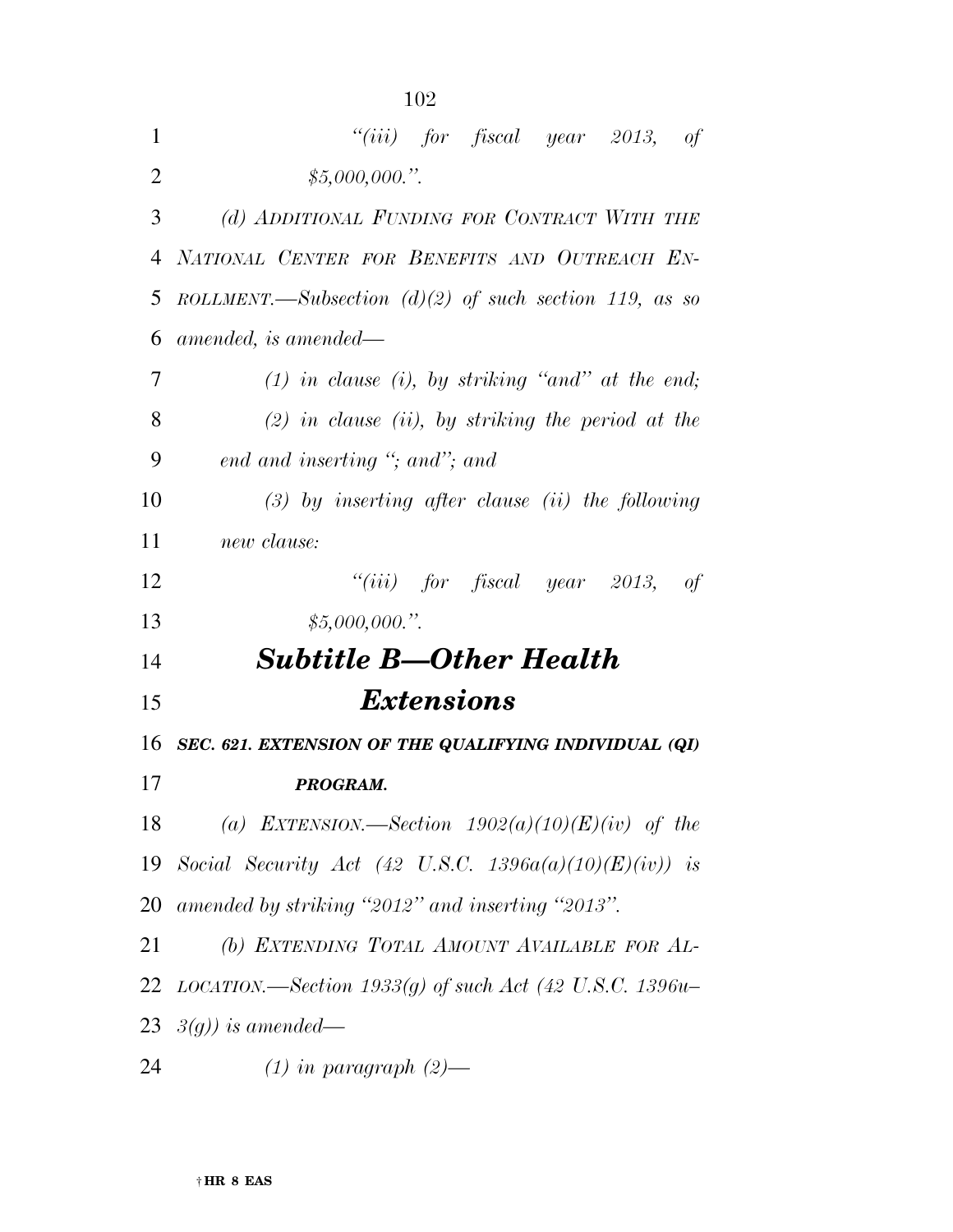| 1              | $(A)$ in subparagraph $(Q)$ , by striking "and"            |
|----------------|------------------------------------------------------------|
| $\overline{2}$ | <i>after the semicolon;</i>                                |
| 3              | $(B)$ in subparagraph $(R)$ , by striking the              |
| $\overline{4}$ | period at the end and inserting a semicolon; and           |
| 5              | $(C)$ by adding at the end the following new               |
| 6              | subparagraphs:                                             |
| 7              | "(S) for the period that begins on January                 |
| 8              | $1, 2013,$ and ends on September 30, 2013, the             |
| 9              | total allocation amount is $$485,000,000;$ and             |
| 10             | $\lq (T)$ for the period that begins on October            |
| 11             | $1, 2013,$ and ends on December 31, 2013, the              |
| 12             | total allocation amount is $$300,000,000."$ ; and          |
| 13             | $(2)$ in paragraph $(3)$ , in the matter preceding         |
| 14             | subparagraph $(A)$ , by striking "or $(R)$ " and inserting |
| 15             | " $(R)$ , or $(T)$ ".                                      |
| 16             | SEC. 622. EXTENSION OF TRANSITIONAL MEDICAL ASSIST-        |
| 17             | ANCE (TMA).                                                |
| 18             | Sections $1902(e)(1)(B)$ and $1925(f)$ of the Social Secu- |
| 19             | rity Act (42 U.S.C. 1396a(e)(1)(B), 1396r-6(f)) are each   |
| 20             | amended by striking "2012" and inserting "2013".           |
| 21             | SEC. 623. EXTENSION OF MEDICAID AND CHIP EXPRESS           |
| 22             | <b>LANE OPTION.</b>                                        |
| 23             | Section $1902(e)(13)(I)$ of the Social Security Act (42)   |
| 24             | U.S.C. $1396a(e)(13)(I)$ is amended by striking "2013" and |
|                |                                                            |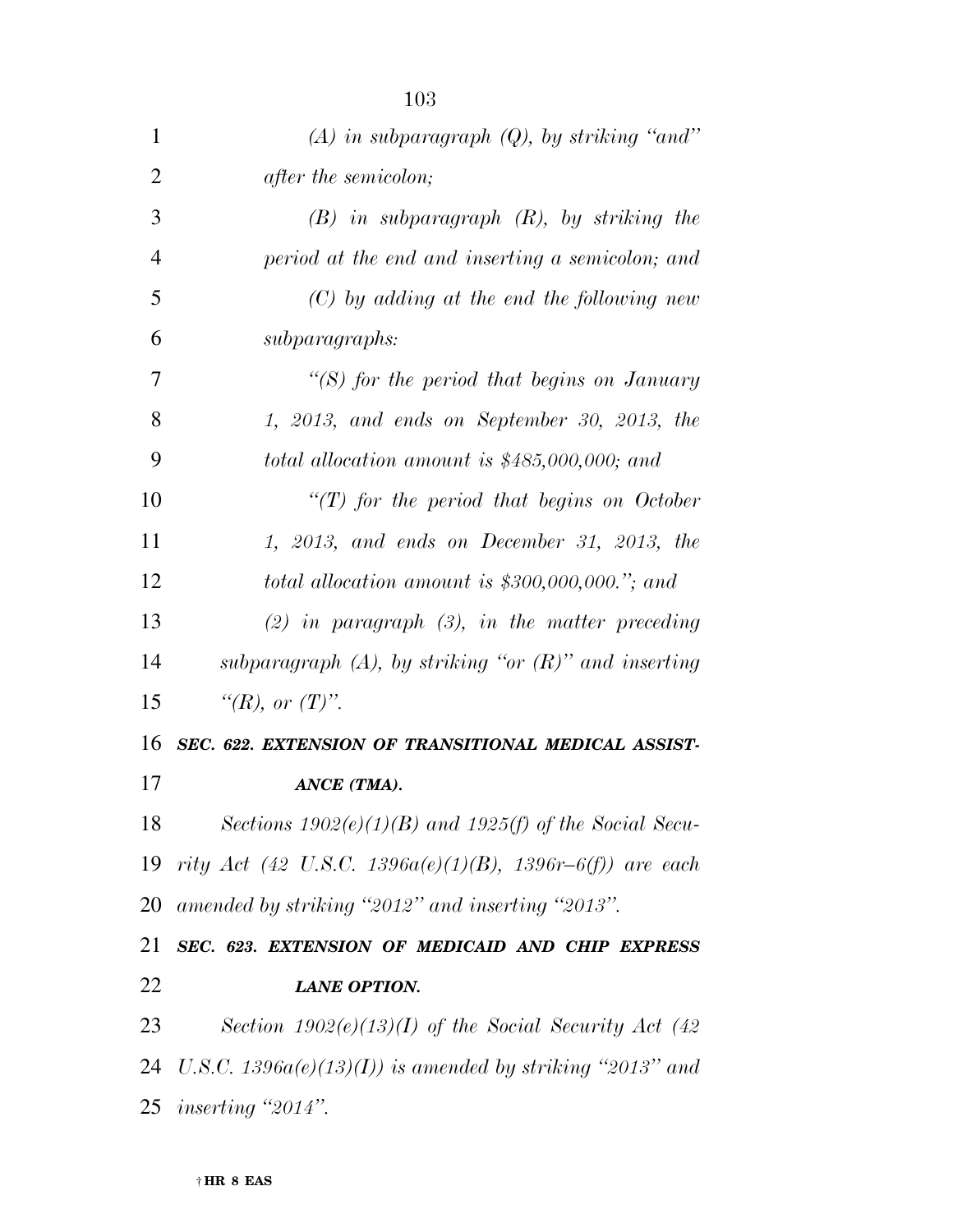*SEC. 624. EXTENSION OF FAMILY-TO-FAMILY HEALTH IN- FORMATION CENTERS. Section 501(c)(1)(A)(iii) of the Social Security Act (42 U.S.C. 701(c)(1)(A)(iii)) is amended by striking ''2012'' and inserting ''2013''. SEC. 625. EXTENSION OF SPECIAL DIABETES PROGRAM FOR TYPE I DIABETES AND FOR INDIANS. (a) SPECIAL DIABETES PROGRAMS FOR TYPE I DIA- BETES.—Section 330B(b)(2)(C) of the Public Health Serv- ice Act (42 U.S.C. 254c–2(b)(2)(C)) is amended by striking ''2013'' and inserting ''2014''. (b) SPECIAL DIABETES PROGRAMS FOR INDIANS.— Section 330C(c)(2)(C) of the Public Health Service Act (42 U.S.C. 254c–3(c)(2)(C)) is amended by striking ''2013'' and inserting ''2014''. Subtitle C—Other Health Provisions SEC. 631. IPPS DOCUMENTATION AND CODING ADJUST- MENT FOR IMPLEMENTATION OF MS-DRGS. (a) RULE OF CONSTRUCTION AND CLARIFICATION.— (1) RULE OF CONSTRUCTION.—Nothing in the amendments made by subsection (b) shall be construed as changing the existing authority under section 1886(d) of the Social Security Act (42 U.S.C. 1395ww(d)) to make prospective documentation and coding adjustments to the standardized amounts*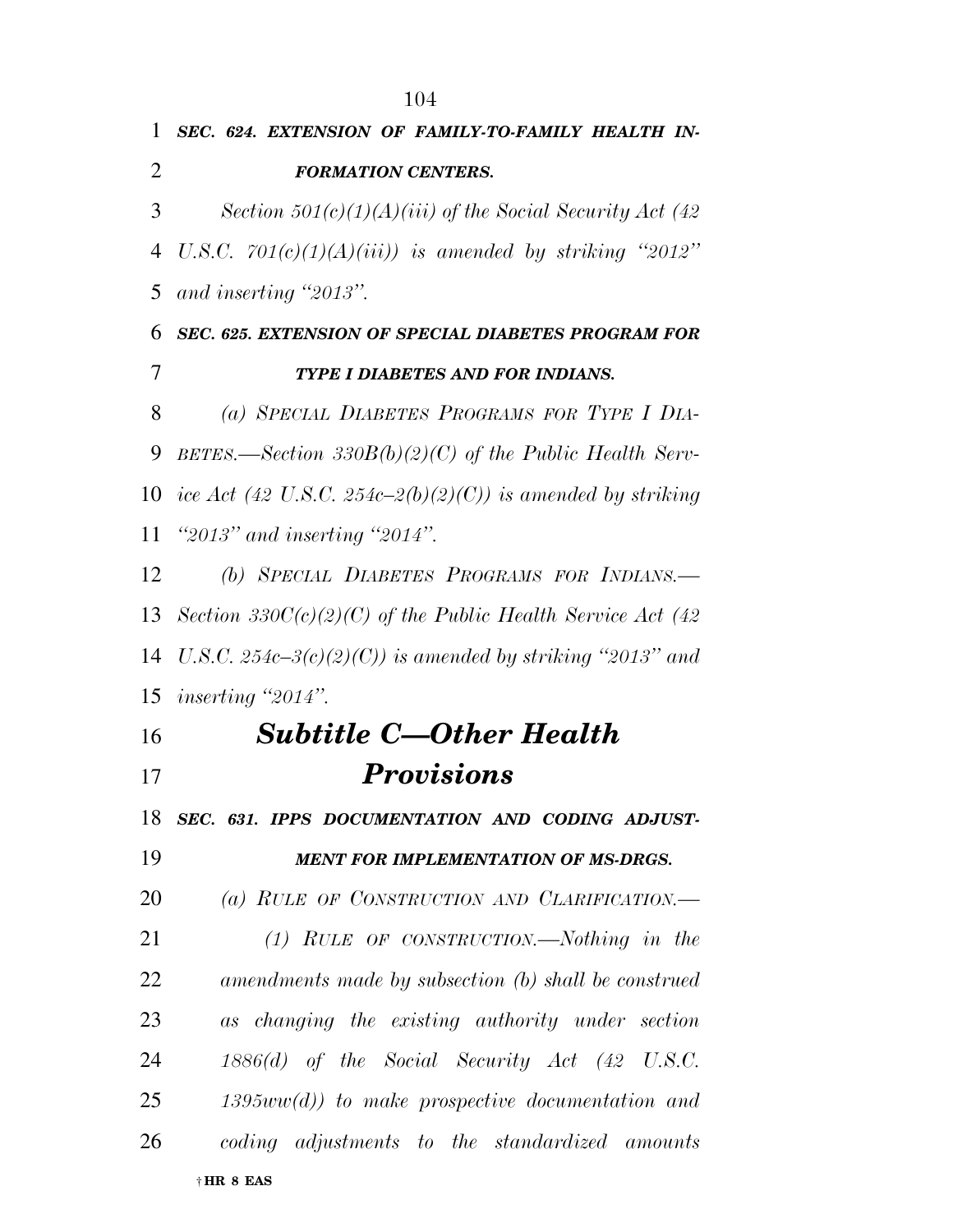| $\mathbf{1}$   | under such section $1886(d)$ to correct for changes in   |
|----------------|----------------------------------------------------------|
| $\overline{2}$ | the coding or classification of discharges that do not   |
| 3              | reflect real changes in case mix.                        |
| $\overline{4}$ | (2) CLARIFICATION.—Effective on the date of the          |
| 5              | enactment of this section, except as provided in sec-    |
| 6              | tion $7(b)(1)(B)(ii)$ of the TMA, Abstinence Education,  |
| 7              | and QI Programs Extension Act of 2007, as added by       |
| 8              | subsection $(b)(2)(A)(ii)(IV)$ of this section, the Sec- |
| 9              | retary of Health and Human Services shall not have       |
| 10             | authority to fully recoup past overpayments related to   |
| 11             | documentation and coding changes from fiscal years       |
| 12             | 2008 and 2009.                                           |
| 13             | (b) ADJUSTMENT.—Section $\gamma$ of the TMA, Abstinence  |
| 14             | Education, and QI Programs Extension Act of 2007 (Public |
| 15             | Law 110–90; 121 Stat. 986) is amended—                   |
| 16             | (1) in the heading, by striking " <b>LIMITATION</b> "    |
| 17             | and all that follows through "ADJUSTMENT" and            |
| 18             | inserting "DOCUMENTATION AND CODING AD-                  |
| 19             | <b>JUSTMENTS"</b> ; and                                  |
| 20             | $(2)$ in subsection $(b)$ —                              |
| 21             | $(A)$ in paragraph $(1)$ —                               |
| 22             | $(i)$ in the matter before subparagraph                  |
| 23             | $(A)$ —                                                  |
| 24             | (I) by striking "or 2009" and in-                        |
| 25             | serting ", 2009, or 2010"; and                           |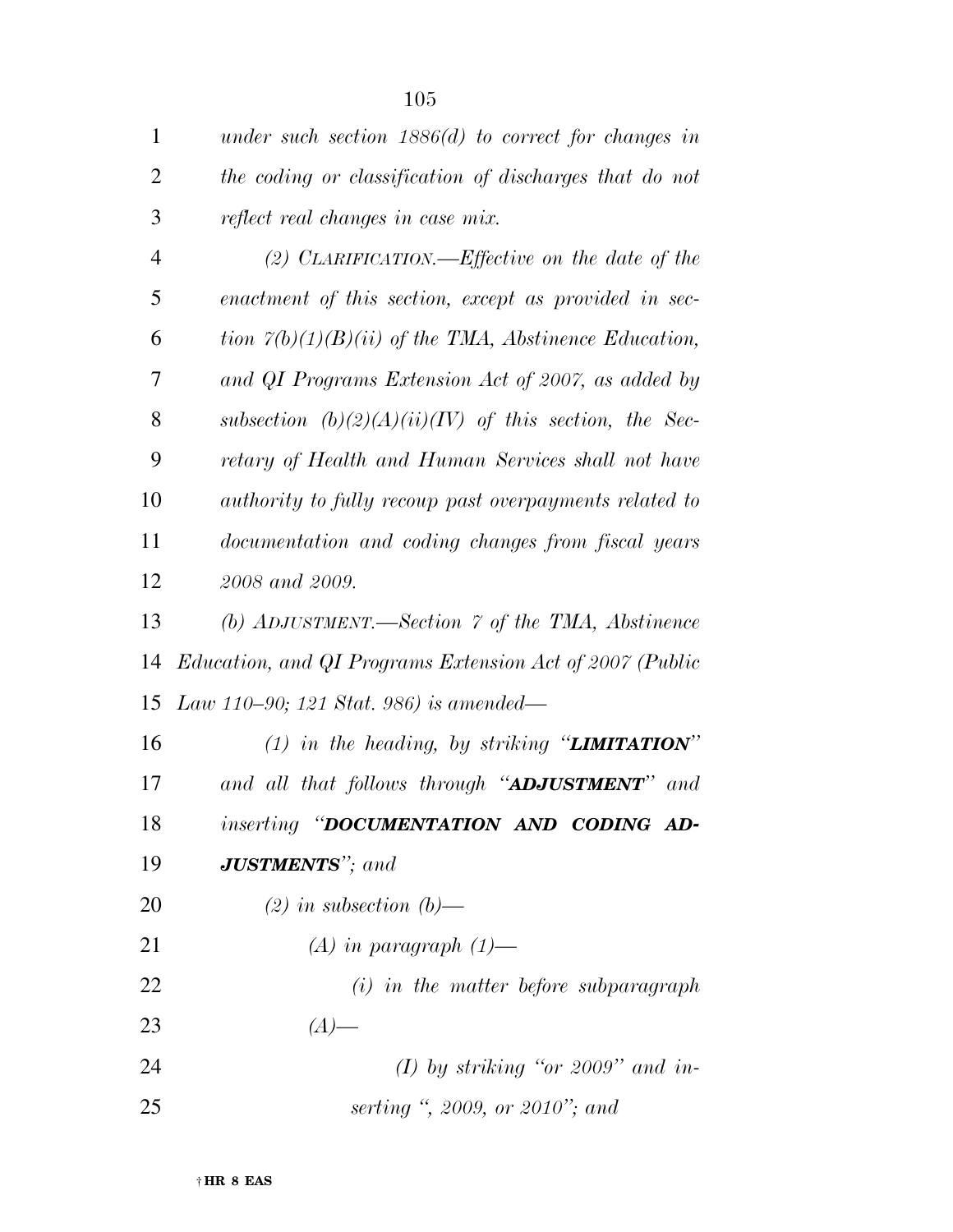| $\mathbf{1}$   | $(II)$ by inserting "or otherwise ap-               |
|----------------|-----------------------------------------------------|
| $\overline{2}$ | plied for such year" after "applied                 |
| 3              | under subsection $(a)$ "; and                       |
| $\overline{4}$ | $(ii)$ in subparagraph $(B)$ —                      |
| 5              | (I) by inserting "(i)" after "(B)";                 |
| 6              | $(II)$ by striking "or decrease";                   |
| 7              | (III) by striking the period at the                 |
| 8              | end and inserting "; and"; and                      |
| 9              | $(IV)$ by adding at the end the fol-                |
| 10             | lowing:                                             |
| 11             | $``(ii)$ make an additional adjustment to the       |
| 12             | standardized amounts under such section             |
| 13             | $1886(d)$ based upon the Secretary's estimates for  |
| 14             | discharges occurring only during fiscal years       |
| 15             | 2014, 2015, 2016, and 2017 to fully offset          |
| 16             | $$11,000,000,000$ (which represents the amount of   |
| 17             | the increase in aggregate payments from fiscal      |
| 18             | years 2008 through 2013 for which an adjust-        |
| 19             | ment was not previously applied)."; and             |
| 20             | $(B)$ in paragraph $(3)$ —                          |
| 21             | $(i)$ in subparagraph $(A)$ , by inserting          |
| 22             | before the semicolon the following: "or af-         |
| 23             | <i>fecting the Secretary's authority under such</i> |
| 24             | paragraph to apply a prospective adjust-            |
| 25             | ment to offset aggregate additional pay-            |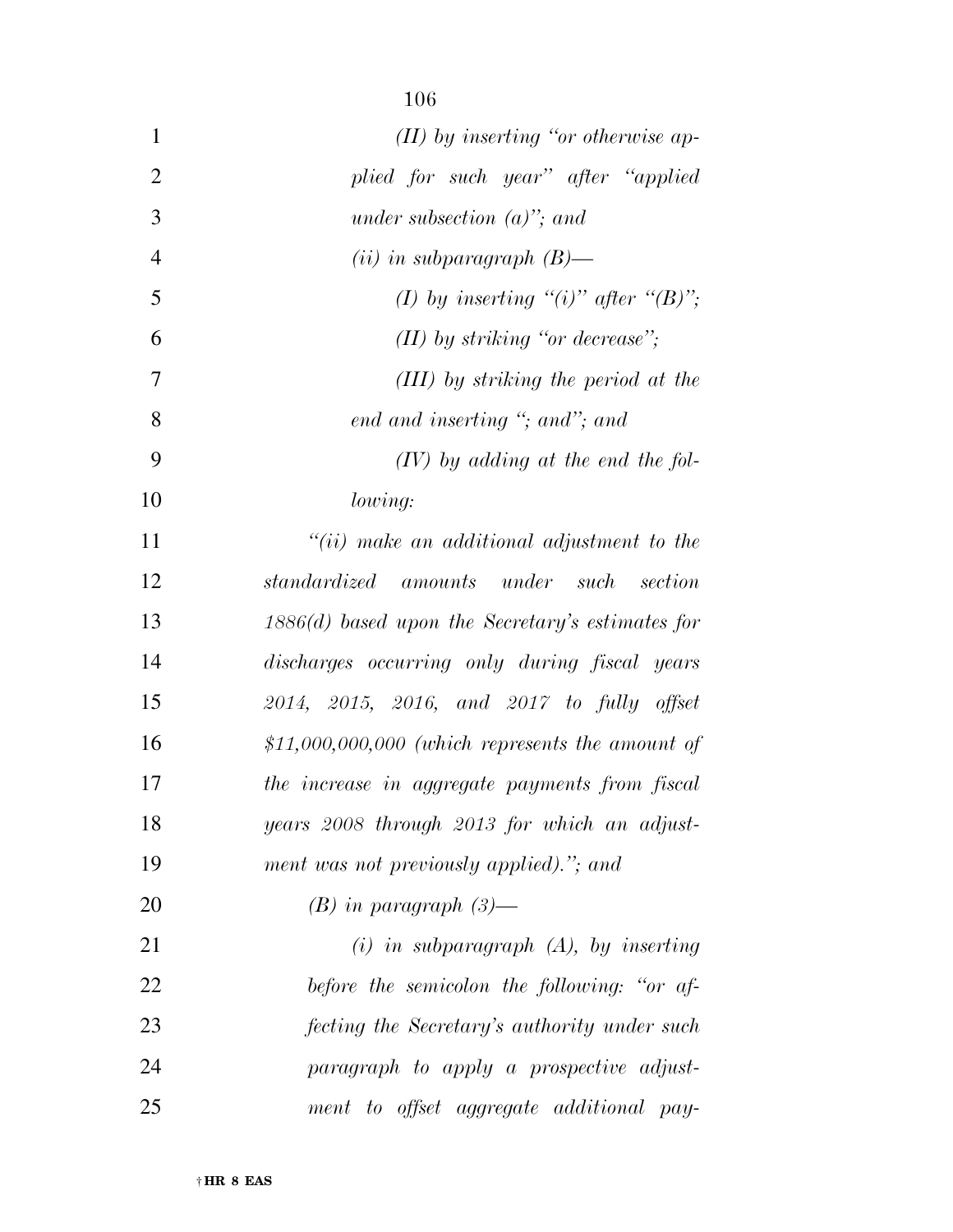| 1              | ments related to documentation and coding                   |
|----------------|-------------------------------------------------------------|
| $\overline{2}$ | improvements made with respect to dis-                      |
| 3              | charges during fiscal year 2010"; and                       |
| $\overline{4}$ | $(ii)$ in subparagraph $(B)$ , by striking                  |
| 5              | "and $2012$ " and inserting "2012, 2014,                    |
| 6              | 2015, 2016, and 2017".                                      |
| 7              | SEC. 632. REVISIONS TO THE MEDICARE ESRD BUNDLED            |
| 8              | PAYMENT SYSTEM TO REFLECT FINDINGS IN                       |
|                |                                                             |
| 9              | THE GAO REPORT.                                             |
| 10             | (a) ADJUSTMENT TO ESRD BUNDLED PAYMENT RATE                 |
| 11             | TO ACCOUNT FOR CHANGES IN THE UTILIZATION OF CER-           |
| 12             | TAIN DRUGS AND BIOLOGICALS.—Section $1881(b)(14)$ of        |
|                | 13 the Social Security Act (42 U.S.C. 1395 $rr(b)(14)$ ) is |
|                | 14 amended by adding at the end the following new subpara-  |
|                | 15 $graph:$                                                 |

 *2014, the Secretary shall, by comparing per patient utiliza- tion data from 2007 with such data from 2012, make reduc- tions to the single payment that would otherwise apply under this paragraph for renal dialysis services to reflect the Secretary's estimate of the change in the utilization of drugs and biologicals described in clauses (ii), (iii), and (iv) of subparagraph (B) (other than oral-only ESRD-re- lated drugs, as such term is used in the final rule promul-gated by the Secretary in the Federal Register on August*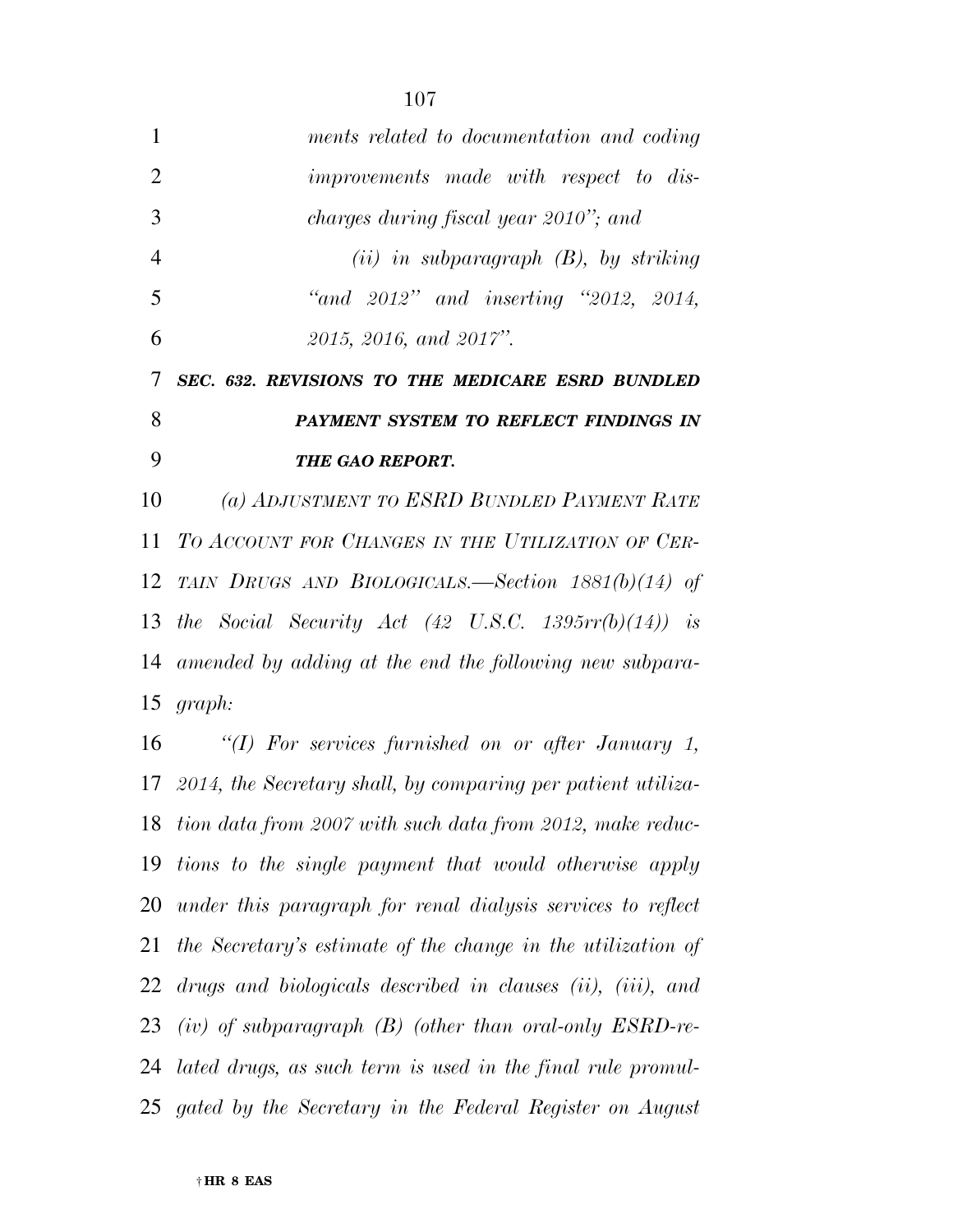*12, 2010 (75 Fed. Reg. 49030)). In making reductions under the preceding sentence, the Secretary shall take into account the most recently available data on average sales prices and changes in prices for drugs and biological re- flected in the ESRD market basket percentage increase fac-tor under subparagraph (F).''.* 

 *(b) TWO-YEAR DELAY OF IMPLEMENTATION OF ORAL- ONLY ESRD-RELATED DRUGS IN THE ESRD PROSPEC-TIVE PAYMENT SYSTEM; MONITORING.—* 

 *(1) DELAY.—The Secretary of Health and Human Services may not implement the policy under section 413.174(f)(6) of title 42, Code of Federal Reg- ulations (relating to oral-only ESRD-related drugs in the ESRD prospective payment system), prior to January 1, 2016.* 

 *(2) MONITORING.—With respect to the imple- mentation of oral-only ESRD-related drugs in the ESRD prospective payment system under subsection (b)(14) of section 1881 of the Social Security Act (42 U.S.C. 1395rr(b)(14)), the Secretary of Health and Human Services shall monitor the bone and mineral metabolism of individuals with end stage renal dis-ease.*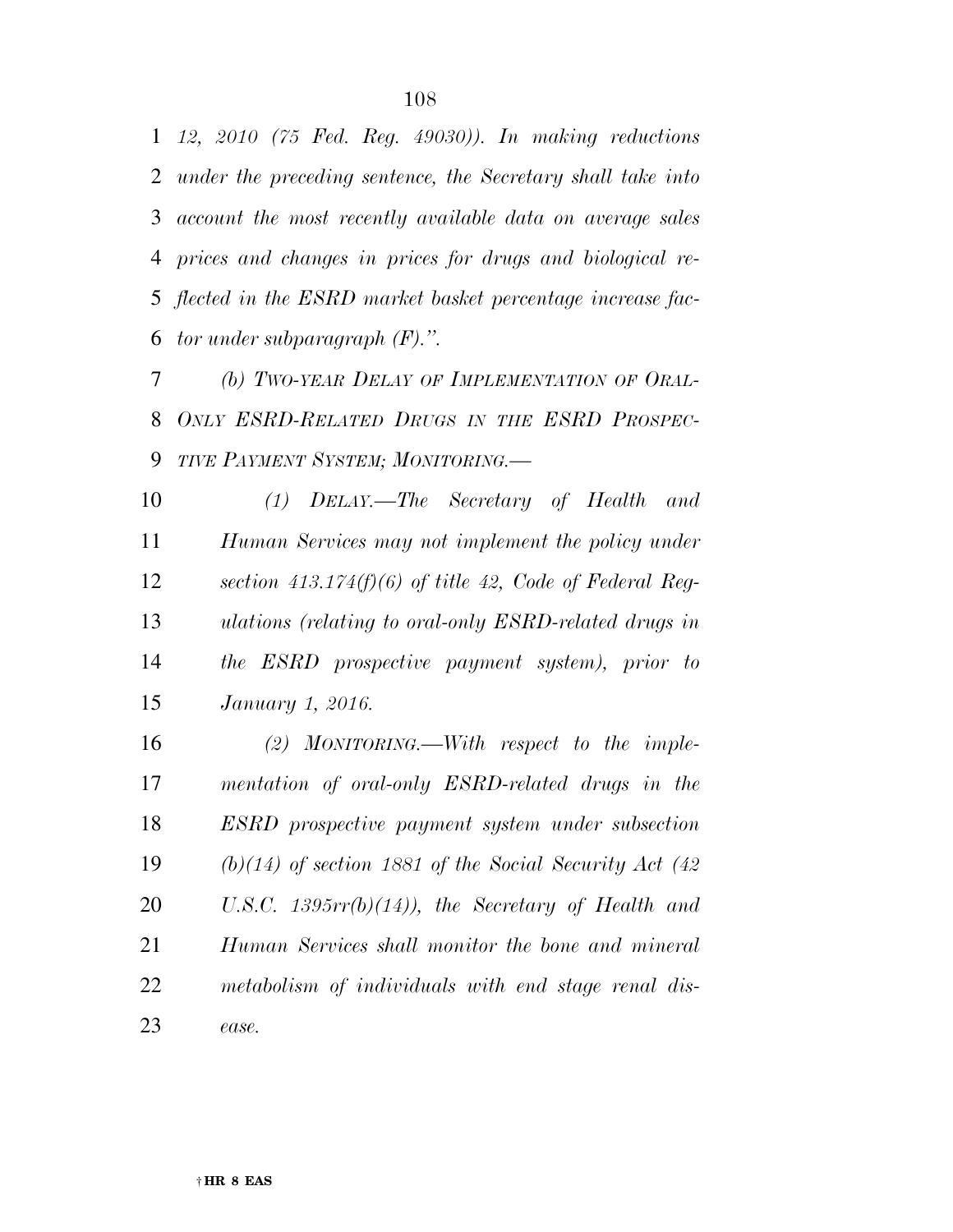*(c) ANALYSIS OF CASE MIX PAYMENT ADJUST- MENTS.—By not later than January 1, 2016, the Secretary of Health and Human Services shall—* 

 *(1) conduct an analysis of the case mix payment adjustments being used under section 1881(b)(14)(D)(i) of the Social Security Act (42 U.S.C. 1395rr(b)(14)(D)(i)); and* 

 *(2) make appropriate revisions to such case mix payment adjustments.* 

 *(d) UPDATED GAO REPORT.—Not later than Decem- ber 31, 2015, the Comptroller General of the United States shall submit to Congress a report that updates the report submitted to Congress under section 10336 of the Patient Protection and Affordable Care Act (Public Law 111–148; 124 Stat. 974). The updated report shall include an anal- ysis of how the Secretary of Health and Human Services has addressed points raised in the report submitted under such section 10336 with respect to the Secretary's prepara- tions to implement payment for oral-only ESRD-related drugs in the bundled prospective payment system under sec- tion 1881(b)(14) of the Social Security Act (42 U.S.C. 1395rr(b)(14)).*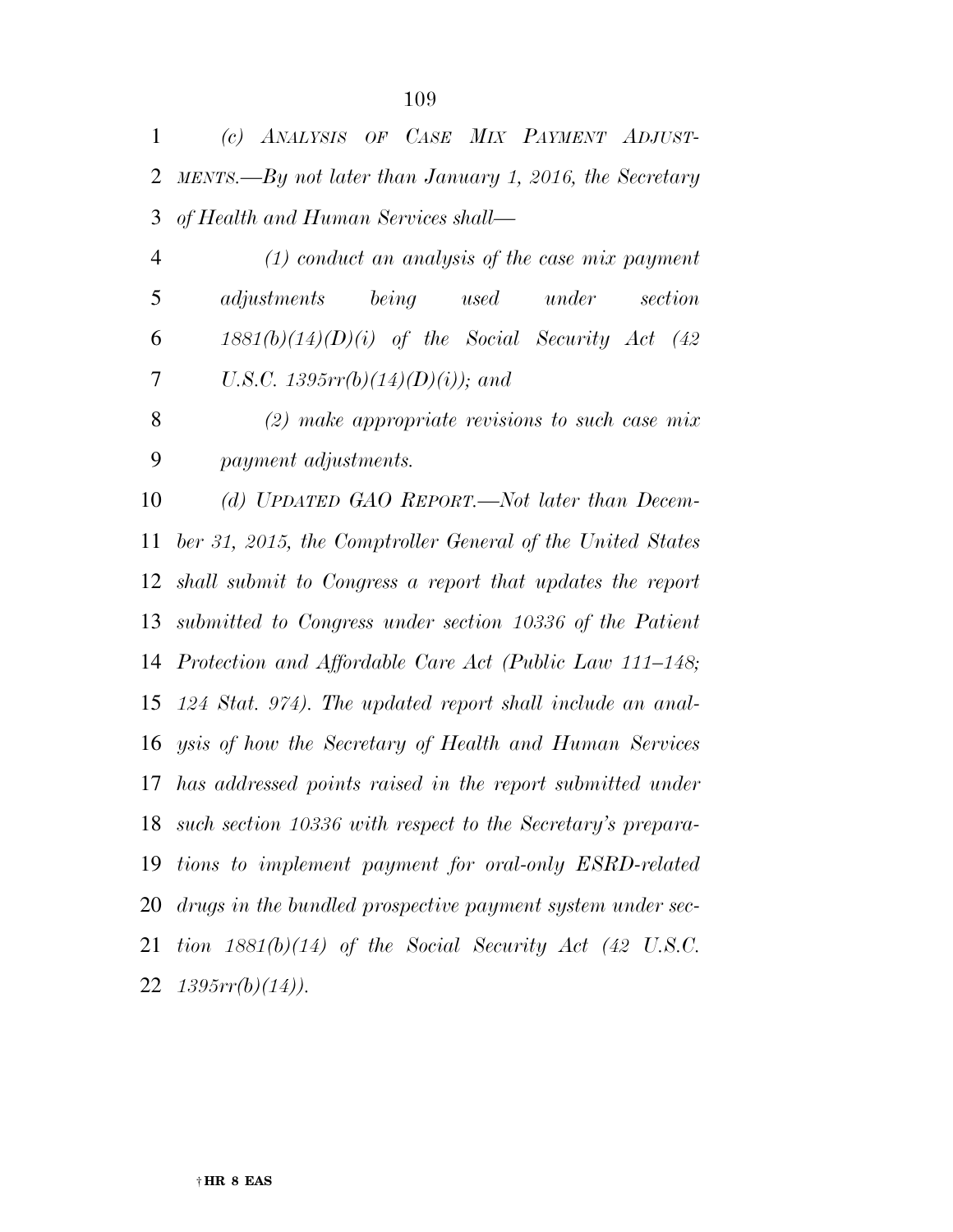| 1  | SEC. 633. TREATMENT OF MULTIPLE SERVICE PAYMENT          |
|----|----------------------------------------------------------|
| 2  | POLICIES FOR THERAPY SERVICES.                           |
| 3  | (a) SERVICES FURNISHED BY PHYSICIANS AND CER-            |
| 4  | TAIN OTHER PROVIDERS.—Section $1848(b)(7)$ of the Social |
| 5  | Security Act (42 U.S.C. 1395w-4(b)(7)) is amended—       |
| 6  | $(1)$ by striking "2011," and inserting "2011, and       |
| 7  | before $April 1, 2013," and$                             |
| 8  | $(2)$ by adding at the end the following new sen-        |
| 9  | tence: "In the case of such services furnished on or     |
| 10 | after April 1, 2013, and for which payment is made       |
| 11 | under such fee schedules, instead of the 25 percent      |
| 12 | multiple procedure payment reduction specified in        |
| 13 | such final rule, the reduction percentage shall be 50    |
| 14 | percent.".                                               |
| 15 | (b) SERVICES FURNISHED BY OTHER PROVIDERS.-              |
|    |                                                          |

 *Section 1834(k) of the Social Security Act (42 U.S.C. 1395m(k)) is amended by adding at the end the following new paragraph:* 

† **HR 8 EAS**  *''(7) ADJUSTMENT IN DISCOUNT FOR CERTAIN MULTIPLE THERAPY SERVICES.—In the case of ther- apy services furnished on or after April 1, 2013, and for which payment is made under this subsection pur- suant to the applicable fee schedule amount (as de- fined in paragraph (3)), instead of the 25 percent multiple procedure payment reduction specified in the final rule published by the Secretary in the Federal*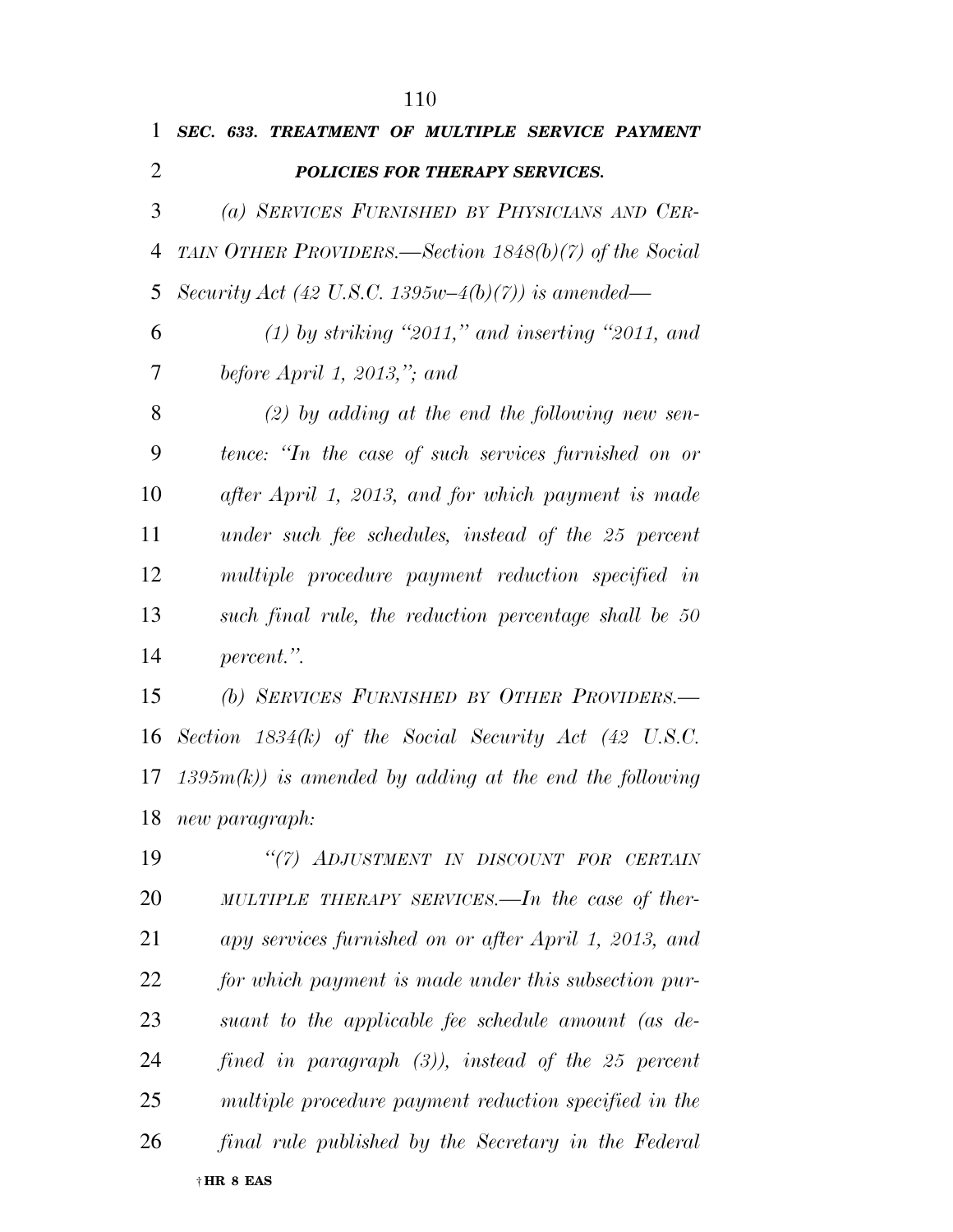| 1              | Register on November 29, 2010, the reduction percent-      |
|----------------|------------------------------------------------------------|
| $\overline{2}$ | age shall be 50 percent.".                                 |
| 3              | SEC. 634. PAYMENT FOR CERTAIN RADIOLOGY SERVICES           |
| $\overline{4}$ | <b>FURNISHED UNDER</b><br>THE MEDICARE<br>HOS-             |
| 5              | PITAL OUTPATIENT DEPARTMENT PROSPEC-                       |
| 6              | <b>TIVE PAYMENT SYSTEM.</b>                                |
| 7              | Section $1833(t)(16)$ of the Social Security Act (42)      |
| 8              | U.S.C. 1395 $l(t)(16)$ is amended by adding at the end the |
| 9              | following new subparagraph:                                |
| 10             | "(D) SPECIAL PAYMENT RULE.-                                |
| 11             | "(i) IN GENERAL.—In the case of cov-                       |
| 12             | ered OPD services furnished on or after                    |
| 13             | April 1, 2013, in a hospital described in                  |
| 14             | clause (ii), if—                                           |
| 15             | $\lq (I)$ the payment rate that would                      |
| 16             | otherwise apply under this subsection                      |
| 17             | for stereotactic radiosurgery, complete                    |
| 18             | $course\ of\ treatment\ of\ cranial\ lesion(s)$            |
| 19             | consisting of 1 session that is multi-                     |
| 20             | source Cobalt 60 based (identified as of                   |
| 21             | January 1, 2013, by HCPCS code                             |
| 22             | 77371 (and any succeeding code) and                        |
| 23             | reimbursed as of such date under APC                       |
| 24             | $0127$ (and any succeeding classifica-                     |
| 25             | <i>tion group)); exceeds</i>                               |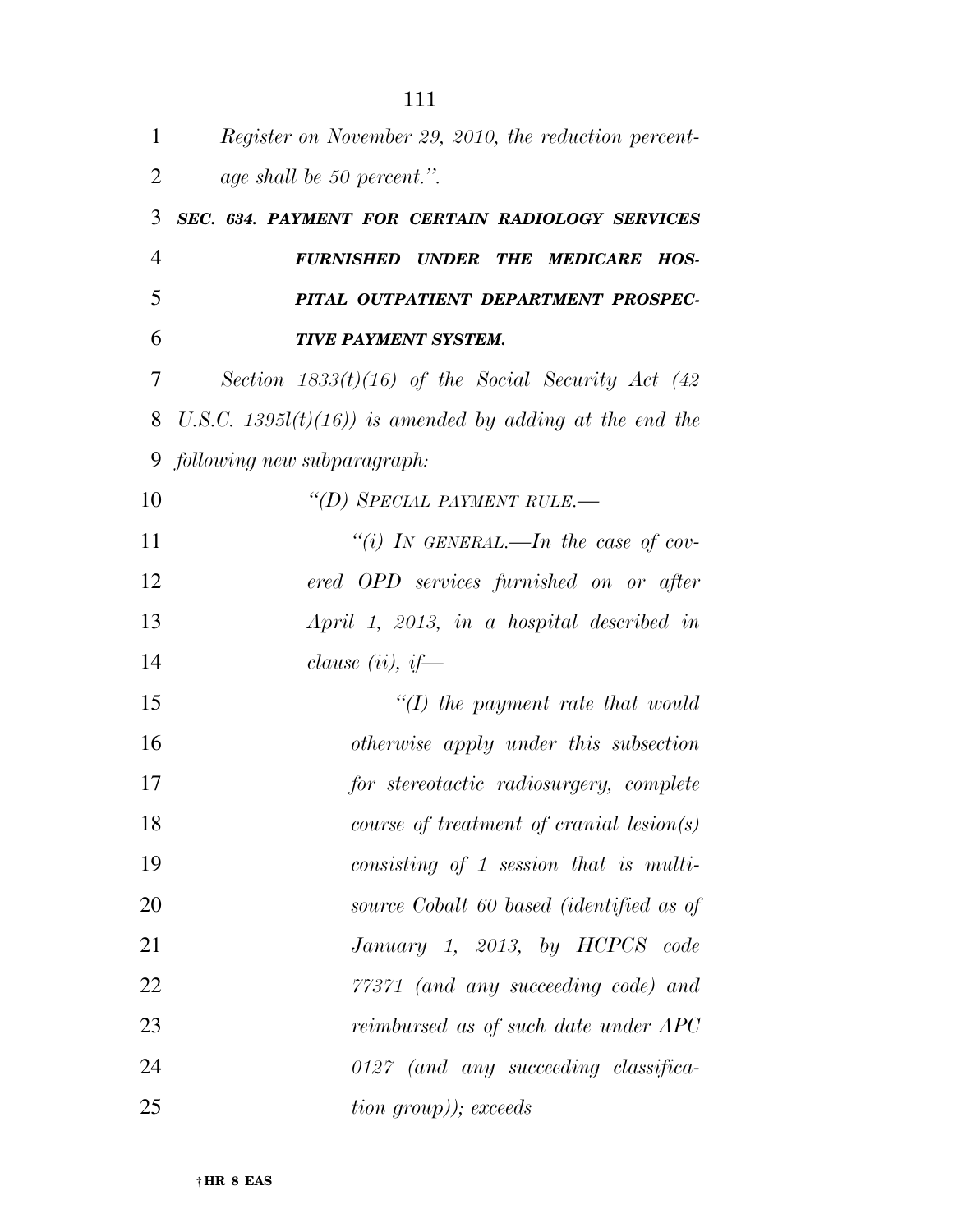| $\mathbf{1}$   | $H(H)$ the payment rate that would            |
|----------------|-----------------------------------------------|
| $\overline{2}$ | otherwise apply under this subsection         |
| 3              | for linear accelerator based stereotactic     |
| $\overline{4}$ | radiosurgery, complete course of ther-        |
| 5              | apy in one session (identified as of          |
| 6              | January 1, 2013, by HCPCS code                |
| 7              | G0173 (and any succeeding code) and           |
| 8              | reimbursed as of such date under APC          |
| 9              | 0067 (and any succeeding classifica-          |
| 10             | tion group),                                  |
| 11             | the payment rate for the service described in |
| 12             | subclause $(I)$ shall be reduced to an amount |
| 13             | equal to the payment rate for the service de- |
| 14             | scribed in subclause $(II)$ .                 |
| 15             | "(ii) HOSPITAL DESCRIBED.— $A$ hos-           |
| 16             | pital described in this clause is a hospital  |
| 17             | that is not—                                  |
| 18             | $\lq (I)$ located in a rural area (as         |
| 19             | defined in section $1886(d)(2)(D)$ ;          |
| 20             | "(II) classified as a rural referral          |
| 21             | center under section $1886(d)(5)(C)$ ; or     |
| 22             | "(III) a sole community hospital              |
| 23             | in<br>(as<br>defined<br>section               |
| 24             | $1886(d)(5)(D)(iii)$ ).                       |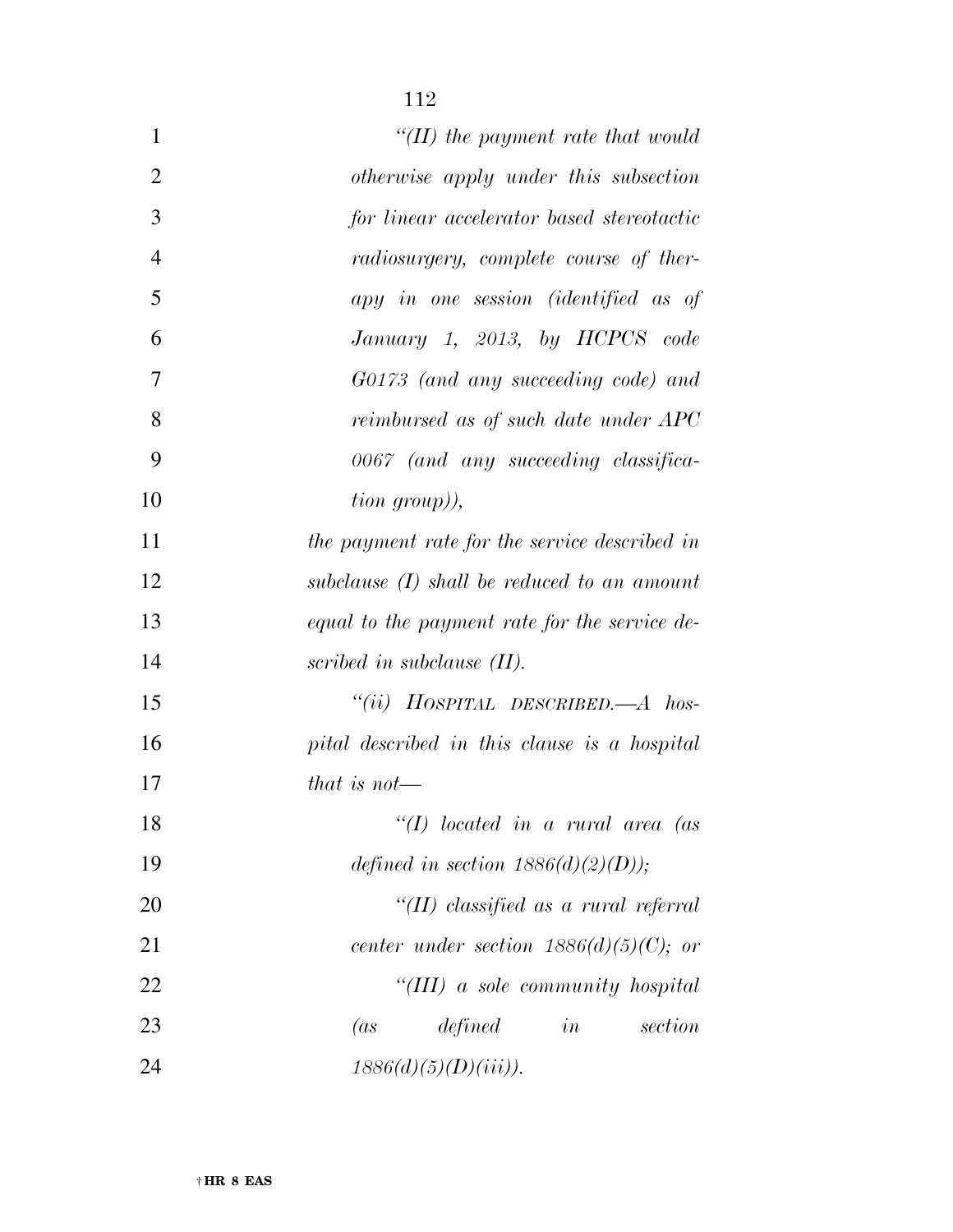| $\mathbf{1}$ | "(iii) NOT BUDGET NEUTRAL.—In                |
|--------------|----------------------------------------------|
| 2            | making any budget neutrality adjustments     |
| 3            | under this subsection for 2013 (with respect |
| 4            | to covered OPD services furnished on or      |

| 4 | to covered OPD services furnished on or      |
|---|----------------------------------------------|
| 5 | after April 1, 2013, and before January 1,   |
| 6 | $2014$ ) or a subsequent year, the Secretary |
| 7 | shall not take into account the reduced ex-  |
| 8 | penditures that result from the application  |
| 9 | of this subparagraph.".                      |

*SEC. 635. ADJUSTMENT OF EQUIPMENT UTILIZATION RATE* 

### *FOR ADVANCED IMAGING SERVICES.*

*Section 1848 of the Social Security Act (42 U.S.C.* 

*1395w–4) is amended—* 

*(1) in subsection (b)(4)(C)—* 

 *(A) by striking ''and subsequent years'' and inserting '', 2012, and 2013''; and* 

 *(B) by adding at the end the following new sentence: ''With respect to fee schedules estab- lished for 2014 and subsequent years, in such methodology, the Secretary shall use a 90 percent utilization rate.''; and* 

 *(2) in subsection (c)(2)(B)(v)(III), by striking ''change in the utilization rate applicable to 2011, as described in'' and inserting ''changes in the utiliza-*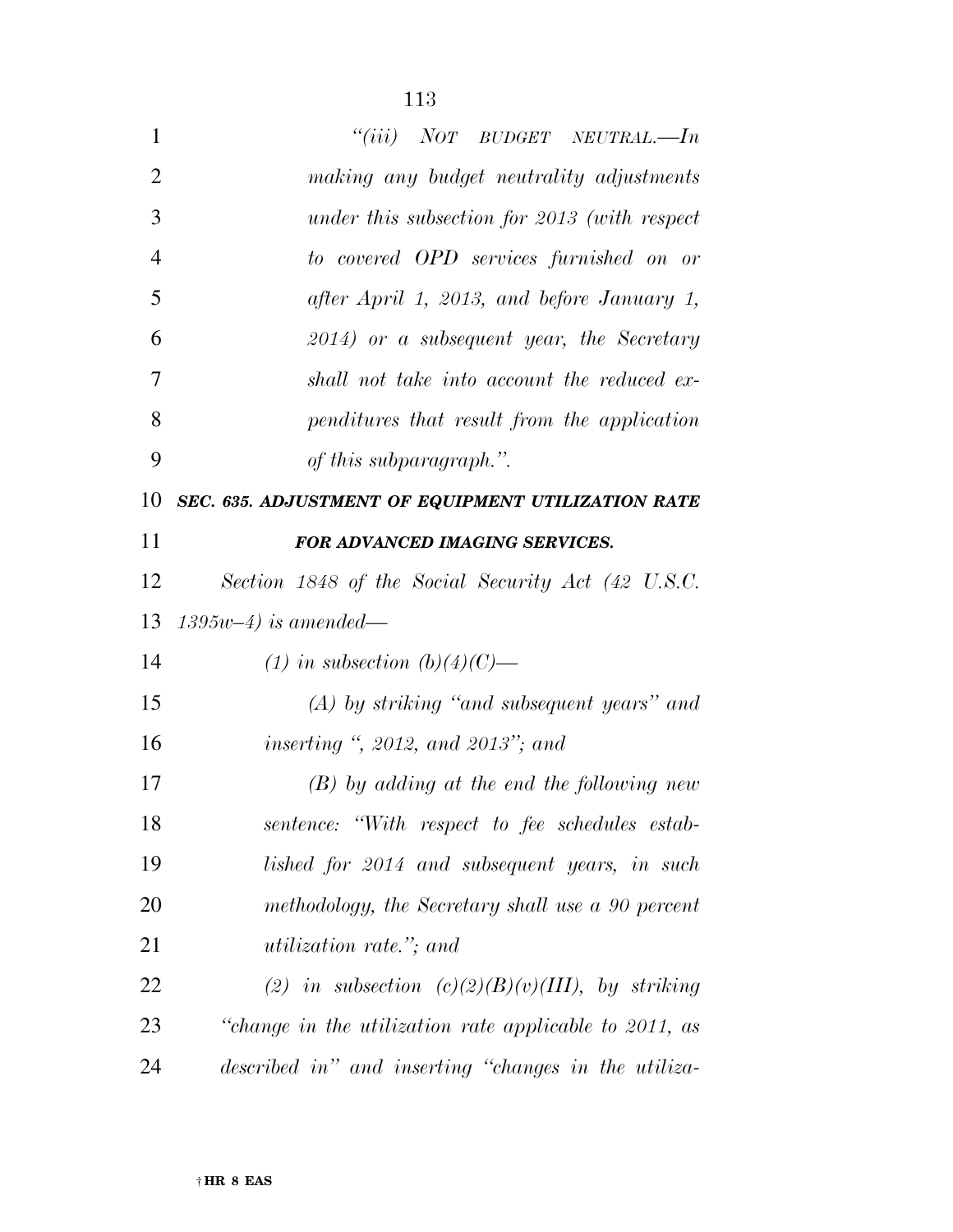| $\mathbf{1}$   | tion rate applicable to 2011 and 2014, as described       |
|----------------|-----------------------------------------------------------|
| 2              | in the first and second sentence, respectively, of".      |
| 3              | SEC. 636. MEDICARE PAYMENT OF COMPETITIVE PRICES          |
| $\overline{4}$ | FOR DIABETIC SUPPLIES AND ELIMINATION                     |
| 5              | OF OVERPAYMENT FOR DIABETIC SUPPLIES.                     |
| 6              | (a) APPLICATION OF COMPETITIVE BIDDING PRICES             |
| 7              | FOR DIABETIC SUPPLIES.—Section $1834(a)(1)$ of the Social |
| 8              | Security Act (42 U.S.C. 1395 $m(a)(1)$ ) is amended—      |
| 9              | $(1)$ in subparagraph $(F)$ , in the matter preceding     |
| 10             | clause (i), by striking "subparagraph $(G)$ " and in-     |
| 11             | serting "subparagraphs $(G)$ and $(H)$ "; and             |
| 12             | $(2)$ by adding at the end the following new sub-         |
| 13             | <i>paragraph:</i>                                         |
| 14             | "(H) DIABETIC SUPPLIES.-                                  |
| 15             | "(i) IN GENERAL.—On or after the                          |
| 16             | date described in clause (ii), the payment                |
| 17             | amount under this part for diabetic sup-                  |
| 18             | plies, including testing strips, that are non-            |
| 19             | mail order items (as defined by the Sec-                  |
| 20             | retary) shall be equal to the single payment              |
| 21             | amounts established under the national                    |
| 22             | mail order competition for diabetic supplies              |
| 23             | under section 1847.                                       |
| 24             | "(ii) DATE DESCRIBED.—The date de-                        |
| 25             | scribed in this clause is the date of the im-             |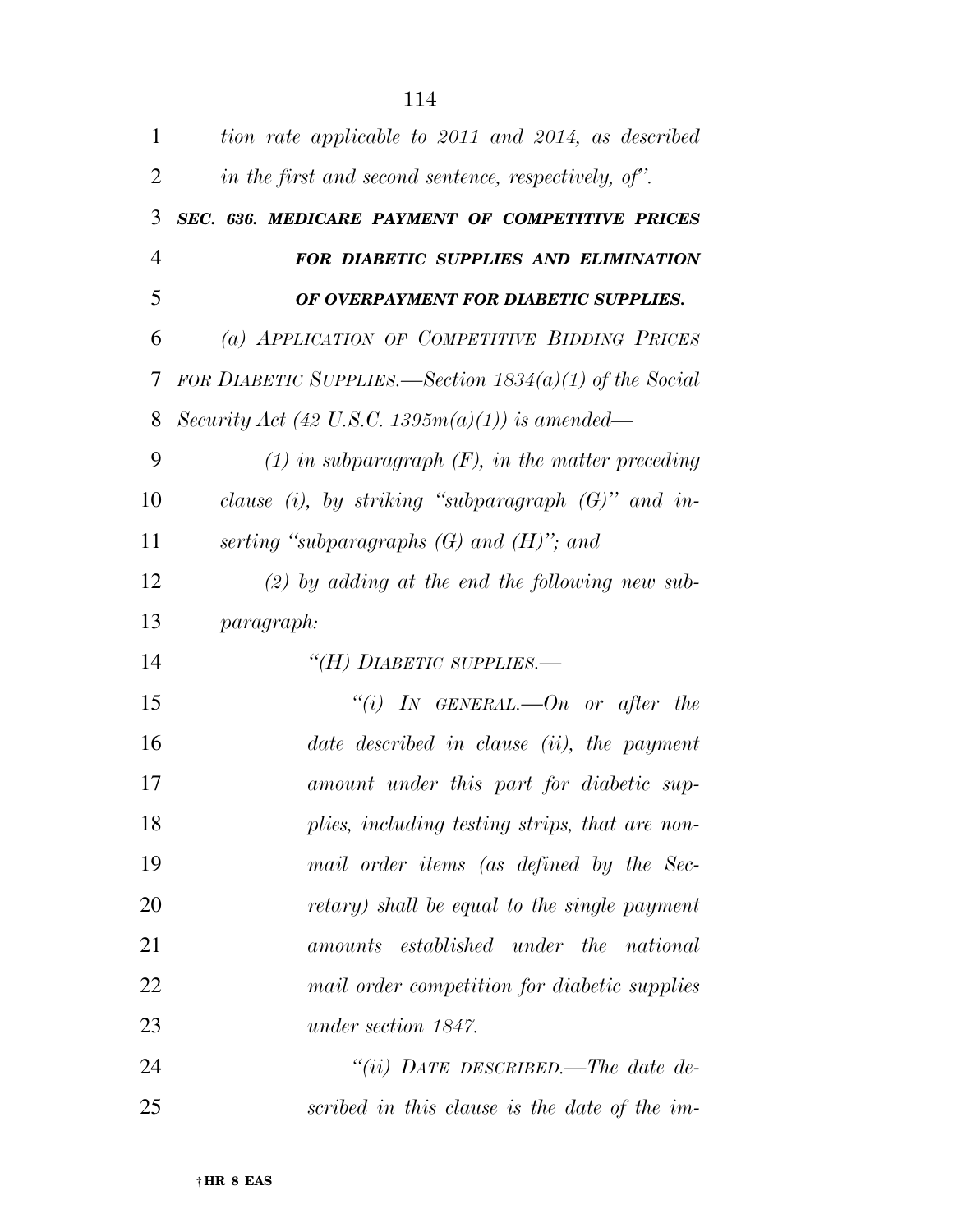|   | plementation of the single payment amounts                      |
|---|-----------------------------------------------------------------|
| 2 | under the national mail order competition                       |
| 3 | for diabetic supplies under section 1847.".                     |
| 4 | (b) OVERPAYMENT ELIMINATION FOR DIABETIC SUP-                   |
|   | 5 PLIES.—Section $1834(a)$ of the Social Security Act (42)      |
|   | 6 U.S.C. 1395 $m(a)$ ) is amended by adding at the end the fol- |
|   | 7 <i>lowing new paragraph:</i>                                  |
|   |                                                                 |

| 8  | "(22) SPECIAL PAYMENT RULE FOR DIABETIC                   |
|----|-----------------------------------------------------------|
| 9  | SUPPLIES.—Notwithstanding the preceding provisions        |
| 10 | of this subsection, for purposes of determining the       |
| 11 | payment amount under this subsection for diabetic         |
| 12 | supplies furnished on or after the first day of the cal-  |
| 13 | endar quarter during 2013 that is at least 30 days        |
| 14 | after the date of the enactment of this paragraph and     |
| 15 | before the date described in paragraph $(1)(H)(ii)$ , the |
| 16 | Secretary shall recalculate and apply the covered item    |
| 17 | update under paragraph (14) as if subparagraph            |
| 18 | $(J)(i)$ of such paragraph was amended by striking        |
| 19 | but only if furnished through mail order'.".              |

 *SEC. 637. MEDICARE PAYMENT ADJUSTMENT FOR NON- EMERGENCY AMBULANCE TRANSPORTS FOR ESRD BENEFICIARIES.* 

 *Section 1834(l) of the Social Security Act (42 U.S.C. 1395m(l)) is amended by adding at the end the following new paragraph:*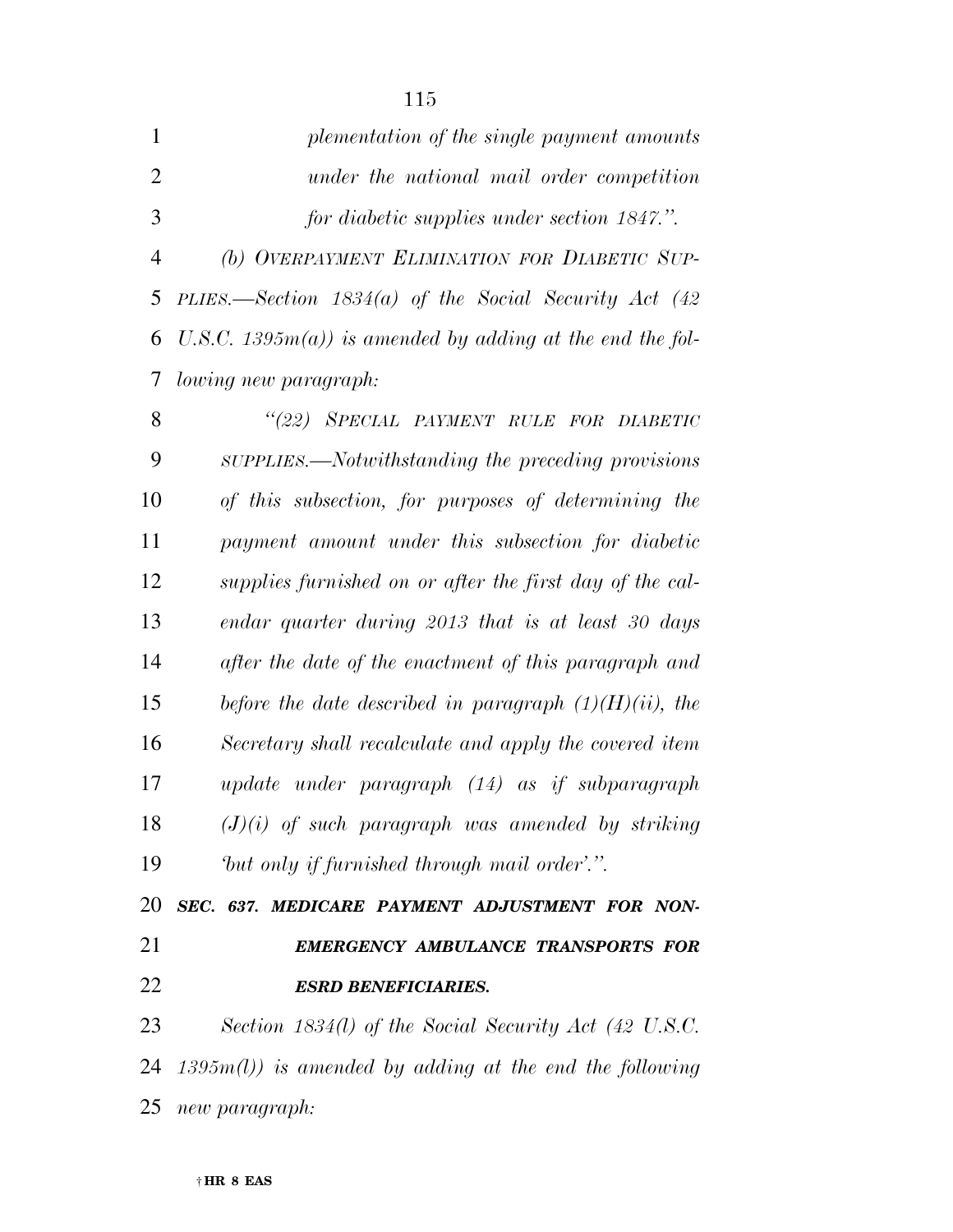| $\mathbf{1}$   | "(15) PAYMENT ADJUSTMENT FOR NON-EMER-                        |
|----------------|---------------------------------------------------------------|
| $\overline{2}$ | GENCY AMBULANCE TRANSPORTS FOR ESRD BENE-                     |
| 3              | FICIARIES.—The fee schedule amount otherwise appli-           |
| $\overline{4}$ | cable under the preceding provisions of this subsection       |
| 5              | shall be reduced by 10 percent for ambulance services         |
| 6              | furnished on or after October 1, 2013, consisting of          |
| 7              | non-emergency basic life support services involving           |
| 8              | transport of an individual with end-stage renal dis-          |
| 9              | ease for renal dialysis services (as described in section     |
| 10             | $1881(b)(14)(B)$ furnished other than on an emer-             |
| 11             | gency basis by a provider of services or a renal dialy-       |
| 12             | sis facility.".                                               |
|                |                                                               |
| 13             | SEC. 638. REMOVING OBSTACLES TO COLLECTION OF OVER-           |
| 14             | PAYMENTS.                                                     |
| 15             | (a) IN GENERAL.—The last sentence of subsections $(b)$        |
| 16             | and (c) of section 1870 of the Social Security Act (42 U.S.C. |
| 17             | $1395gg$ ) are each amended—                                  |
| 18             | $(1)$ by striking "third year" and inserting "fifth"          |
| 19             | year"; and                                                    |
| 20             | $(2)$ by striking "three-year" and inserting "five-           |
| 21             | year".                                                        |
| 22             | (b) EFFECTIVE DATE.—The amendments made by sub-               |
| 23             | section $(a)$ shall take effect on the date of the enactment  |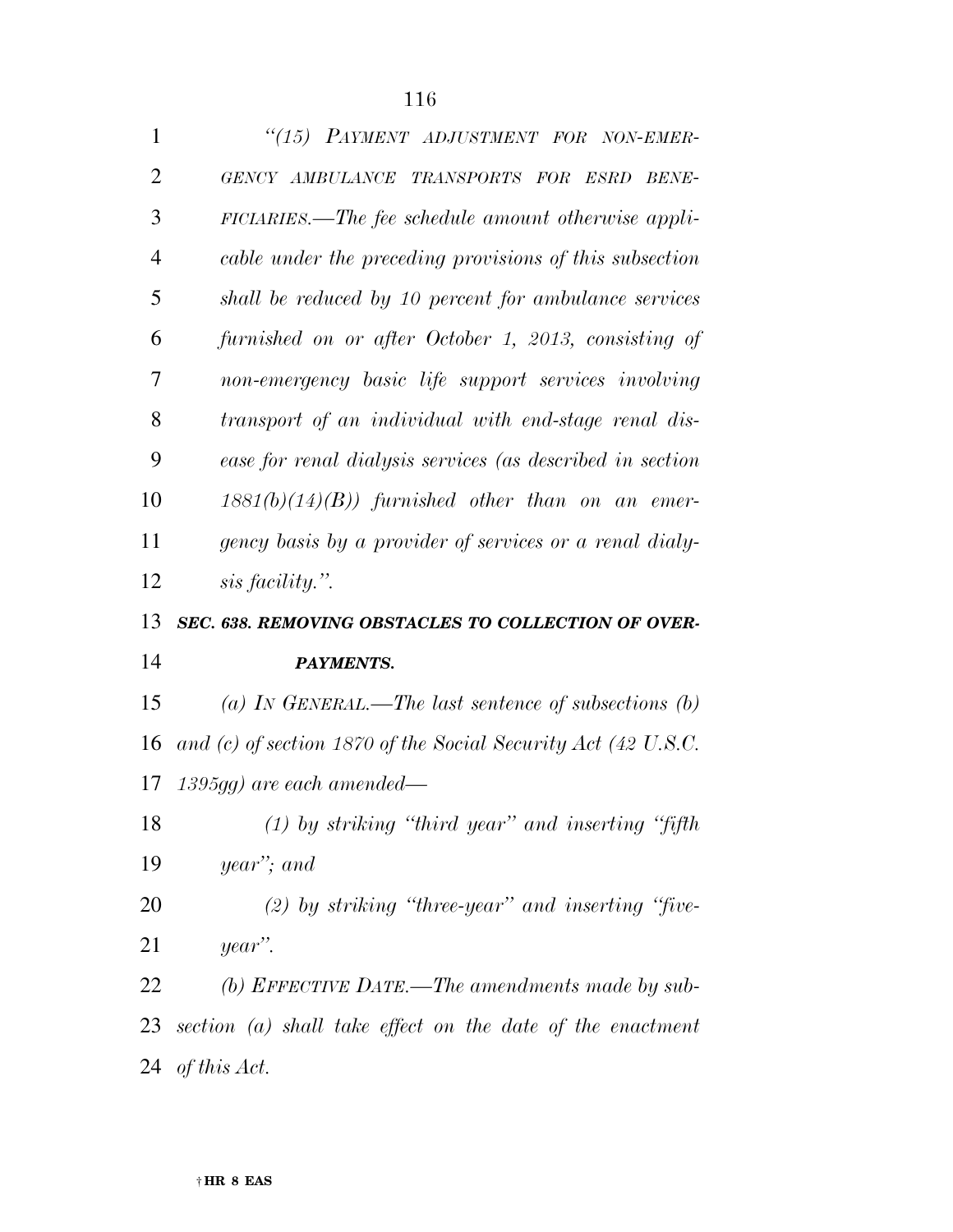| 1  | SEC. 639. MEDICARE ADVANTAGE CODING INTENSITY AD-                |
|----|------------------------------------------------------------------|
| 2  | <b>JUSTMENT.</b>                                                 |
| 3  | Section $1853(a)(1)(C)(ii)(III)$ of the Social Security          |
| 4  | Act (42 U.S.C. 1395w-23(a)(1)(C)(ii)(III)) is amended—           |
| 5  | $(1)$ by striking "1.3 percentage points" and in-                |
| 6  | serting "1.5 percentage points"; and                             |
| 7  | (2) by striking "5.7 percent" and inserting "5.9                 |
| 8  | percent".                                                        |
| 9  | SEC. 640. ELIMINATION OF ALL FUNDING FOR THE MEDI-               |
| 10 | <b>CARE IMPROVEMENT FUND.</b>                                    |
| 11 | Section $1898(b)(1)$ of the Social Security Act (42)             |
| 12 | U.S.C. 1395 $iii(b)(1)$ is amended by striking subpara-          |
| 13 | graphs $(A)$ , $(B)$ , and $(C)$ and inserting the following new |
| 14 | subparagraphs:                                                   |
| 15 | "(A) fiscal year 2014, \$0; and                                  |
| 16 | "(B) fiscal year 2015, \$0.".                                    |
| 17 | <b>SEC. 641. REBASING OF STATE DSH ALLOTMENTS.</b>               |
| 18 | Section $1923(f)(8)$ of the Social Security Act (42)             |
| 19 | U.S.C. 1396r–4(f)(8)) is amended to read as follows:             |
| 20 | "(8) SPECIAL RULES FOR CALCULATING DSH AL-                       |
| 21 | LOTMENTS FOR CERTAIN FISCAL YEARS.-                              |
| 22 | "(A) FISCAL YEAR 2021.—Only with respect                         |
| 23 | to fiscal year $2021$ , the DSH allotment for a                  |
| 24 | State, in lieu of the amount determined under                    |
| 25 | paragraph (3) for the State for that year, shall                 |
| 26 | be equal to the DSH allotment for the State as                   |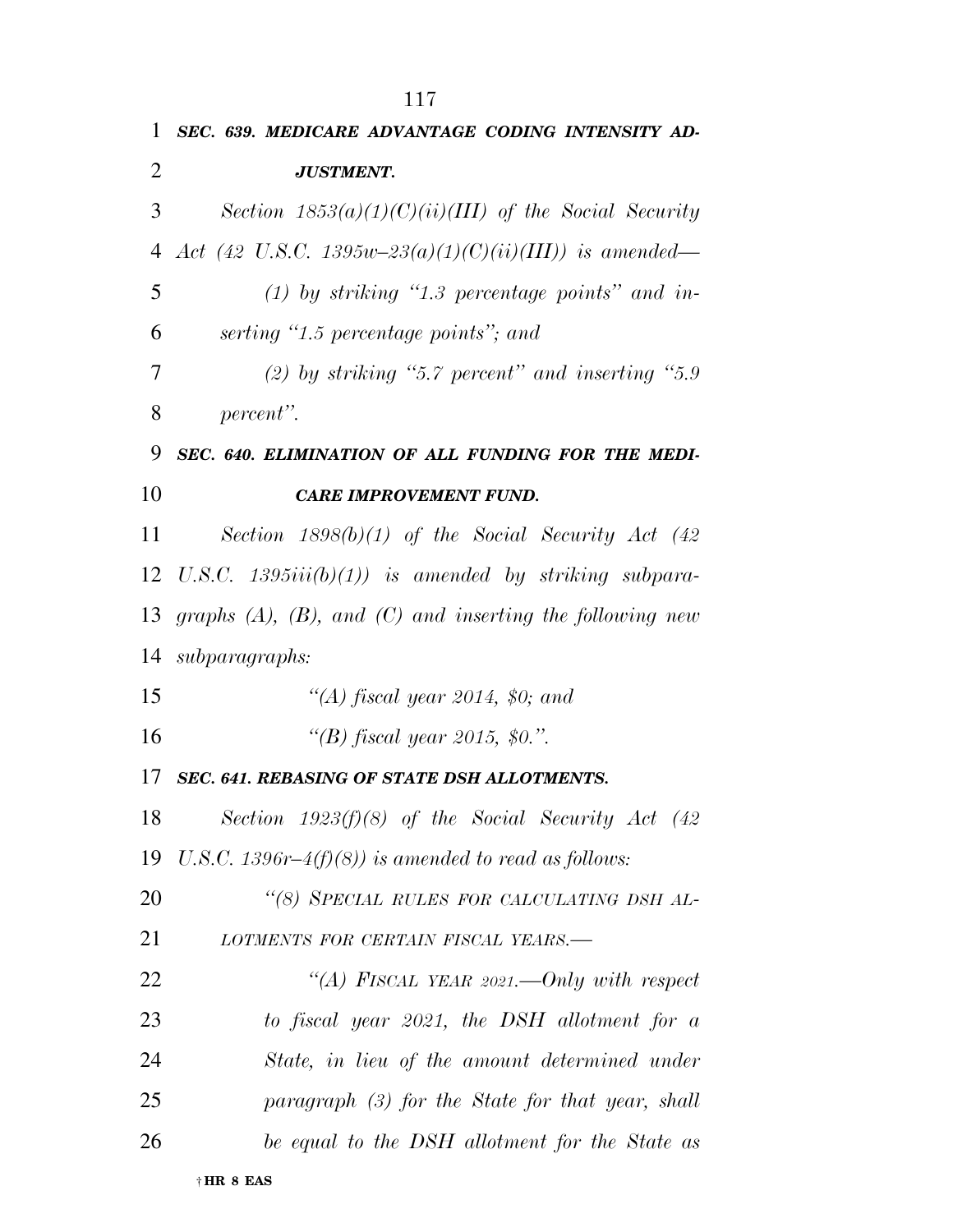| $\mathbf{1}$   | reduced under paragraph (7) for fiscal year             |
|----------------|---------------------------------------------------------|
| $\overline{2}$ | 2020, increased, subject to subparagraphs (B)           |
| 3              | and $(C)$ of paragraph $(3)$ , and paragraph $(5)$ , by |
| $\overline{4}$ | the percentage change in the consumer price             |
| 5              | index for all urban consumers (all items; U.S.          |
| 6              | city average), for fiscal year 2020.                    |
| 7              | "(B) FISCAL YEAR 2022.—Only with respect                |
| 8              | to fiscal year 2022, the DSH allotment for a            |
| 9              | State, in lieu of the amount determined under           |
| 10             | paragraph (3) for the State for that year, shall        |
| 11             | be equal to the DSH allotment for the State for         |
| 12             | fiscal year 2021, as determined under subpara-          |
| 13             | graph (A), increased, subject to subparagraphs          |
| 14             | $(B)$ and $(C)$ of paragraph $(3)$ , and paragraph      |
| 15             | $(5)$ , by the percentage change in the consumer        |
| 16             | price index for all urban consumers (all items;         |
| 17             | U.S. city average), for fiscal year 2021.               |
| 18             | "(C) SUBSEQUENT FISCAL YEARS.—The                       |
| 19             | DSH allotment for a State for fiscal years after        |
| 20             | fiscal year 2022 shall be calculated under para-        |
| 21             | $graph (3) without regard to this paragraph and$        |
| 22             | paragraph $(7)$ .".                                     |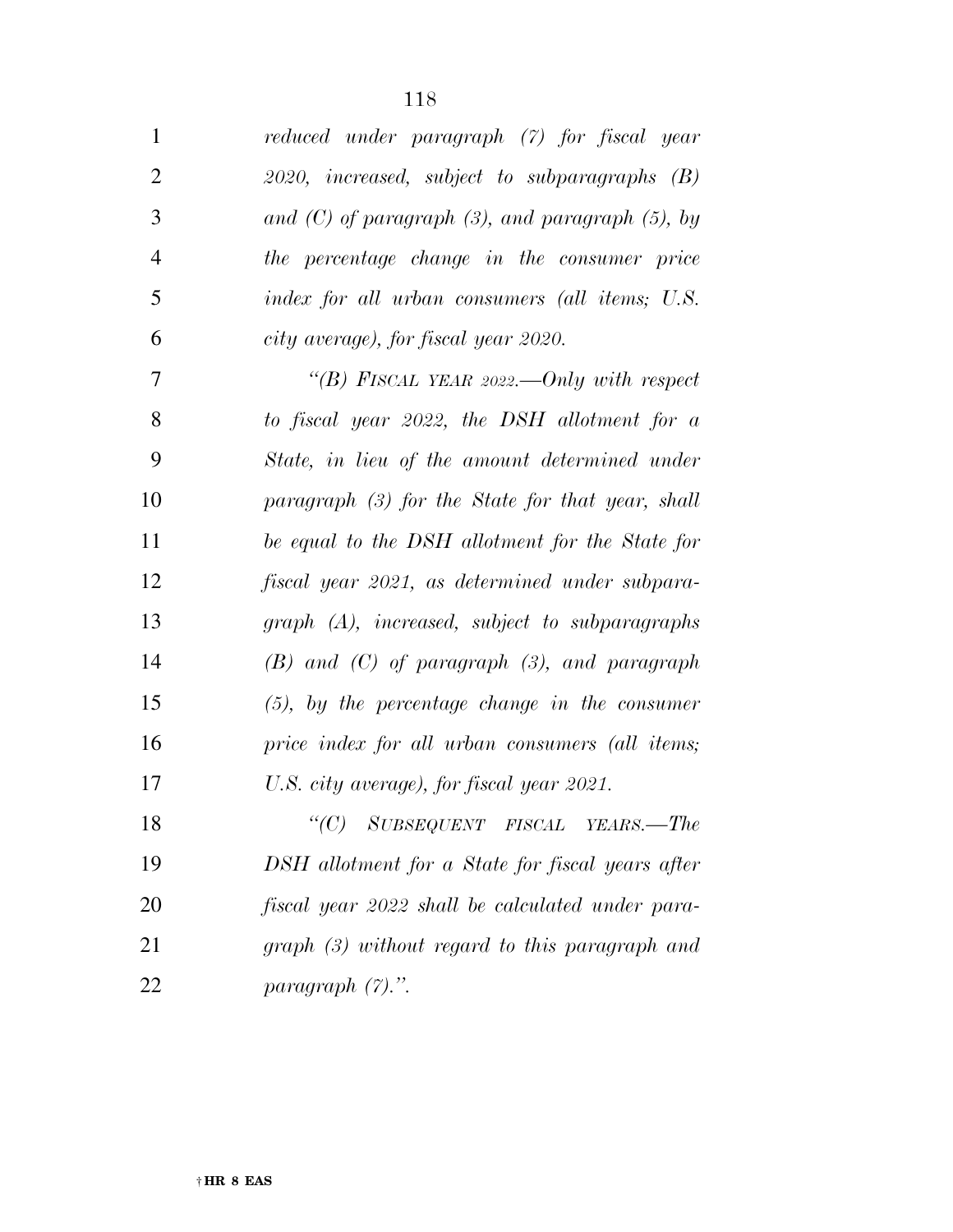| 1  | SEC. 642. REPEAL OF CLASS PROGRAM.                           |
|----|--------------------------------------------------------------|
| 2  | (a) REPEAL.—Title XXXII of the Public Health Serv-           |
| 3  | ice Act (42 U.S.C. 300ll et seq.; relating to the CLASS pro- |
| 4  | $gram)$ is repealed.                                         |
| 5  | (b) CONFORMING CHANGES.                                      |
| 6  | $(1)$ Title VIII of the Patient Protection and Af-           |
| 7  | fordable Care Act (Public Law 111–148; 124 Stat.             |
| 8  | 119, $846 - 847$ ) is repealed.                              |
| 9  | (2) Section $1902(a)$ of the Social Security Act             |
| 10 | $(42 \text{ U.S.C. } 1396a(a))$ is amended—                  |
| 11 | $(A)$ by striking paragraphs $(81)$ and $(82)$ ;             |
| 12 | $(B)$ in paragraph $(80)$ , by inserting "and"               |
| 13 | at the end; and                                              |
| 14 | $(C)$ by redesignating paragraph $(83)$ as                   |
| 15 | paragraph (81).                                              |
| 16 | (3) Paragraphs (2) and (3) of section $6021(d)$ of           |
| 17 | the Deficit Reduction Act of $2005$ (42 U.S.C. 1396 $p$ )    |
| 18 | note) are amended to read as such paragraphs were            |
| 19 | in effect on the day before the date of the enactment        |
| 20 | of section $8002(d)$ of the Patient Protection and Af-       |
| 21 | fordable Care Act (Public Law 111–148). Of the funds         |
| 22 | appropriated by paragraph (3) of such section                |
| 23 | $6021(d)$ , as amended by the Patient Protection and         |
| 24 | Affordable Care Act, the unobligated balance is re-          |
| 25 | scinded.                                                     |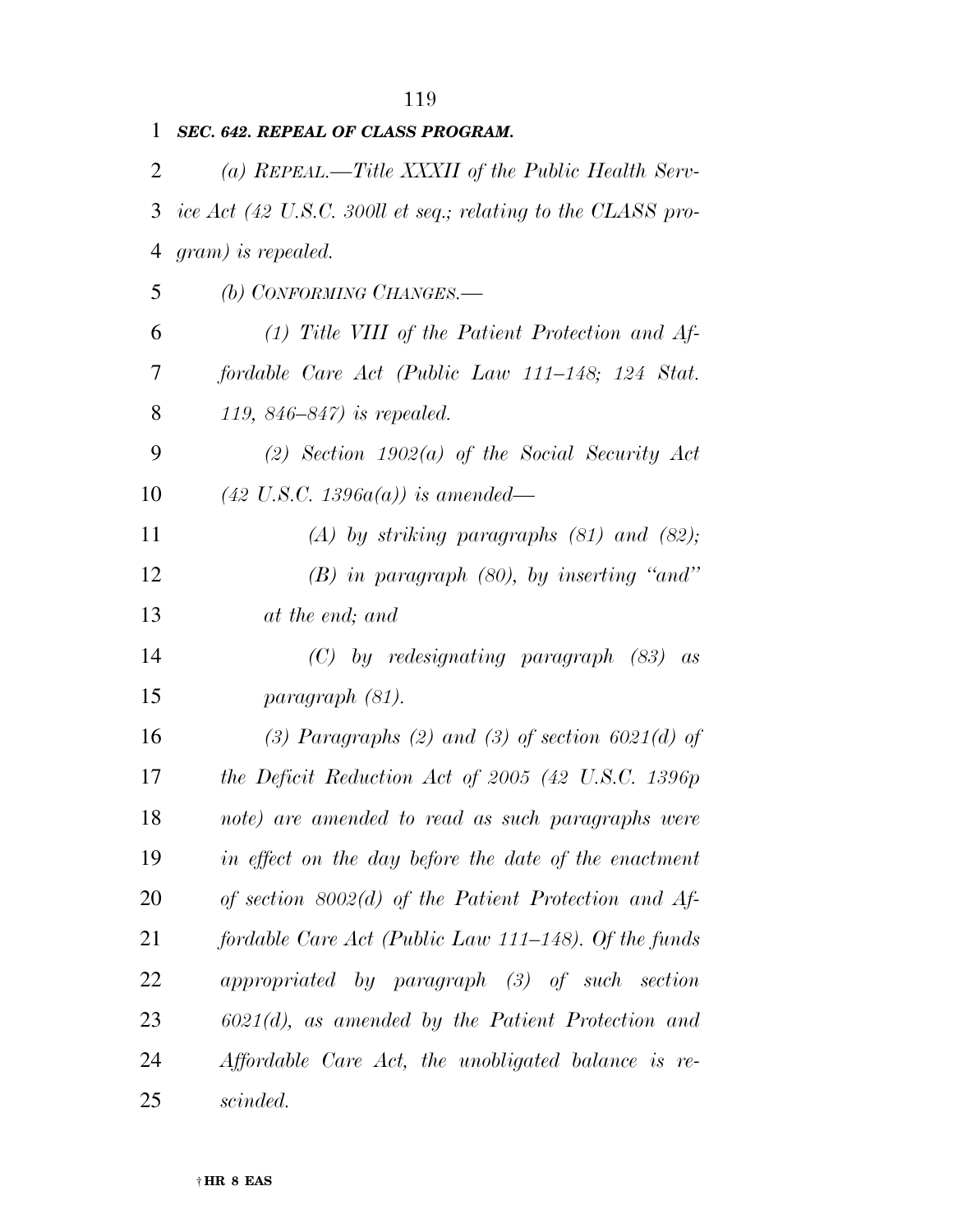#### *SEC. 643. COMMISSION ON LONG-TERM CARE.*

 *(a) ESTABLISHMENT.—There is established a commis- sion to be known as the Commission on Long-Term Care (referred to in this section as the ''Commission'').* 

*(b) DUTIES.—* 

 *(1) IN GENERAL.—The Commission shall develop a plan for the establishment, implementation, and fi- nancing of a comprehensive, coordinated, and high- quality system that ensures the availability of long- term services and supports for individuals in need of such services and supports, including elderly individ- uals, individuals with substantial cognitive or func- tional limitations, other individuals who require as- sistance to perform activities of daily living, and in- dividuals desiring to plan for future long-term care needs.* 

 *(2) EXISTING HEALTH CARE PROGRAMS.—For purposes of developing the plan described in para- graph (1), the Commission shall provide recommenda-tions for—* 

 *(A) addressing the interaction of a long- term services and support system with existing programs for long-term services and supports, including the Medicare program under title XVIII of the Social Security Act (42 U.S.C. 1395 et seq.) and the Medicaid program under*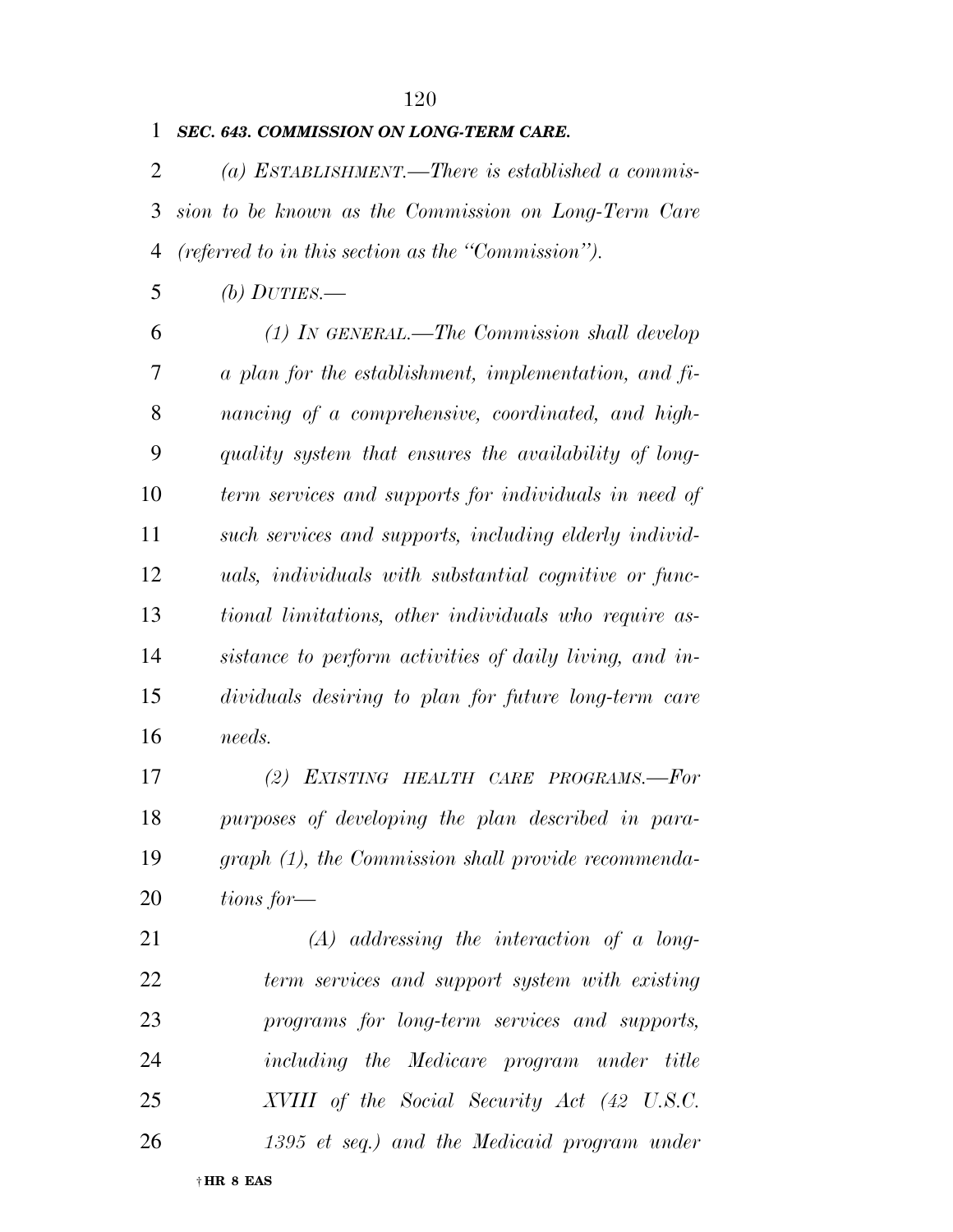| 1              | title XIX of the Social Security Act (42 U.S.C.  |
|----------------|--------------------------------------------------|
| $\overline{2}$ | 1396 et seq.), and private long-term care insur- |
| 3              | ance;                                            |
| $\overline{4}$ | $(B)$ improvements to such health care pro-      |
| 5              | grams that are necessary for ensuring the avail- |
| 6              | ability of long-term services and supports; and  |
| 7              | $(C)$ issues related to workers who provide      |
| 8              | long-term services and supports, including-      |
| 9              | $(i)$ whether the number of such workers         |
| 10             | <i>is adequate to provide long-term services</i> |
| 11             | and supports to individuals with long-term       |
| 12             | care needs;                                      |
| 13             | (ii) workforce development necessary to          |
| 14             | deliver high-quality services to such individ-   |
| 15             | <i>uals</i> ;                                    |
| 16             | ( <i>iii</i> ) development of entities that have |
| 17             | the capacity to serve as employers and fis-      |
| 18             | cal agents for workers who provide long-         |
| 19             | term services and supports in the homes of       |
| 20             | such individuals; and                            |
| 21             | (iv) addressing gaps in Federal and              |
| 22             | State infrastructure that prevent delivery of    |
| 23             | high-quality long term services and sup-         |
| 24             | ports to such individuals.                       |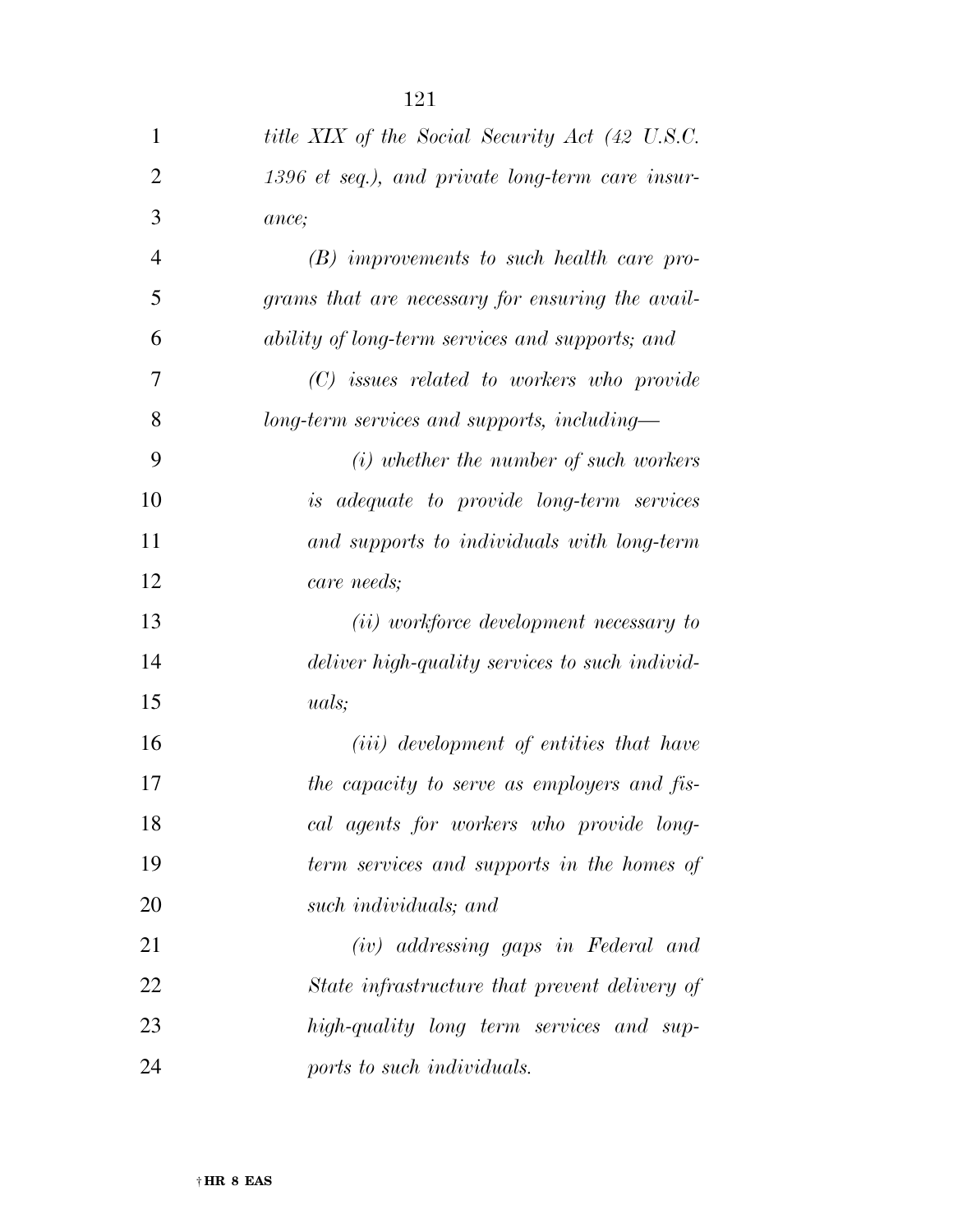| 1              | (3) ADDITIONAL CONSIDERATIONS.-For pur-                  |
|----------------|----------------------------------------------------------|
| $\overline{2}$ | poses of developing the plan described in paragraph      |
| 3              | $(1)$ , the Commission shall take into account projected |
| 4              | demographic changes and trends in the population of      |
| 5              | the United States, as well as the potential for develop- |
| 6              | ment of new technologies, delivery systems, or other     |
| 7              | mechanisms to improve the availability and quality       |
| 8              | of long-term services and supports.                      |
| 9              | (4) CONSULTATION.—For purposes of developing             |
| 10             | the plan described in paragraph (1), the Commission      |
| 11             | shall consult with the Medicare Payment Advisory         |
| 12             | Commission, the Medicaid and CHIP Payment and            |
| 13             | Access Commission, the National Council on Dis-          |
| 14             | ability, and relevant consumer groups.                   |
| 15             | (c) MEMBERSHIP.                                          |
| 16             | $(1)$ IN GENERAL.—The Commission shall be com-           |
| 17             | posed of 15 members, to be appointed not later than      |
| 18             | 30 days after the date of enactment of this Act, as fol- |
| 19             | lows:                                                    |
| 20             | (A) The President of the United States shall             |
| 21             | appoint 3 members.                                       |
| 22             | (B) The majority leader of the Senate shall              |
| 23             | <i>appoint 3 members.</i>                                |
| 24             | (C) The minority leader of the Senate shall              |
| 25             | appoint 3 members.                                       |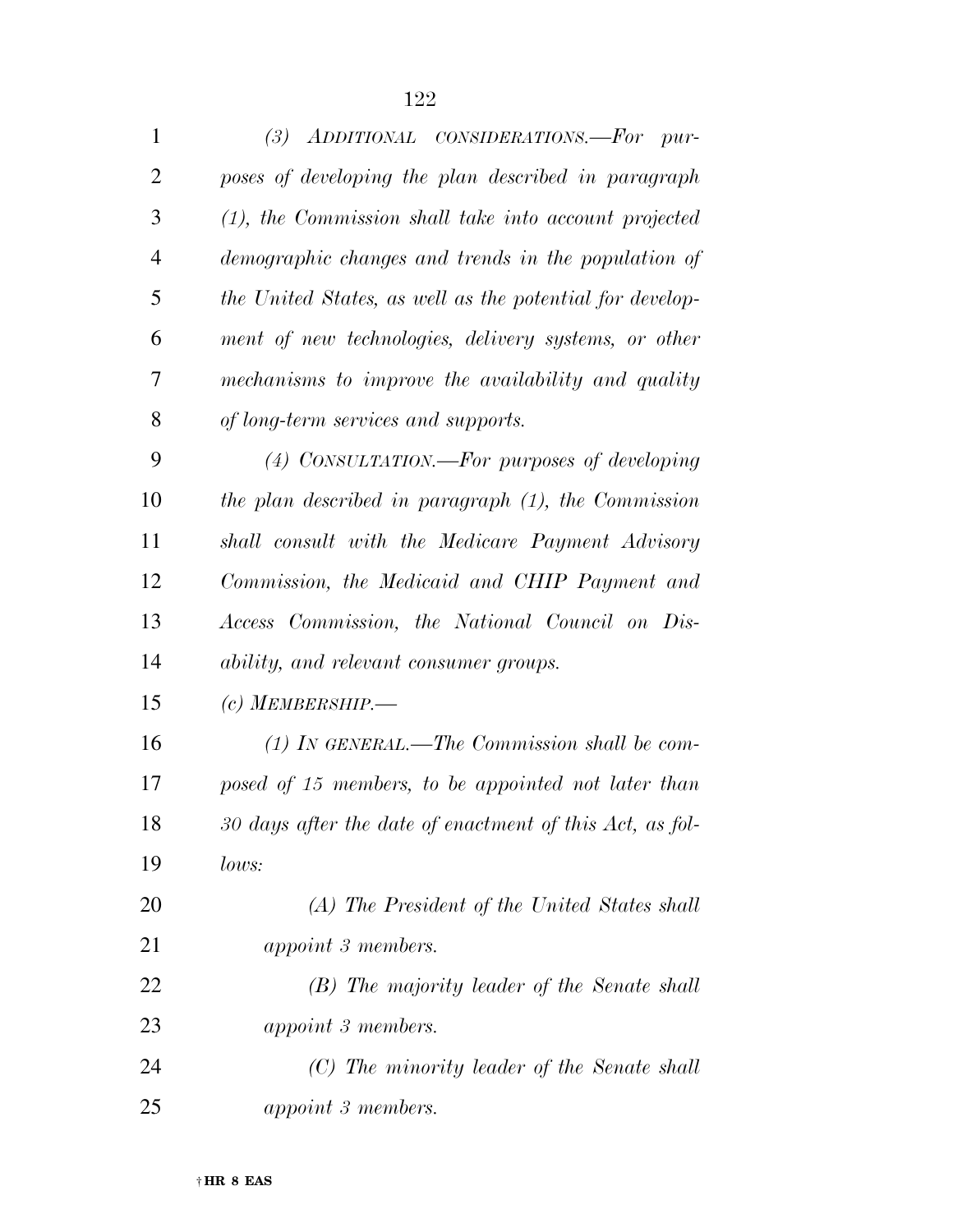| $\mathbf{1}$   | (D) The Speaker of the House of Represent-        |
|----------------|---------------------------------------------------|
| $\overline{2}$ | <i>atives shall appoint 3 members.</i>            |
| 3              | $(E)$ The minority leader of the House of         |
| $\overline{4}$ | Representatives shall appoint 3 members.          |
| 5              | (2) REPRESENTATION.—The membership of the         |
| 6              | Commission shall include individuals who—         |
| 7              | $(A)$ represent the interests of —                |
| 8              | (i) consumers of long-term services and           |
| 9              | supports and related insurance products, as       |
| 10             | well as their representatives;                    |
| 11             | $(ii)$ older adults;                              |
| 12             | $(iii)$ individuals with cognitive<br>or          |
| 13             | functional limitations;                           |
| 14             | (iv) family caregivers for individuals            |
| 15             | described in clause $(i)$ , $(ii)$ , or $(iii)$ ; |
| 16             | $(v)$ the health care workforce who di-           |
| 17             | rectly provide long-term services and sup-        |
| 18             | ports;                                            |
| 19             | $(vi)$ private long-term care insurance           |
| 20             | <i>providers;</i>                                 |
| 21             | $(vii)$ employers;                                |
| 22             | $(viii)$ State insurance departments;             |
| 23             | and                                               |
| 24             | (ix) State Medicaid agencies;                     |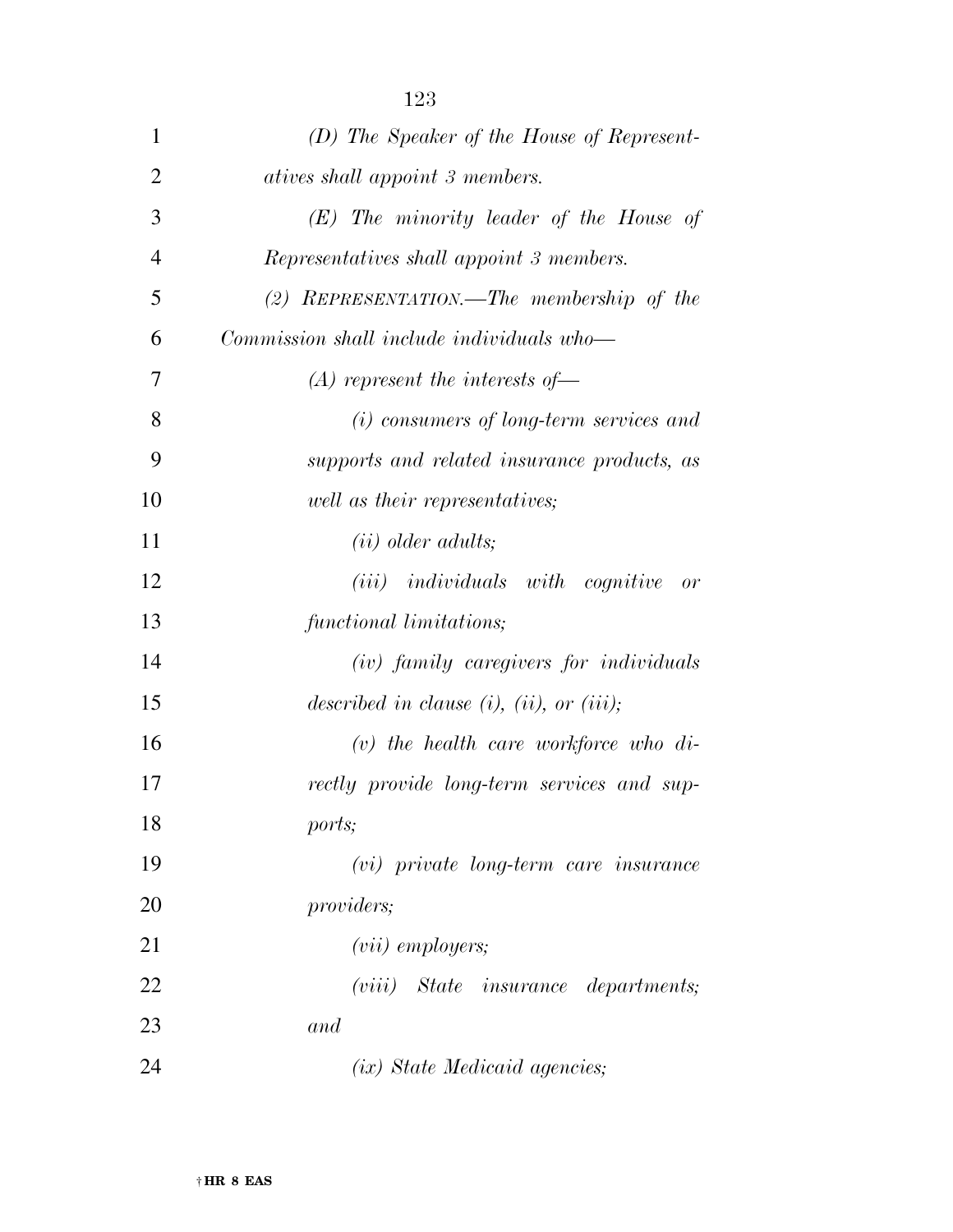| $\mathbf{1}$   | $(B)$ have demonstrated experience in deal-            |
|----------------|--------------------------------------------------------|
| $\overline{2}$ | ing with issues related to long-term services and      |
| 3              | supports, health care policy, and public and pri-      |
| $\overline{4}$ | vate insurance; and                                    |
| 5              | $(C)$ represent the health care interests and          |
| 6              | needs of a variety of geographic areas and demo-       |
| 7              | <i>graphic groups.</i>                                 |
| 8              | (3) CHAIRMAN AND VICE-CHAIRMAN.—The Com-               |
| 9              | mission shall elect a chairman and vice chairman       |
| 10             | from among its members.                                |
| 11             | $(4)$ VACANCIES.—Any vacancy in the member-            |
| 12             | ship of the Commission shall be filled in the manner   |
| 13             | in which the original appointment was made and         |
| 14             | shall not affect the power of the remaining members    |
| 15             | to execute the duties of the Commission.               |
| 16             | (5) QUORUM.—A quorum shall consist of 8 mem-           |
| 17             | bers of the Commission, except that 4 members may      |
| 18             | conduct a hearing under subsection $(e)(1)$ .          |
| 19             | $(6)$ MEETINGS.—The Commission shall meet at           |
| 20             | the call of its chairman or a majority of its members. |
| 21             | (7) COMPENSATION AND REIMBURSEMENT OF EX-              |
| 22             | PENSES.-                                               |
| 23             | $(A)$ In GENERAL.—To enable the Commis-                |
| 24             | sion to exercise its powers, functions, and duties,    |
| 25             | there are authorized to be disbursed by the Sen-       |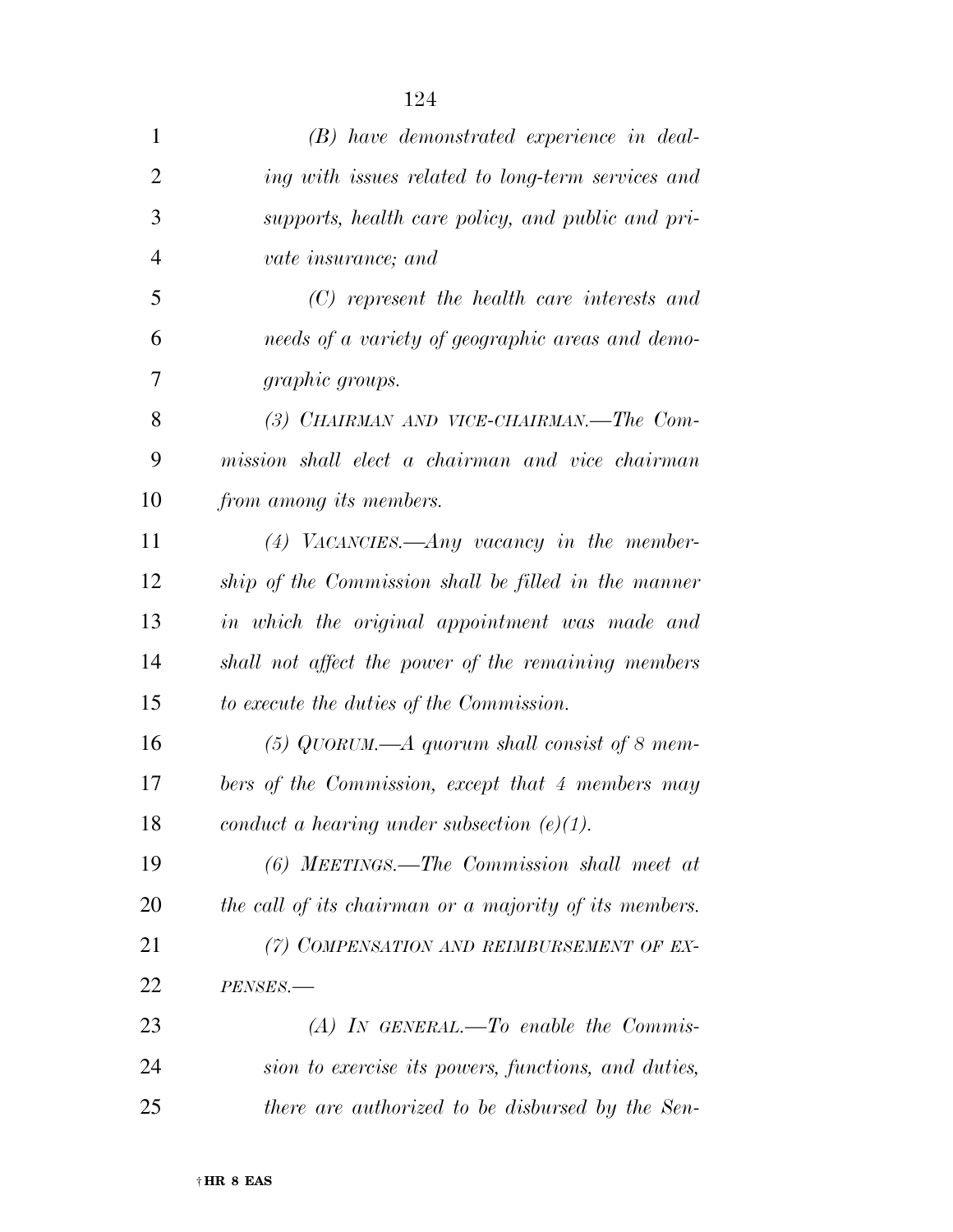| $\mathbf{1}$   | ate the actual and necessary expenses of the                |
|----------------|-------------------------------------------------------------|
| $\overline{2}$ | Commission approved by the chairman and vice                |
| 3              | $chairman$ , subject to subparagraph $(B)$ and the          |
| $\overline{4}$ | rules and regulations of the Senate.                        |
| 5              | (B) MEMBERS.—Members of the Commis-                         |
| 6              | sion are not entitled to receive compensation for           |
| 7              | service on the Commission. Members may be re-               |
| 8              | imbursed for travel, subsistence, and other nec-            |
| 9              | essary expenses incurred in carrying out the du-            |
| 10             | <i>ties of the Commission.</i>                              |
| 11             | (d) STAFF AND ETHICAL STANDARDS.-                           |
| 12             | (1) STAFF.—The chairman and vice chairman of                |
| 13             | the Commission may jointly appoint and fix the com-         |
| 14             | pensation of staff as they deem necessary, within the       |
| 15             | <i>guidelines for employees of the Senate and following</i> |
| 16             | all applicable rules and employment requirements of         |
| 17             | the Senate.                                                 |
| 18             | (2) ETHICAL STANDARDS.—Members of the Com-                  |
| 19             | mission who serve in the House of Representatives           |
| 20             | shall be governed by the ethics rules and requirements      |
| 21             | of the House. Members of the Senate who serve on the        |
| 22             | Commission and staff of the Commission shall comply         |
| 23             | with the ethics rules of the Senate.                        |
| 24             | (e) POWERS.—                                                |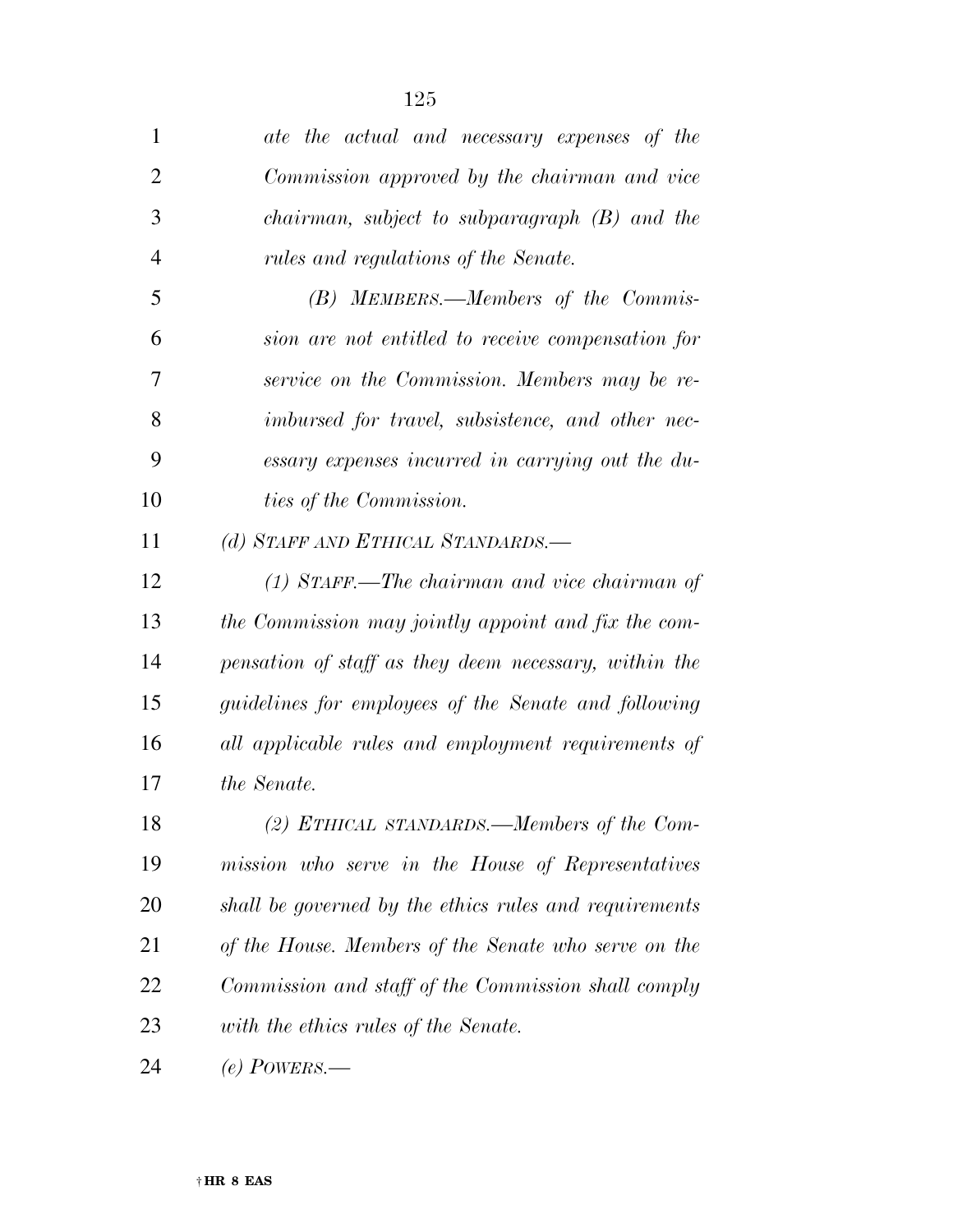| 1              | (1) HEARINGS AND OTHER ACTIVITIES.—For the                  |
|----------------|-------------------------------------------------------------|
| $\overline{2}$ | purpose of carrying out its duties, the Commission          |
| 3              | may hold such hearings and undertake such other ac-         |
| $\overline{4}$ | tivities as the Commission determines to be necessary       |
| 5              | to carry out its duties.                                    |
| 6              | (2) STUDIES BY GENERAL ACCOUNTING<br>$OF-$                  |
| 7              | $FICE. - Upon$ the request of the Commission,<br><i>the</i> |
| 8              | Comptroller General of the United States shall con-         |
| 9              | duct such studies or investigations as the Commission       |
| 10             | determines to be necessary to carry out its duties.         |
| 11             | (3) COST ESTIMATES BY CONGRESSIONAL BUDG-                   |
| 12             | $ET$ OFFICE.—Upon the request of the Commission, the        |
| 13             | Director of the Congressional Budget Office shall pro-      |
| 14             | vide to the Commission such cost estimates as the           |
| 15             | Commission determines to be necessary to carry out          |
| 16             | <i>its duties.</i>                                          |
| 17             | (4) DETAIL OF FEDERAL EMPLOYEES.—Upon the                   |
| 18             | request of the Commission, the head of any Federal          |
| 19             | agency is authorized to detail, without reimburse-          |
| 20             | ment, any of the personnel of such agency to the Com-       |
| 21             | mission to assist the Commission in carrying out its        |
| 22             | duties. Any such detail shall not interrupt or other-       |

 *wise affect the civil service status or privileges of the Federal employee.*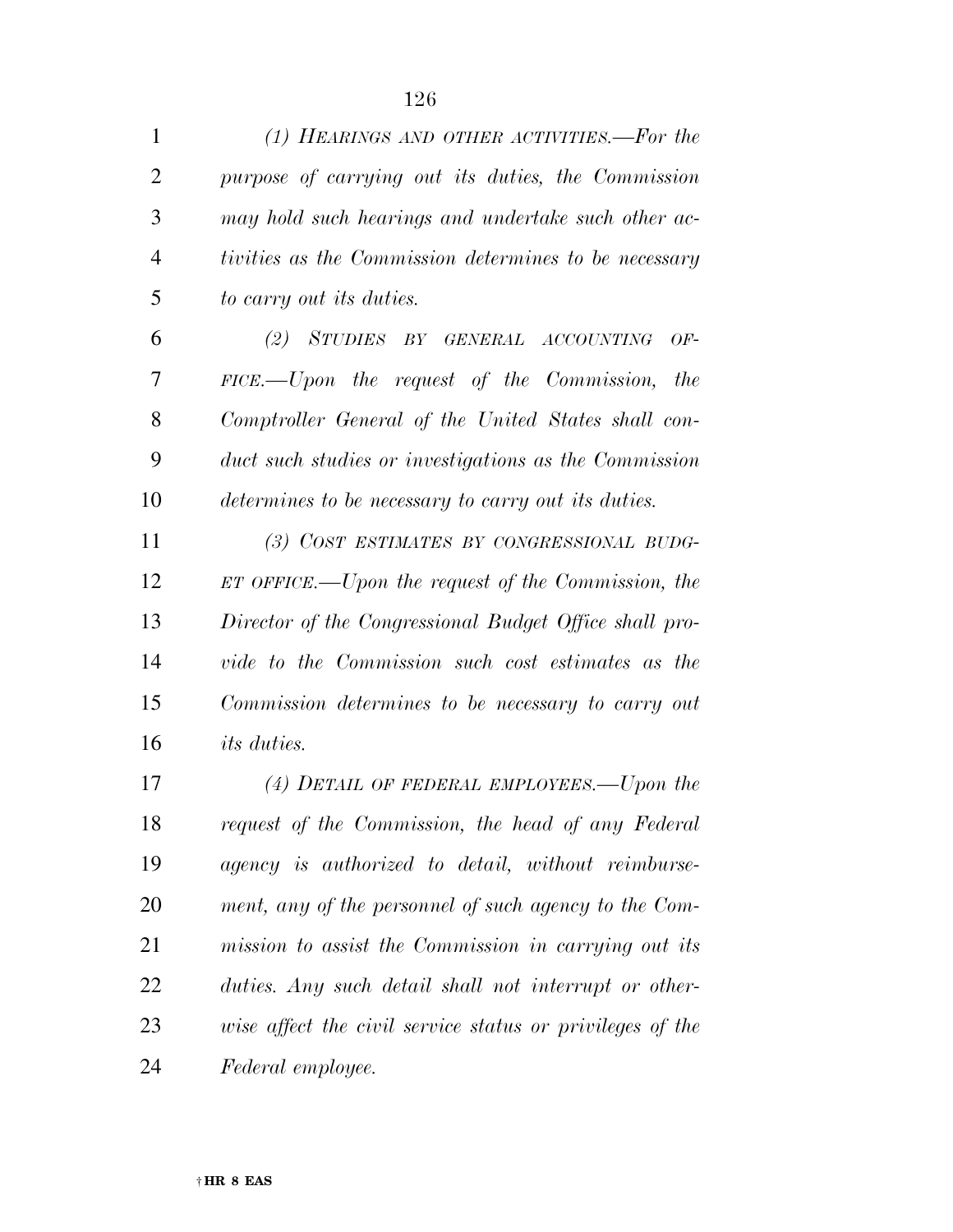| 1              | $(5)$ TECHNICAL ASSISTANCE.—Upon the request           |
|----------------|--------------------------------------------------------|
| $\overline{2}$ | of the Commission, the head of a Federal agency shall  |
| 3              | provide such technical assistance to the Commission    |
| $\overline{4}$ | as the Commission determines to be necessary to        |
| 5              | carry out its duties.                                  |
| 6              | $(6)$ USE OF MAILS.—The Commission may use             |
| 7              | the United States mails in the same manner and         |
| 8              | under the same conditions as Federal agencies.         |
| 9              | (7) OBTAINING INFORMATION.—The Commission              |
| 10             | may secure directly from any Federal agency infor-     |
| 11             | mation necessary to enable it to carry out its duties, |
| 12             | if the information may be disclosed under section 552  |
| 13             | of title 5, United States Code. Upon request of the    |
| 14             | Chairman of the Commission, the head of such agency    |
| 15             | shall furnish such information to the Commission.      |
| 16             | (8) ADMINISTRATIVE SUPPORT SERVICES.-- Upon            |
| 17             | the request of the Commission, the Administrator of    |
| 18             | General Services shall provide to the Commission on    |
| 19             | a reimbursable basis such administrative support       |
| 20             | services as the Commission may request.                |
| 21             | (f) COMMISSION CONSIDERATION.—                         |
| 22             | (1) APPROVAL OF REPORT AND LEGISLATIVE                 |
| 23             | LANGUAGE.-                                             |
| 24             | $(A)$ In GENERAL.—Not later than 6 months              |
| 25             | after appointment of the members of the Com-           |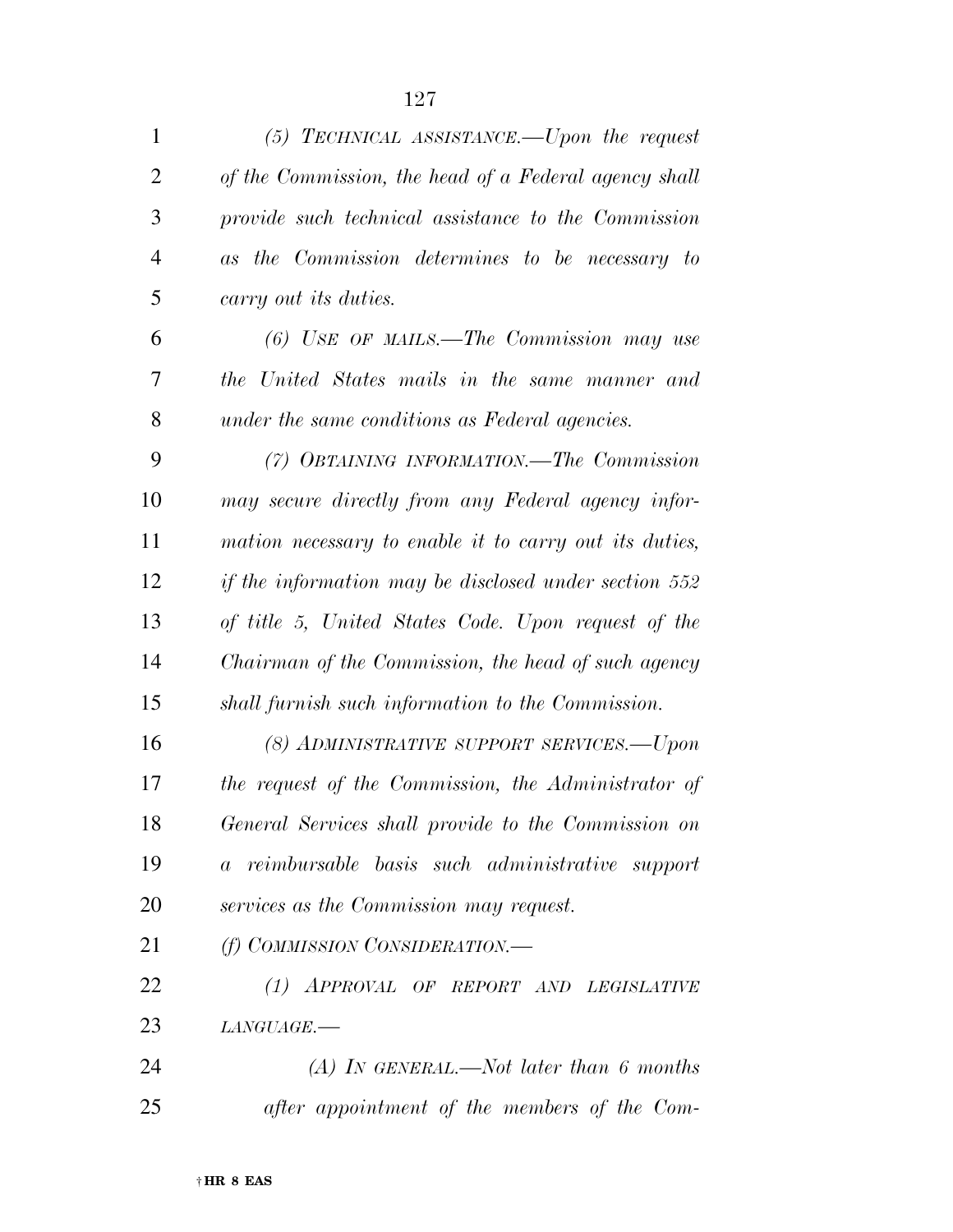| $\mathbf{1}$   | mission (as described in subsection $(c)(1)$ ), the |
|----------------|-----------------------------------------------------|
| 2              | Commission shall vote on a comprehensive and        |
| 3              | detailed report based on the long-term care plan    |
| $\overline{4}$ | described in subsection $(b)(1)$ that contains any  |
| 5              | recommendations or proposals for legislative or     |
| 6              | administrative action as the Commission deems       |
| 7              | appropriate, including proposed legislative lan-    |
| 8              | guage to carry out the recommendations or pro-      |
| 9              | posals (referred to in this section as the "Com-    |
| 10             | mission bill").                                     |
| 11             | (B) APPROVAL BY MAJORITY OF<br>MEM-                 |
| 12             | BERS.—The Commission bill shall require the         |
| 13             | approval of a majority of the members of the        |
| 14             | Commission.                                         |
| 15             | (2) TRANSMISSION OF COMMISSION BILL.—               |
| 16             | (A) IN GENERAL.—If the Commission bill is           |
| 17             | approved by the Commission pursuant to para-        |
| 18             | graph (1), then not later than 10 days after such   |
| 19             | approval, the Commission shall submit the Com-      |
| 20             | mission bill to the President, the Vice President,  |
| 21             | the Speaker of the House of Representatives, and    |
| 22             | the majority and minority Leaders of each           |
| 23             | House on Congress.                                  |
| 24             | (B) COMMISSION BILL TO BE MADE PUB-                 |
| 25             | $LIC.$ Upon the approval or disapproval of the      |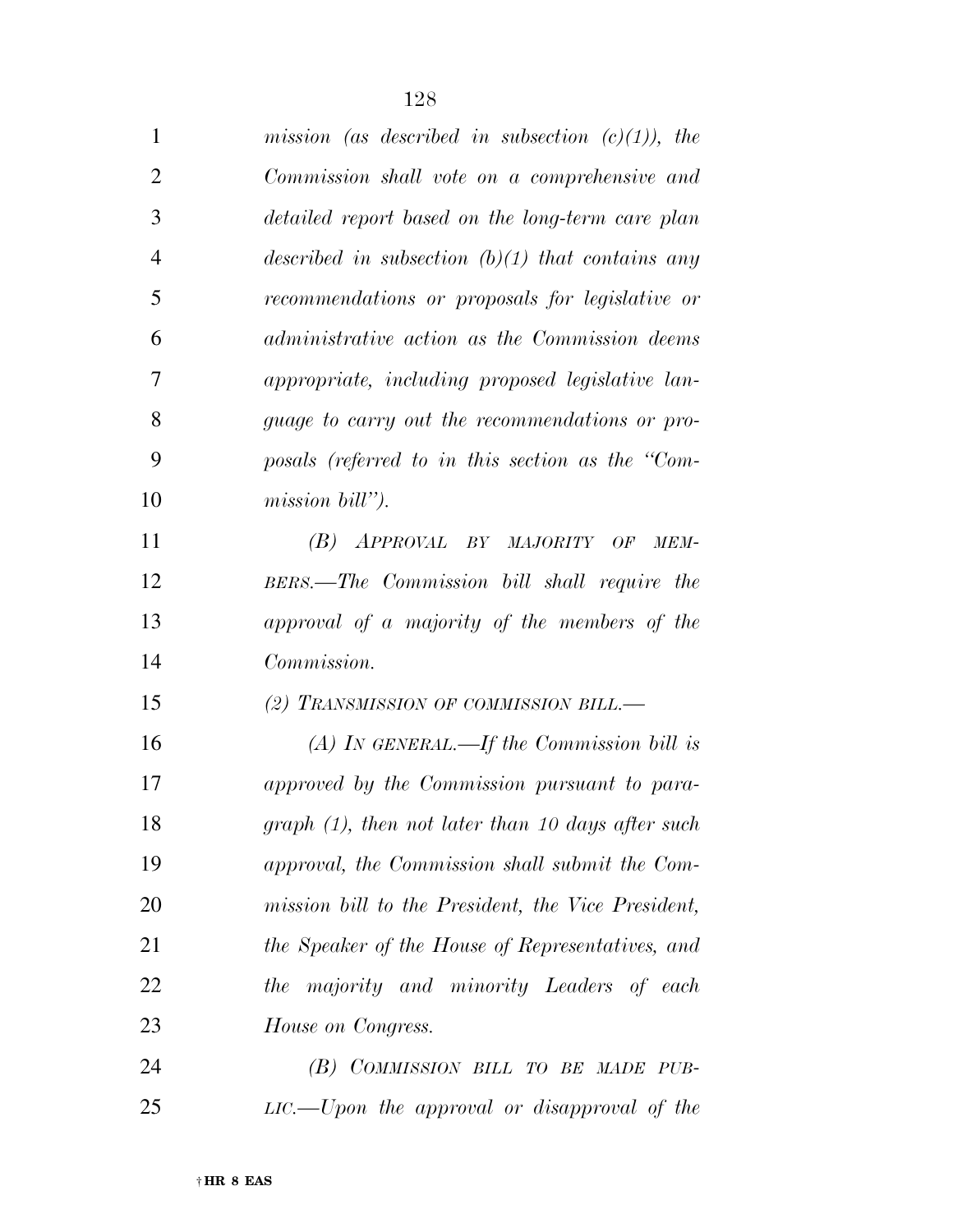| $\mathbf{1}$   | Commission bill pursuant to paragraph (1), the                  |
|----------------|-----------------------------------------------------------------|
| $\overline{2}$ | Commission shall promptly make such proposal,                   |
| 3              | and a record of the vote, available to the public.              |
| $\overline{4}$ | $(g)$ TERMINATION.—The Commission shall terminate               |
| 5              | 30 days after the vote described in subsection $(f)(1)$ .       |
| 6              | (h) CONSIDERATION OF COMMISSION RECOMMENDA-                     |
| 7              | TIONS.—If approved by the majority required by subsection       |
| 8              | $(f)(1)$ , the Commission bill that has been submitted pursu-   |
| 9              | ant to subsection $(f)(2)(A)$ shall be introduced in the Senate |
| 10             | (by request) on the next day on which the Senate is in ses-     |
| 11             | sion by the majority leader of the Senate or by a Member        |
|                | 12 of the Senate designated by the majority leader of the Sen-  |
| 13             | ate and shall be introduced in the House of Representatives     |
| 14             | (by request) on the next legislative day by the majority lead-  |
| 15             | er of the House or by a member of the House designated          |
| 16             | by the majority leader of the House.                            |
|                | 17 SEC 644 CONSUMER OPERATED AND ORIENTED PLAN PRO.             |

## *SEC. 644. CONSUMER OPERATED AND ORIENTED PLAN PRO-GRAM CONTINGENCY FUND.*

 *(a) ESTABLISHMENT.—The Secretary of Health and Human Services shall establish a fund to be used to provide assistance and oversight to qualified nonprofit health insur- ance issuers that have been awarded loans or grants under section 1322 of the Patient Protection and Affordable Care Act (42 U.S.C. 18042) prior to the date of enactment of this Act.*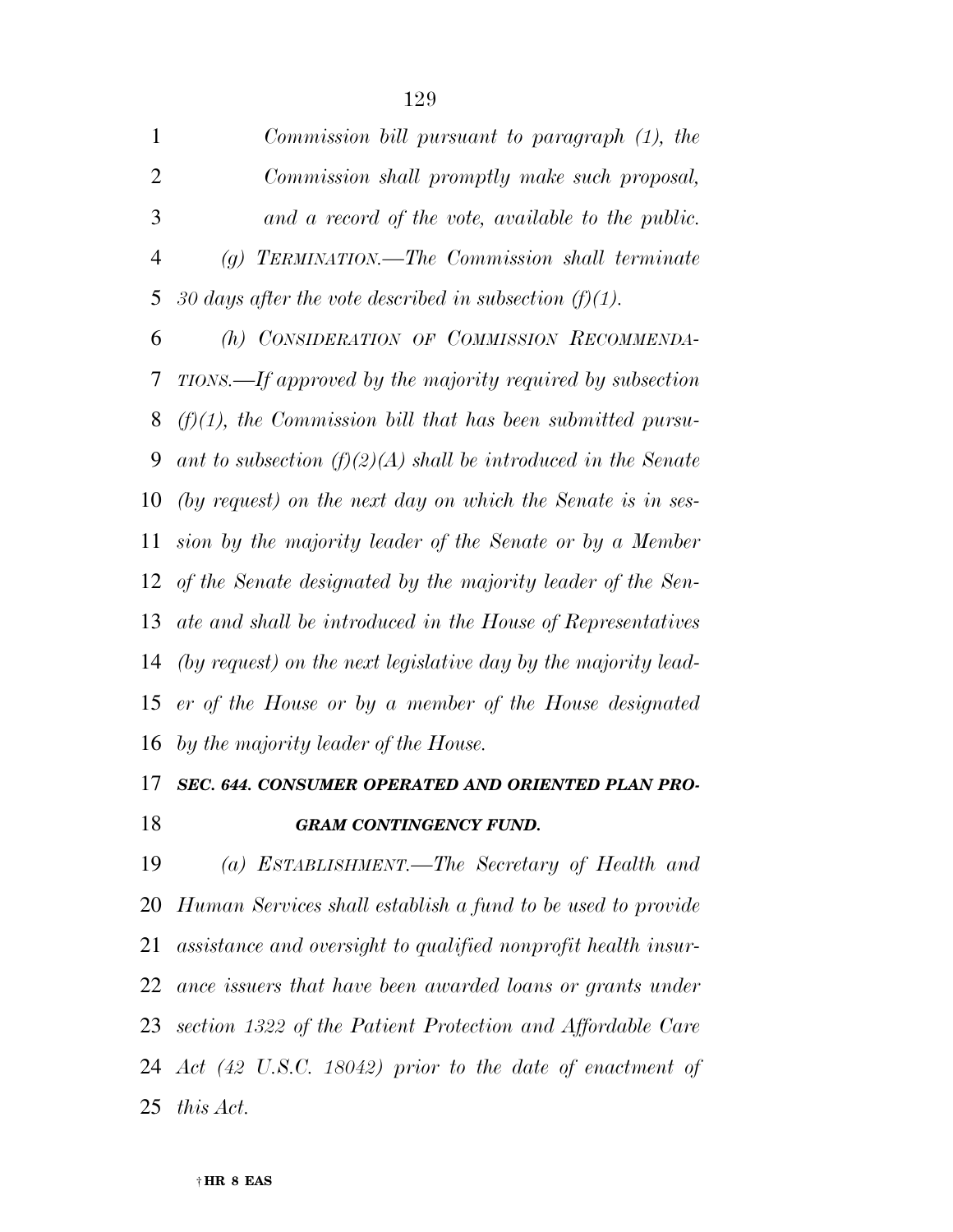*(b) TRANSFER AND RESCISSION.— (1) TRANSFER.—From the unobligated balance of funds appropriated under section 1322(g) of the Patient Protection and Affordable Care Act (42 U.S.C. 18042(g)), 10 percent of such sums are hereby transferred to the fund established under subsection (a) to remain available until expended. (2) RESCISSION.—Except as provided for in paragraph (1), amounts appropriated under section 1322(g) of the Patient Protection and Affordable Care Act (42 U.S.C. 18042(g)) that are unobligated as of the date of enactment of this Act are rescinded. TITLE VII—EXTENSION OF* 

# *AGRICULTURAL PROGRAMS*

*SEC. 701. 1-YEAR EXTENSION OF AGRICULTURAL PRO-*

### *GRAMS.*

 *(a) EXTENSION.—Except as otherwise provided in this section and amendments made by this section and notwith- standing any other provision of law, the authorities pro- vided by each provision of the Food, Conservation, and En- ergy Act of 2008 (Public Law 110–246; 122 Stat. 1651) and each amendment made by that Act (and for mandatory programs at such funding levels), as in effect on September 30, 2012, shall continue, and the Secretary of Agriculture shall carry out the authorities, until the later of—*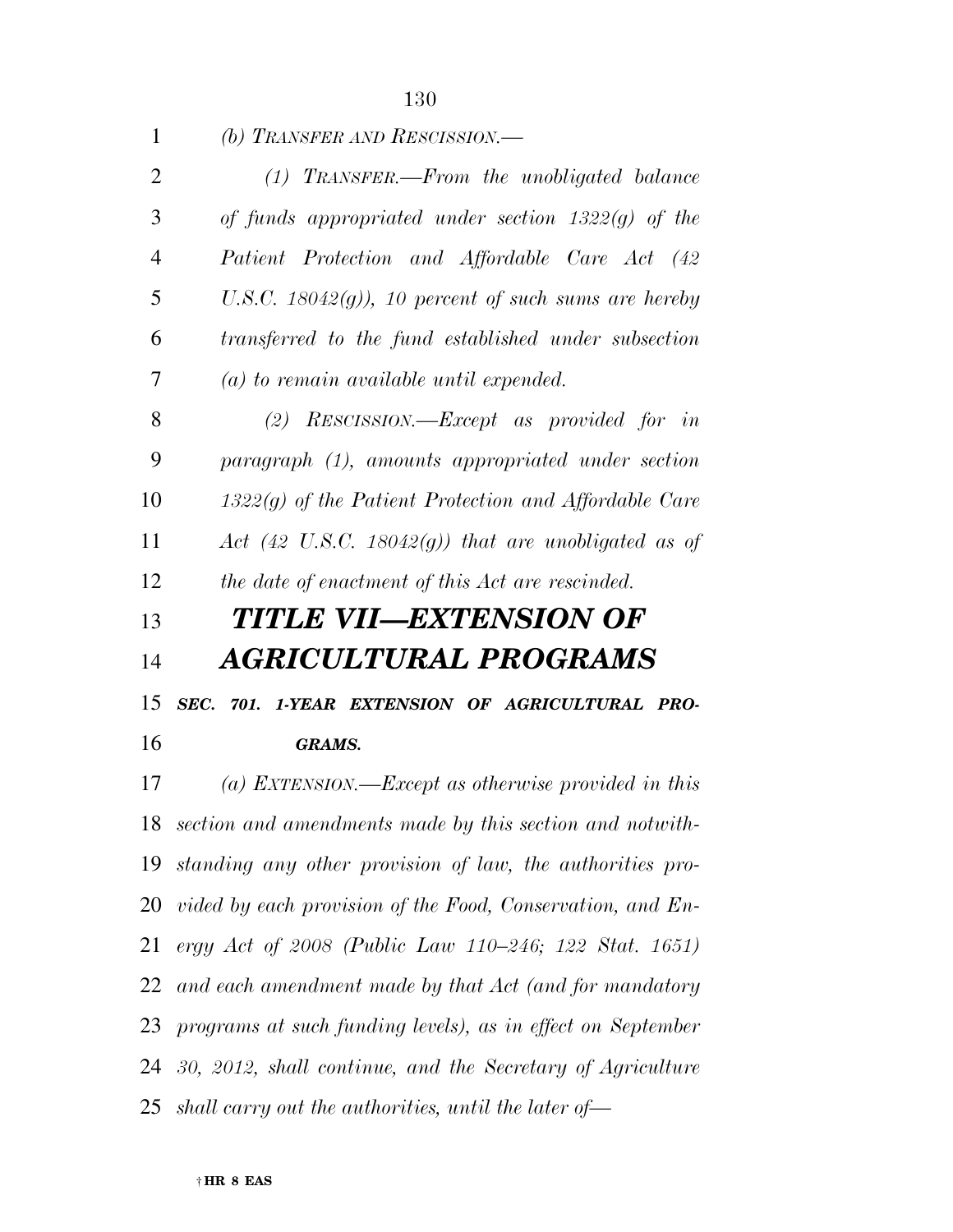| 1              | $(1)$ September 30, 2013; or                                          |
|----------------|-----------------------------------------------------------------------|
| $\overline{2}$ | $(2)$ the date specified in the provision of that Act                 |
| 3              | or amendment made by that Act.                                        |
| 4              | (b) COMMODITY PROGRAMS.—                                              |
| 5              | $(1)$ IN GENERAL.—The terms and conditions ap-                        |
| 6              | plicable to a covered commodity or loan commodity                     |
| 7              | $(as$ those terms are defined in section 1001 of the                  |
| 8              | Food, Conservation, and Energy Act of 2008 (7                         |
| 9              | U.S.C. 8702)) or to peanuts, sugarcane, or sugar beets                |
| 10             | for the 2012 crop year pursuant to title I of that $Act$              |
| 11             | $(7 \text{ U.S.C. } 8702 \text{ et seq.})$ and each amendment made by |
| 12             | that title shall be applicable to the 2013 crop year for              |
| 13             | that covered commodity, loan commodity, peanuts,                      |
| 14             | sugarcane, or sugar beets.                                            |
| 15             | (2) MILK.—                                                            |
| 16             | $(A)$ IN GENERAL.—Notwithstanding sub-                                |
| 17             | section (a), the Secretary of Agriculture shall                       |
| 18             | carry out the dairy product price support pro-                        |
| 19             | gram under section 1501 of the Food, Conserva-                        |
| 20             | tion, and Energy Act of 2008 $(7 \text{ U.S.C. } 8771)$               |
| 21             | through December 31, 2013.                                            |
| 22             | (B) MILK INCOME LOSS CONTRACT PRO-                                    |
| 23             | GRAM.—Section 1506 of the Food, Conservation,                         |
| 24             | and Energy Act of 2008 $(7 \text{ U.S.C. } 8773)$ is                  |
| 25             | amended by striking "2012" each place it ap-                          |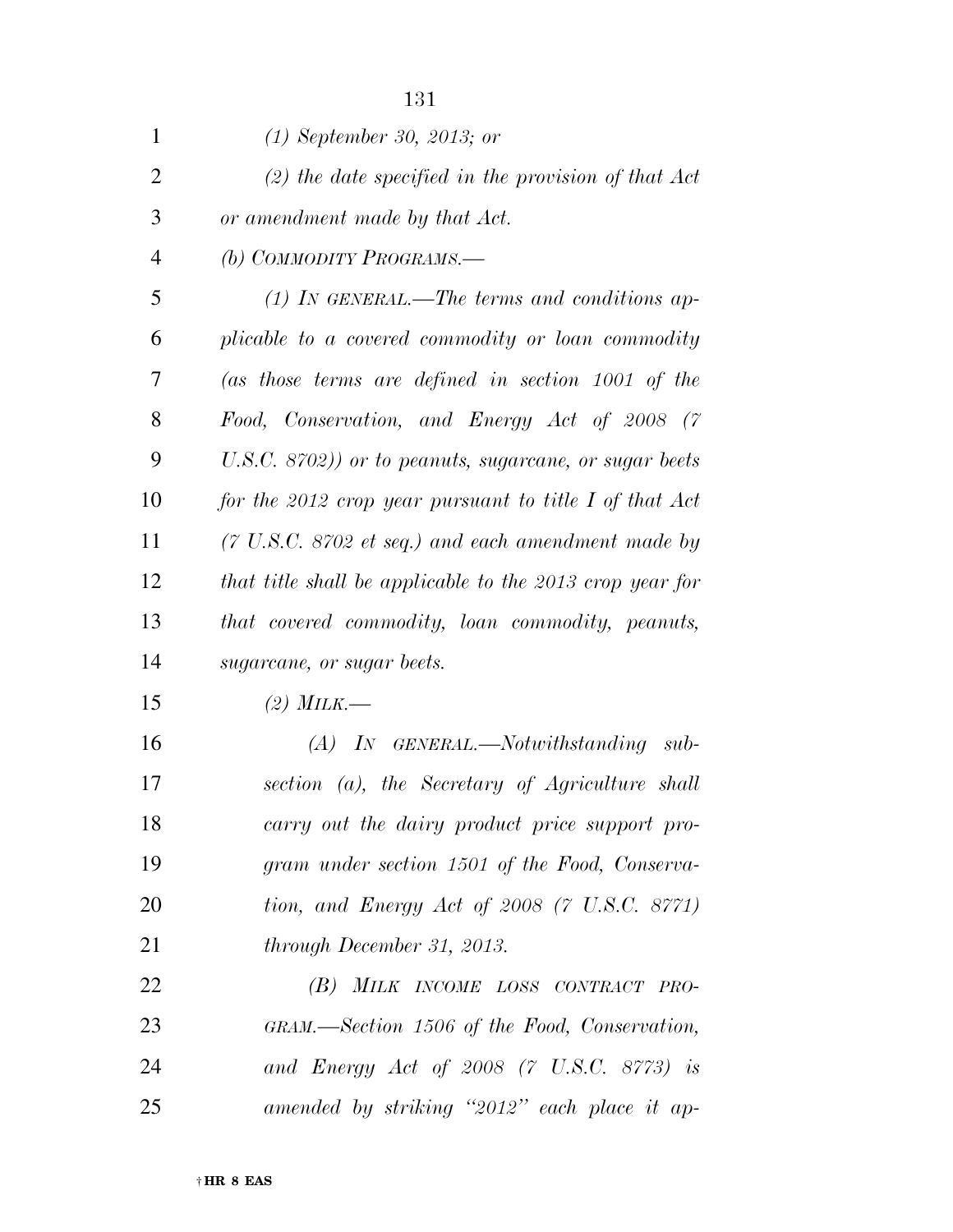| $\mathbf{1}$   | in subsections (c)(3), (d)(1), (d)(2),<br>pears            |
|----------------|------------------------------------------------------------|
| $\overline{2}$ | $(e)(2)(A)$ , (g), and (h)(1) and inserting "2013".        |
| 3              | (3) SUSPENSION OF PERMANENT PRICE SUPPORT                  |
| 4              | AUTHORITIES.—The provisions of law specified in            |
| 5              | subsections (a) through (c) of section $1602$ of the       |
| 6              | Food, Conservation, and Energy Act of 2008 (7              |
| 7              | $U.S.C. 8782)$ shall be suspended—                         |
| 8              | $(A)$ for the 2013 crop or production year of              |
| 9              | a covered commodity (as that term is defined in            |
| 10             | section 1001 of that Act $(7 \text{ U.S.C. } 8702)$ , pea- |
| 11             | nuts, sugarcane, and sugar, as appropriate; and            |
| 12             | $(B)$ in the case of milk, through December                |
| 13             | 31, 2013.                                                  |
| 14             | (c) CONSERVATION PROGRAMS.-                                |
| 15             | (1) CONSERVATION RESERVE. Section $1231(d)$                |
| 16             | of the Food Security Act of 1985 (16 U.S.C. 3831(d))       |
| 17             | is amended in the second sentence by striking "and         |
| 18             | 2012" and inserting "2012, and 2013".                      |
| 19             | (2) VOLUNTARY PUBLIC ACCESS.—Section 1240R                 |
| 20             | of the Food Security Act of 1985 (16 U.S.C. 3839bb-        |
| 21             | 5) is amended by striking subsection $(f)$ and inserting   |
| 22             | <i>the following:</i>                                      |
| 23             | "(f) $FUNDING$ .                                           |
| 24             | "(1) FISCAL YEARS 2009 THROUGH 2012.—Of the                |
| 25             | funds of the Commodity Credit Corporation, the Sec-        |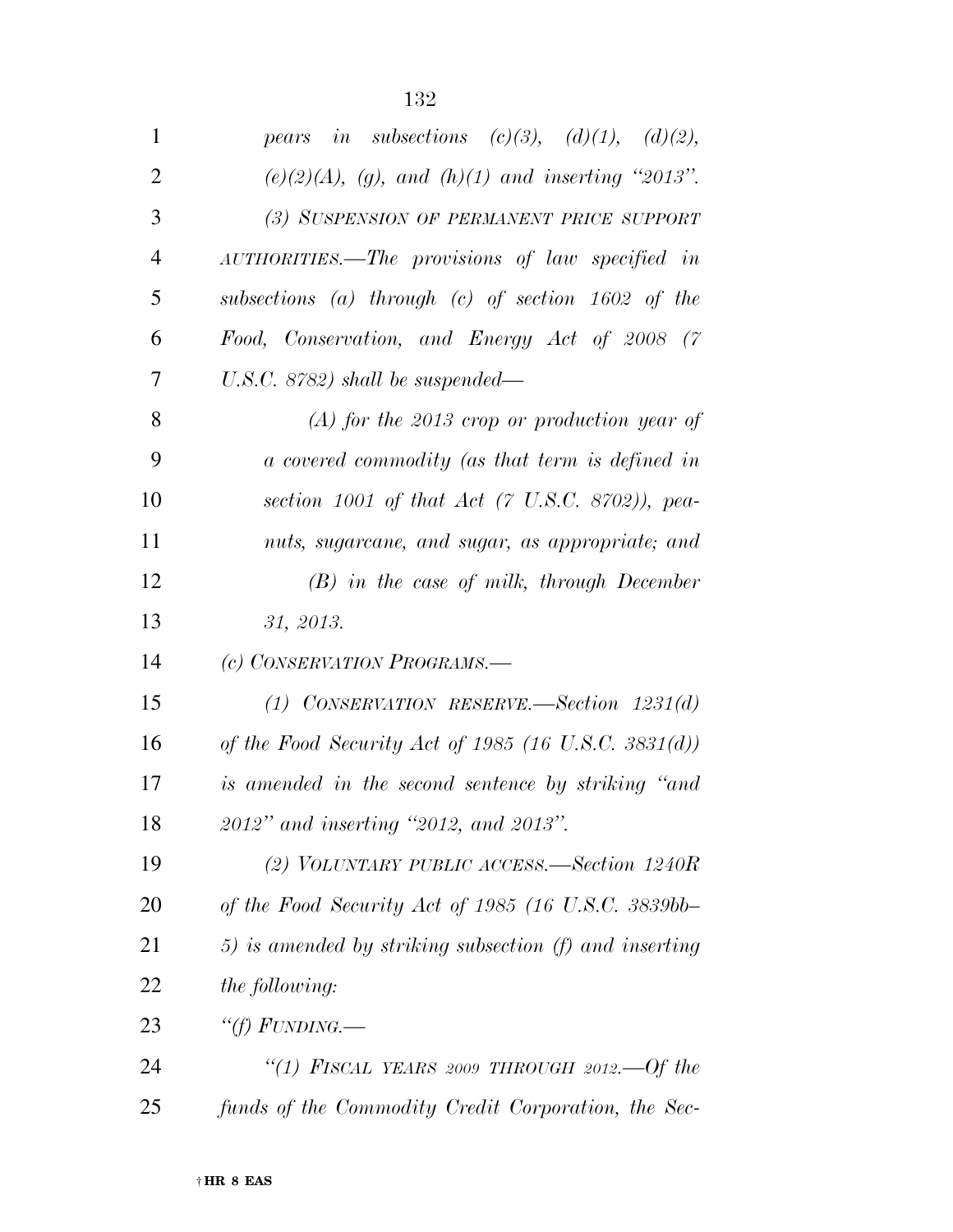| $\mathbf{1}$   | retary shall use to carry out this section, to the max- |
|----------------|---------------------------------------------------------|
| $\overline{2}$ | imum extent practicable, \$50,000,000 for the period    |
| 3              | of fiscal years 2009 through 2012.                      |
| $\overline{4}$ | "(2) AUTHORIZATION OF APPROPRIATIONS.-                  |
| 5              | There is authorized to be appropriated to carry out     |
| 6              | this section \$10,000,000 for fiscal year 2013.".       |
| 7              | (d) SUPPLEMENTAL NUTRITION ASSISTANCE PRO-              |
| 8              | $GRAM$ .                                                |
| 9              | (1)<br>EMPLOYMENT AND TRAINING PROGRAM.-                |
| 10             | Section $16(h)(1)(A)$ of the Food and Nutrition Act of  |
| 11             | 2008 (7 U.S.C. 2025(h)(1)(A)) is amended by insert-     |
| 12             | ing ", except that for fiscal year 2013, the amount     |
| 13             | shall be $$79,000,000"$ before the period at the end.   |
| 14             | (2) NUTRITION EDUCATION.—Section $28(d)(1)$ of          |
| 15             | the Food and Nutrition Act of 2008 (7 U.S.C.            |
| 16             | $2036a(d)(1)$ is amended—                               |
| 17             | $(A)$ in subparagraph $(A)$ , by striking "and"         |
| 18             | after the semicolon at the end; and                     |
| 19             | $(B)$ by striking subparagraph $(B)$ and in-            |
| 20             | serting the following:                                  |
| 21             | "(B) for fiscal year 2012, \$388,000,000;               |
| 22             | "(C) for fiscal year 2013, \$285,000,000;               |
| 23             | "(D) for fiscal year 2014, $$401,000,000;$              |
| 24             | "(E) for fiscal year 2015, $$407,000,000;$              |
| 25             | and                                                     |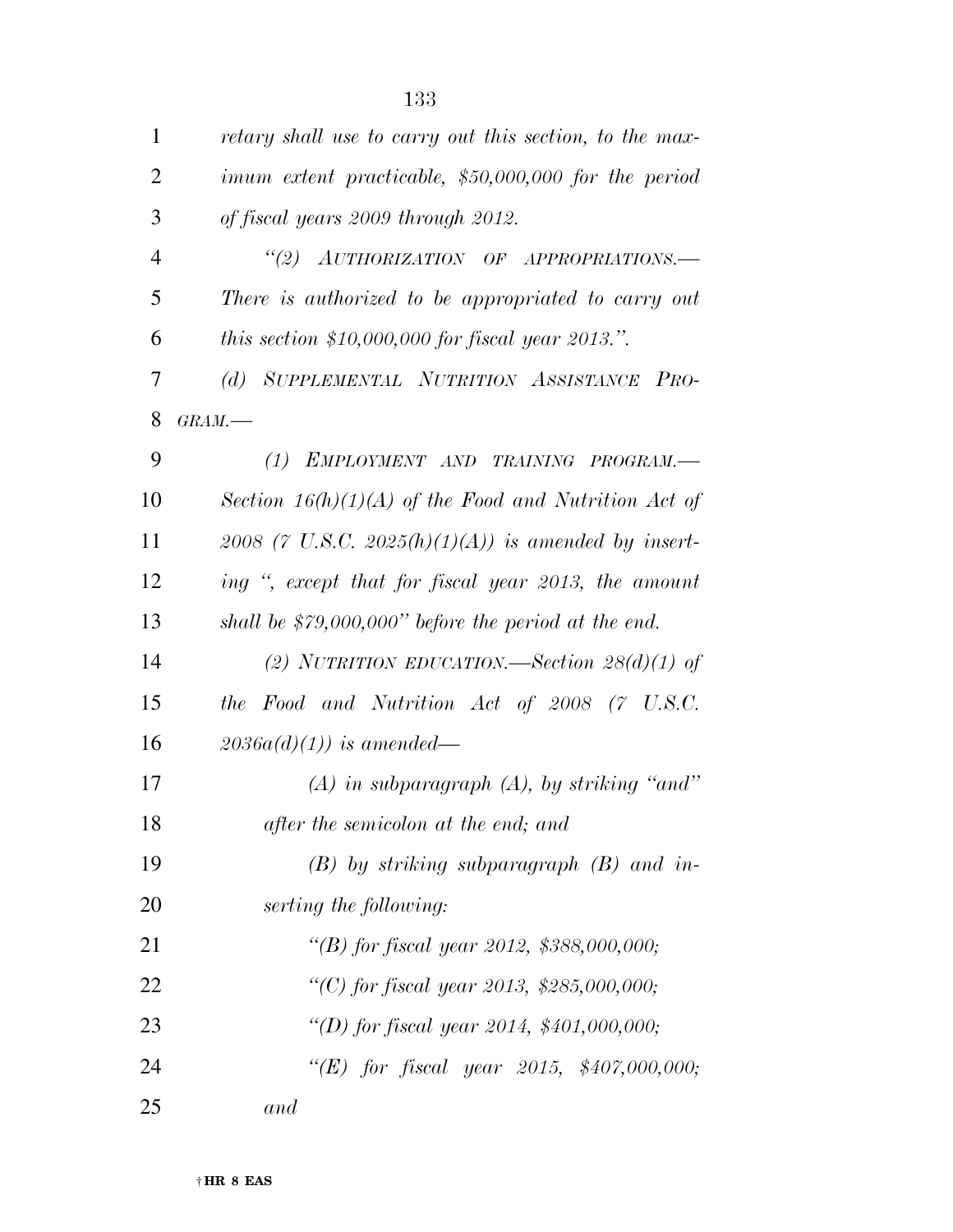| $\mathbf 1$    | "(F) for fiscal year 2016 and each subse-               |
|----------------|---------------------------------------------------------|
| 2              | quent fiscal year, the applicable amount during         |
| 3              | the preceding fiscal year, as adjusted to reflect       |
| $\overline{4}$ | any increases for the 12-month period ending the        |
| 5              | preceding June 30 in the Consumer Price Index           |
| 6              | for All Urban Consumers published by the Bu-            |
| 7              | reau of Labor Statistics of the Department of           |
| 8              | Labor.".                                                |
| 9              | (e) RESEARCH PROGRAMS.-                                 |
| 10             | (1) ORGANIC AGRICULTURE RESEARCH AND EX-                |
| 11             | TENSION INITIATIVE.—Section $1672B(f)$ of the Food,     |
| 12             | Agriculture, Conservation, and Trade Act of 1990 (7     |
| 13             | U.S.C. 5925b(f)) is amended—                            |
| 14             | $(A)$ in the heading of paragraph $(1)$ , by            |
| 15             | striking "IN GENERAL" and inserting "MANDA-             |
| 16             | TORY FUNDING FOR FISCAL YEARS 2009 THROUGH              |
| 17             | $2012$ ":                                               |
| 18             | $(B)$ in the heading of paragraph $(2)$ , by            |
| 19             | striking "ADDITIONAL FUNDING" and inserting             |
| 20             | "DISCRETIONARY FUNDING FOR FISCAL YEARS                 |
| 21             | 2009 THROUGH 2012"; and                                 |
| 22             | $(C)$ by adding at the end the following:               |
| 23             | "(3) FISCAL YEAR 2013.—There is authorized to           |
| 24             | be appropriated to carry out this section $$25,000,000$ |
| 25             | for fiscal year 2013.".                                 |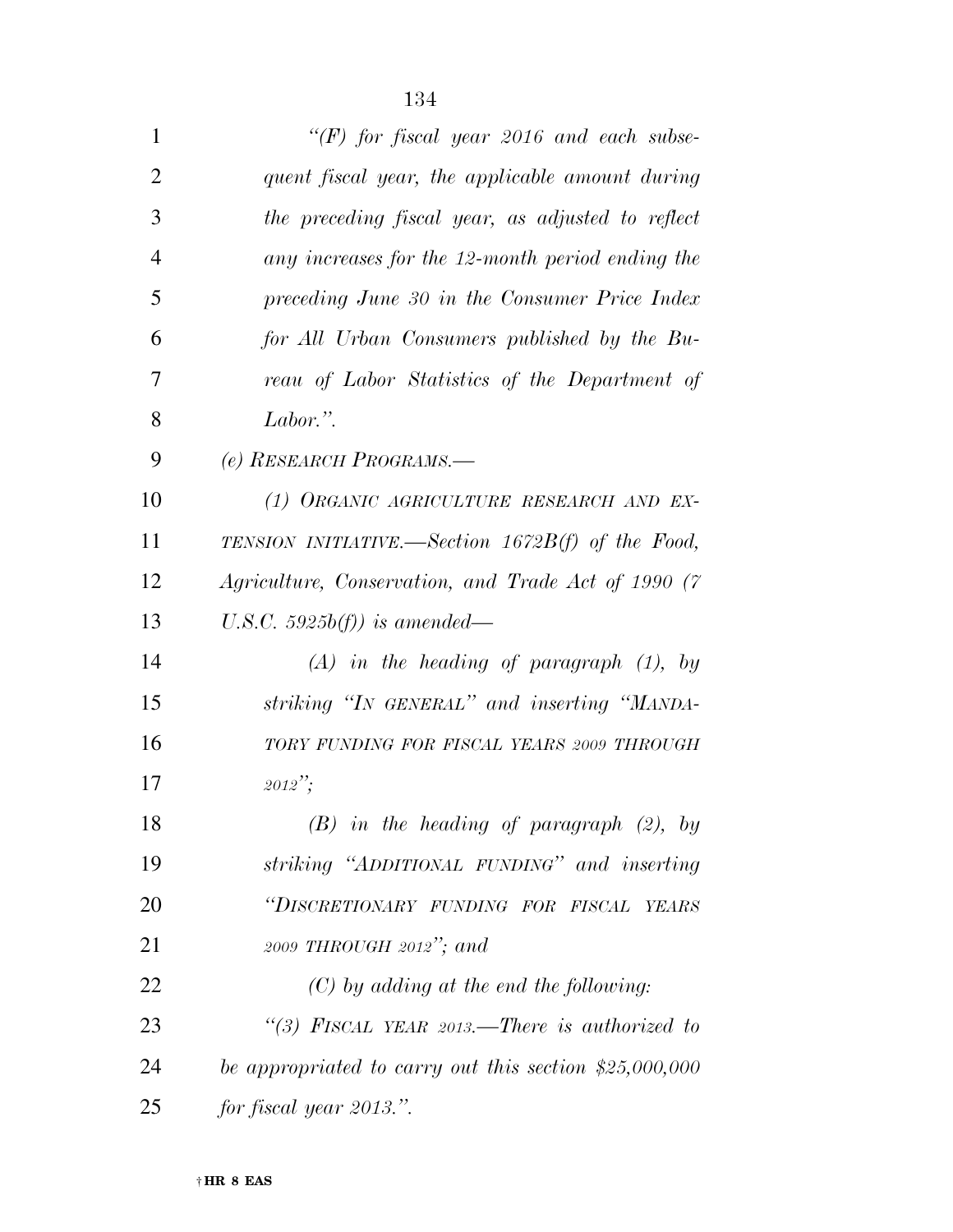| $\mathbf{1}$   | (2) SPECIALTY CROP RESEARCH INITIATIVE.                 |
|----------------|---------------------------------------------------------|
| $\overline{2}$ | Section 412(h) of the Agricultural Research, Exten-     |
| 3              | sion, and Education Reform Act of 1998 (7 U.S.C.        |
| $\overline{4}$ | $7632(h)$ ) is amended—                                 |
| 5              | $(A)$ in the heading of paragraph $(1)$ , by            |
| 6              | striking "IN GENERAL" and inserting "MANDA-             |
| 7              | TORY FUNDING FOR FISCAL YEARS 2008 THROUGH              |
| 8              | $2012$ ";                                               |
| 9              | $(B)$ in the heading of paragraph $(2)$ , by in-        |
| 10             | serting "FOR FISCAL YEARS 2008 THROUGH 2012"            |
| 11             | after "APPROPRIATIONS";                                 |
| 12             | $(C)$ by redesignating paragraphs $(3)$ and             |
| 13             | $(4)$ as paragraphs $(4)$ and $(5)$ , respectively; and |
| 14             | $(D)$ by inserting after paragraph $(2)$ the fol-       |
| 15             | lowing:                                                 |
| 16             | "(3) FISCAL YEAR 2013.—There is authorized to           |
| 17             | this<br>be<br>appropriated to carry out<br>section      |
| 18             | \$100,000,000 for fiscal year 2013.".                   |
| 19             | (3) BEGINNING FARMER AND RANCHER DEVELOP-               |
| 20             | MENT PROGRAM.—Section 7405(h) of the Farm Secu-         |
| 21             | rity and Rural Investment Act of 2002 (7 U.S.C.         |
| <u>22</u>      | $3319f(h)$ ) is amended—                                |
| 23             | $(A)$ in the heading of paragraph $(1)$ , by            |
| 24             | striking "IN GENERAL" and inserting "MANDA-             |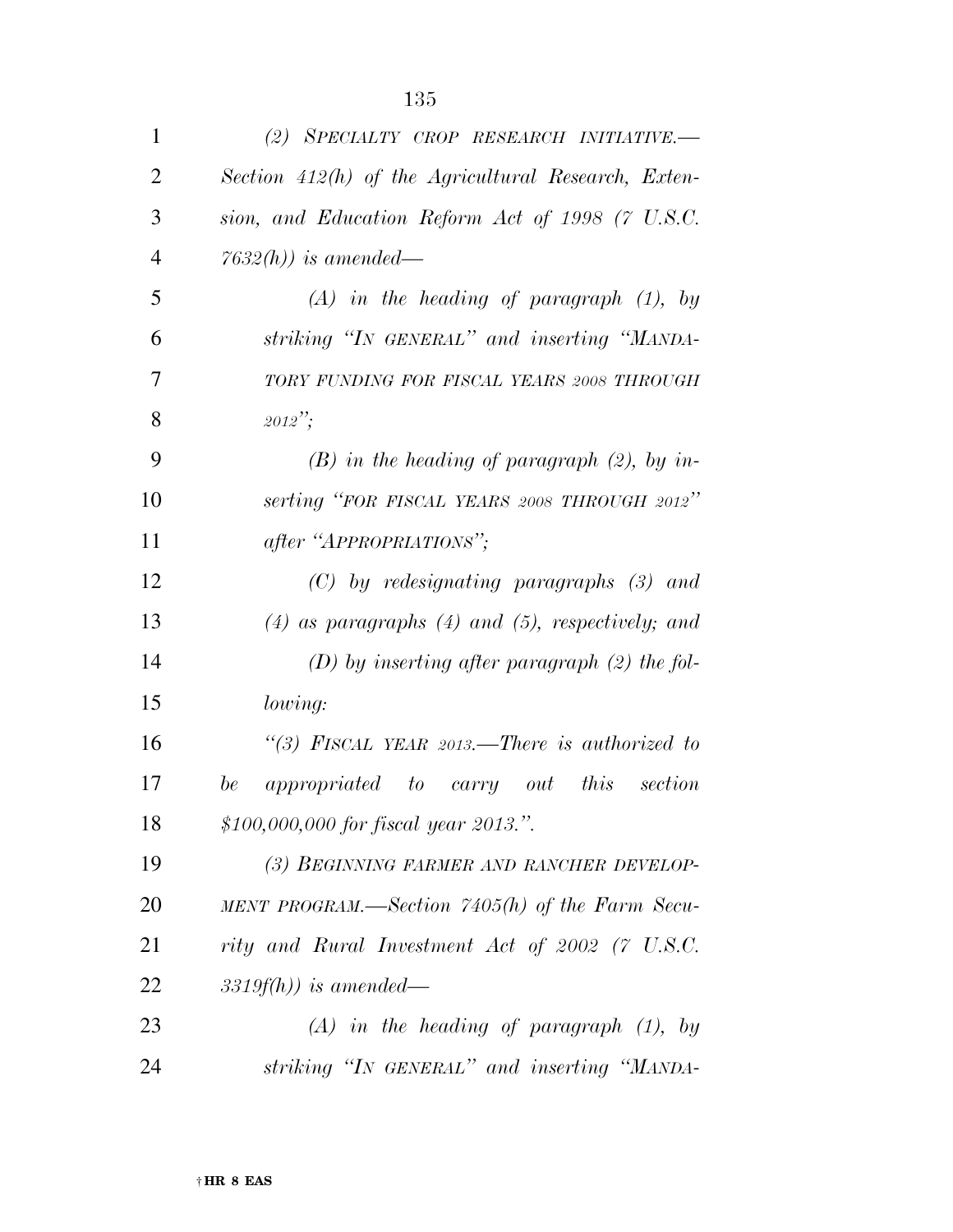| 1              | TORY FUNDING FOR FISCAL YEARS 2009 THROUGH              |
|----------------|---------------------------------------------------------|
| $\overline{2}$ | $2012$ ";                                               |
| 3              | $(B)$ in the heading of paragraph $(2)$ , by in-        |
| $\overline{4}$ | serting "FOR FISCAL YEARS 2008 THROUGH 2012"            |
| 5              | after "APPROPRIATIONS"; and                             |
| 6              | $(C)$ by adding at the end the following:               |
| 7              | "(3) FISCAL YEAR 2013.—There is authorized to           |
| 8              | be appropriated to carry out this section $$30,000,000$ |
| 9              | for fiscal year 2013.".                                 |
| 10             | (f) ENERGY PROGRAMS.-                                   |
| 11             | (1) BIOBASED MARKETS PROGRAM.—Section                   |
| 12             | $9002(h)$ of the Farm Security and Rural Investment     |
| 13             | Act of 2002 (7 U.S.C. 8102(h)) is amended in para-      |
| 14             | graph $(2)$ by striking "2012" and inserting "2013".    |
| 15             | (2)<br>BIOREFINERY ASSISTANCE.-Section                  |
| 16             | $9003(h)(2)$ of the Farm Security and Rural Invest-     |
| 17             | ment Act of 2002 (7 U.S.C. 8103(h)(2)) is amended       |
| 18             | by striking "2012" and inserting "2013".                |
| 19             | REPOWERING ASSISTANCE.—Section<br>(3)                   |
| 20             | $9004(d)(2)$ of the Farm Security and Rural Invest-     |
| 21             | ment Act of 2002 (7 U.S.C. 8104(d)(2)) is amended       |
| 22             | by striking "2012" and inserting "2013".                |
| 23             | BIOENERGY PROGRAM<br>(4)<br>FOR<br>ADVANCED             |
| 24             | BIOFUELS.—Section $9005(g)(2)$ of the Farm Security     |
| 25             | and Rural Investment Act of 2002 (7 U.S.C.              |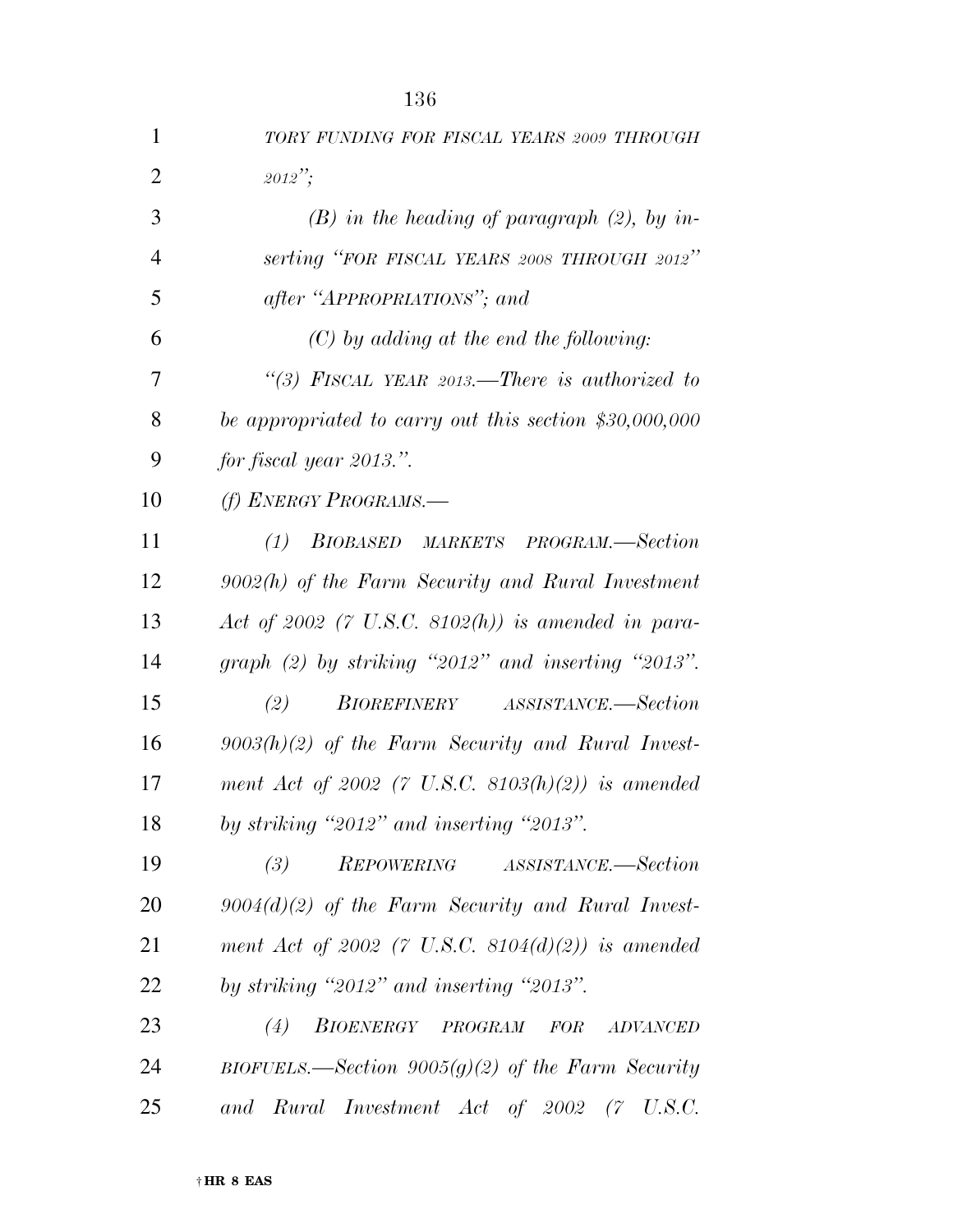| 1              | $8105(g)(2)$ ) is amended by striking "2012" and in-    |
|----------------|---------------------------------------------------------|
| $\overline{2}$ | serting $"2013"$ .                                      |
| 3              | (5) BIODIESEL FUEL EDUCATION PROGRAM.-                  |
| $\overline{4}$ | Section 9006 of the Farm Security and Rural Invest-     |
| 5              | ment Act of $2002$ (7 U.S.C. 8106) is amended by        |
| 6              | striking subsection (d) and inserting the following:    |
| 7              | "(d) $FUNDING$ .                                        |
| 8              | "(1) FISCAL YEARS 2009 THROUGH 2012.—Of the             |
| 9              | funds of the Commodity Credit Corporation, the Sec-     |
| 10             | retary shall use to carry out this section $$1,000,000$ |
| 11             | for each of fiscal years 2008 through 2012.             |
| 12             | "(2) AUTHORIZATION OF APPROPRIATIONS.—                  |
| 13             | There is authorized to be appropriated to carry out     |
| 14             | this section \$1,000,000 for fiscal year 2013.".        |
| 15             | (6) RURAL ENERGY FOR AMERICA PROGRAM.-                  |
| 16             | Section $9007(g)(3)$ of the Farm Security and Rural     |
| 17             | <i>Investment Act of 2002 (7 U.S.C. 8107(g)(3)) is</i>  |
| 18             | amended by striking "2012" and inserting "2013".        |
| 19             | (7) BIOMASS RESEARCH AND DEVELOPMENT.-                  |
| 20             | Section $9008(h)(2)$ of the Farm Security and Rural     |
| 21             | <i>Investment Act of 2002 (7 U.S.C. 8108(h)(2)) is</i>  |
| 22             | amended by striking "2012" and inserting "2013".        |
| 23             | (8) RURAL ENERGY SELF-SUFFICIENCY INITIA-               |
| 24             | TIVE.—Section 9009(d) of the Farm Security and          |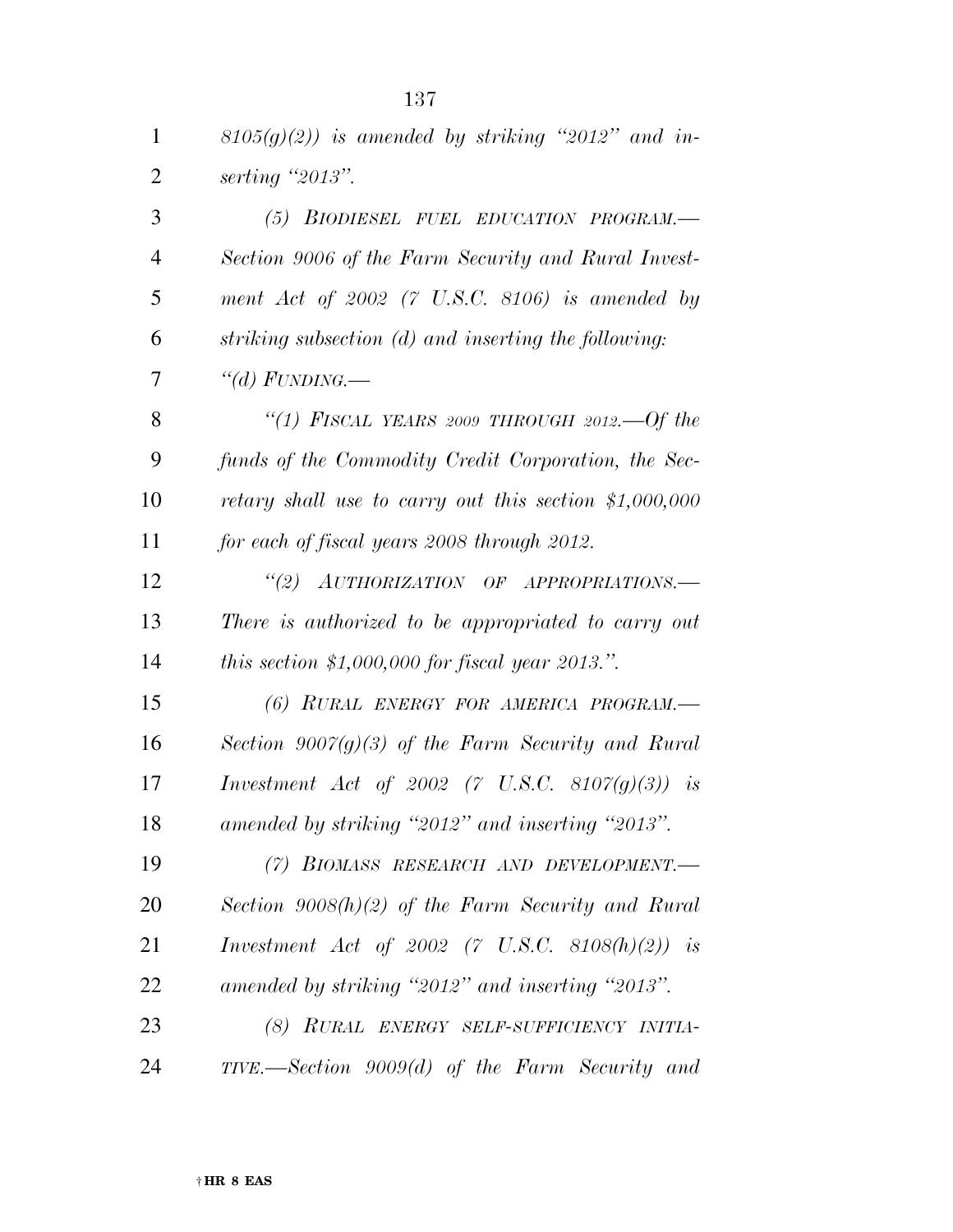| $\mathbf{1}$   | Rural Investment Act of 2002 (7 U.S.C. 8109(d)) is         |
|----------------|------------------------------------------------------------|
| $\overline{2}$ | amended by striking "2012" and inserting "2013".           |
| 3              | (9) FEEDSTOCK FLEXIBILITY PROGRAM FOR BIO-                 |
| $\overline{4}$ | ENERGY PRODUCERS.—Section $9010(b)$ of the Farm            |
| 5              | Security and Rural Investment Act of 2002 (7 U.S.C.        |
| 6              | $(3110(b))$ is amended in paragraphs $(1)(A)$ and $(2)(A)$ |
| 7              | by striking "2012" each place it appears and insert-       |
| 8              | ing "2013".                                                |
| 9              | (10) BIOMASS CROP ASSISTANCE PROGRAM.-                     |
| 10             | Section 9011(f) of the Farm Security and Rural In-         |
| 11             | vestment Act of 2002 (7 U.S.C. 8111(f)) is amended—        |
| 12             | $(A)$ by striking "(f) FUNDING.—Of the                     |
| 13             | funds" and inserting "(f) $FUNDING$ .                      |
| 14             | "(1) FISCAL YEARS 2008 THROUGH 2012.—Of the                |
| 15             | funds"; and                                                |
| 16             | $(B)$ adding at the end the following:                     |
| 17             | "(2) FISCAL YEAR 2013.—                                    |
| 18             | "(A) IN GENERAL.—There is authorized to                    |
| 19             | be appropriated to carry out this section                  |
| 20             | \$20,000,000 for fiscal year 2013.                         |
| 21             | "(B) MULTIYEAR CONTRACTS.—For each                         |
| 22             | multiyear contract entered into by the Secretary           |
| 23             | during a fiscal year under this paragraph, the             |
| 24             | Secretary shall ensure that sufficient funds are           |
| 25             | obligated from the amounts appropriated for                |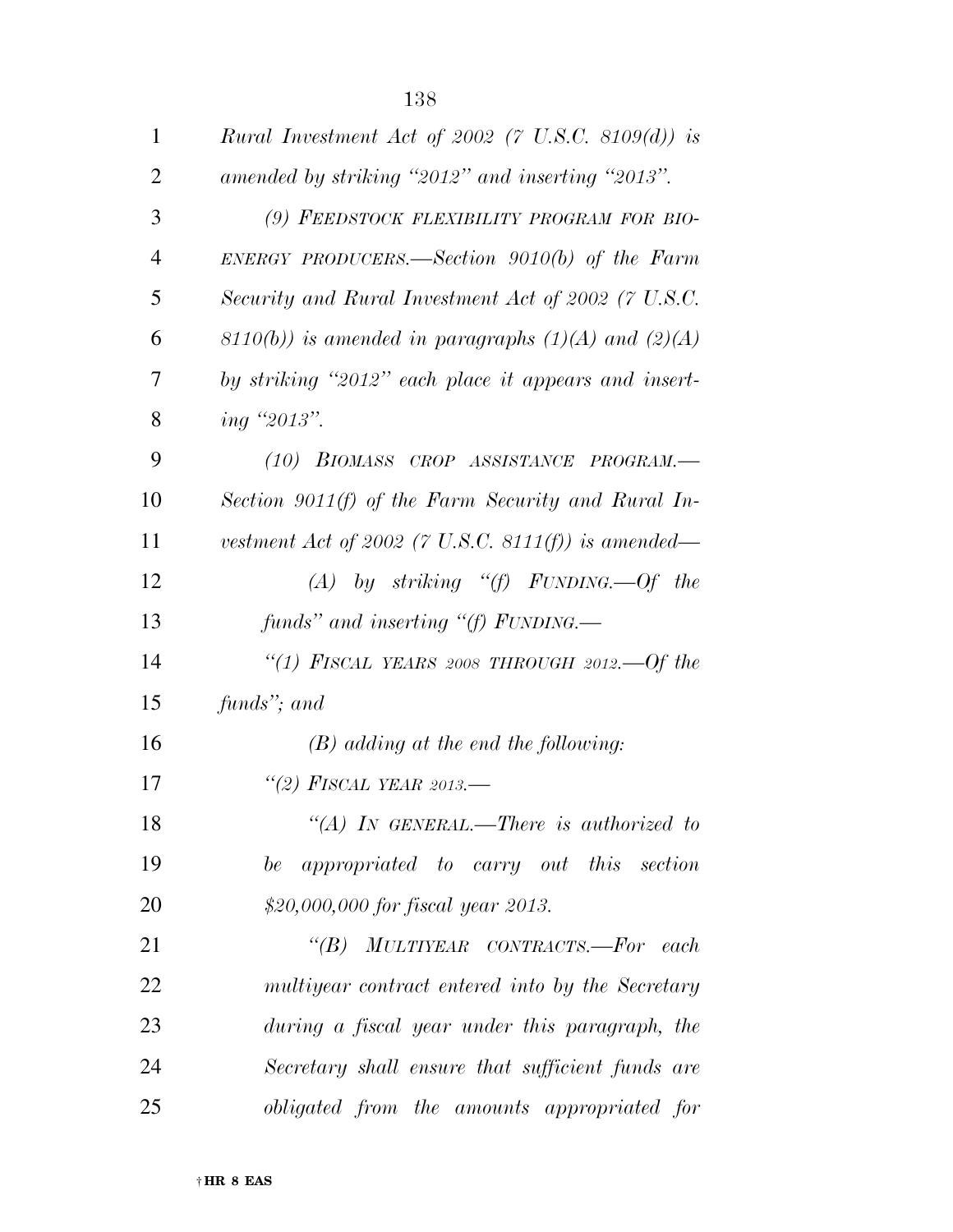| 1              | that fiscal year to fully cover all payments re-            |
|----------------|-------------------------------------------------------------|
| $\overline{2}$ | quired by the contract for all years of the con-            |
| 3              | $tract.$ ".                                                 |
| $\overline{4}$ | (11) FOREST BIOMASS FOR ENERGY.-Section                     |
| 5              | $9012(d)$ of the Farm Security and Rural Investment         |
| 6              | Act of 2002 (7 U.S.C. 8112(d)) is amended by strik-         |
| 7              | ing "2012" and inserting "2013".                            |
| 8              | (12) COMMUNITY WOOD ENERGY PROGRAM.—Sec-                    |
| 9              | tion 9013(e) of the Farm Security and Rural Invest-         |
| 10             | ment Act of 2002 (7 U.S.C. 8113 $(e)$ ) is amended by       |
| 11             | striking "2012" and inserting "2013".                       |
| 12             | (g) HORTICULTURE AND ORGANIC AGRICULTURE PRO-               |
|                |                                                             |
| 13             | $GRAMS$ .                                                   |
| 14             | (1) FARMERS MARKET PROMOTION PROGRAM.-                      |
| 15             | Section 6(e) of the Farmer-to-Consumer Direct Mar-          |
| 16             | keting Act of 1976 (7 U.S.C. 3005 $(e)$ ) is amended—       |
| 17             | $(A)$ in the heading of paragraph $(1)$ , by                |
| 18             | striking "IN GENERAL" and inserting "FISCAL                 |
| 19             | YEARS 2008 THROUGH 2012";                                   |
| 20             | $(B)$ by redesignating paragraphs $(2)$ , $(3)$ ,           |
| 21             | and $(4)$ as paragraphs $(3)$ , $(4)$ , and $(5)$ , respec- |
| 22             | tively;                                                     |
| 23             | $(C)$ by inserting after paragraph $(1)$ the fol-           |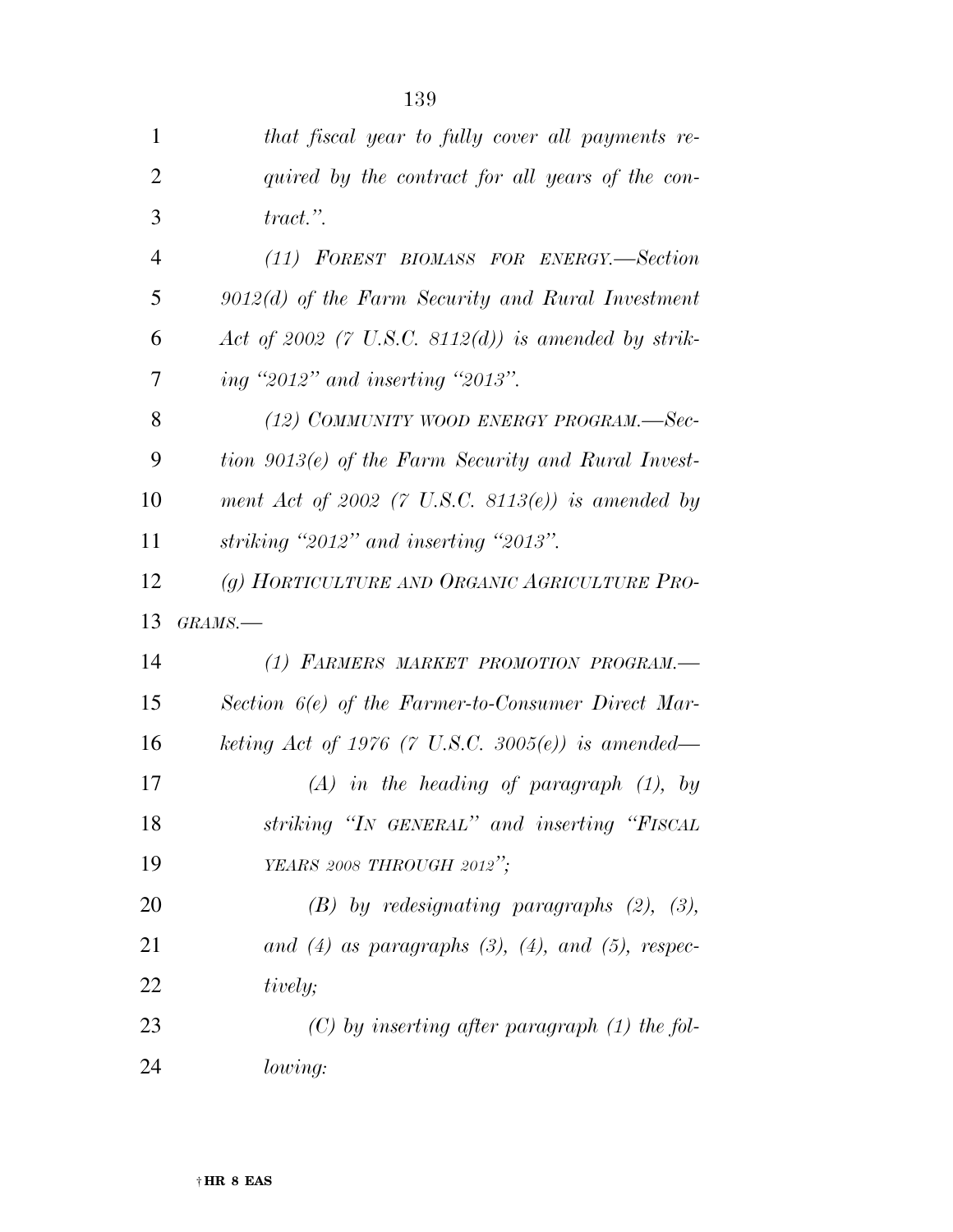| $\mathbf{1}$   | "(2) FISCAL YEAR 2013.—There is authorized to          |
|----------------|--------------------------------------------------------|
| $\overline{2}$ | be appropriated to carry out this section \$10,000,000 |
| 3              | for fiscal year $2013$ .";                             |
| $\overline{4}$ | $(D)$ in paragraph $(3)$ (as so redesignated),         |
| 5              | by striking "paragraph (1)" and inserting              |
| 6              | "paragraph $(1)$ or $(2)$ "; and                       |
| 7              | $(E)$ in paragraph $(5)$ (as so redesignated),         |
| 8              | by striking "paragraph (2)" and inserting              |
| 9              | "paragraph $(3)$ ".                                    |
| 10             | (2) NATIONAL CLEAN PLANT NETWORK.-Section              |
| 11             | $10202(e)$ of the Food, Conservation, and Energy Act   |
| 12             | of 2008 (7 U.S.C. 7761 $(e)$ ) is amended—             |
| 13             | $(A)$ by striking "Of the funds" and insert-           |
| 14             | ing the following:                                     |
| 15             | "(1) FISCAL YEARS 2009 THROUGH 2012.—Of the            |
| 16             | funds"; and                                            |
| 17             | $(B)$ by adding at the end the following:              |
| 18             | "(2) FISCAL YEAR 2013.—There is authorized to          |
| 19             | be appropriated to carry out the Program \$5,000,000   |
| 20             | for fiscal year 2013.".                                |
| 21             | (3) NATIONAL ORGANIC CERTIFICATION COST-               |
| 22             | SHARE PROGRAM.—Section 10606 of the Farm Secu-         |
| 23             | rity and Rural Investment Act of 2002 (7 U.S.C.        |
| 24             | $(6523)$ is amended—                                   |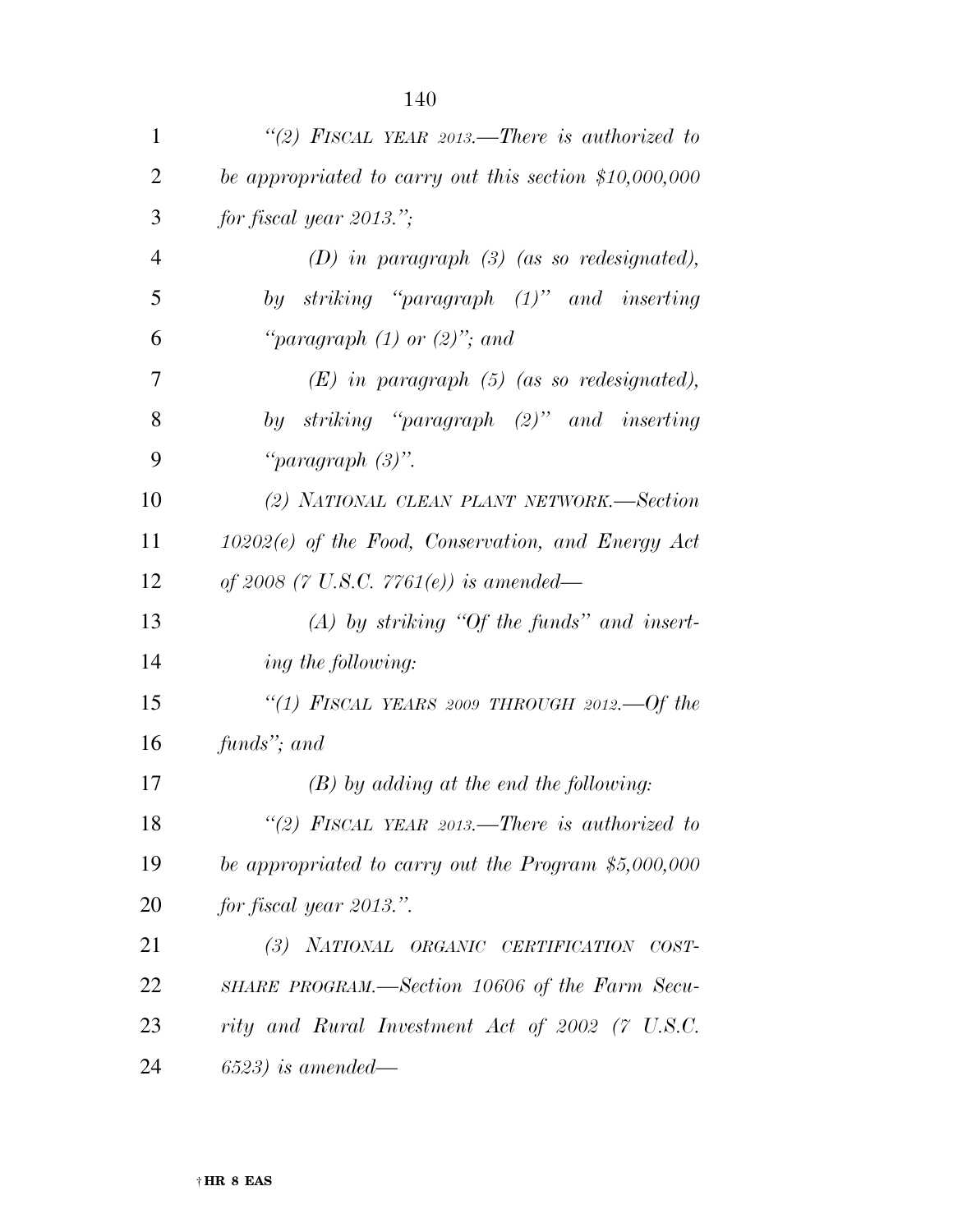| $\mathbf{1}$   | $(A)$ in subsection $(a)$ , by striking "Of funds"       |
|----------------|----------------------------------------------------------|
| $\overline{2}$ | of the Commodity Credit Corporation, the Sec-            |
| 3              | retary of Agriculture (acting through the Agri-          |
| $\overline{4}$ | Marketing Service) shall<br>cultural<br>use              |
| 5              | \$22,000,000 for fiscal year 2008, to remain             |
| 6              | available until expended, to" and inserting "The         |
| 7              | Secretary of Agriculture (acting through the Ag-         |
| 8              | ricultural Marketing Service) shall"; and                |
| 9              | $(B)$ by adding at the end the following:                |
| 10             | "(d) FUNDING.—                                           |
| 11             | "(1) MANDATORY FUNDING FOR FISCAL YEARS                  |
| 12             | 2008 THROUGH 2012.—Of the funds of the Commodity         |
| 13             | Credit Corporation, the Secretary shall make avail-      |
| 14             | able to carry out this section $$22,000,000$ for the pe- |
| 15             | riod of fiscal years 2008 through 2012.                  |
| 16             | "(2) FISCAL YEAR 2013.—There is authorized to            |
| 17             | be appropriated to carry out this section $$22,000,000$  |
| 18             | for fiscal year 2013, to remain available until ex-      |
| 19             | pended.".                                                |
| 20             | (4) ORGANIC PRODUCTION AND MARKET DATA                   |
| 21             | $INTIATIVES. - Section 7407(d)$ of the Farm Security     |
| 22             | and Rural Investment Act of 2002 (7 U.S.C.               |
| 23             | $5925c(d)$ ) is amended—                                 |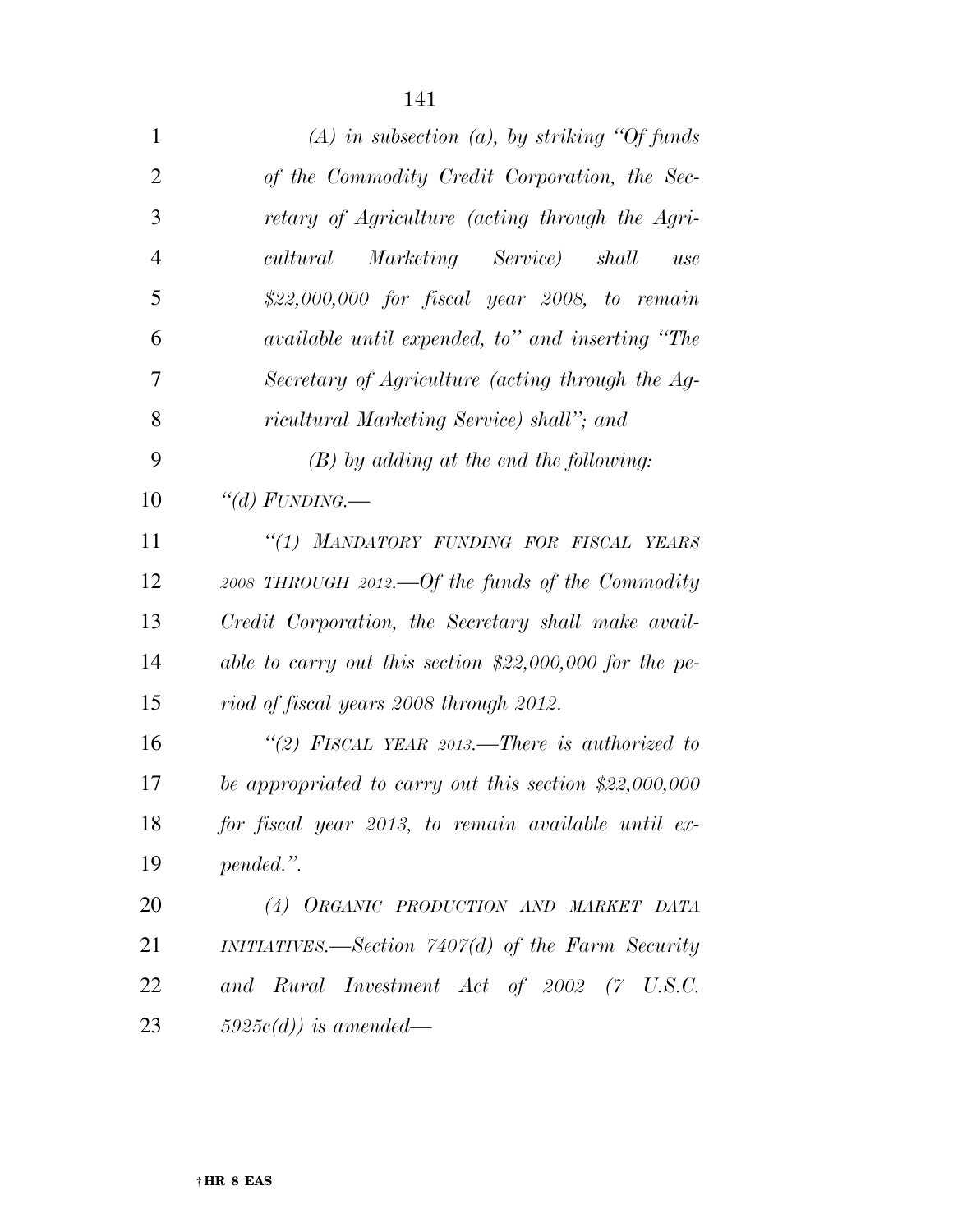| $(A)$ in the heading of paragraph $(1)$ , by                  |
|---------------------------------------------------------------|
| striking "IN GENERAL" and inserting "MANDA-                   |
| TORY FUNDING THROUGH FISCAL YEAR 2012";                       |
| $(B)$ in the heading of paragraph $(2)$ , by                  |
| striking "ADDITIONAL FUNDING" and inserting                   |
| "DISCRETIONARY FUNDING FOR FISCAL YEARS                       |
| 2008 THROUGH 2012"; and                                       |
| $(C)$ by adding at the end the following:                     |
| "(3) FISCAL YEAR 2013.—There is authorized to                 |
| be appropriated to carry out this section $$5,000,000,$       |
| to remain available until expended.".                         |
| (h) OUTREACH AND TECHNICAL ASSISTANCE FOR SO-                 |
| CIALLY DISADVANTAGED FARMERS OR RANCHERS.-Sec-                |
| tion $2501(a)(4)$ of the Food, Agriculture, Conservation, and |
| Trade Act of 1990 (7 U.S.C. 2279(a)(4)) is amended—           |
| $(1)$ in the heading of subparagraph $(A)$ , by strik-        |
| ing "IN GENERAL" and inserting "FISCAL YEARS 2009             |
| THROUGH 2012";                                                |
| (2) by redesignating subparagraphs $(B)$ and $(C)$            |
| as subparagraphs $(C)$ and $(D)$ , respectively;              |
| $(3)$ by inserting after subparagraph $(A)$ the fol-          |
| <i>lowing:</i>                                                |
| "(B) FISCAL YEAR 2013.—There is author-                       |
| ized to be appropriated to carry out this section             |
|                                                               |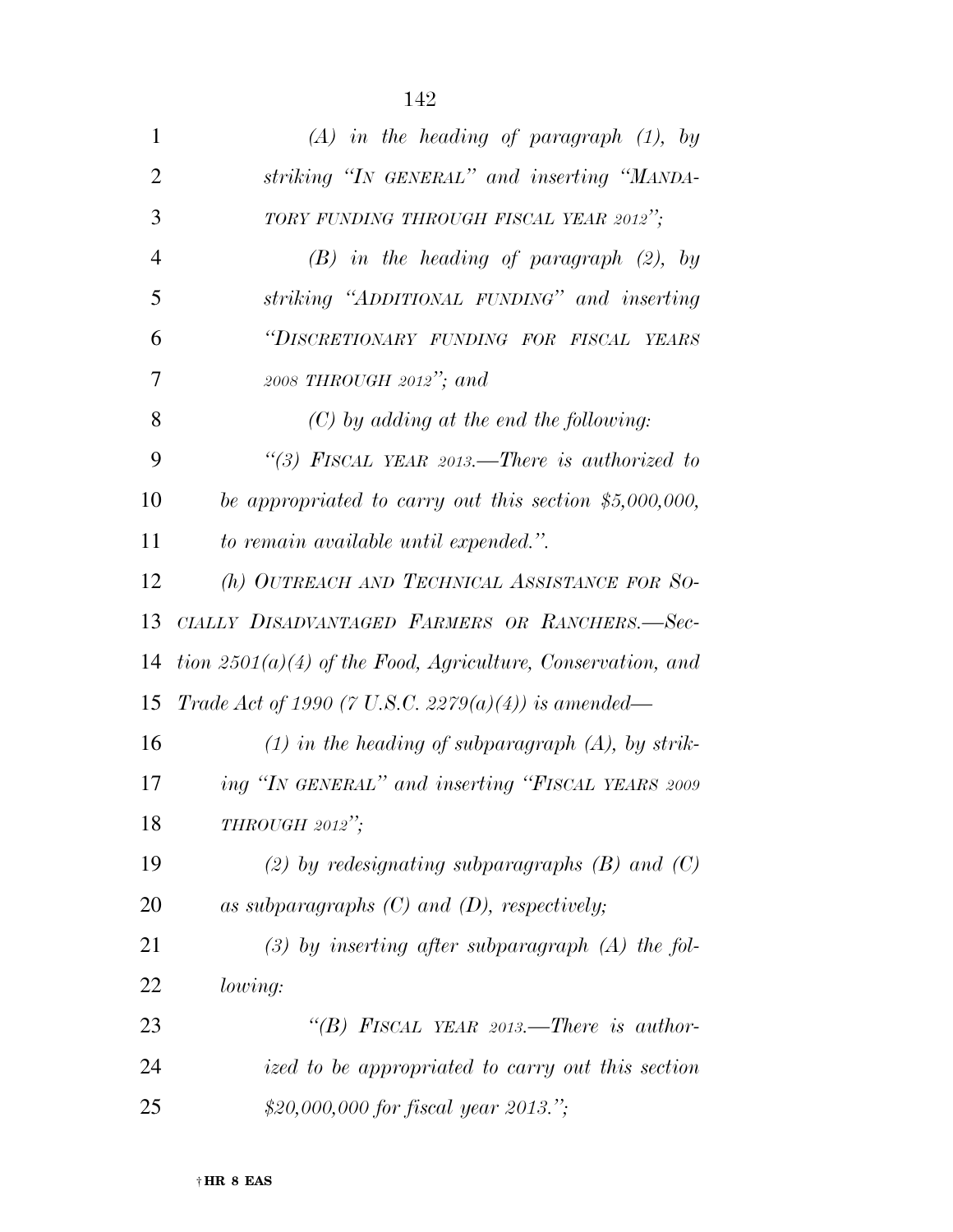| $\mathbf{1}$   | $(4)$ in subparagraph $(C)$ (as so redesignated), by              |
|----------------|-------------------------------------------------------------------|
| $\overline{2}$ | striking "subparagraph $(A)$ " and inserting "subpara-            |
| 3              | graph $(A)$ or $(B)$ "; and                                       |
| $\overline{4}$ | $(5)$ in subparagraph $(D)$ (as so redesignated), by              |
| 5              | striking "subparagraph (A)" and inserting "subpara-               |
| 6              | graph $(A)$ or $(B)$ ".                                           |
| 7              | $(i)$ EXCEPTIONS.—                                                |
| 8              | (1) IN GENERAL.—Subsection (a) does not apply                     |
| 9              | with respect to mandatory funding provided by pro-                |
| 10             | grams authorized by provisions of law amended by                  |
| 11             | subsections $(d)$ through $(h)$ .                                 |
| 12             | (2) CONSERVATION.—Subsection (a) does not                         |
| 13             | apply with respect to the programs specified in para-             |
| 14             | graphs $(3)(B)$ , $(4)$ , $(6)$ , and $(7)$ of section 1241(a) of |
| 15             | the Food Security Act of 1985 (16 U.S.C. 3841(a)),                |
| 16             | relating to the conservation stewardship program,                 |
| 17             | farmland protection program, environmental quality                |
| 18             | incentives program, and wildlife habitat incentives               |
| 19             | program, for which program authority was extended                 |
| 20             | through fiscal year 2014 by section 716 of Public Law             |
| 21             | $112-55$ (125 Stat. 582).                                         |
| 22             | (3) TRADE.—Subsection (a) does not apply with                     |
| 23             | respect to the following provisions of law:                       |
| 24             | $(A)$ Section 3206 of the Food, Conservation,                     |
| 25             | and Energy Act of 2008 (7 U.S.C. 1726c) relat-                    |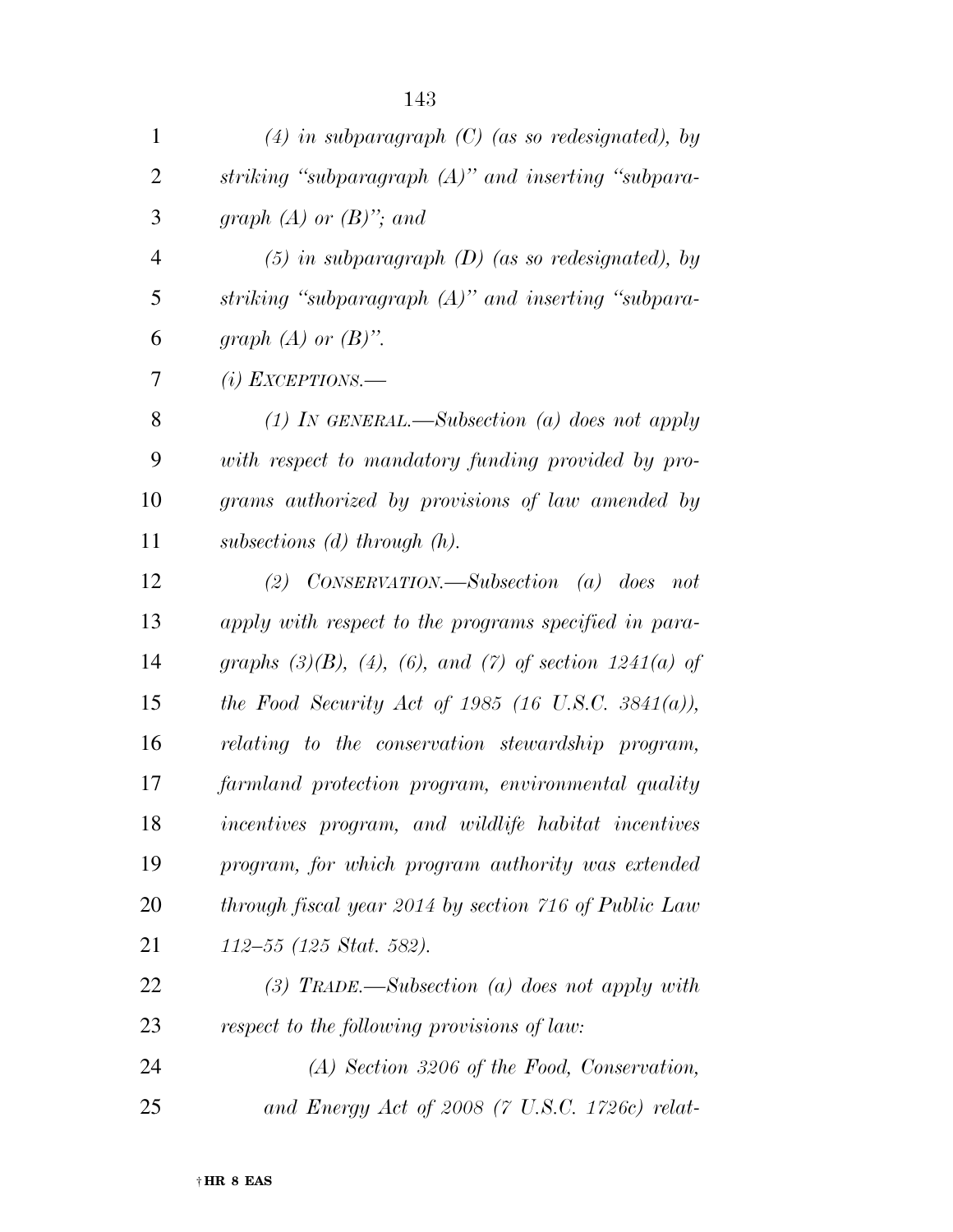| $\mathbf{1}$   | ing to the use of Commodity Credit Corporation        |
|----------------|-------------------------------------------------------|
| $\overline{2}$ | funds to support local and regional food aid pro-     |
| 3              | <i>curement projects.</i>                             |
| $\overline{4}$ | $(B)$ Section 3107(l)(1) of the Farm Security         |
| 5              | and Rural Investment Act of 2002 (7 U.S.C.            |
| 6              | $17360-1(l)(1)$ relating to the use of Commodity      |
| 7              | Credit Corporation funds to carry out the             |
| 8              | McGovern-Dole International Food for Edu-             |
| 9              | cation and Child Nutrition Program.                   |
| 10             | (4) SURVEY OF FOODS PURCHASED BY SCHOOL               |
| 11             | FOOD AUTHORITIES.—Subsection (a) does not apply       |
| 12             | with respect to section 4307 of the Food, Conserva-   |
| 13             | tion, and Energy Act of 2008 (Public Law 110–246;     |
| 14             | 122 Stat. 1893) relating to the use of Commodity      |
| 15             | Credit Corporation funds for a survey and report re-  |
| 16             | garding foods purchased by school food authorities.   |
| 17             | $(5)$ RURAL DEVELOPMENT.—Subsection (a) does          |
| 18             | not apply with respect to the following provisions of |
| 19             | law:                                                  |
| 20             | (A) Section $379E(d)(1)$ of the Consolidated          |
| 21             | Farm and Rural Development Act (7 U.S.C.              |
| 22             | $2008s(d)(1)$ , relating to funding of the rural      |
| 23             | microentrepreneur assistance program.                 |
| 24             | $(B)$ Section 6029 of the Food, Conservation,         |
| 25             | and Energy Act of 2008 (Public Law $110-246$ ;        |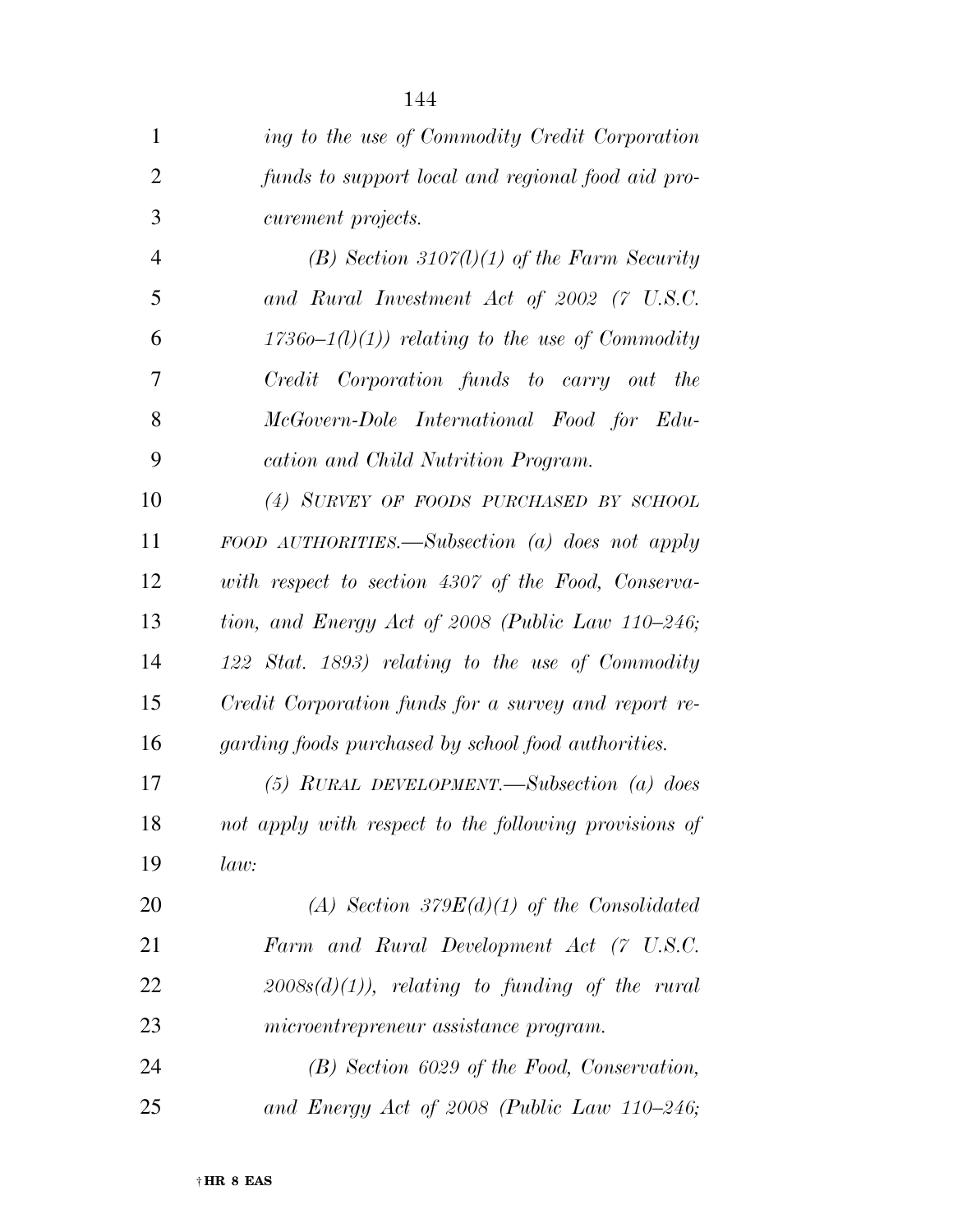| $\mathbf{1}$   | 122 Stat. 1955) relating to funding of pending                           |
|----------------|--------------------------------------------------------------------------|
| $\overline{2}$ | rural development loan and grant applications.                           |
| 3              | (C) Section $231(b)(7)(A)$ of the Agricultural                           |
| $\overline{4}$ | Risk Protection Act of 2000 (7 U.S.C.                                    |
| 5              | $1632a(b)(7)(A)$ , relating to funding of value-                         |
| 6              | added agricultural market development program                            |
| 7              | grants.                                                                  |
| 8              | (D) Section $375(e)(6)(B)$ of the Consoli-                               |
| 9              | dated Farm and Rural Development Act (7                                  |
| 10             | U.S.C. $2008j(e)(6)(B)$ relating to the use of                           |
| 11             | Commodity Credit Corporation funds for the Na-                           |
| 12             | tional Sheep Industry Improvement Center.                                |
| 13             | (6) MARKET LOSS ASSISTANCE FOR ASPARAGUS                                 |
| 14             | $PRODUCERS.$ —Subsection (a) does not apply with re-                     |
| 15             | spect to section $10404(d)$ of the Food, Conservation,                   |
| 16             | and Energy Act of 2008 (Public Law $110-246$ ; $122$                     |
| 17             | Stat. 2112).                                                             |
| 18             | (7) SUPPLEMENTAL AGRICULTURAL DISASTER                                   |
| 19             | $ASSISTANCE. \text{\textendash} Subsection$ (a) does not apply with re-  |
| 20             | spect to section 531 of the Federal Crop Insurance Act                   |
| 21             | $(7 \text{ U.S.C. } 1531)$ and title IX of the Trade Act of 1974         |
| 22             | $(19 \text{ U.S.C. } 2497 \text{ et seq.})$ relating to the provision of |
| 23             | supplemental agricultural disaster assistance.                           |
| 24             | $(8)$ PIGFORD CLAIMS.—Subsection $(a)$ does not                          |
| 25             | apply with respect to section 14012 of the Food, Con-                    |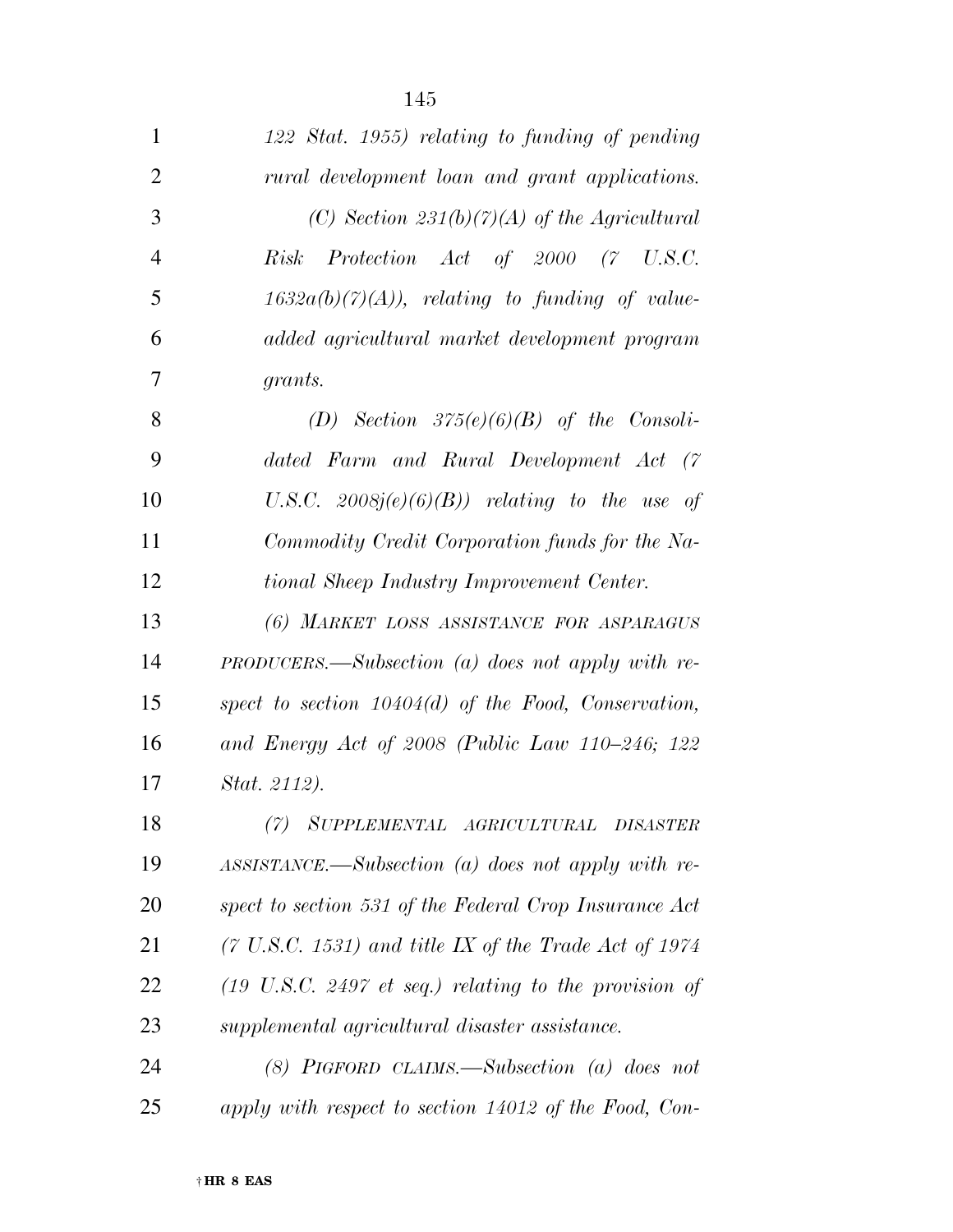| $\mathbf{1}$   | servation, and Energy Act of 2008 (Public Law 110–            |
|----------------|---------------------------------------------------------------|
| $\overline{2}$ | $246$ ; $122$ Stat. $2209$ ) relating to determination on the |
| 3              | merits of Pigford claims.                                     |
| $\overline{4}$ | (9) HEARTLAND, HABITAT, HARVEST, AND HOR-                     |
| 5              | TICULTURE ACT OF 2008.—Subsection (a) does not                |
| 6              | apply with respect to title XV of the Food, Conserva-         |
| 7              | tion, and Energy Act of 2008 (Public Law 110–246;             |
| 8              | 122 Stat. 2246), and amendments made by that title,           |
| 9              | relating to the provision of supplemental agricultural        |
| 10             | disaster assistance under title IX of the Trade Act of        |
| 11             | $1974$ (19 U.S.C. 2497 et seq.), certain revenue and          |
| 12             | tax provisions, and certain trade benefits and other          |
| 13             | matters.                                                      |
| 14             | (j) EFFECTIVE DATE.—Except as otherwise provided              |
| 15             | in this section, this section and the amendments made by      |
| 16             | this section take effect on the earlier of $-$                |
| 17             | $(1)$ the date of the enactment of this Act; or               |
| 18             | $(2)$ September 30, 2012.                                     |
| 19             | SEC. 702. SUPPLEMENTAL AGRICULTURAL DISASTER AS-              |
| 20             | <b>SISTANCE.</b>                                              |
| 21             | (a) IN GENERAL.—Section 531 of the Federal Crop In-           |
| 22             | surance Act (7 U.S.C. 1531) is amended—                       |
| 23             | $(1)$ in subsection $(a)(5)$ —                                |
| 24             | $(A)$ in the matter preceding clause (i), by                  |
| 25             | striking the first "under"; and                               |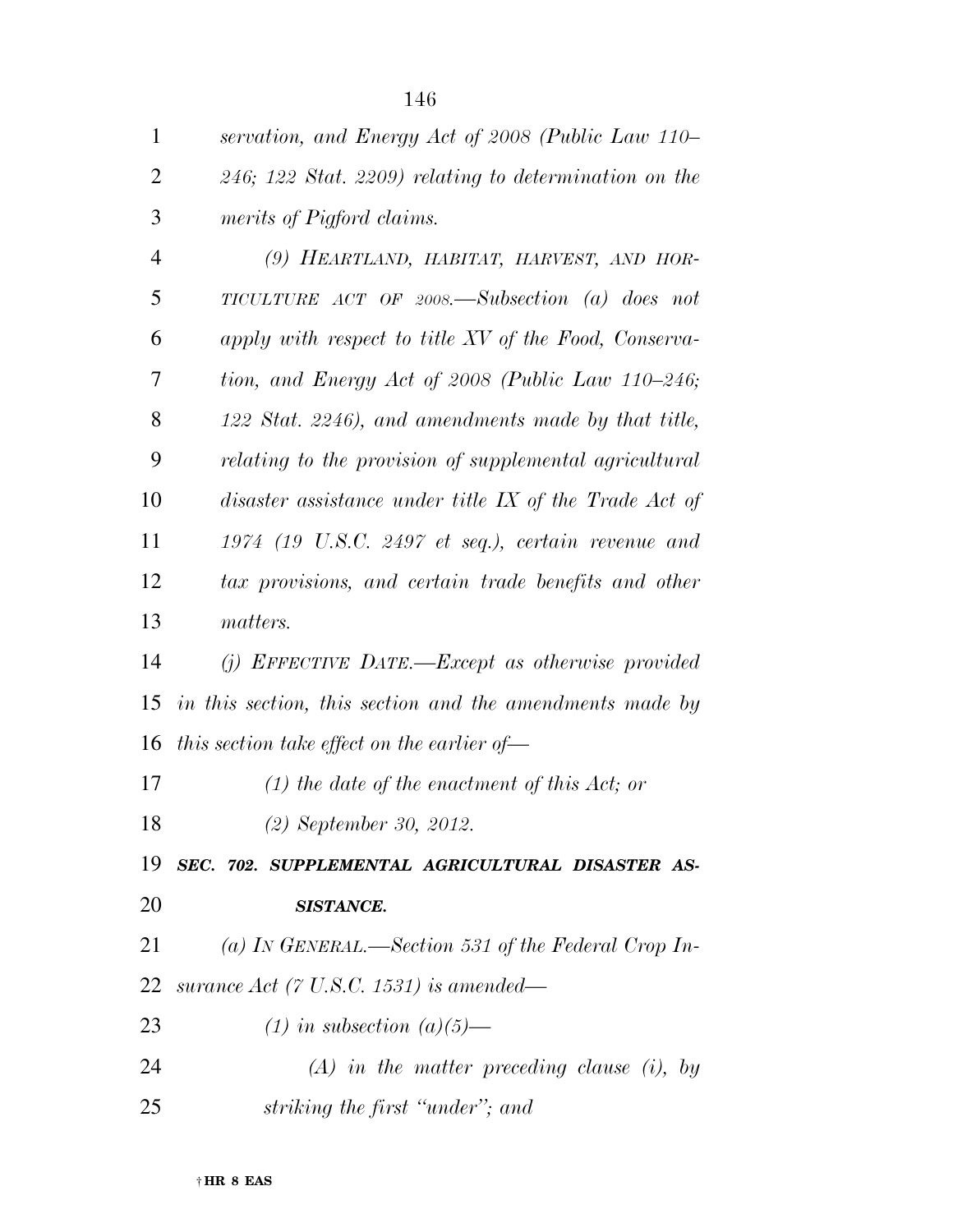| $\mathbf{1}$   | $(B)$ by redesignating clauses (i) through                 |
|----------------|------------------------------------------------------------|
| $\overline{2}$ | (iii) as subparagraphs $(A)$ , $(B)$ , and $(C)$ , respec- |
| 3              | tively, and indenting appropriately;                       |
| $\overline{4}$ | $(2)$ in subsection $(c)$ —                                |
| 5              | $(A)$ in paragraph $(1)$ , by striking "use such           |
| 6              | sums as are necessary from the Trust Fund to";             |
| 7              | and                                                        |
| 8              | $(B)$ by adding at the end the following:                  |
| 9              | "(3) AUTHORIZATION OF APPROPRIATIONS.-                     |
| 10             | There is authorized to be appropriated to carry out        |
| 11             | this subsection $$80,000,000$ for each of fiscal years     |
| 12             | 2012 and 2013.";                                           |
| 13             | $(3)$ in subsection $(d)$ —                                |
| 14             | $(A)$ in paragraph $(2)$ , by striking "use such           |
| 15             | sums as are necessary from the Trust Fund to";             |
| 16             | and                                                        |
| 17             | $(B)$ by adding at the end the following:                  |
| 18             | "(7) AUTHORIZATION OF APPROPRIATIONS.-                     |
| 19             | There is authorized to be appropriated to carry out        |
| 20             | this subsection $$400,000,000$ for each of fiscal years    |
| 21             | 2012 and 2013.";                                           |
| 22             | $(4)$ in subsection $(e)$ —                                |
| 23             | $(A)$ in paragraph $(1)$ , by striking "use up             |
| 24             | $to$ \$50,000,000 per year from the Trust Fund             |
| 25             | $to$ "; and                                                |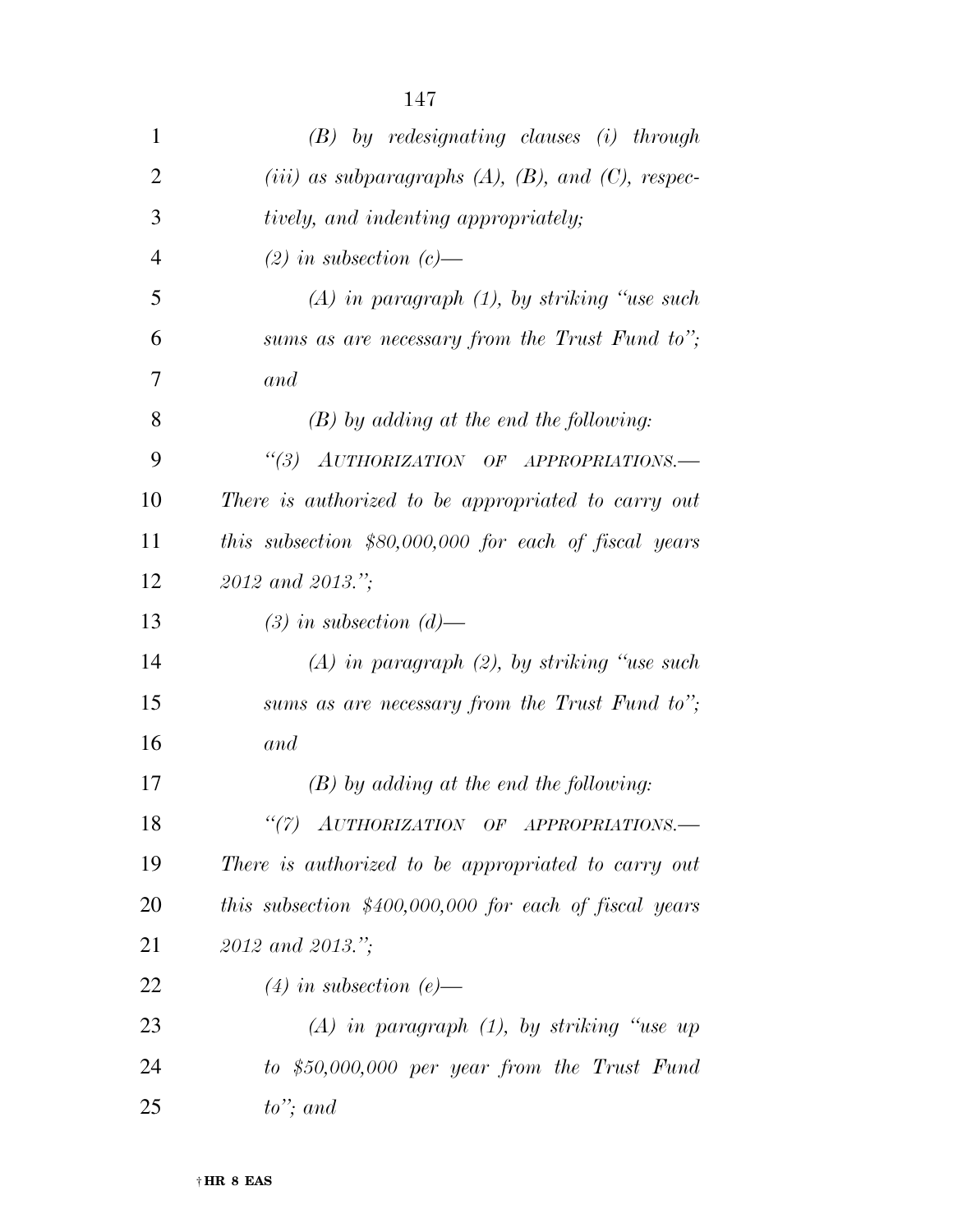| $\mathbf{1}$   | $(B)$ by adding at the end the following:                 |
|----------------|-----------------------------------------------------------|
| $\overline{2}$ | "(4) AUTHORIZATION OF APPROPRIATIONS.-                    |
| 3              | There is authorized to be appropriated to carry out       |
| $\overline{4}$ | this subsection $$50,000,000$ for each of fiscal years    |
| 5              | 2012 and 2013.";                                          |
| 6              | $(5)$ in subsection $(f)$ —                               |
| 7              | (A) in paragraph $(2)(A)$ , by striking "use              |
| 8              | such sums as are necessary from the Trust Fund            |
| 9              | $to$ "; and                                               |
| 10             | $(B)$ by adding at the end the following:                 |
| 11             | "(5) AUTHORIZATION OF APPROPRIATIONS.-                    |
| 12             | There is authorized to be appropriated to carry out       |
| 13             | this subsection $$20,000,000$ for each of fiscal years    |
| 14             | 2012 and 2013."; and                                      |
| 15             | $(6)$ in subsection (i), by inserting "or, in the case    |
| 16             | of subsections (c) through (f), September 30, 2013"       |
| 17             | after "2011,".                                            |
| 18             | (b) EFFECTIVE DATE.—The amendments made by sub-           |
| 19             | section (a) shall take effect on October 1, 2012.         |
| 20             | TITLE VIII—MISCELLANEOUS                                  |
| 21             | <b>PROVISIONS</b>                                         |
| 22             | SEC. 801. STRATEGIC DELIVERY SYSTEMS.                     |
| 23             | (a) IN GENERAL.—Paragraph 3 of section $495(c)$ of        |
| 24             | title 10, United States Code, as added by section 1035 of |
|                |                                                           |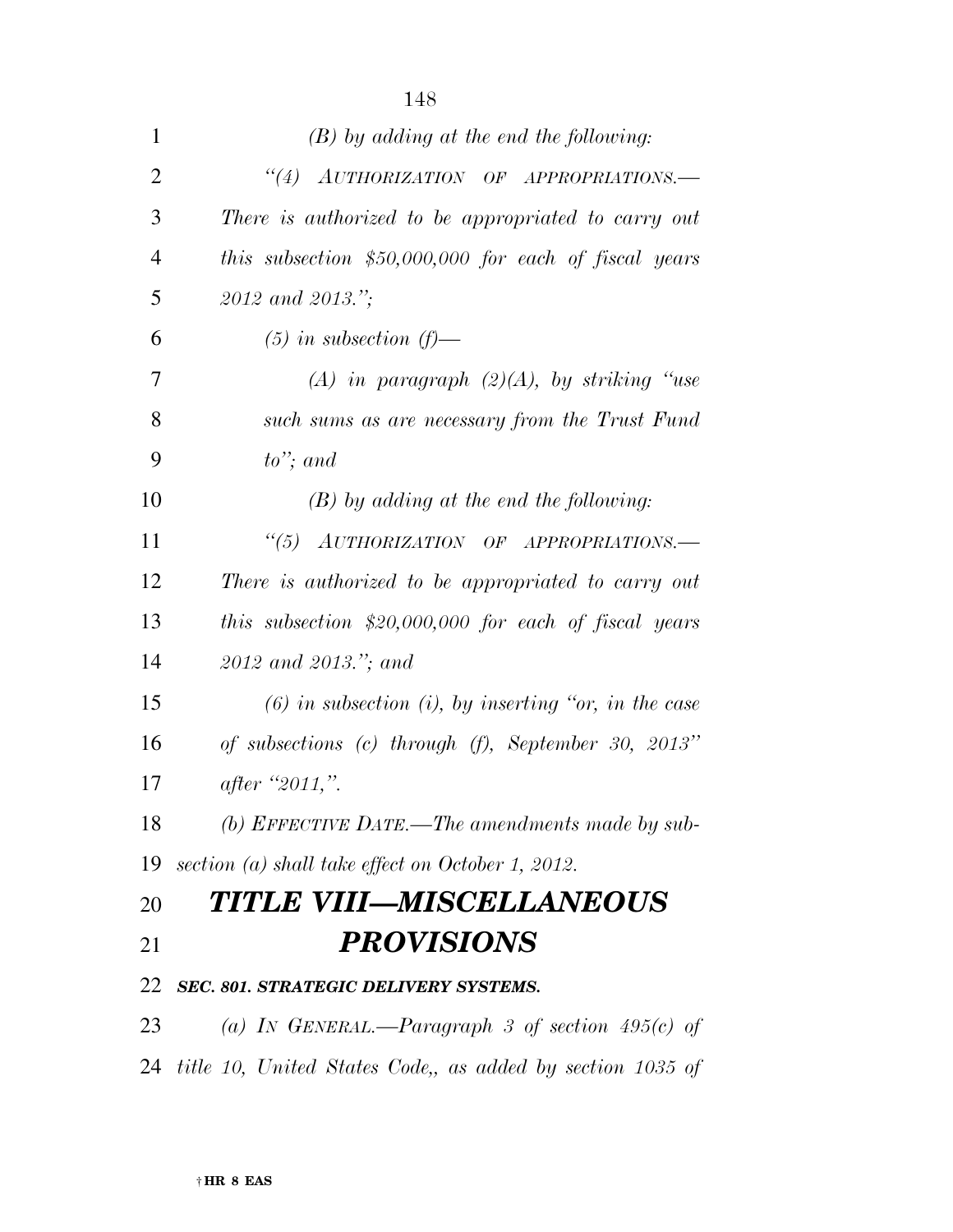*the National Defense Authorization Act for Fiscal Year 2013, is amended—* 

 *(1) by striking ''that'' before ''the Russian Fed- eration'' and inserting ''whether''; and (2) by inserting ''strategic'' before ''arms control obligations''. (b) EFFECTIVE DATE.—The amendments made by sub- section (a) shall take effect as if included in the enactment of the National Defense Authorization Act for Fiscal Year 2013.* 

# *SEC. 802. NO COST OF LIVING ADJUSTMENT IN PAY OF MEMBERS OF CONGRESS.*

 *Notwithstanding any other provision of law, no adjust- ment shall be made under section 601(a) of the Legislative Reorganization Act of 1946 (2 U.S.C. 31) (relating to cost of living adjustments for Members of Congress) during fiscal year 2013.* 

# *TITLE IX—BUDGET PROVISIONS*

*Subtitle A—Modifications of* 

*Sequestration* 

## *SEC. 901. TREATMENT OF SEQUESTER.*

 *(a) ADJUSTMENT.—Section 251A(3) of the Balanced Budget and Emergency Deficit Control Act of 1985 is* 

*amended—*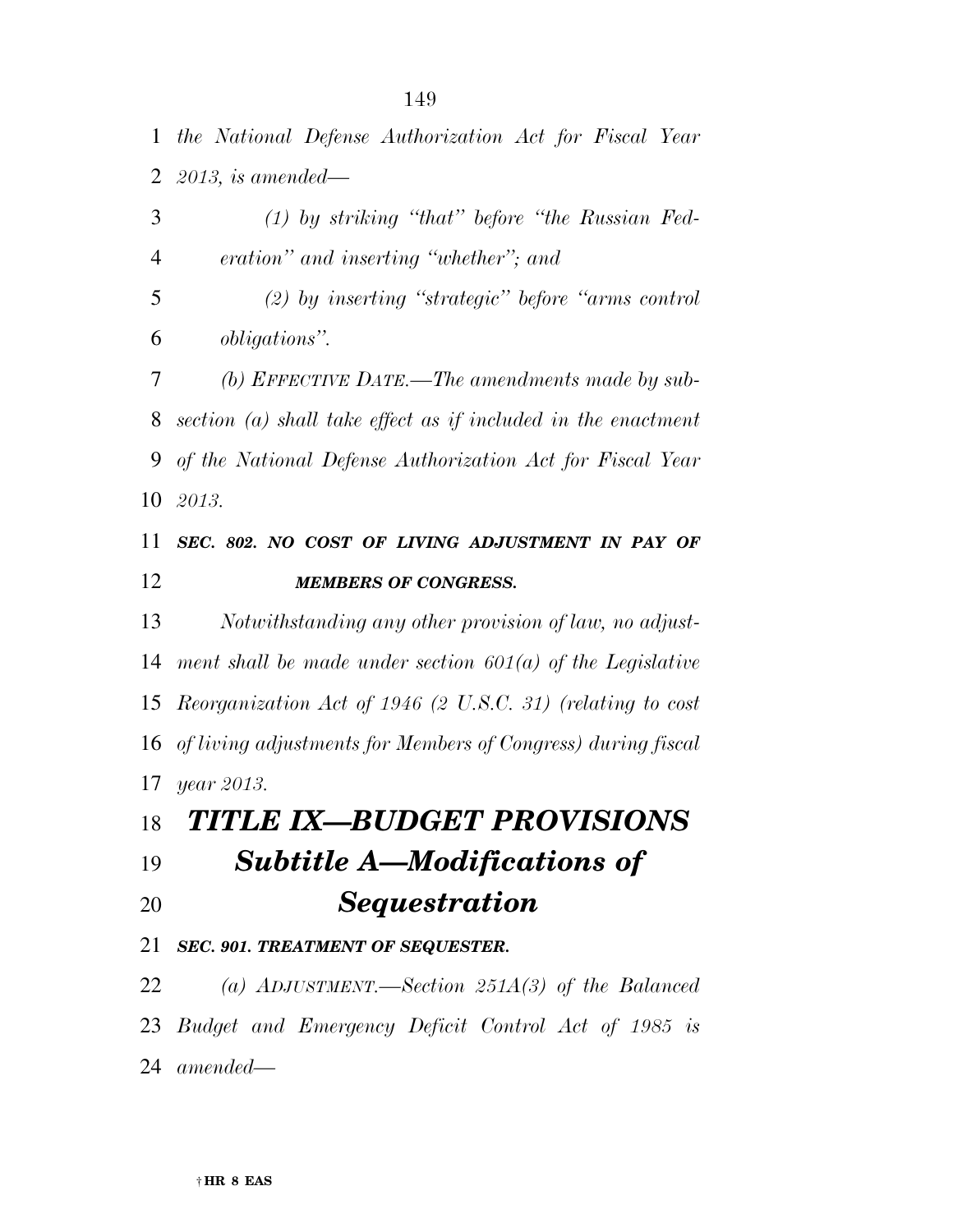| $\mathbf{1}$   | $(1)$ in subparagraph $(C)$ , by striking "and" after       |
|----------------|-------------------------------------------------------------|
| $\overline{2}$ | the semicolon;                                              |
| 3              | $(2)$ in subparagraph $(D)$ , by striking the period        |
| $\overline{4}$ | and inserting"; and"; and                                   |
| 5              | $(3)$ by inserting at the end the following:                |
| 6              | $\lq\lq (E)$ for fiscal year 2013, reducing<br>the          |
| 7              | $amount \cal_ \cal_$ called \textit{under subparagnaps (A)} |
| 8              | through $(D)$ by \$24,000,000,000.".                        |
| 9              | (b) AFTER SESSION SEQUESTER.—Notwithstanding                |
| 10             | any other provision of law, the fiscal year 2013 spending   |
| 11             | reductions required by section $251(a)(1)$ of the Balanced  |
| 12             | Budget and Emergency Deficit Control Act of 1985 shall      |
|                | 13 be evaluated and implemented on March 27, 2013.          |
| 14             | (c) POSTPONEMENT OF BUDGET CONTROL ACT SE-                  |
| 15             | QUESTER FOR FISCAL YEAR 2013.—Section 251A of the           |
| 16             | Balanced Budget and Emergency Deficit Control Act of        |
| 17             | $1985$ is amended—                                          |
| 18             | $(1)$ in paragraph $(4)$ , by striking "January 2,          |
| 19             | $2013"$ and inserting "March 1, 2013"; and                  |
| 20             | (2) in paragraph $(7)(A)$ , by striking "January            |
| 21             | $2, 2013"$ and inserting "March 1, 2013".                   |
| 22             | (d) ADDITIONAL ADJUSTMENTS.-                                |
| 23             | (1) SECTION 251.—Paragraphs (2) and (3) of                  |
| 24             | section $251(c)$ of the Balanced Budget and Emergency       |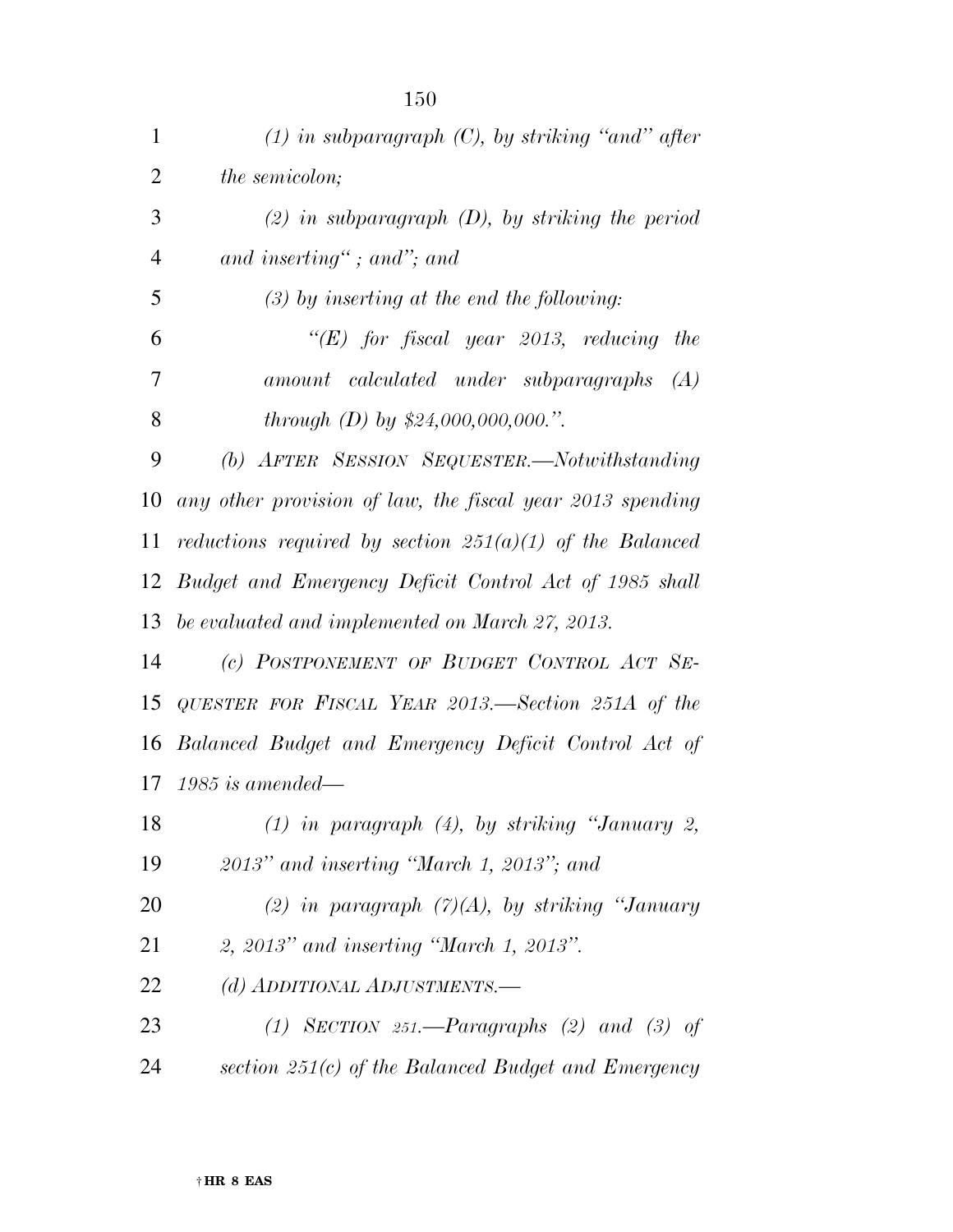| $\mathbf 1$    | Deficit Control Act of 1985 are amended to read as                   |
|----------------|----------------------------------------------------------------------|
| $\overline{2}$ | follows:                                                             |
| 3              | "(2) for fiscal year 2013—                                           |
| $\overline{4}$ | "(A) for the security category, as defined in                        |
| 5              | section $250(c)(4)(B)$ , \$684,000,000,000 in budget                 |
| 6              | authority; and                                                       |
| 7              | " $(B)$ for the nonsecurity category, as de-                         |
| 8              | fined in section $250(c)(4)(A)$ , \$359,000,000,000                  |
| 9              | in budget authority;                                                 |
| 10             | "(3) for fiscal year $2014-$                                         |
| 11             | for the security<br>$\lq(A)$<br>category,                            |
| 12             | $$552,000,000,000$ in budget authority; and                          |
| 13             | "(B) for the nonsecurity category,                                   |
| 14             | $$506,000,000,000$ in budget authority,".                            |
| 15             | (e) 2013 SEQUESTER. On March 1, 2013, the Presi-                     |
| 16             | dent shall order a sequestration for fiscal year 2013 pursu-         |
| 17             | ant to section 251A of the Balanced Budget and Emergency             |
|                | 18 Deficit Control Act of 1985, as amended by this section,          |
| 19             | pursuant to which, only for the purposes of the calculation          |
|                | 20 in sections $251A(5)(A)$ , $251A(6)(A)$ , and $251A(7)(A)$ , sec- |
| 21             | tion $251(c)(2)$ shall be applied as if it read as follows:          |
| 22             | "(2) For fiscal year 2013—                                           |
| 23             | $for$ the security<br>$\lq (A)$<br>category,                         |
| 24             | \$544,000,000,000 in budget authority; and                           |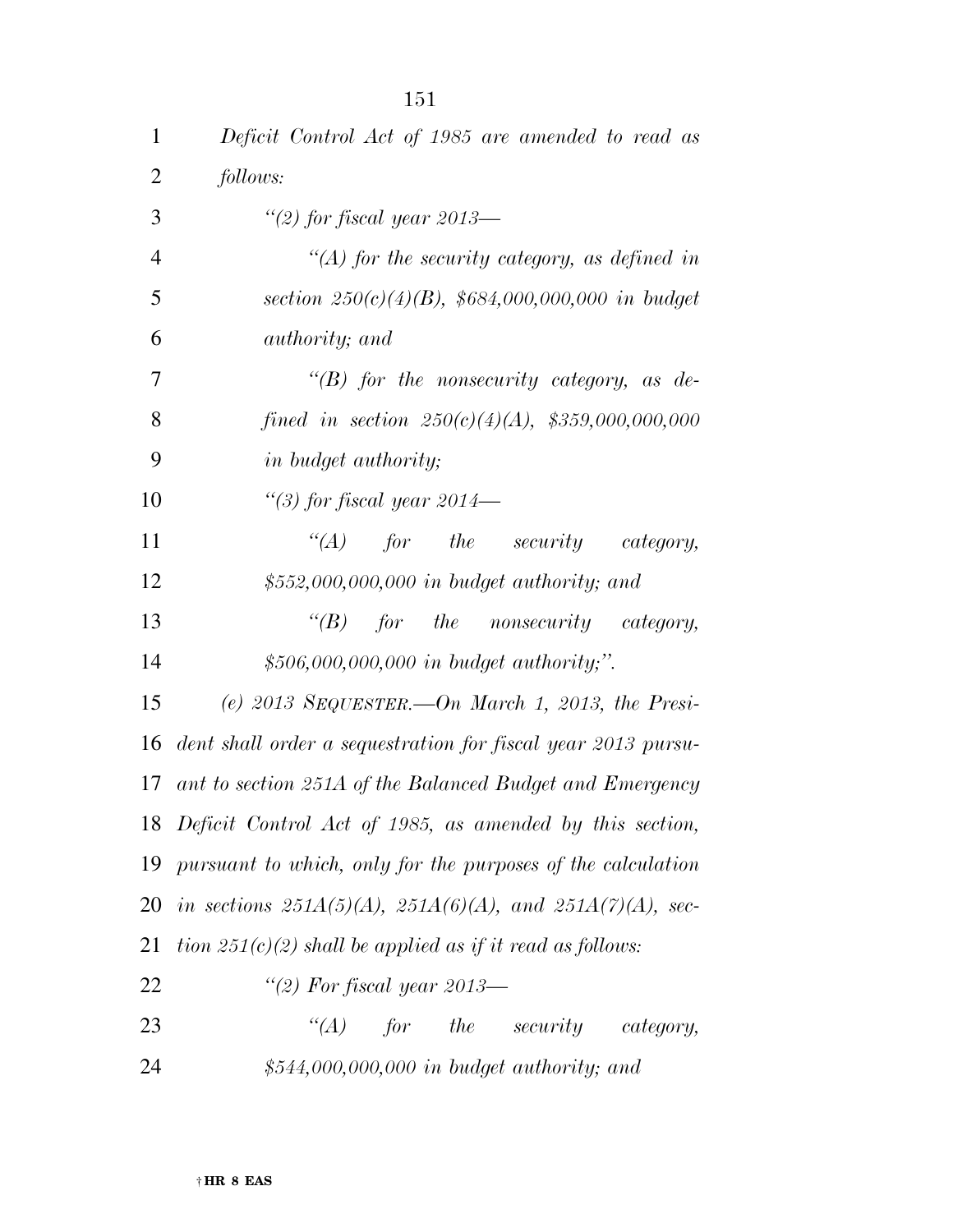| 1              | "(B) for the nonsecurity category,                              |
|----------------|-----------------------------------------------------------------|
| $\overline{2}$ | \$499,000,000,000 in budget authority;".                        |
| 3              | SEC. 902. AMOUNTS IN APPLICABLE RETIREMENT PLANS                |
| 4              | <b>DESIGNATED</b><br>BE<br><b>TRANSFERRED</b><br>TO DOM:<br>MAY |
| 5              | ROTH ACCOUNTS WITHOUT DISTRIBUTION.                             |
| 6              | (a) IN GENERAL.—Section $402A(c)(4)$ is amended by              |
| 7              | adding at the end the following:                                |
| 8              | "(E) SPECIAL RULE FOR CERTAIN TRANS-                            |
| 9              | $FERS.$ —In the case of an applicable retirement                |
| 10             | plan which includes a qualified Roth contribu-                  |
| 11             | tion program—                                                   |
| 12             | $\lq\lq(i)$ the plan may allow an individual                    |
| 13             | to elect to have the plan transfer any                          |
| 14             | amount not otherwise distributable under                        |
| 15             | the plan to a designated Roth account                           |
| 16             | maintained for the benefit of the individual,                   |
| 17             | $``(ii)$ such transfer shall be treated as a                    |
| 18             | distribution to which this paragraph ap-                        |
| 19             | plies which was contributed in a qualified                      |
| 20             | rollover contribution (within the meaning of                    |
| 21             | section $408A(e)$ to such account, and                          |
| 22             | $``(iii)$ the plan shall not be treated as                      |
| 23             | violating the provisions of section                             |
| 24             | $401(k)(2)(B)(i), 403(b)(7)(A)(i), 403(b)(11),$                 |
| 25             | or $457(d)(1)(A)$ , or of section 8433 of title                 |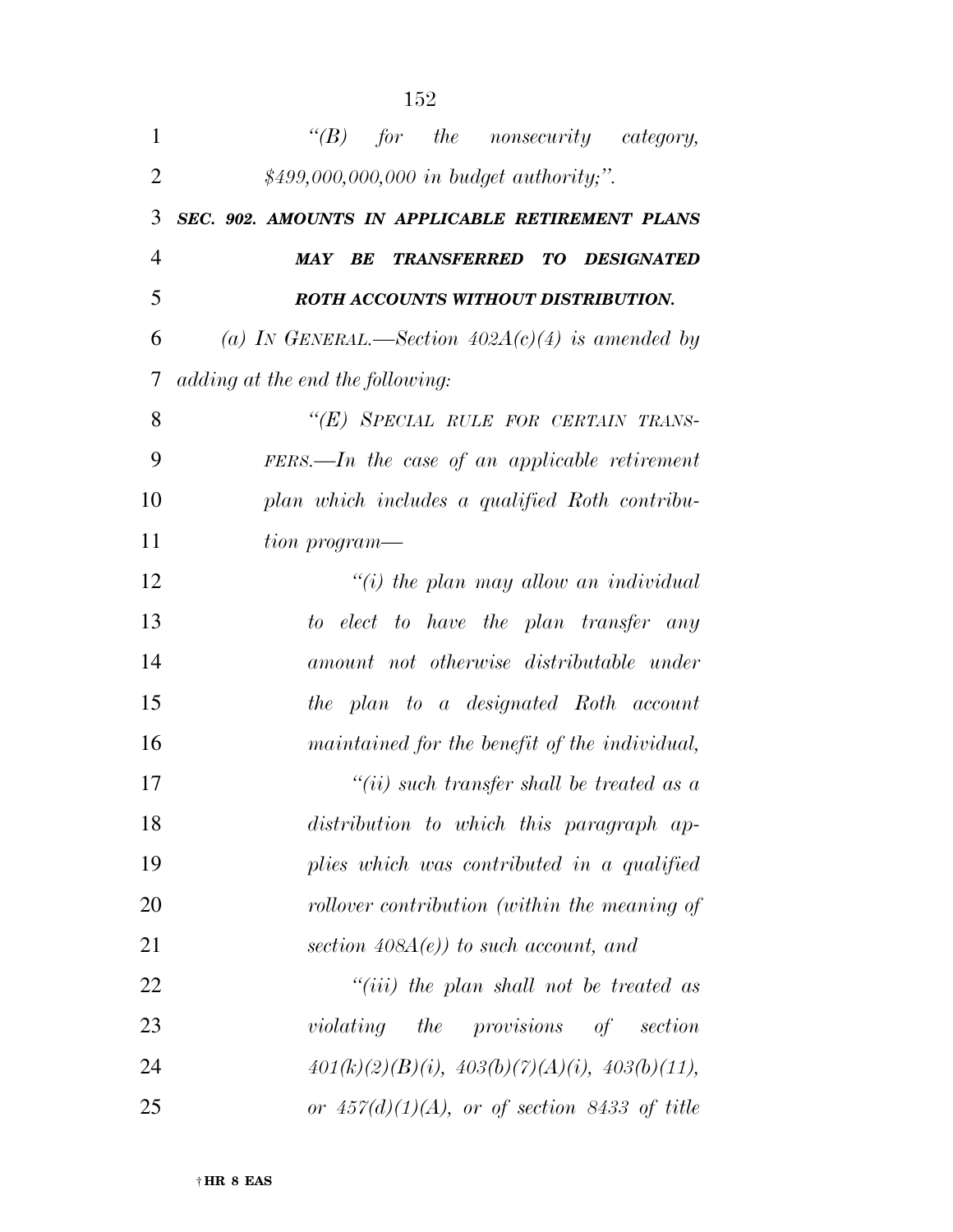| 5, United States Code, solely by reason of |  |
|--------------------------------------------|--|
| such transfer.".                           |  |

 *(b) EFFECTIVE DATE.—The amendment made by this section shall apply to transfers after December 31, 2012, in taxable years ending after such date.* 

*Subtitle B—Budgetary Effects* 

### *SEC. 911. BUDGETARY EFFECTS.*

 *(a) PAYGO SCORECARD.—The budgetary effects of this Act shall not be entered on either PAYGO scorecard maintained pursuant to section 4(d) of the Statutory Pay-As-You-Go Act of 2010.* 

 *(b) SENATE PAYGO SCORECARD.—The budgetary ef- fects of this Act shall not be entered on any PAYGO score- card maintained for purposes of section 201 of S. Con. Res. 21 (110th Congress).* 

Amend the title so as to read: ''An Act entitled the 'American Taxpayer Relief Act of 2012'.''.

Attest:

*Secretary.*